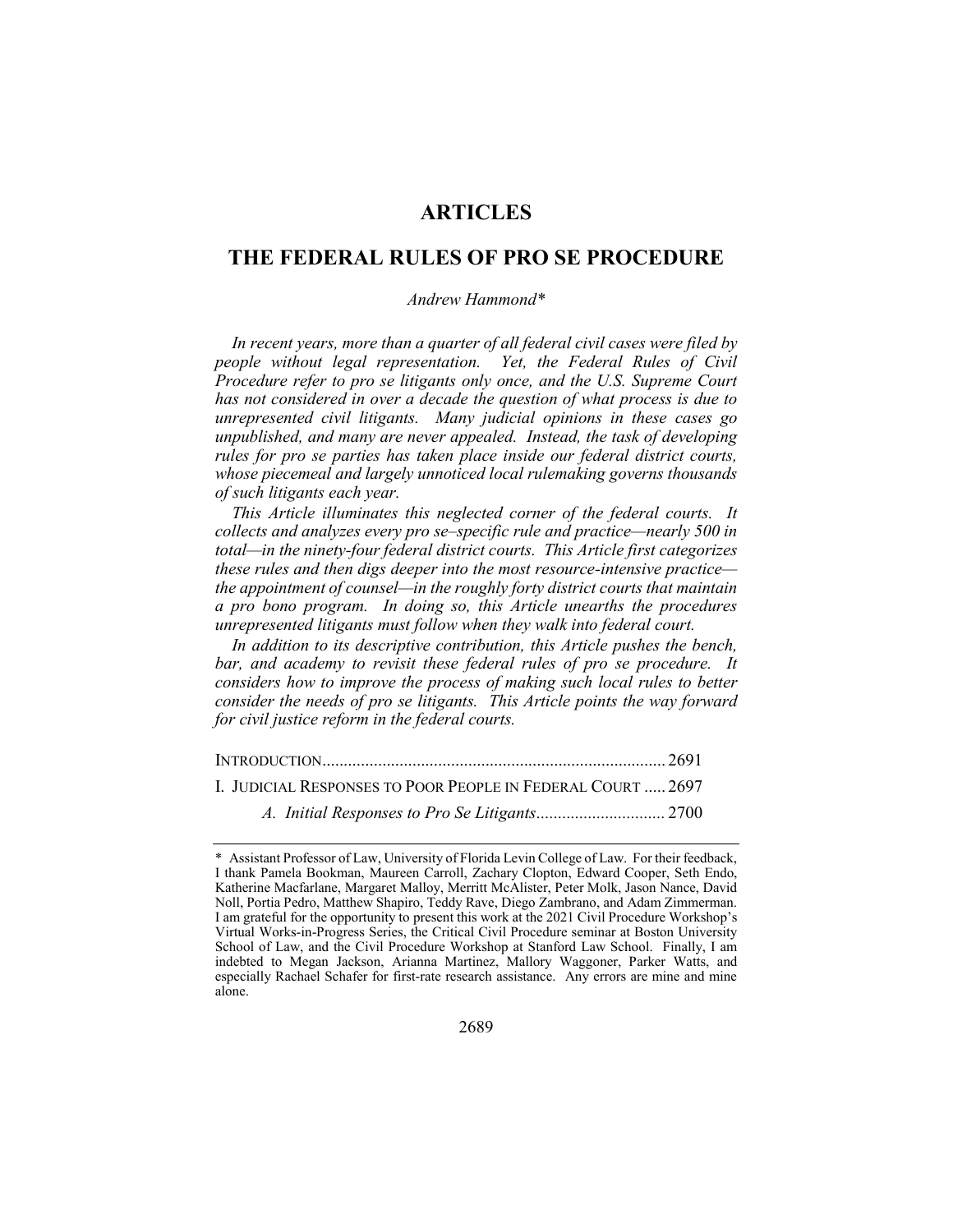2690 *FORDHAM LAW REVIEW* [Vol. 90

| II. PRO SE RULES AND PRACTICES IN THE U.S. DISTRICT COURTS 2704 |  |
|-----------------------------------------------------------------|--|
|                                                                 |  |
|                                                                 |  |
|                                                                 |  |
|                                                                 |  |
|                                                                 |  |
| C. Subsidizing Pro Se Litigants with Legal Advice and           |  |
|                                                                 |  |
|                                                                 |  |
| 2. Pro Se Help Desks and Related Assistance                     |  |
|                                                                 |  |
|                                                                 |  |
| D. A Preliminary Critique of the Local Rules and                |  |
|                                                                 |  |
| III. REVISING THE FEDERAL RULES OF PRO SE PROCEDURE  2721       |  |
|                                                                 |  |
| 1. The Process of Revising Pro Se Rules in District             |  |
|                                                                 |  |
| 2. Making Better Use of the Local Bar  2724                     |  |
|                                                                 |  |
|                                                                 |  |
|                                                                 |  |
| APPENDIX A: PRO SE-SPECIFIC LOCAL RULES IN THE U.S. DISTRICT    |  |
|                                                                 |  |
| APPENDIX B: CIVIL PRO BONO PROGRAMS IN THE U.S. DISTRICT        |  |
|                                                                 |  |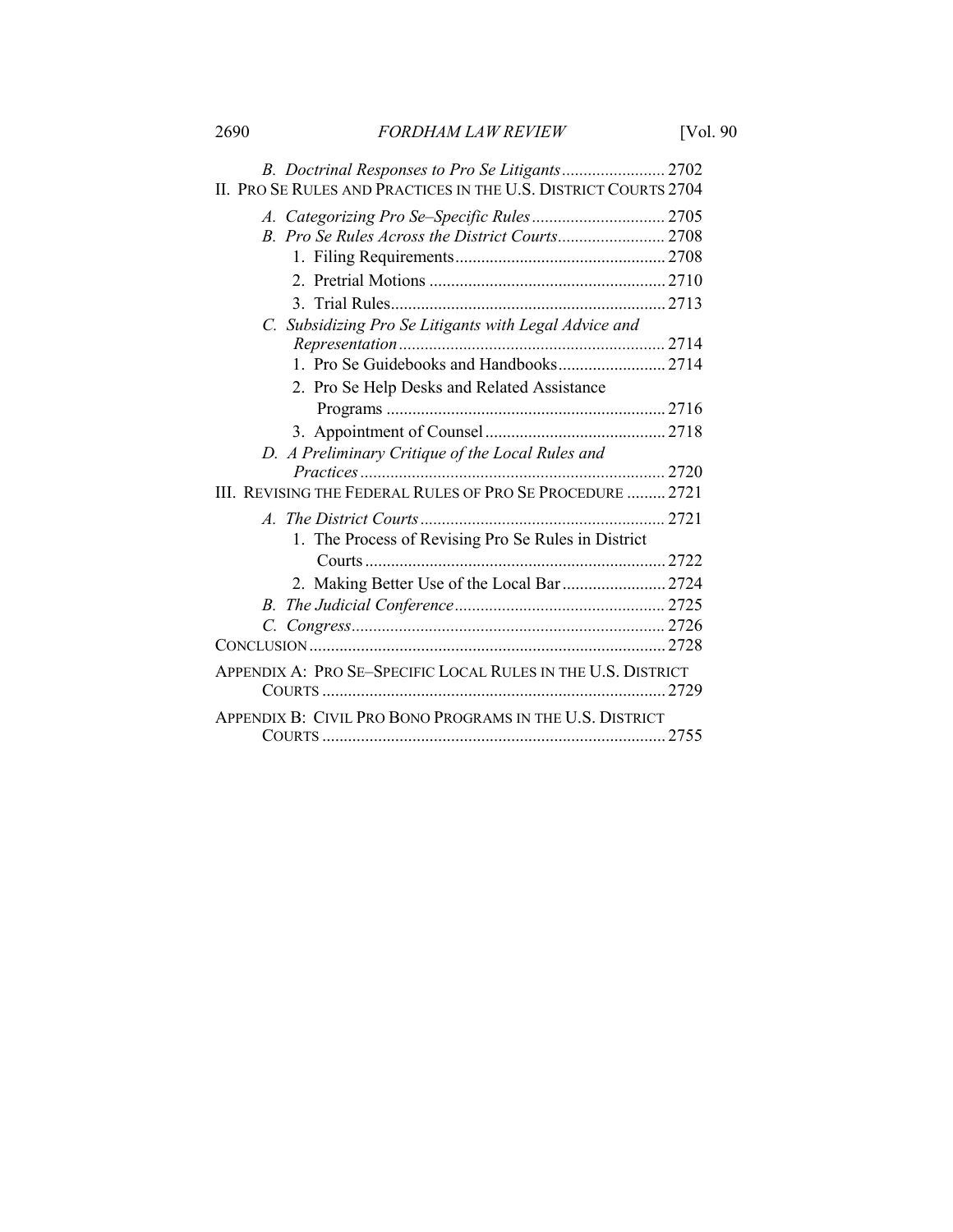#### **INTRODUCTION**

In a typical year, roughly one in four civil cases filed in federal district courts were filed pro se<sup>1</sup>—in other words, by unrepresented litigants.<sup>2</sup> That national average masks variation across the ninety-four district courts. Some district courts had much higher percentages of pro se filings with some ranging between 25 and 30 percent.<sup>3</sup> In each of the federal system's trial courts, self-represented litigants comprise a sizable chunk of the civil docket.4 Moreover, this group of litigants is itself heterogeneous. For instance, many pro se litigants are prisoners.5 While some pro se parties litigate in good faith, others are frequent (and sometimes frivolous) filers.<sup>6</sup>

4*. See id.*

5. According to the 2019 data, prisoners filed close to two-thirds of all pro se cases filed in federal district courts. *See id.*

6*. See, e.g.*, Michael Mueller, *Abusive Pro Se Plaintiffs in the Federal Courts: Proposals for Judicial Control*, 18 U. MICH. J.L. REFORM 93, 100–03 (1984) (reviewing the prevalence of bad faith pro se litigation).

<sup>1.</sup> In the twelve-month period ending in September 2019, 25,846 of the 242,859 nonprisoner civil cases filed in district courts were filed pro se. *See* ADMIN. OFF. OF THE U.S. CTS., TABLE C-13: U.S. DISTRICT COURTS—CIVIL PRO SE AND NON–PRO SE FILINGS, BY DISTRICT, DURING THE 12-MONTH PERIOD ENDING SEPTEMBER 30, 2019 (2019) [hereinafter TABLE C-13], https://www.uscourts.gov/sites/default/files/data\_tables/jb\_c13\_0930.2019.pdf [https://perma.cc/NP9C-DB8S] (author's calculation). That percentage holds steady across the previous three years. *See* ADMIN. OFF. OF THE U.S. CTS., TABLE C-13: U.S. DISTRICT COURTS—CIVIL PRO SE AND NON–PRO SE FILINGS, BY DISTRICT, DURING THE 12-MONTH PERIOD ENDING SEPTEMBER 30, 2018 (2018), https://www.uscourts.gov/sites/default/files/ data tables/jb\_c13\_0930.2018.pdf [https://perma.cc/9DFL-H46P]; ADMIN. OFF. OF THE U.S. CTS., TABLE  $\overline{C}$ -13: U.S. DISTRICT COURTS—CIVIL PRO SE AND NON–PRO SE FILINGS, BY DISTRICT, DURING THE 12-MONTH PERIOD ENDING SEPTEMBER 30, 2017 (2017), https://www.uscourts.gov/sites/default/files/data\_tables/jb\_c13\_0930.2017.pdf [https://perma.cc/F5UH-A7VW]; ADMIN. OFF. OF THE U.S. CTS., TABLE C-13. CIVIL PRO SE

AND NON–PRO SE FILINGS, BY DISTRICT, DURING THE 12-MONTH PERIOD ENDING SEPTEMBER 30, 2016 (2016), https://www.uscourts.gov/sites/default/files/data\_tables/jb\_c13\_ 0930.2016.pdf [https://perma.cc/CSB6-GNSQ]. The most recent year's data is skewed by two multidistrict litigation cases in the Northern District of Florida. *See* ADMIN. OFF. OF THE U.S. CTS., TABLE C-13: U.S. DISTRICT COURTS—CIVIL PRO SE AND NON–PRO SE FILINGS, BY DISTRICT, DURING THE 12-MONTH PERIOD ENDING SEPTEMBER 30, 2020 (2020), https://www.uscourts.gov/sites/default/files/data\_tables/jb\_c13\_0930.2020.pdf [https://perma.cc/LY6V-UMBY] (counting 197,118 pro se cases in the Northern District of

Florida alone and therefore making up 74 percent of all pro se filings in the federal system).

<sup>2.</sup> Throughout the paper, I use the terms "unrepresented," "self-represented," and "pro se" interchangeably. *See* JEFRI WOOD, FED. JUD. CTR., PRO SE CASE MANAGEMENT FOR NONPRISONER CIVIL LITIGATION vii n.3 (2016), https://www.fjc.gov/sites/default/files/2017/ Pro Se Case Management for Nonprisoner Civil Litigation.pdf [https://perma.cc/4PCT-XRZE] (noting that "[a]lthough 'self-represented litigant' is often used in state courts and academic literature, the vast majority of federal cases and materials still use 'pro se litigant' or simply 'pro se'").

<sup>3</sup>*. See* TABLE C-13, *supra* note 1. Based on the 2019 data, those districts include the District of Alaska (26 percent), the Middle District of Alabama (26 percent), the Northern District of Georgia (22 percent), the Southern District of Indiana (31 percent), the Northern District of New York (20 percent), and the Eastern District of Virginia (23 percent). *See id.* (author's calculation).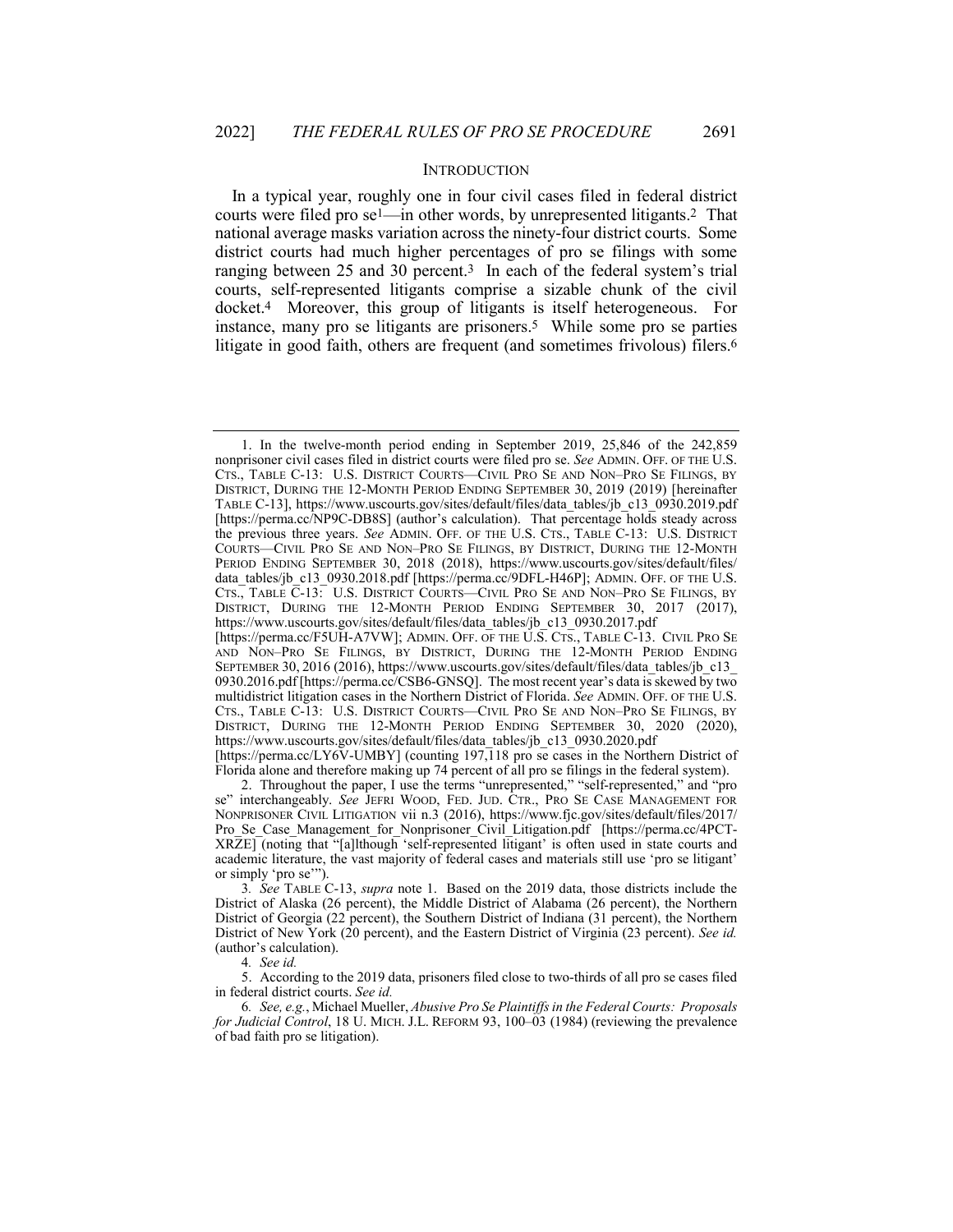Some enter federal court unrepresented, but following a successful in forma pauperis motion, may later be represented by counsel.7

This Article seeks to understand how federal district courts use distinct procedures for unrepresented parties. To pursue this inquiry, it collects and classifies the local rules and practices that treat pro se litigants differently from represented litigants. It analyzes all of the court-level procedures that apply to unrepresented litigants. This Article follows an approach similar to my earlier article on how federal courts grant fee waivers for poor litigants through the in forma pauperis process.8 To understand federal practice of the in forma pauperis standard, that article constructed a dataset of all the information the district courts required of low-income litigants in order to proceed in forma pauperis and thus merit a fee waiver.9 However, for this project, that approach has limitations. The local rules might not capture the full range of district court practice. Therefore, this Article supplements the hand coding of local rules with additional investigation into the resources district courts provide to self-represented litigants.

This Article reveals both the scope and the substance of the federal rules of pro se procedure. Of the ninety-four district courts, all but three have at least one pro se–specific procedural rule.10 Many district courts have several.11 The universe of the federal rules of pro se procedure totals close to 500.12 This Article characterizes each of these rules using a classic, two-by-two categorization to provide a workable framework for conceptualizing pro se rules. While some rules resist this categorization, most rules are classified as either a tax (imposing some cost on pro se litigants that represented litigants do not bear) or a subsidy (imposing some kind of benefit).13 And each tax or subsidy is further identified as either mandatory—therefore applying to all pro se litigants—or discretionary, empowering judges to choose when to apply the rule to a particular pro se litigant.14 For instance, the fairly common rule that a court must provide additional information to a pro se litigant facing summary judgment is classified as a mandatory subsidy.15

This Article also provides detailed information about arguably the most salient discretionary subsidy: the appointment of counsel. There is no right

<sup>7</sup>*. See* Andrew Hammond, *Pleading Poverty in Federal Court*, 128 YALE L.J. 1478, 1492–95 (2019) (describing the in forma pauperis practice).

<sup>8</sup>*. See id.*

<sup>9</sup>*. Id.* at 1496–505; *see also* Adam R. Pah et al., *How to Build a More Open Justice System*, 369 SCIENCE 134, 135 (2020) (citing Hammond, *supra* note 7, and finding "[a]t the 95% confidence level, nearly 40% of judges . . . approve [in forma pauperis] fee waivers at a rate that statistically significantly differs from the average rate for all other judges in their same district").

<sup>10</sup>*. See infra* Appendix A.

<sup>11</sup>*. See infra* Appendix A.

<sup>12</sup>*. See infra* Appendix A.

<sup>13</sup>*. See infra* Appendix A.

<sup>14</sup>*. See infra* Appendix A.

<sup>15</sup>*. See infra* Appendix A.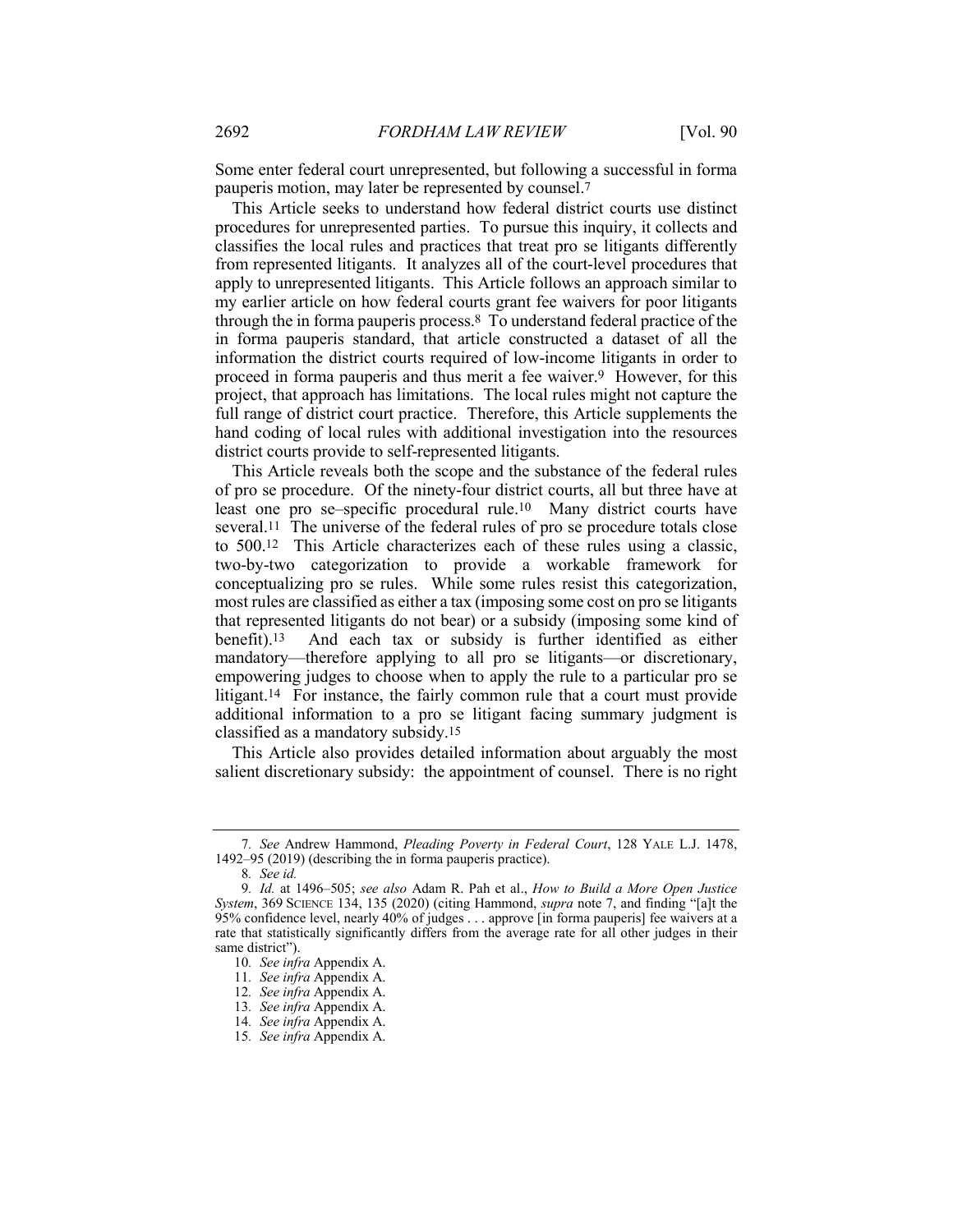to appointed counsel in American civil litigation,16 and a majority of district courts have no formal program to connect pro se litigants to lawyers.17 However, forty-seven federal district courts run some kind of pro bono panel program, where the court itself matches pro se litigants with lawyers.18 But the similarities end there. Some courts permit lawyers to decline for any reason, others only for good cause.19 To capture that cacophony, this Article documents how each court permits or prohibits certain types of cases, composes its panel, selects attorneys, and compensates those attorneys, if at all.

Since the federal judiciary is not required to appoint counsel for civil litigants who cannot afford to hire an attorney,20 there will always be some portion of litigants who go without. Where does that leave the federal judiciary? It cannot bar its doors from litigants simply because they lack lawyers. And some judges may be reluctant to dragoon lawyers through waves of appointments. Instead, courts devise procedures to manage these unrepresented litigants. This Article names, claims, and, in some ways, shames that procedural system.

For any procedural system, we need to ask where we find the rules. For the federal courts, the conventional answer is a combination of the Federal Rules of Civil Procedure ("Federal Rules") and appellate decisions.21 However, a focus on pro se litigants suggests that limiting one's study to those two sources misses much of what is happening in the federal courts.22 In short, one cannot find the federal rules of pro se procedure in the Federal Rules of Civil Procedure. Rather, many of the relevant rules for pro se litigants are found in a district court's local rules.<sup>23</sup> These local rules, permissible under the Federal Rules, are the undergrowth of federal rules

22. Pro se and in forma pauperis litigants are each singled out in the Federal Rules once. *See* FED.R.CIV. P. 5.2(b)(6) (exempting pro se filings brought under 28 U.S.C. §§ 2241, 2254, or 2255 from Rule 5's redaction requirement); *id.* r. 4(c)(3) (requiring courts to order a United States marshal or another officer of the court to serve process on behalf of in forma pauperis litigants). The Federal Rules do mention "unrepresented" parties in Rules 4, 11, 16, and 26, but only to include them in rules applying equally to represented parties. *Id.* rs. 4, 11, 16, 26.

23*. See* FED. BAR ASS'N, REPRESENTING YOURSELF IN FEDERAL DISTRICT COURT: A HANDBOOK FOR PRO SE LITIGANTS 13 (2019), https://www.fedbar.org/wp-content/uploads/ 2019/12/Pro-Se-Handbook-APPROVED-v2019-2.pdf [https://perma.cc/8HQL-XDH4] (telling self-represented litigants to refer to the local rules on eleven different questions).

<sup>16</sup>*. See, e.g.*, Lassiter v. Dep't of Soc. Serv., 452 U.S. 18, 25 (1981) (noting that there is a right to counsel only in criminal cases where freedom is at stake).

<sup>17</sup>*. See infra* Part II.C.3.

<sup>18</sup>*. See infra* Appendix B.

<sup>19</sup>*. See infra* Part II.C.3.

<sup>20</sup>*. See Lassiter*, 452 U.S. at 25–27.

<sup>21</sup>*. See* Judith Resnik, *Revising Our "Common Intellectual Heritage": Federal and State Courts in Our Federal System*, 91 NOTRE DAME L. REV. 1831, 1833 (2016) ("Fixing attention on the U.S. Supreme Court has become easy by its production of a predictable and tidy corpus, down to fewer than ninety opinions annually and concluding major pronouncements each year by July 1.").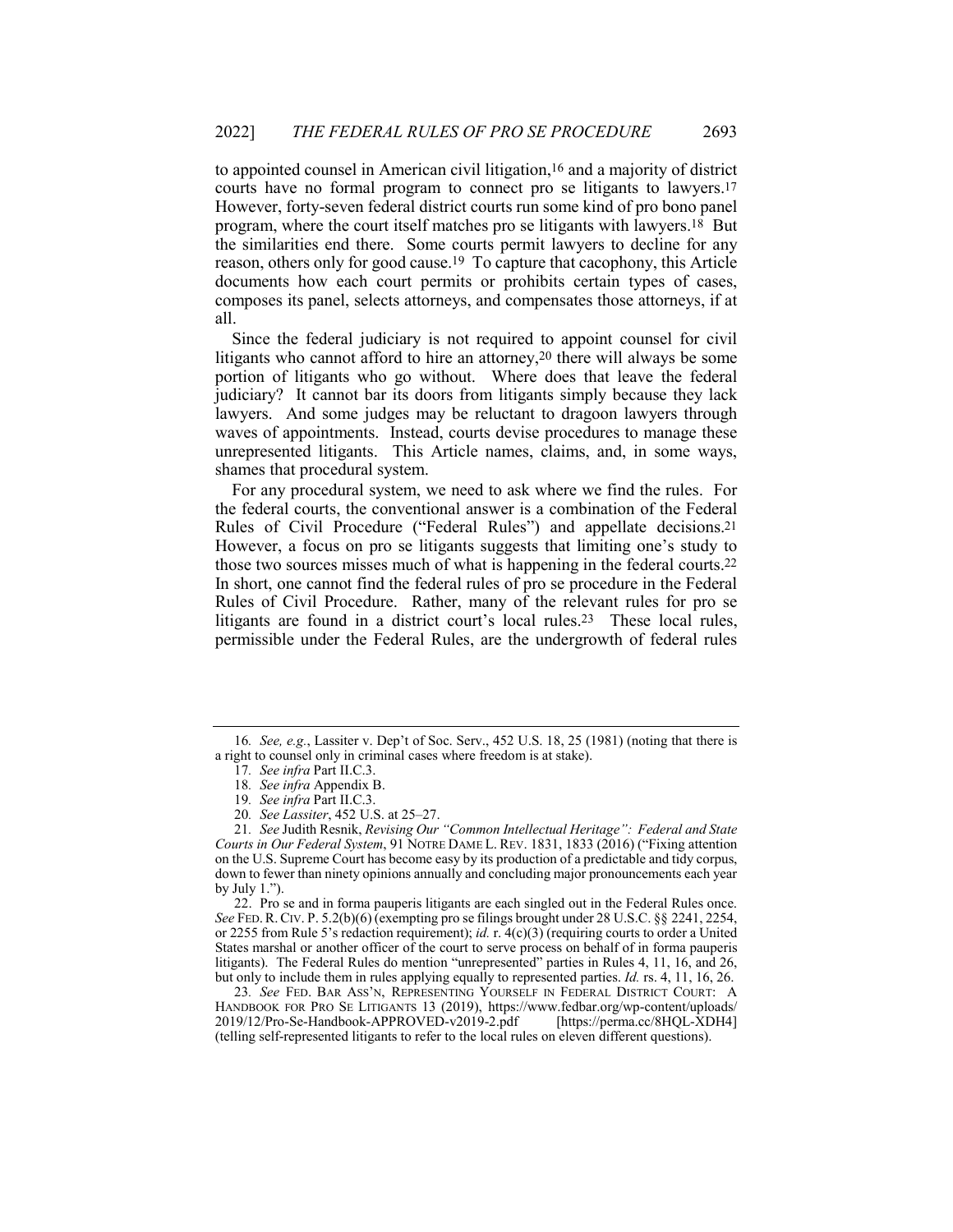governing civil procedure.24 Although publicly available on each district court's website, this source of procedural law has largely evaded systematic study.25 Compared to the difficulty of assembling disparate procedural rules, it is no wonder that proceduralists have traditionally chosen the relative ease of tracking the occasional civil procedure decision from the U.S. Supreme Court or the more frequent, but not quite relentless, developments from the circuit courts.26

As a result, on one level, this Article raises the question of whether the federal courts possess a subsystem of civil procedure for litigants who cannot secure representation. It is an attempt to instigate proceduralists to study other sources of procedural rules in the federal system in other contexts.27 This is not to say that Supreme Court doctrine and local rules are functional equivalents in the federal courts, but even if the Federal Rules and Supreme Court decisions can displace and change local rules and practice, the specificity of the latter may carry more consequences than the authority of the former. The aspiration for this Article is that by focusing on underresourced litigants, we will have a better understanding of the procedural rules and practices that shape the federal courts today.

At the risk of overgeneralization, recently the bench, bar, and academy have been more concerned with complex civil litigation than the needs of individual litigants, including those who proceed pro se.28 To the extent that proceduralists have focused on low-income litigants in federal courts, it has been to attend to the distributional consequences of restrictions on aggregate litigation, such as class actions<sup>29</sup> and multi-district litigation,<sup>30</sup> or substantive

<sup>24</sup>*. See* FED. R. CIV. P. 83(a)(1). *But see generally* Lauren Robel, *Fractured Procedure: The Civil Justice Reform Act of 1990*, 46 STAN. L. REV. 1447 (1994) (considering the validity of local procedural rules in light of the federal rules' goal of national procedural uniformity).

<sup>25.</sup> Katherine Macfarlane has repeatedly highlighted the role of local rules and individual court practices, especially in the context of prison litigation. *See generally* Katherine A. Macfarlane, *Shadow Judges: Staff Attorney Adjudication of Prisoner Claims*, 95 OR. L. REV. 97 (2016) [hereinafter Macfarlane, *Shadow Judges*]; Katherine A. Macfarlane, *A New Approach to Local Rules*, 11 STAN.J. C.R. & C.L. 121 (2015) [hereinafter Macfarlane, *A New Approach to Local Rules*].

<sup>26</sup>*. See* Anne E. Ralph, *Narrative-Erasing Procedure*, 18 NEV. L.J. 573, 595 (2018) (discussing "a well-noted bias in legal scholarship in favor of federal appellate decisions, especially decisions of the Supreme Court, as a subject of study"); *see also* Sanford Levinson, *The Rhetoric of the Judicial Opinion*, *in* LAW'S STORIES: NARRATIVE AND RHETORIC IN THE LAW 187, 193 (Peter Brooks & Paul Gewirtz eds., 1996) ("[M]ost ordinary citizens receive their law from [lower federal and state] courts rather than from the absent, often-mysterious entity far off in Washington, D.C."). This could be changing. *See* James E. Pfander, *The Past and Future of Procedure Scholarship*, 169 U. PA. L. REV. 2551, 2572–74 (2021) (arguing that procedural scholarship is now best characterized as doctrinally informed empiricism). While this status quo makes procedure harder to detect, litigants may prefer relying on a single court's local rules than parsing appellate decisions.

<sup>27</sup>*. See, e.g.*, Robin J. Effron, *The Shadow Rules of Joinder*, 100 GEO. L.J. 759, 764 (2012) (making this point about the interpretation of the Federal Rules).

<sup>28</sup>*. See* Hammond, *supra* note 7, at 1526–29 (elaborating on this point).

<sup>29</sup>*. See, e.g.*, David Marcus, *The Public Interest Class Action*, 104 GEO. L.J. 777, 779–83 (2016); Henry Rose, *Class Actions and the Poor*, 6 PIERCE L. REV. 55, 61–62 (2007).

<sup>30</sup>*. See, e.g.*, Elizabeth Chamblee Burch & Margaret S. Williams, *Repeat Players in Multidistrict Litigation: The Social Network*, 102 CORNELL L. REV. 1445 (2017); Alexandra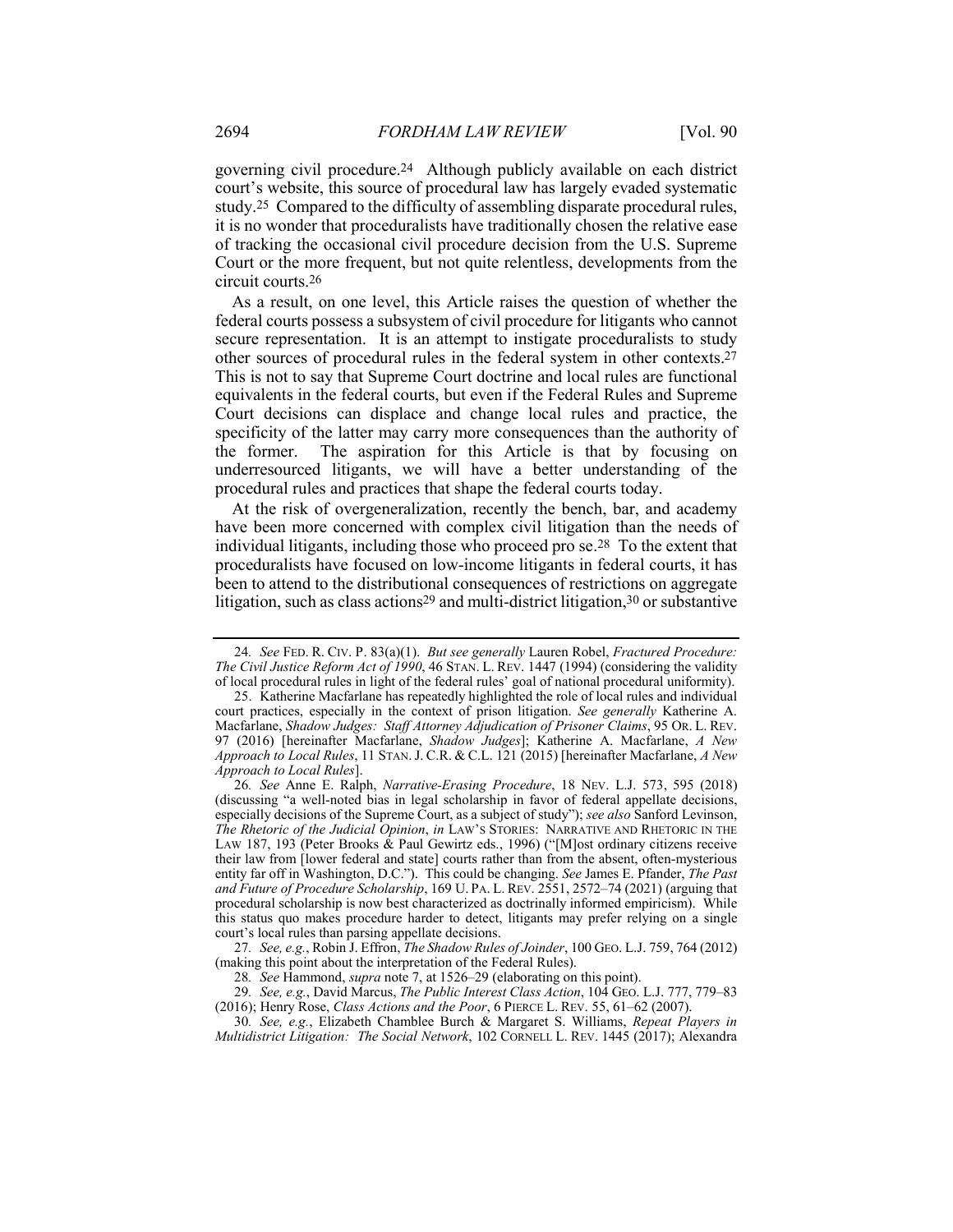law's regressive reach in civil procedure, like arbitration<sup>31</sup> or qualified immunity.32 But many of those questions turn on how federal courts should allocate, handle, and even compete for the big cases.33 Meanwhile, thousands of federal cases are filed, not by large corporations, federal or state governments, or well-resourced lawyers, but by the people themselves. This Article seeks to shed light on that shadow system of civil procedure.

Part I of this Article foregrounds the rules and practices that apply to pro se litigants by placing those rules in the context of the last fifty years of federal practice. To do so, Part I recounts the institutional history of the federal courts over the last half century as these courts, enabled by new and rediscovered grants of federal jurisdiction, encountered more and more poor litigants.

Part II pursues the project's descriptive purpose. It captures the range of rules and practices that apply only to federal pro se litigants. This survey documents the ways in which district courts have responded to pro se litigants by promulgating local rules on filing requirements, pleadings, pro se–specific pretrial rules, mediation and settlement conferences, and pro se–specific trial rules.34 This Article does not argue that pro se–specific rules are categorically appropriate or inappropriate. Rather, by examining the advantages and drawbacks to the litigants and the courts, Part II evaluates these rules as mandatory or voluntary taxes and subsidies. Part II pays special attention to recent efforts by individual district courts that have created pro se help desks and systematized appointment of counsel through pro bono panels.35

A broader ambition of the paper is to consider how the federal judiciary should revise these rules of pro se procedure. To do that, Part III builds on the descriptive findings to identify distinct, yet reinforcing, roles for the district courts, the Judicial Conference of the United States, and Congress. Part III leverages the fact that district courts are required to allow notice and comment before they write, revise, or scrap local rules to explain how district court rulemaking could better account for pro se litigants. For instance, when a district court engages in local rulemaking, the court could incorporate information and participation from local lawyers and litigants who have experience with these pro se rules. Part III also considers the role of the

D. Lahav, *Multidistrict Litigation and Common Law Procedure*, 24 LEWIS & CLARK L. REV. 531 (2020).

<sup>31</sup>*. See, e.g.*, Cynthia Estlund, *The Black Hole of Mandatory Arbitration*, 96 N.C. L. REV. 679, 682 (2018); Jean R. Sternlight, *Creeping Mandatory Arbitration: Is It Just?*, 57 STAN. L. REV. 1631, 1638 (2005).

<sup>32</sup>*. See, e.g.*, Joanna C. Schwartz, *How Qualified Immunity Fails*, 127 YALE L.J. 2, 36– 39 (2017); Joanna C. Schwartz, *The Case Against Qualified Immunity*, 93 NOTRE DAME L. REV. 1797, 1831 (2018); Fred O. Smith, Jr., *Formalism, Ferguson, and the Future of Qualified Immunity*, 93 NOTRE DAME L. REV. 2093, 2103 (2018).

<sup>33</sup>*. See* Pamela K. Bookman, *The Adjudication Business*, 45 YALE J. INT'L L. 227, 236– 37 (2020) (discussing the role of New York courts, and especially the Southern District of New York, in international commercial litigation).

<sup>34</sup>*. See infra* Part II.

<sup>35</sup>*. See infra* Part II.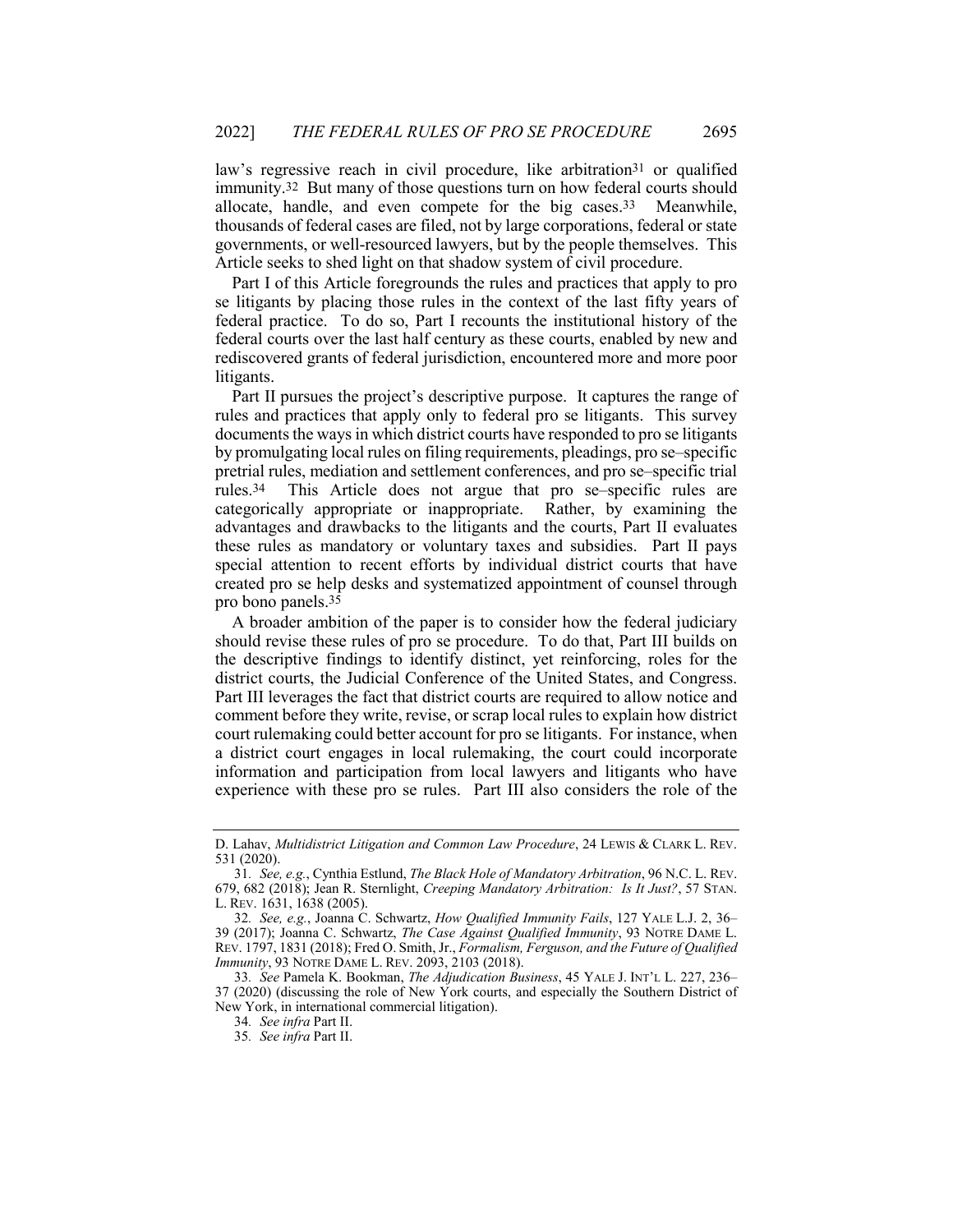Judicial Conference and nationally sponsored pilots like the recently implemented Mandatory Initial Discovery Pilot Project.36 Part III envisions a more robust role for the Judicial Conference in fostering innovation and best practices in the district courts. Finally, Part III explains how Congress could strengthen the federal courts' responses to pro se litigants, not by interfering with procedural rulemaking, but by making significant investments to spur and strengthen the federal district courts' efforts to increase access to counsel. To do so, both the Judicial Conference and Congress should encourage the growth and standardization of mandatory pro bono panels.

Stepping back, this Article works under the assumption that, even though there are far more litigants, including unrepresented litigants, in state courts, unrepresented litigants in federal court also deserve our attention.37 After all, dating back to the First Congress, pro se litigants have had a statutory right to file lawsuits in federal court.38 Since our national system of civil adjudication permits self-representation as of right, there will always be a host of second-order questions as to how the courts should respond to these litigants. As a result, this Article eschews the first-order question of whether or why courts should permit uncounseled parties to enter, for the more pragmatic inquiry of how courts should respond to pro se litigants once they have entered the federal courthouse.

In that way, this Article is part of an ongoing project to encourage a scholarly perspective on civil procedure that starts from the bottom up.<sup>39</sup> It pays more attention to the rules and practices that judges, lawyers, and people experience every day in our courts than to the canonical appellate cases that often dominate our scholarly ken. Understanding procedure from the bottom up has its own methodological challenges. First, the law itself is often obscured, dispersed, and unpublished.40 Second, interviewing individuals in

39*. See* Hammond, *supra* note 7, at 1526–29 (laying out an agenda for bottom-up procedural scholarship).

<sup>36</sup>*. See infra* Part III.

<sup>37</sup>*. See generally* Anna E. Carpenter et al., *Studying the "New" Civil Judges*, 2018 WIS. L. REV. 249, 268; Jessica K. Steinberg, *Demand Side Reform in the Poor People's Court*, 47 CONN. L. REV. 741, 746 (2015).

<sup>38</sup>*. See* 28 U.S.C. § 1654 ("In all courts of the United States the parties may plead and conduct their own cases personally or by counsel as, by the rules of such courts, respectively, are permitted to manage and conduct causes therein."); *see also* Schilling v. Walworth Cnty. Park & Plan. Comm'n, 805 F.2d 272, 276 (7th Cir. 1986) (noting that failure to obtain counsel may not be held against the pro se litigant); O'Reilly v. N.Y. Times Co., 692 F.2d 863, 867 (2d Cir. 1982) (stating that the right to appear pro se is a valuable right not to be dishonored by courts).

<sup>40</sup>*. See* Elizabeth Y. McCuskey, *Submerged Precedent*, 16 NEV. L.J. 515, 517 (2016) (identifying that the "study of submerged precedent . . . identifies a deeper layer of 'unpublication' in district courts—one that not only limits public *use* of court opinions, but largely prevents public *knowledge* of those opinions' existence"); *see also* Stephan Landsman, *The Growing Challenge of Pro Se Litigation*, 13 LEWIS & CLARK L. REV. 439, 441 (2009) (describing data on federal pro se litigation as "patchy and only occasionally longitudinal"); Merritt E. McAlister, *Missing Decisions*, 169 U. PA. L. REV. 1101, 1101 (2021) (documenting that "at least twenty-five percent or more of the [federal circuit] courts' self-reported merits terminations" are not published by the leading commercial legal databases).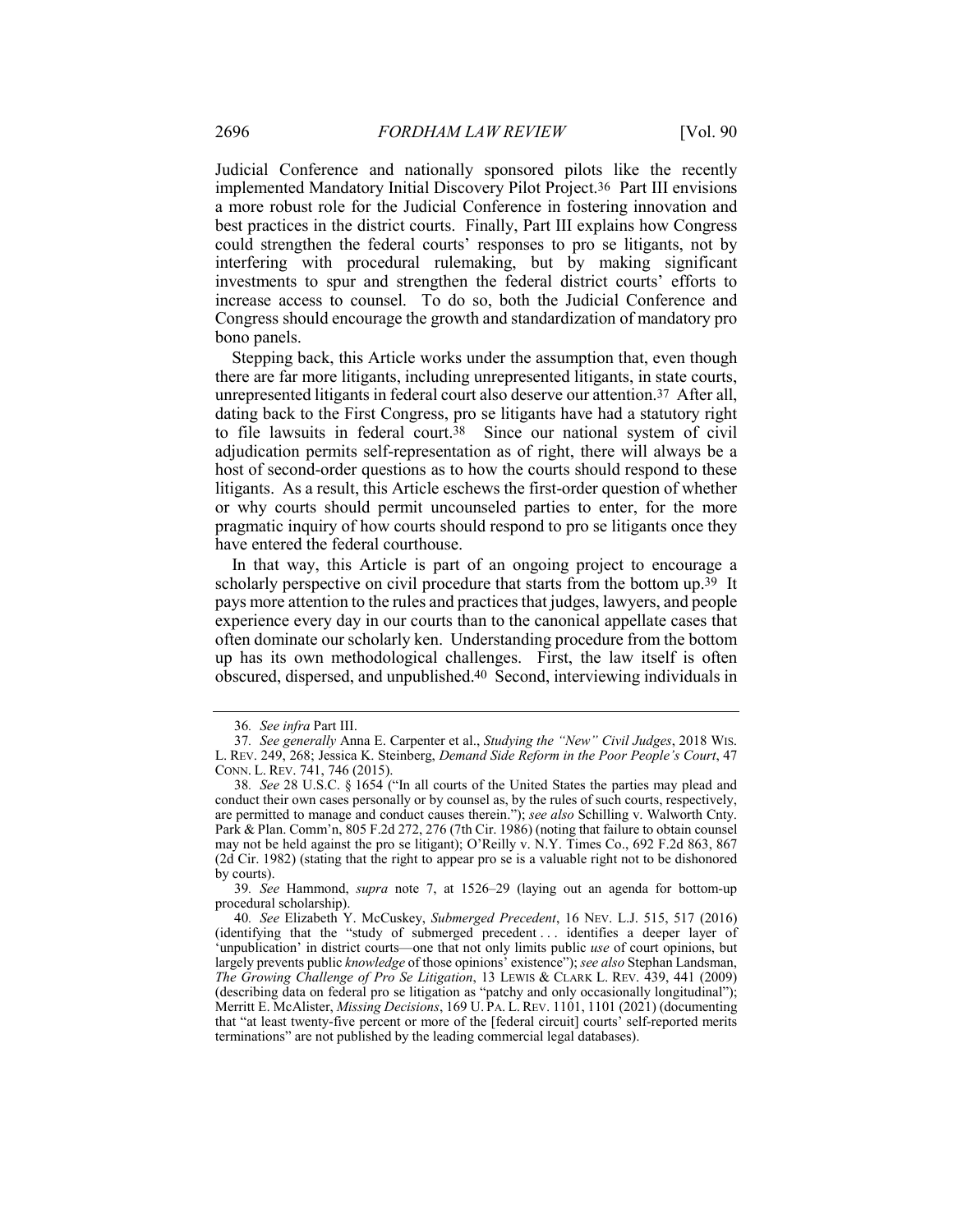the midst of litigation raises accuracy and ethical issues.41 Experimental methods may be particularly useful, as they allow researchers to test hypotheses without interfering with ongoing litigation, but American courts lack a robust culture of experimentation.42 Administrative data from the courts themselves is particularly illuminating, but it is not always accessible and if then, not comprehensive.43 Moreover, researchers are tempted to let the available data drive the research agenda, not the other way around. As with any field, different research methods complement and buttress one another. This Article operates from the perspective that, in addition to the methods just mentioned, there is value in gathering and analyzing the "rules on the books" of each district court as a window, albeit a murky one, into the behavior of federal district court judges—the legal actors who have arguably the most power in the federal courts. This Article considers the local rules and practices to be some of the revealed preferences of the federal judiciary.44 As a result, the hope is that, by collecting and critiquing these practices, this Article can shed more light on how our national court system of civil justice responds to—and, indeed, values—the needs and demands of poor people.

## I. JUDICIAL RESPONSES TO POOR PEOPLE IN FEDERAL COURT

Federal courts hear all kinds of cases. Despite being courts of limited subject matter jurisdiction,45 federal district courts handle everything from slip-and-falls,46 to the opioid multi-district litigation,47 to whether the President's lawyer must comply with a congressional subpoena.<sup>48</sup> And every year, federal district courts hear thousands of cases brought by people who

<sup>41</sup>*. But see* Anna E. Carpenter, *Active Judging and Access to Justice*, 93 NOTRE DAME L. REV. 647, 683–84 (2017) (discussing the benefits of qualitative interviews of judges).

<sup>42</sup>*. See, e.g.*, Victor D. Quintanilla et al., *The Signaling Effect of* Pro Se *Status*, 42 LAW & SOC. INQUIRY 1091, 1116 (2017) (conducting a social psychological experiment of the public, law students, and employment discrimination lawyers and concluding that "*pro se* claimants are perceived as less competent than counseled claimants and that these stereotypes explain why the law-trained award uncounseled claimants lower settlement awards"); *see also* D. James Greiner & Cassandra Wolos Pattanayak, *Randomized Evaluation in Legal Assistance: What Difference Does Representation (Offer and Actual Use) Make?*, 121 YALE L.J. 2118, 2198 (2012) (noting that there is "astonishingly little credible, quantitative information about the effect of representation . . . [and] such information can only be obtained via randomized trials").

<sup>43</sup>*. See* Pah et al., *supra* note 9, at 135.

<sup>44</sup>*. See* Catherine T. Struve, *The Federal Rules of Inmate Appeals*, 50 ARIZ. ST. L.J. 247, 308 (2018) (describing how district courts "tend to be the initial locus of experimentation"); *see also* Macfarlane, *A New Approach to Local Rules*, *supra* note 25, at 123 (arguing that local rules "are not the subject of rigorous scrutiny" despite "their increased importance, scope, and potential for substantive impact").

<sup>45</sup>*. See, e.g.*, Home Depot U.S.A., Inc. v. Jackson, 139 S. Ct. 1743, 1746 (2019).

<sup>46</sup>*. See, e.g.*, Lionel v. Target Corp., 44 F. Supp. 3d 315 (E.D.N.Y. 2014).

<sup>47</sup>*. See, e.g.*, *In re* Nat'l Prescription Opiate Litig., 477 F. Supp. 3d 613 (N.D. Ohio 2020) (involving multidistrict litigation filed in the wake of the opioid epidemic).

<sup>48</sup>*. See* Comm. on the Judiciary, U.S. House of Representatives v. McGahn, 415 F. Supp. 3d 148, 214 (D.D.C. 2019), *vacated and remanded*, 951 F.3d 510 (D.C. Cir. 2020), *reh'g en banc aff'd in part, remanded in part*, 968 F.3d 755 (D.C. Cir. 2020).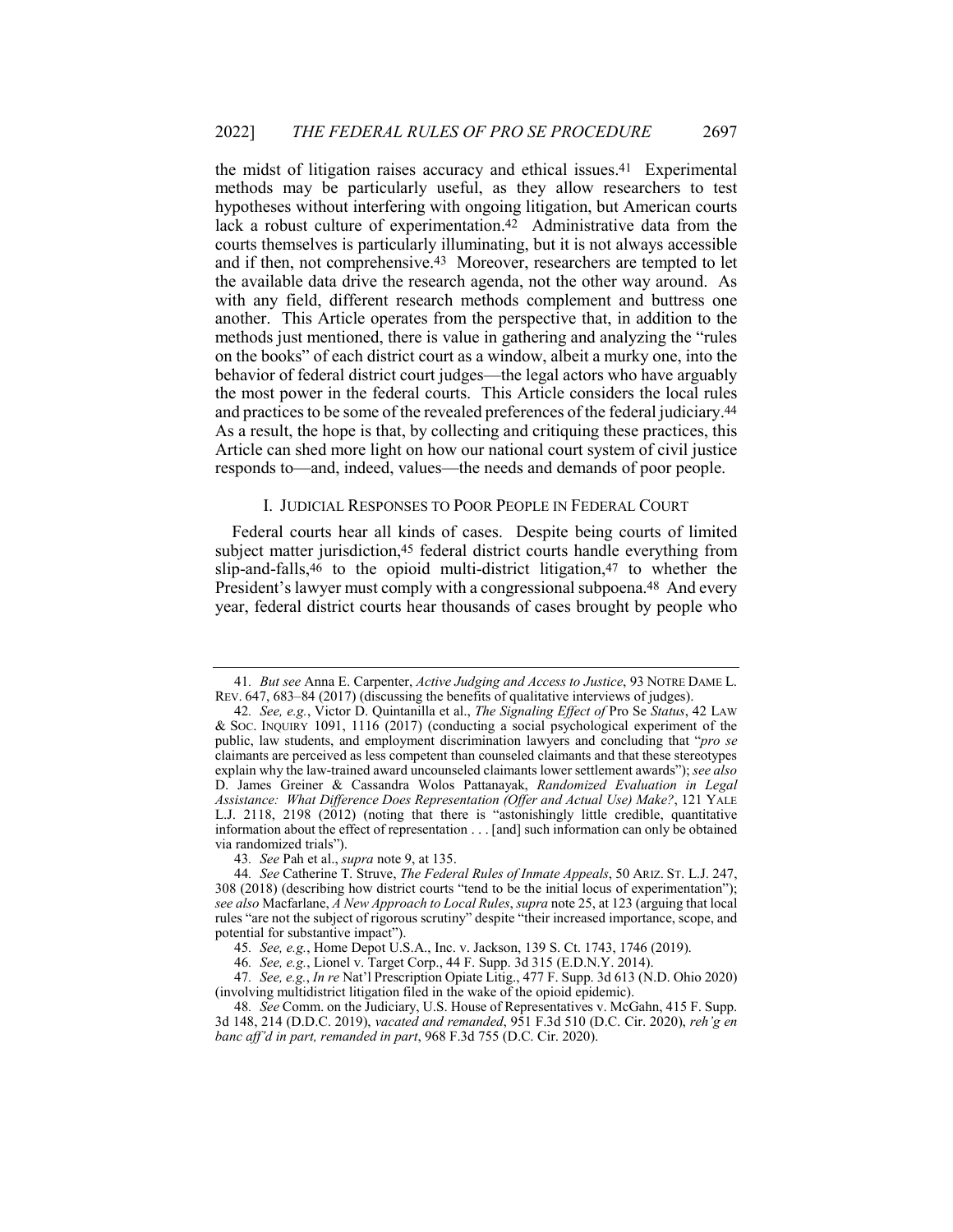do not have the benefit of an attorney's representation.49 These people bring a variety of claims, but many challenge police misconduct, allege employment discrimination, or claim they were wrongfully denied disability benefits.50

The federal courts perform a special function in our democracy. Any person can enter and demand redress based on the violation of federal law.51 That person's claim need not meet some economic threshold.52 And while it is rarely to that person's benefit to do so, they can file their federal complaint without a lawyer.53 Since Reconstruction, federal courts have had general federal question jurisdiction, empowering them to hear all claims under federal law.54

Despite the wide variety of cases, the federal courts purport to adhere to trans-substantivity in civil procedure. In other words, in our national court system, the same procedural rules apply to all cases. The commitment is expressed in the Federal Rules of Civil Procedure,<sup>55</sup> doctrine,<sup>56</sup> and scholarship.<sup>57</sup> This article of procedural faith represents more than mere

55*. See* FED. R. CIV. P. 1 ("These rules govern the procedure in all civil actions and proceedings in the United States district courts, except as stated in Rule 81. They should be construed, administered, and employed by the court and the parties to secure the just, speedy, and inexpensive determination of every action and proceeding.").

<sup>49</sup>*. See supra* notes 1–4 and accompanying text.

<sup>50.</sup> Claims brought under Section 1983, Title VII of the Civil Rights Act, and the Social Security Act represent three of the most common types of federal question claims brought by pro se litigants. *See generally infra* Part I.A.

<sup>51</sup>*. See supra* note 38 and accompanying text.

<sup>52</sup>*. Compare* 28 U.S.C. § 1331 (no amount-in-controversy requirement for federal question cases), *with id.* § 1332 (requiring that diversity cases "exceed[] the sum or value of \$75,000").

<sup>53</sup>*. See* 28 U.S.C. § 1654.

<sup>54</sup>*. See* Act of Mar. 3, 1875, ch. 137, § 1, 18 Stat. 470, 470. Before 1875, there were specific grants of federal question jurisdiction for, inter alia, patents and copyrights. *See* Amelia Smith Rinehart, *The Federal Question in Patent-License Cases*, 90 IND. L.J. 659, 664 n.25 (2015) (discussing those jurisdictional statutes). But aside from the Midnight Judges Act of 1801, which was repealed the following year, there was no general federal question jurisdiction until the 1875 statute. *See* Judiciary Act of 1801, ch. 4, § 2, 2 Stat. 89, 89 (repealed 1802). *See generally* Erwin Chemerinsky & Larry Kramer, *Defining the Role of the Federal Courts*, 1990 BYU L. REV. 67, 80–81; Barry Friedman, *Under the Law of Federal Jurisdiction: Allocating Cases Between Federal and State Courts*, 104 COLUM. L. REV. 1211, 1226 (2004); Lumen N. Mulligan, *A Unified Theory of 28 U.S.C. § 1331 Jurisdiction*, 61 VAND. L. REV. 1667, 1669–71 (2008).

<sup>56</sup>*. See* David Marcus, *Trans-Substantivity and the Processes of American Law*, 2013 BYU L. REV. 1191, 1192–93 (discussing *Ricci v. DeStefano*, 557 U.S. 557 (2009), as such an example).

<sup>57.</sup> Other proceduralists have ably contested and contextualized this commitment. *See, e.g.*, Robert G. Bone, *"To Encourage Settlement": Rule 68, Offers of Judgment, and the History of the Federal Rules of Civil Procedure*, 102 NW. U. L. REV. 1561, 1619 (2008) ("The idea that the Federal Rules of Civil Procedure should apply uniformly to all substantive law claims . . . still has a strong hold on rulemaking today."); David Marcus, *The Past, Present, and Future of Trans-Substantivity in Federal Civil Procedure*, 59 DEPAUL L. REV. 371, 376 (2010). *But see* Stephen B. Burbank, *Of Rules and Discretion: The Supreme Court, Federal Rules and Common Law*, 63 NOTRE DAME L. REV. 693, 715–16 (1988) (suggesting that procedural trans-substantivity is difficult, if not impossible, to achieve).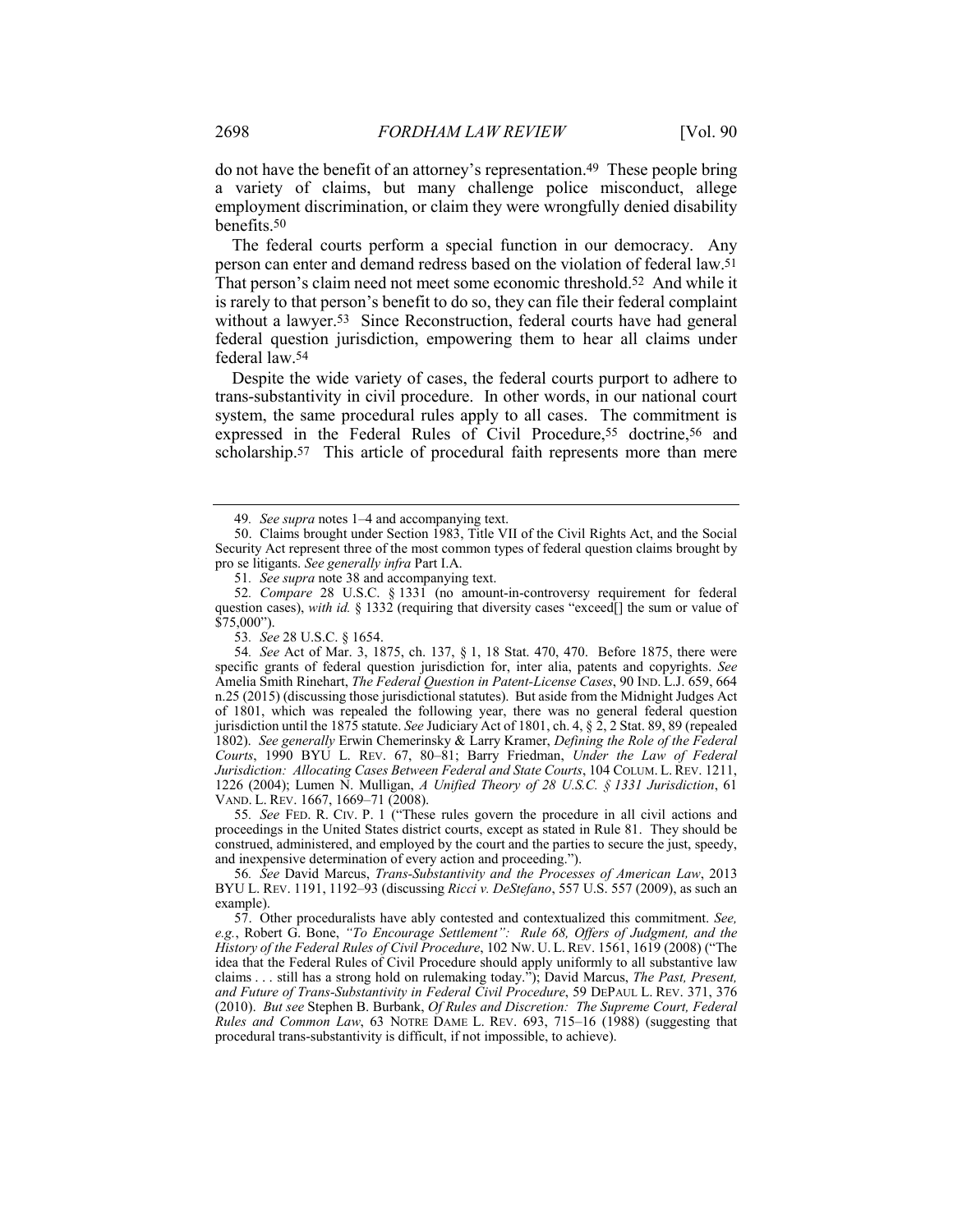uniformity,58 but a sense that the federal courts' procedural rules demonstrate egalitarian aspirations.59

This Article harnesses two challenges to civil procedure's purported commitment to the same rules across cases. Neither of these arguments are new, but both benefit from this Article's new evidence. First, if individual district courts are able to create rules specific to their court, do we have a procedural system that is, in fact, uniform across our federal judicial system? Others have drawn our field's attention to this feature of the federal rules, 60 especially in the wake of the Civil Justice Reform Act of 1990.61 Second, while the Federal Rules rarely differentiate between litigants who have the benefit of counsel and those who do not, many litigants in the federal courts file their lawsuits pro se.62 Does the presence of thousands of these litigants in the federal courts belie the judiciary's professed commitment to trans-substantivity?63

This Article's contribution to our understanding of civil procedure in the federal courts is that these two phenomena conspire to create federal rules of pro se procedure.64 This Article does so by lifting up the often forgotten local rules of our federal trial courts. To make this argument, we first need some historical and doctrinal context.

61*.* Pub. L. No. 101-650, 104 Stat. 5089 (codified as amended in scattered sections of the U.S.C.). *Compare* Robel, *supra* note 24, at 1473–82, *with* Linda S. Mullenix, *The Counter-Reformation in Procedural Justice*, 77 MINN. L. REV. 375, 379 (1992). Some may retort that Rule 83, the rule permitting district courts to create and enforce local rules, places limits on an individual court's power of procedural rulemaking. *See* FED. R. CIV. P. 83(a)(1) (requiring that "[a] local rule must be consistent with—but not duplicate—federal statutes and rules adopted under [the Rules Enabling Act]").

62*. See supra* notes 1–4 and accompanying text.

63*. See* Thomas O. Main, *The Procedural Foundation of Substantive Law*, 87 WASH. U. L. REV. 801, 802 (2010) ("Procedure is an instrument of power that can, in a very practical sense, generate or undermine substantive rights."); *see also* Patrick Higginbotham, *Foreword*, 49 ALA. L. REV. 1, 2 (1997) (arguing that participation by judges, lawyers, and academics in rulemaking is "kindled by the reality that changes in rules of procedure today immediately engage social policy in ways that tax the dichotomy of substance and procedure").

64*. See, e.g.*, Samuel Estreicher, *Beyond Cadillacs and Rickshaws: Towards a Culture of Citizen Service*, 1 N.Y.U. J.L. & BUS. 323, 334 (2005) (discussing pro se claimants); Deborah L. Rhode, *Access to Justice*, 69 FORDHAM L. REV. 1785, 1804–06 (2001) (same).

<sup>58</sup>*. Cf.* Gil Seinfeld, *The Federal Courts as a Franchise: Rethinking the Justifications for Federal Question Jurisdiction*, 97 CALIF. L. REV. 95, 123 (2009).

<sup>59</sup>*. See* William B. Rubenstein, *The Concept of Equality in Civil Procedure*, 23 CARDOZO L. REV. 1865, 1898–906 (2002) (discussing equality's implications for procedural design).

<sup>60</sup>*. See, e.g.*, Erwin Chemerinsky & Barry Friedman, *The Fragmentation of Federal Rules*, 46 MERCER L. REV. 757, 760–63 (1995); Stephen N. Subrin, *Federal Rules, Local Rules, and State Rules: Uniformity, Divergence, and Emerging Procedural Patterns*, 137 U. PA. L. REV. 1999, 2025 (1989); Carl Tobias, *Local Federal Civil Procedure for the Twenty-First Century*, 77 NOTRE DAME L. REV. 533, 537–44 (2002); *see also* Marcus, *supra* note 56, at 1219 n.115 (suggesting that "the devolution of authority to ninety-four federal districts to craft local rules" is an "ostensible signal of disappearing trans-substantivity" but that there is a lack of "evidence of extensive substance-specificity in local rules").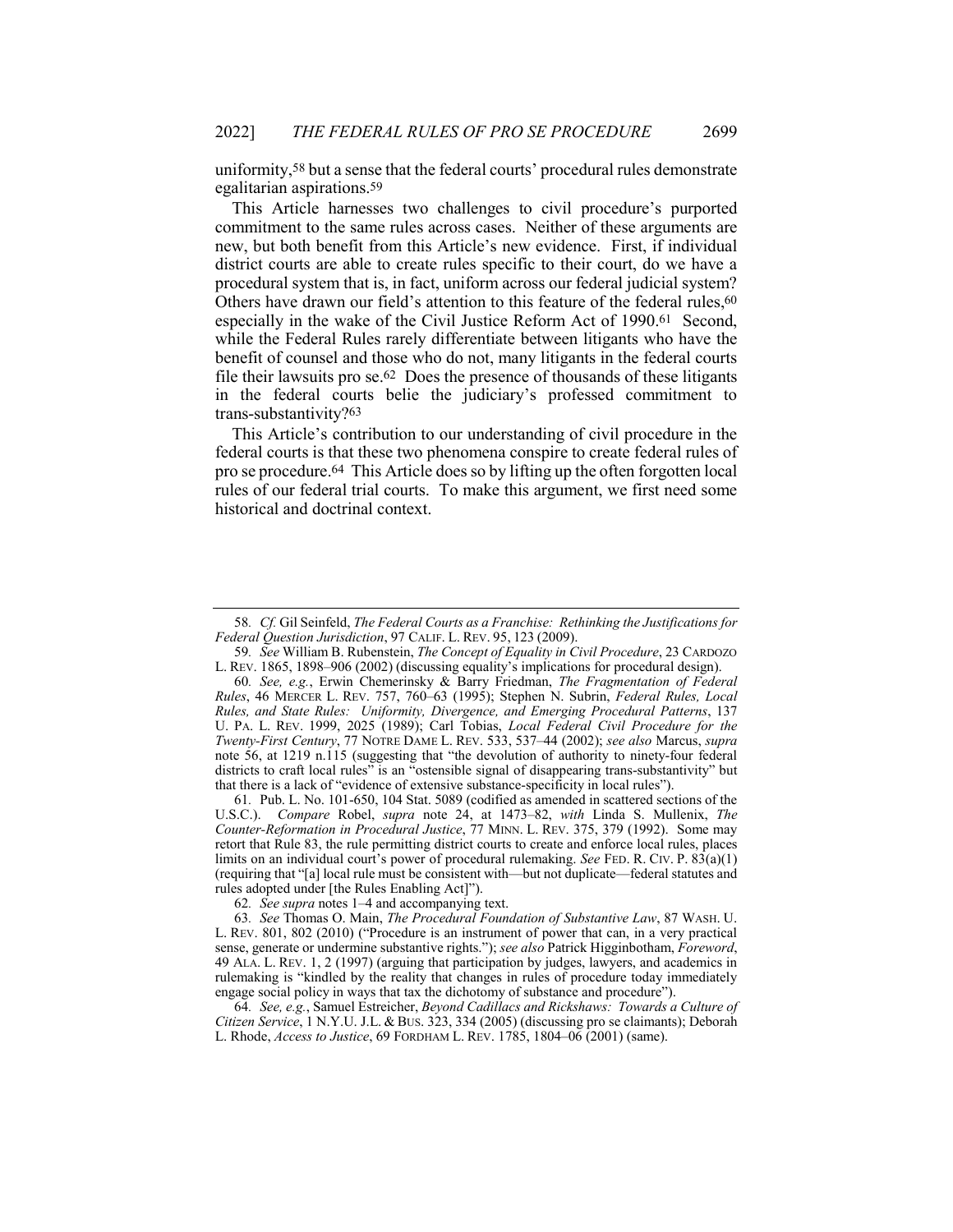#### *A. Initial Responses to Pro Se Litigants*

The federal courts have encountered unrepresented litigants since the First Congress. The Judiciary Act of 178965 provided people seeking redress in federal court a statutory right to pursue their case pro se,<sup>66</sup> which remains to this day.67 But the types of cases that could be brought in federal court for the first two centuries of the republic looked very different from the types of cases of the last fifty years.68

One way to chart the history of pro se litigants in federal court over the last fifty years is to analyze when and how judges discuss unrepresented litigants in publications written by and for judges. Two journals fit that bill: *Judicature* and *The Judges' Journal*. Neither focus exclusively on the federal courts, but both involve judges writing about developments in legal practice and judicial administration to an intended audience of other judges.69 Another publication that complements this investigation is the American Bar Association's flagship monthly publication, the *ABA Journal*. Culling discussions of pro se litigants from each of these journals over the last fifty years suggests that judges have become increasingly focused on the challenges associated with unrepresented litigants in an adversarial system.

In the 1960s, there was little discussion of pro se civil litigants in the pages of these three judge-facing publications, but by the early 1970s, judges started to discuss the increase in the number of self-represented litigants in federal and state courts.70 At this time, some puzzled over how these access-to-justice innovations would change the American bar.71 In the first 1977 issue, along with articles by then Professor Ruth Bader Ginsburg on the Equal Rights Amendment72 and Arthur Schlesinger on the war power,73 the

<sup>65.</sup> Ch. 20, 1 Stat. 73.

<sup>66</sup>*. Id.* § 35, at 92.

<sup>67.</sup> 28 U.S.C. § 1654 ("In all courts of the United States the parties may plead and conduct their own cases personally or by counsel as, by the rules of such courts, respectively, are permitted to manage and conduct causes therein.").

<sup>68</sup>*. See generally* Mark D. Gough & Emily S. Taylor Poppe, *(Un)Changing Rates of Pro Se Litigation in Federal Court*, 45 LAW & SOC. INQUIRY 567, 585 (2020).

<sup>69</sup>*. See, e.g.*, *About Us: Overview*, JUDICATURE, https://judicature.duke.edu/aboutus/overview/ [https://perma.cc/XTJ5-Y4B8] (last visited Apr. 2, 2022) (stating that the journal's "mission [in part] is to create a forum for judges, practitioners, and academics to share ideas, best practices, perspectives, and opinions").

<sup>70</sup>*. See* Dar Cogswell, *Pro Se Representation in Civil Actions—a Judicial Tightrope*, 10 JUDGES' J. 42, 43 (1971) (describing how "[a] hard and fast rule for pro se trials is impossible to formulate" and that "[t]he trial judge will continue to walk the tightrope between judicial passiveness and advocacy of a party's cause"); *see also* Gerard A. Gilbride, *Pro Bono Council Panel in Civil Matters—An Experiment*, 12 JUDGES' J. 57, 60 (1973) (describing the creation of a pro bono panel of attorneys in New York City).

<sup>71</sup>*. See* John Woytash, *Too Many Lawyers?*, 63 A.B.A. J. 12, 12 (1977); *see also* Eugene Gressman, *Supreme Court Practices: Circa 1980*, 66 A.B.A. J. 1385, 1388 (1980) (discussing how the Supreme Court's rules failed to provide answers for how a self-represented litigant could secure the necessary affidavit by a member of the Court's bar).

<sup>72</sup>*. See generally* Ruth Bader Ginsburg, *Let's Have E.R.A. as a Signal*, 63 A.B.A. J. 70 (1977).

<sup>73</sup>*. See generally* Arthur Schlesinger, Jr., *Who Makes War—and How*, 63 A.B.A. J. 78 (1977).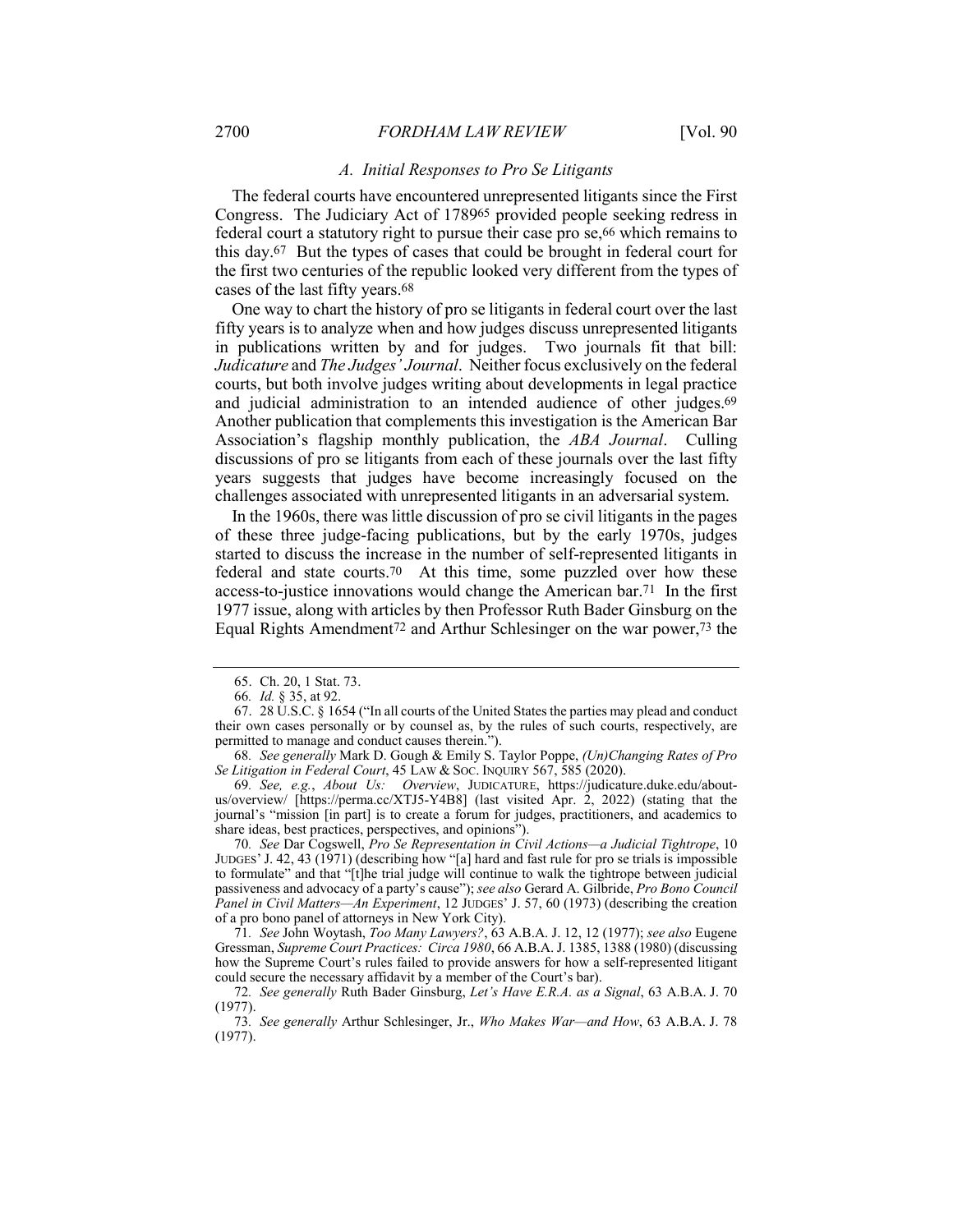ABA *Journal* suggested that "[t]here is a growing consensus among the public and lawyers that unmet legal needs exist" and noted that "expanded pro bono public work may provide employment for many more lawyers, even if other reforms such as 'delawyering,' pro se courts, and no-fault insurance take away other traditional bread-and-butter tasks."74

In the 1980s, judges and court staff continued to write about pro se litigants, but with a newfound emphasis on frivolous litigation.75 In 1982, the Circuit Executive for the Seventh Circuit at the time discussed how judges should "[r]estrict the filings of frivolous pro se litigants" and how bar associations should "[e]ncourage more volunteer lawyers to take appointments in the federal courts" because "[j]udges now spend a substantial amount of time reviewing pro se pleadings" and "judges' time and the adversary process would be better served if an attorney reviewed the pleadings" first.76 Similarly, federal judges gave various lectures pondering whether there should be a right to appointed counsel in certain types of civil cases in federal court.77 In 1985, Judge Frederick B. Lacey of the U.S. District Court for the District of New Jersey wrote at the end of his term as chairman of the National Conference of Federal Trial Judges that since 1970, "[t]he federal judiciary has become highly profiled as a 'hallowed place' where all people—but particularly the poor, unprotected and unsophisticated—know they will be heard."78 "[A]s positive as they may be," Judge Lacey wrote that this "tidal wave of lawsuits," as evidenced by the "tremendous increase in the number of *pro se* filings," "threaten[ed] to engulf [judges] by adding to their already awesome responsibilities."79

In the 1990s, these rumblings from the bench reached a crescendo in the Judicial Conference's Long Range Plan for the Federal Courts. In it, the Judicial Conference declared that "a large proportion of recent caseload increases is due to pro se filings."80 The Judicial Conference claimed that "[p]ro se litigation places great stress on the resources of the federal courts"81 and that "the district courts must face numerous practical difficulties in dealing with unrepresented litigants."82 It is no accident that Congress passed and President Clinton signed the Prison Litigation Reform Act of

<sup>74.</sup> Woytash, *supra* note 71, at 12.

<sup>75</sup>*. See* Marc Galanter, *The Day After the Litigation Explosion*, 46 MD. L. REV. 3, 3–10 (1986) (discussing this discourse).

<sup>76.</sup> Collins T. Fitzpatrick, *Depleting the Currency of the Federal Judiciary*, 68 A.B.A. J. 1236, 1240 (1982).

<sup>77</sup>*. See, e.g.*, Luther M. Swygert, *Should Indigent Civil Litigants in the Federal Courts Have a Right to Appointed Counsel?*, 39 WASH. & LEE L. REV. 1267, 1270–82 (1982); Jack B. Weinstein, *The Poor's Right to Equal Access to the Courts*, 13 CONN. L. REV. 651, 651–60 (1981).

<sup>78.</sup> Frederick B. Lacey, *Holding the Center Together*, 24 JUDGES' J. 29, 29 (1985).

<sup>79</sup>*. Id.*

<sup>80.</sup> JUD. CONF. OF THE U.S., LONG RANGE PLAN FOR THE FEDERAL COURTS 63 (1995).

<sup>81</sup>*. Id.* 82*. Id.*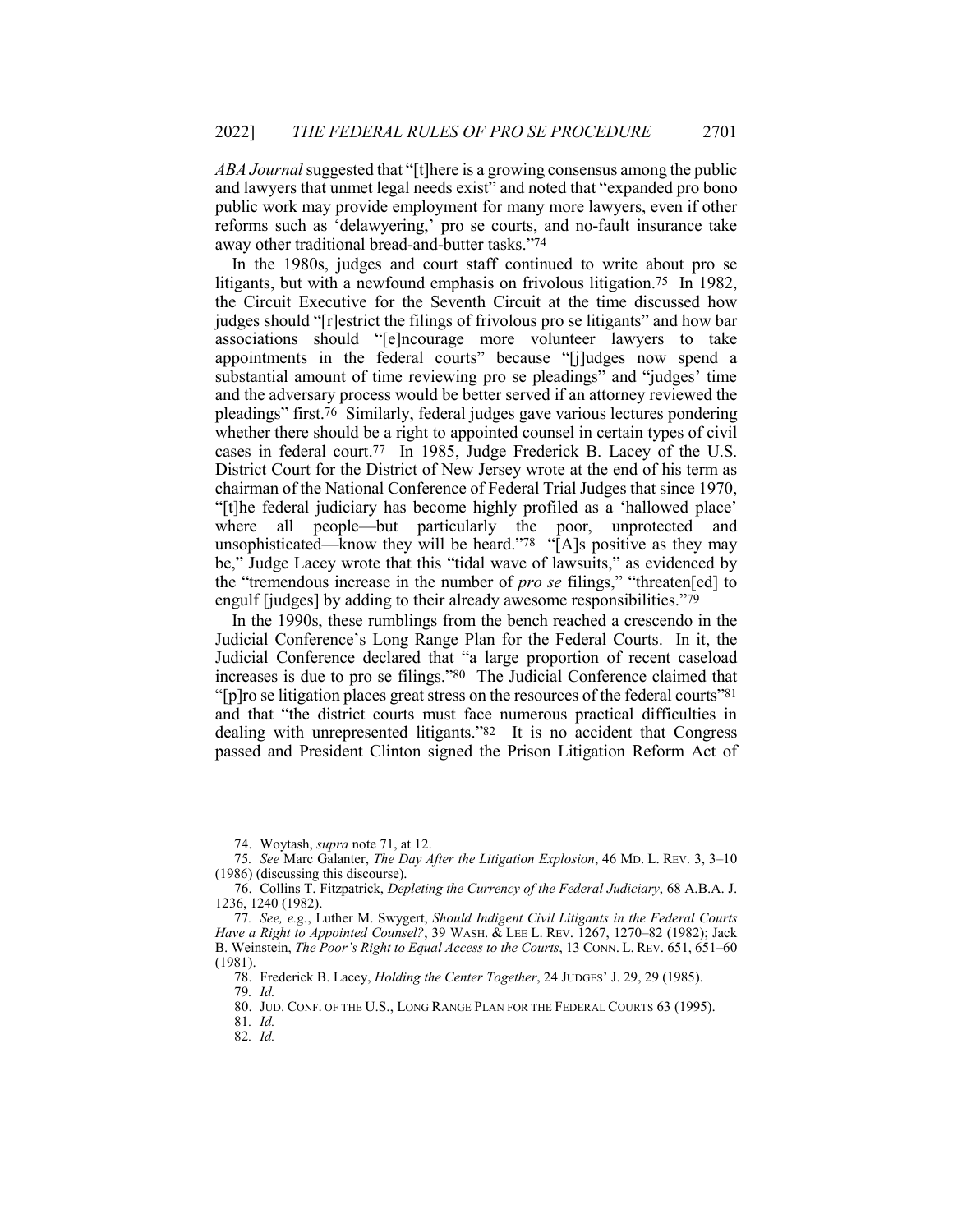199583 ostensibly to reduce and restrict prisoner litigation, especially lawsuits brought by prisoners themselves, in the federal courts.84

The judicial discourse regarding pro se litigants in the first quarter of the early twenty-first century is shaping up to echo the last quarter of the twentieth. In 2010, the Judicial Conference adopted its Strategic Plan for the Federal Judiciary.85 In that document and its updated version in 2015, the Judicial Conference continued to identify pro se litigation as one of its most pressing concerns.86 Both documents are very much in keeping with the 1995 Long Range Plan. Reading through the archives of these publications gives a distinct impression of intensifying concern among judges and court staff about pro se litigation. A review of the case law of this fifty-year period echoes the judges' public pronouncements.

#### *B. Doctrinal Responses to Pro Se Litigants*

As more people began litigating without lawyers in federal court, they forced judges to determine to what extent the Federal Rules of Civil Procedure could accommodate unrepresented litigants. Unsurprisingly, a survey of case law suggests that the Supreme Court and the lower federal courts did begin to consider to what extent procedural rules should bend to the particular circumstances of pro se litigants.

The Supreme Court has instructed the federal courts to apply the standard that a pleading filed pro se is "to be liberally construed."87 But the Court has not addressed the needs of unrepresented litigants in a decade. In 2011, the Supreme Court held in *Turner v. Rogers*88 that Michael Turner was not entitled to counsel as a matter of constitutional due process in family court proceedings that resulted in his incarceration multiple times for failure to pay child support to Rebecca Rogers for their child.89 Since then, the Supreme Court has only cited *Turner* twice—both times in the criminal context and with little discussion.<sup>90</sup> However, the circuit and district courts have

88. 564 U.S. 431 (2011).

<sup>83.</sup> Pub. L. No. 104-134, §§ 801–810, 110 Stat. 1321, 1321-66 to -77 (1996) (codified as amended in scattered sections of 11, 18, 28, and 42 U.S.C.).

<sup>84.</sup> *See* Margo Schlanger, *Inmate Litigation*, 116 HARV. L. REV. 1555, 1627–32 (2003) (canvassing the Prison Litigation Reform Act (PLRA)).

<sup>85</sup>*. See* JUD. CONF. OF THE U.S., STRATEGIC PLAN FOR THE FEDERAL JUDICIARY 14 (2010) (enumerating as a goal to "[d]evelop best practices for handling claims of pro se litigants in civil and bankruptcy cases").

<sup>86</sup>*. See id.* at 12–14; JUD. CONF. OF THE U.S., STRATEGIC PLAN FOR THE FEDERAL JUDICIARY 13–14 (2015).

<sup>87.</sup> Erickson v. Pardus, 551 U.S. 89, 94 (2007) (quoting Estelle v. Gamble, 429 U.S. 97, 106 (1976)); *see also* Sause v. Bauer, 138 S. Ct. 2561, 2563 (2018) (per curiam) (holding that "[i]n considering the defendants' motion to dismiss, the District Court was required to interpret the *pro se* complaint liberally"); Haines v. Kerner, 404 U.S. 519, 520–21 (1972) (per curiam). *But see* McNeil v. United States, 508 U.S. 106, 113 (1993) (claiming that the Court has "never suggested that procedural rules in ordinary civil litigation should be interpreted so as to excuse mistakes by those who proceed without counsel").

<sup>89</sup>*. See id.* at 436, 448.

<sup>90</sup>*. See* United States v. Sanchez-Gomez, 138 S. Ct. 1532, 1540 (2018); Johnson v. United States, 135 S. Ct. 2551, 2573 (2015) (Thomas, J., concurring).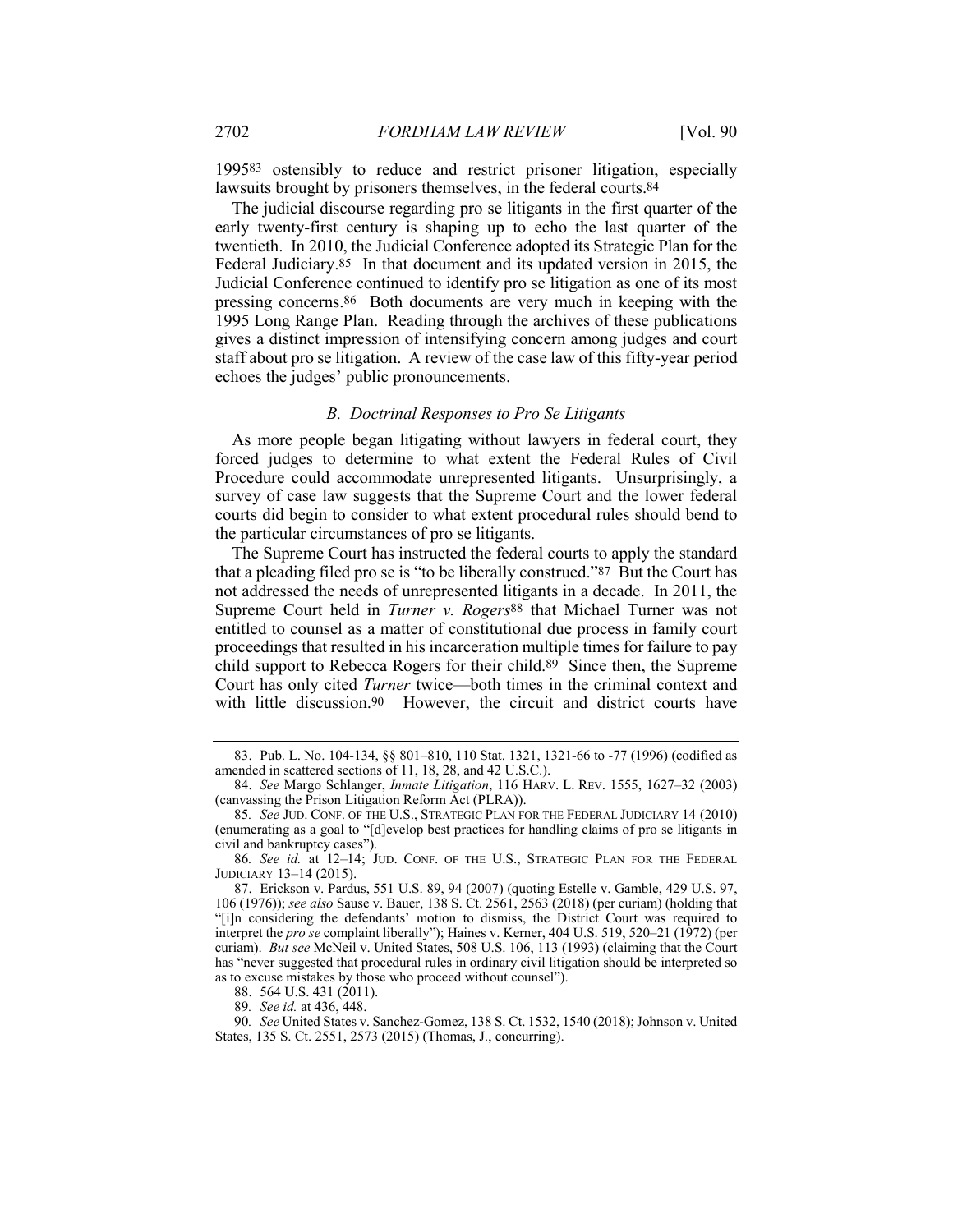continued to wrestle with how to adapt procedural doctrines to the reality of unrepresented litigants.

For instance, at the pleadings stage, district courts have developed a practice of admonishing pro se litigants about the potential consequences of failing to respond to a motion to dismiss, likely in response to cases where the defendants' motions were dispositive.91 Similarly at summary judgment, some courts require additional notice if the nonmovant is pro se. These courts have required district courts and governmental defendants to inform pro se plaintiffs of the contours of Federal Rule of Civil Procedure 56 and of the specific consequences for failure to submit an opposing affidavit.92 But the circuits are divided on this score.93 Then Judge Antonin Scalia wrote for the D.C. Circuit that "[w]hile such a pro se litigant must of course be given fair and equal treatment, he cannot generally be permitted to shift the burden of litigating his case to the courts, nor to avoid the risks of failure that attend his decision to forego expert assistance."94 And federal courts routinely intone that district courts "do not need to provide detailed guidance to pro se litigants"95 because liberal treatment "does not constitute a license for a plaintiff filing pro se to ignore the Federal Rules of Civil Procedure."96

This part has contextualized what comes next—namely, the proliferation of rules governing unrepresented litigants in federal courts. That context includes both the functions and culture of federal trial courts. But we need to keep in mind one more aspect of the Federal Rules before we dive into the morass of local rules.

Federal Rule of Civil Procedure 83 allows a district court, after a notice-and-comment period, to adopt and amend local rules so long as they are not in conflict with or duplicative of any rules adopted through the Rules Enabling Act,97 including the Federal Rules of Civil Procedure, as well as Acts of Congress.98 Thus, federal district courts create local rules because they can. But that functional account only partially explains why the federal

<sup>91</sup>*. See, e.g.*, Schroeder v. Polk, 842 F. Supp. 355, 356 (N.D. Ind. 1993); Russell v. D.C. Dep't of Corr., Civ. A. No. 94-1456, 1994 WL 512402, at \*1 (D.D.C. Sept. 6, 1994).

<sup>92</sup>*. See, e.g.*, Renchenski v. Williams, 622 F.3d 315, 340 (3d Cir. 2010) (agreeing with the majority of circuits that "adequate notice in the pro se prisoner context includes providing a prisoner-plaintiff with a paper copy of the conversion Order, as well as a copy of Rule 56 and a short summary explaining its import that highlights the utility of a Rule 56(f) affidavit").

<sup>93</sup>*. See also* Jessica Case, *Pro Se Litigants at the Summary Judgment Stage: Is Ignorance of the Law an Excuse?*, 90 KY. L.J. 701, 704 n.24 (2002) (collecting cases).

<sup>94.</sup> Dozier v. Ford Motor Co., 702 F.2d 1189, 1194 (D.C. Cir. 1983).

<sup>95.</sup> Moore v. Agency for Int'l Dev., 994 F.2d 874, 876 (D.C. Cir. 1993).

<sup>96</sup>*. Id.* (quoting Jarrell v. Tisch, 656 F. Supp. 237, 239 (D.D.C. 1987)); *see also* Green v. McKaskle, 788 F.2d 1116, 1119–20 (5th Cir. 1986) (stating that frivolous pro se litigation wastes judicial resources and impairs the chance of success of meritorious claims).

<sup>97.</sup> 28 U.S.C. §§ 2071–2077.

<sup>98.</sup> FED. R. CIV. P. 83(a)(1). The notice-and-comment requirement was added in 1985. *Id.* advisory committee's note to the 1985 amendment. The advisory committee note states: "The new language subjects local rulemaking to scrutiny similar to that accompanying the Federal Rules, administrative rulemaking, and legislation. It attempts to assure that the expert advice of practitioners and scholars is made available to the district court before local rules are promulgated." *Id.*; *see also* Macfarlane, *A New Approach to Local Rules*, *supra* note 25, at 131–40 (discussing this problem).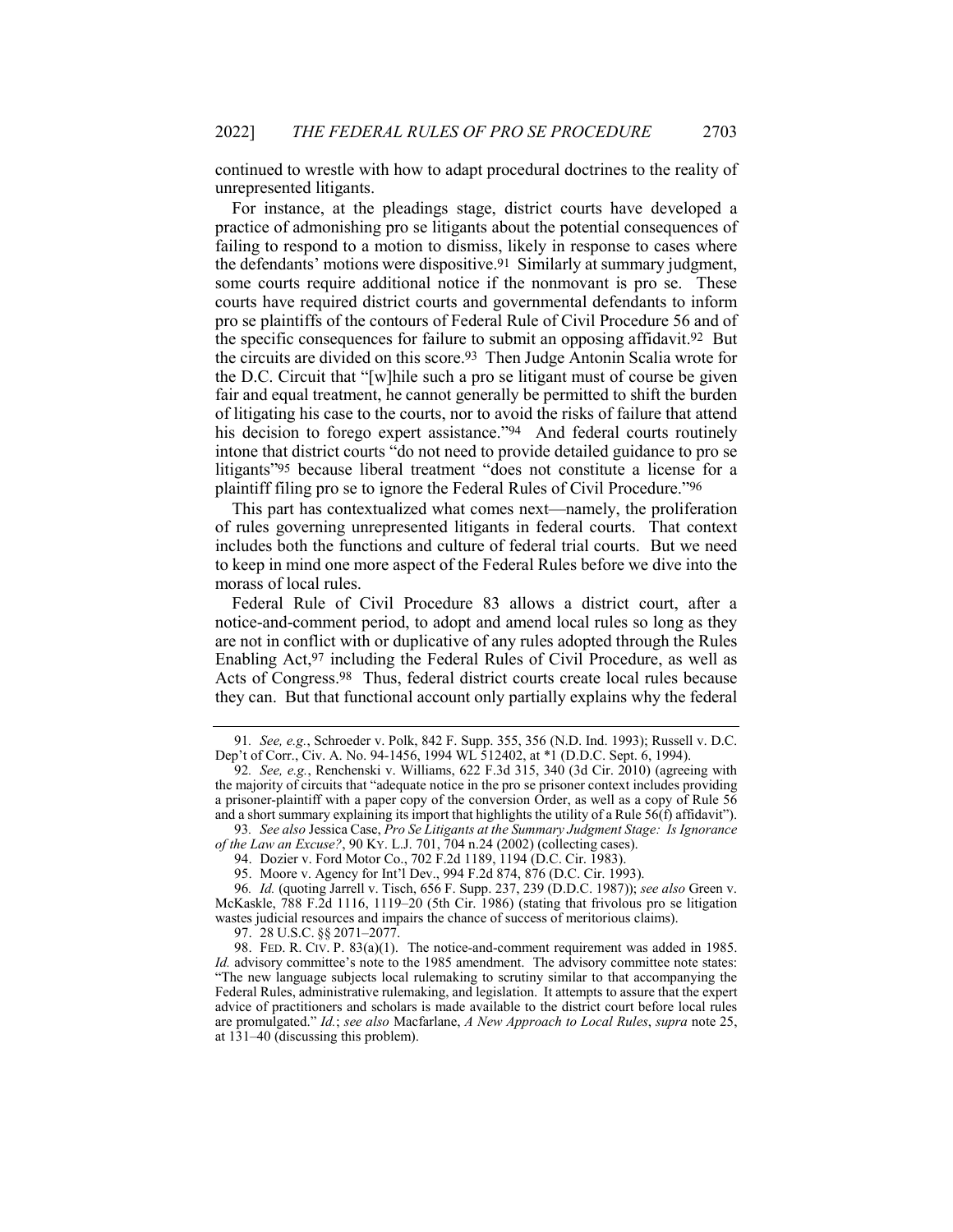district courts have used this power to fashion local rules to specifically address pro se litigants. This institutional explanation, building on the discussion above, suggests that many federal judges think pro se litigants represent a population that needs additional resources, but also one that judges need to manage. These procedures, however, may not surface in judicial opinions. As a result, to trace how federal district courts have responded to the needs of pro se litigants, we need an accounting of these local rules and practices. The next part examines a particularly important but often overlooked aspect of that judicial response to pro se litigants: individual courts altering their procedural rules and practices for cases involving unrepresented litigants.

## II. PRO SE RULES AND PRACTICES IN THE U.S. DISTRICT COURTS

This part analyzes the universe of pro se–specific local rules and practices in operation in all of the federal district courts. To do so, this part provides a framework to evaluate these rules and then proceeds to apply that framework to all of the local rules that single out unrepresented litigants. This part then ends with a discussion of how these rules proliferate and persist in light of the institutional dynamics of the federal courts.

All but a few district courts explicitly recognize pro se parties in their local rules.99 Terminology varies, but the rules typically define pro se parties by what they are not: they are not represented,<sup>100</sup> and they are not corporations.101 A common rule mandates that pro se parties follow local and federal rules. For example, districts like the Southern District of Alabama and the Central District of California state that pro se parties are bound by local and federal rules, unless otherwise determined.102 This phrasing is quite common across districts.103 Other district courts extend these rules implicitly, with phrasing that applies to all parties.104

<sup>99.</sup> According to their local rules, the District of Maryland and the Northern and Southern Districts of Mississippi have no civil rules specifically related to pro se litigants.

<sup>100</sup>*. See, e.g.*, E.D. CAL. L.R. 183(a) (referring to persons appearing "*in propria persona*" as "[a]ny individual who is representing himself or herself without an attorney").

<sup>101</sup>*. See, e.g.*, D. MASS. L.R. 83.5.5(c) ("A corporation, partnership, limited liability company, trust, estate, or other entity that is not an individual may not appear *pro se*.").

<sup>102</sup>*. See* S.D. ALA. GENLR 83.5(a); C.D. CAL. L.R. 83-2.2.3.

<sup>103</sup>*. See infra* Appendix A.

<sup>104</sup>*. Compare* E.D. OKLA. LCVR 1.2(a) (noting that the rules of procedure govern "any proceeding in this Court"), *and* D.D.C. LCVR 7(m) ("The duty to confer [on all nondispositive motions] also applies to non-incarcerated parties appearing *pro se*."), *with* LOC. CIV. R. 7.02 (D.S.C.) ("Counsel is under no duty to consult with a *pro se* litigant."). Other general requirements state that a pro se party must promptly notify the clerk of a change in address or telephone number. *See, e.g.*, S.D. ALA. GENLR 83.5(b). Districts impose a variety of timelines for updating contact information. For instance, the Eastern District of California gives pro se parties sixty-three days from the date mail is returned undelivered to update their current address. *See* E.D. CAL. L.R. 183(b); *see also* C.D. CAL. L.R. 41-6 (setting a fourteen day deadline); D.D.C. LCVR 11.1 (noting that "[f]ailure to provide the address information within 30 days upon filing may result in the dismissal of the case against the defendant"); E.D. TENN. L.R. 83.13 ("Notification of a change of address must be accomplished by filing a Notice with the Clerk and service of the Notice upon all other parties within 14 days of the change of address.").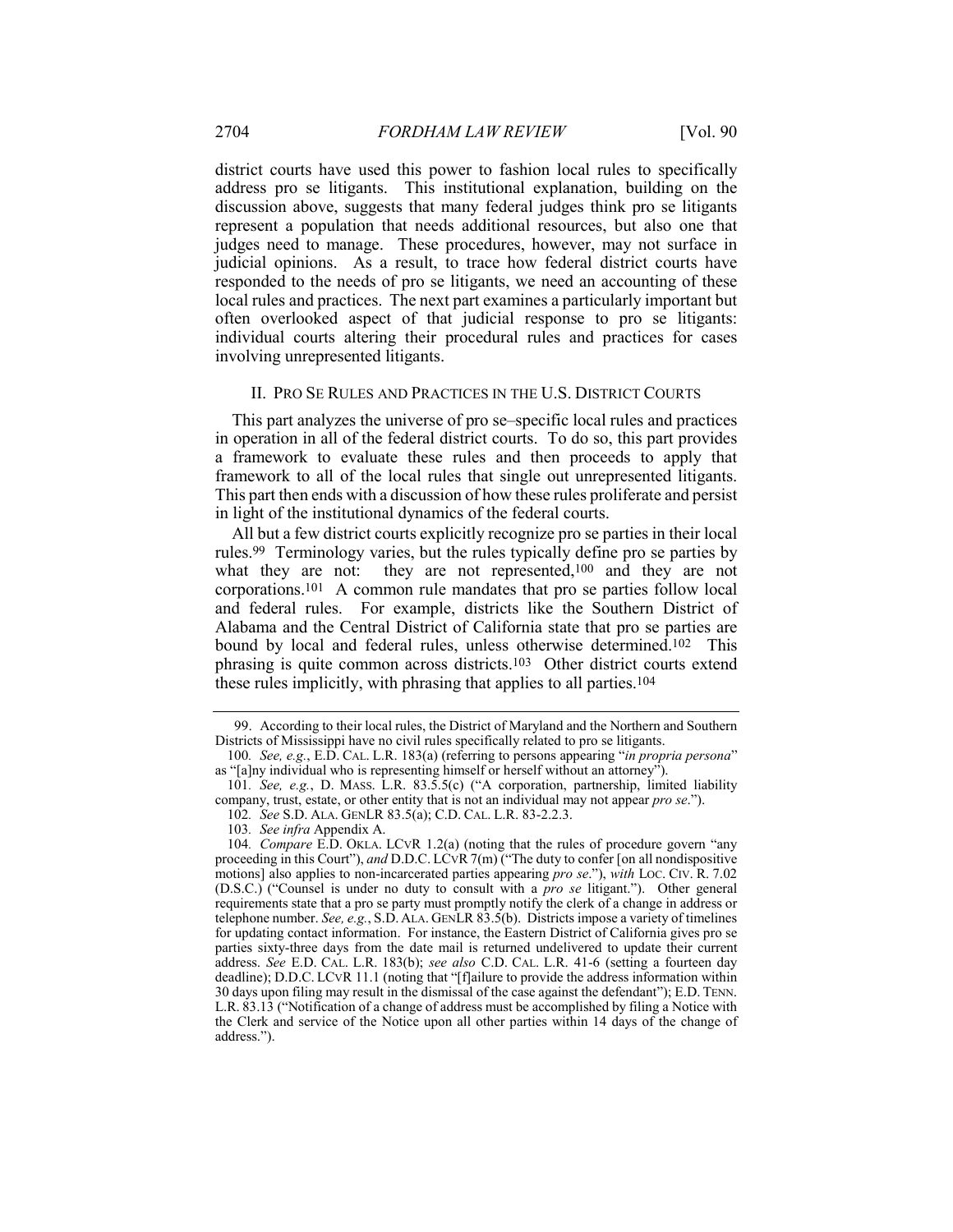Ten districts offer an exclusive section of rules for pro se litigants.105 Most of these districts provide a brief section that sets forth the standard rules described above.106 For instance, the Middle District of North Carolina's pro se rule section includes rules governing appearances, address changes, and exceptions to electronic filing.107 Moreover, some districts impose rules specific to pro se litigants who are incarcerated.<sup>108</sup>

## *A. Categorizing Pro Se–Specific Rules*

How should we think about these pro se–specific rules? The hope is that this Article spurs and enriches further debate among judges, lawyers, and scholars on whether applying different procedural rules to unrepresented litigants is beneficial or harmful, necessary or not. Perhaps simply by documenting the proliferation of these rules in the federal trial courts, others, including those with more power and more perspective, will weigh in. But in an effort to jumpstart the normative discussion, here is a fairly straightforward way to classify them.

First, let us consider whether by singling out unrepresented litigants, federal courts are taxing those litigants (and that method of litigation) or subsidizing it. In other words, we can determine whether the procedural rule imposes some kind of cost or benefit. A classic example of a procedural rule that is, in fact, a subsidy, is the filing fee waiver for litigants proceeding in forma pauperis.109 The cost of filing a lawsuit in federal court is currently \$402.<sup>110</sup> If a court grants an in forma pauperis application, the litigant, whether represented or not, does not have to pay that fee.<sup>111</sup>

Another way to evaluate these rules is to determine whether these rules are mandatory or discretionary. Must a federal district court judge impose a rule on all pro se litigants who appear in her courtroom? Or, may she choose whether and when to impose such a rule? In other words, some of these rules

<sup>105</sup>*. See infra* Appendix A.

<sup>106</sup>*. See infra* Appendix A.

<sup>107.</sup> M.D.N.C. LR11.1 (setting forth various rules under the title "Persons Appearing *Pro Se* in Civil and Criminal Cases").

<sup>108.</sup> A number of districts impose habeas corpus rules specific to pro se prisoners, and several districts discuss pro se prisoners' civil rights cases. *See infra* Appendix A. For example, the Eastern District of Pennsylvania exempts pro se prisoner civil rights actions from the mandate of a scheduling order. *See* E.D. PA. R. 16.2; *see also* W.D. VA. CIV. R. 16 (excluding pro se prisoner actions). Some districts also require the filing party to serve an incarcerated pro se party with a paper copy of the case, statutory, or regulatory authority cited by the filing party, regardless of availability on legal databases. *See, e.g.*, E.D. CAL. L.R.  $133(i)(3)(ii)$ .

<sup>109</sup>*. See, e.g.*, D. ALASKA L.CIV.R. 3.1(c)(1).

<sup>110.</sup> This includes the \$350 filing fee, as well as a \$52 administrative fee. *See* 28 U.S.C. § 1914 (detailing the \$350 filing fee); *District Court Miscellaneous Fee Schedule*, U.S. CTS., https://www.uscourts.gov/services-forms/fees/district-court-miscellaneous-fee-schedule [https://perma.cc/UHC5-GNCT] (last visited Apr. 2, 2022) (detailing the \$52 administrative

fee).

<sup>111.</sup> While avoiding the \$400 fee is certainly significant to low-income litigants, the other benefits that come from in forma pauperis status may be even more so, as I explain elsewhere. *See* Hammond, *supra* note 7, at 1492–95.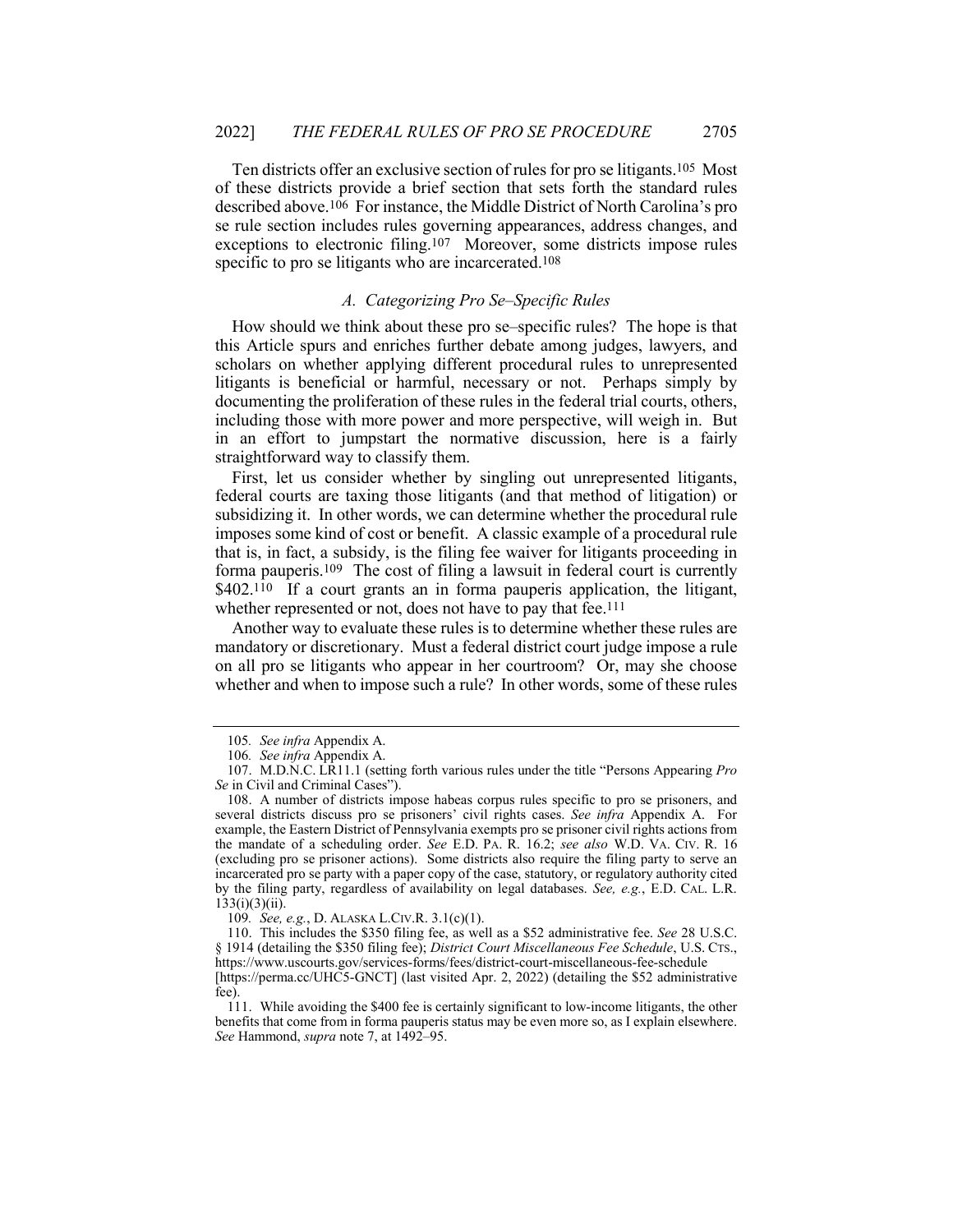in the trial courts apply to all pro se litigants, and for others, judges have the power to determine to whom these rules apply.112 To make this more concrete, here are explanations and examples of each of these categories.

*1. Mandatory tax.* A mandatory tax is a rule that imposes some cost on all pro se litigants in the district court. For instance, the District of Vermont requires that pro se parties provide the court with a witness statement within a set time frame before a hearing or trial.113

*2. Discretionary tax.* A rule that would qualify as a discretionary tax will be one that permits but does not require a federal judge to impose some cost on pro se litigants appearing before her. One instance of a discretionary tax is the Eastern District of Texas's rule that allows judges to order that a pro se litigant give security in the event of vexatious litigation.<sup>114</sup>

*3. Mandatory subsidy.* A rule that automatically awards a benefit to all pro se litigants will qualify as a mandatory subsidy. Many districts require that the court furnish a pro se party with additional information that explains how that litigant can respond to a summary judgment motion.<sup>115</sup> As a result, self-represented litigants get the benefit of additional information at a particularly important stage of federal civil litigation.

*4. Discretionary subsidy.* In addition to the in forma pauperis process discussed above, appointment of counsel to pro se litigants is another classic example of a discretionary subsidy. As will be discussed, all district courts that follow a local rule to permit appointment of counsel to some pro se litigants do so on a case-by-case basis.<sup>116</sup> One can combine these two distinctions and the aforementioned examples into the following chart.

<sup>112.</sup> There is a related question in federal jurisprudence about how courts should interpret the Federal Rules when the rules use mandatory language. *Compare* Mei Xing Yu v. Hasaki Rest., Inc., 944 F.3d 395, 400 (2d Cir. 2019) (according great weight to the mandatory language in Rule 68(a)), *with* Kale v. Combined Ins. Co. of Am., 861 F.2d 746, 758 (1st Cir. 1988) ("[W]hile we acknowledge the mandatory language of Rule 11, we cannot escape the fact that at its core imposition of sanctions is 'a judgment call.'" (footnote omitted) (quoting FDIC v. Tefken Constr. & Installation Co., 847 F.2d 440, 443 (7th Cir. 1988))). *See also* Effron, *supra* note 27, at 764 (making this point about the interpretation of the Federal Rules). 113*. See, e.g.*, D. VT. L.R.45.

<sup>114</sup>*. See* E.D. TEX. LOC. R. CV-65.1(b).

<sup>115</sup>*. See infra* notes 159–62 and accompanying text; Appendix A.

<sup>116</sup>*. See infra* Part II.C.3.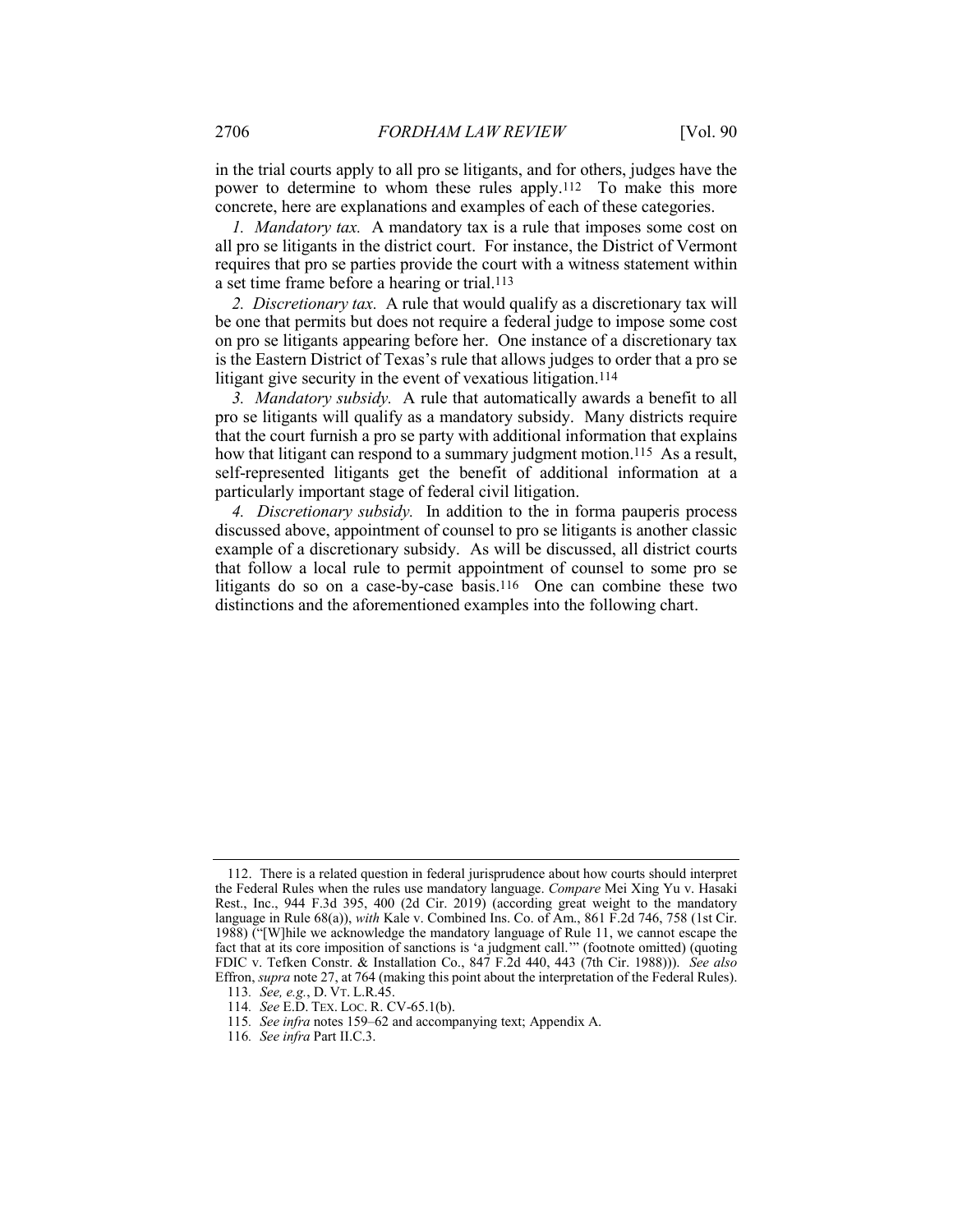|                | <b>Mandatory</b>                                                                                                                                         | <b>Discretionary</b>                                                                  |
|----------------|----------------------------------------------------------------------------------------------------------------------------------------------------------|---------------------------------------------------------------------------------------|
| Tax            | Pro se litigant must<br>file a witness list at<br>least thirty days before<br>a trial or hearing<br>(D. Vt.) <sup>117</sup>                              | A judge can order a pro se litigant<br>to provide security (E.D. Tex.) <sup>118</sup> |
| <b>Subsidy</b> | The court will provide<br>a pro se party facing a<br>summary judgment<br>motion with a notice<br>explaining the motion<br>(e.g., D. Kan.) <sup>119</sup> | Appointment of counsel (e.g.,<br>N.D. Ill.)120                                        |

To be sure, not all the rules will be susceptible to this kind of categorization. There are tough calls. For instance, the Northern District of Georgia exempts pro se litigants and their opposing counsel from meeting in person, after the close of discovery, to discuss settling the case.121 While this rule is clearly mandatory (no pro se litigant will be required to confer with the opposing party after discovery), it is far from clear whether this would qualify as a tax or a subsidy. Some litigants, including those who are representing themselves, may see a settlement discussion, especially before summary judgment, as a waste of time. But others, perhaps especially those without counsel, may welcome the court requiring the opposing party to meet to discuss settlement. Thus, for some litigants, such a rule will be considered a cost and to others a benefit.

Take another example. Some district courts funnel self-represented litigants to a particular judge in the district court. At least four district courts assign all pro se cases to magistrate judges.122 Like the previous example, this rule would be considered mandatory, not discretionary, but is it a subsidy or tax? Such a rule might be beneficial to pro se litigants. But even if we knew something about the particular judge or the difference between magistrate judges and district judges in a particular district, it would be hard to say whether this diversion of unrepresented litigants to a certain judge taxes or subsidizes those litigants.

This categorization also does not capture *who* subsidizes the litigant. Some subsidies come at the expense of the court, others from the opposing

<sup>117.</sup> D. VT. L.R.45.

<sup>118.</sup> E.D. TEX. LOC. R. CV-65.1(b).

<sup>119.</sup> D. KAN. R. 56.1(f).

<sup>120.</sup> N.D. ILL. LR83.36.

<sup>121</sup>*. See* LR16.3, NDGA.

<sup>122</sup>*. See* N.D. FLA. LOC. R. 72.2(E); LOC. CIV. R. 73.02(B)(2)(e) (D.S.C.); N.D.W. VA. LR CIV P 72.01(d)(6); S.D.W. VA. LR CIV P 72.1(d)(6); *see also* Christian J. Grostic, *An Indigent Plaintiff in the Federal Courts*, FED. LAW., Jan./Feb. 2014, at 70, 70 (recounting how a case brought by an in forma pauperis litigant was transferred to a particular judge per local rule).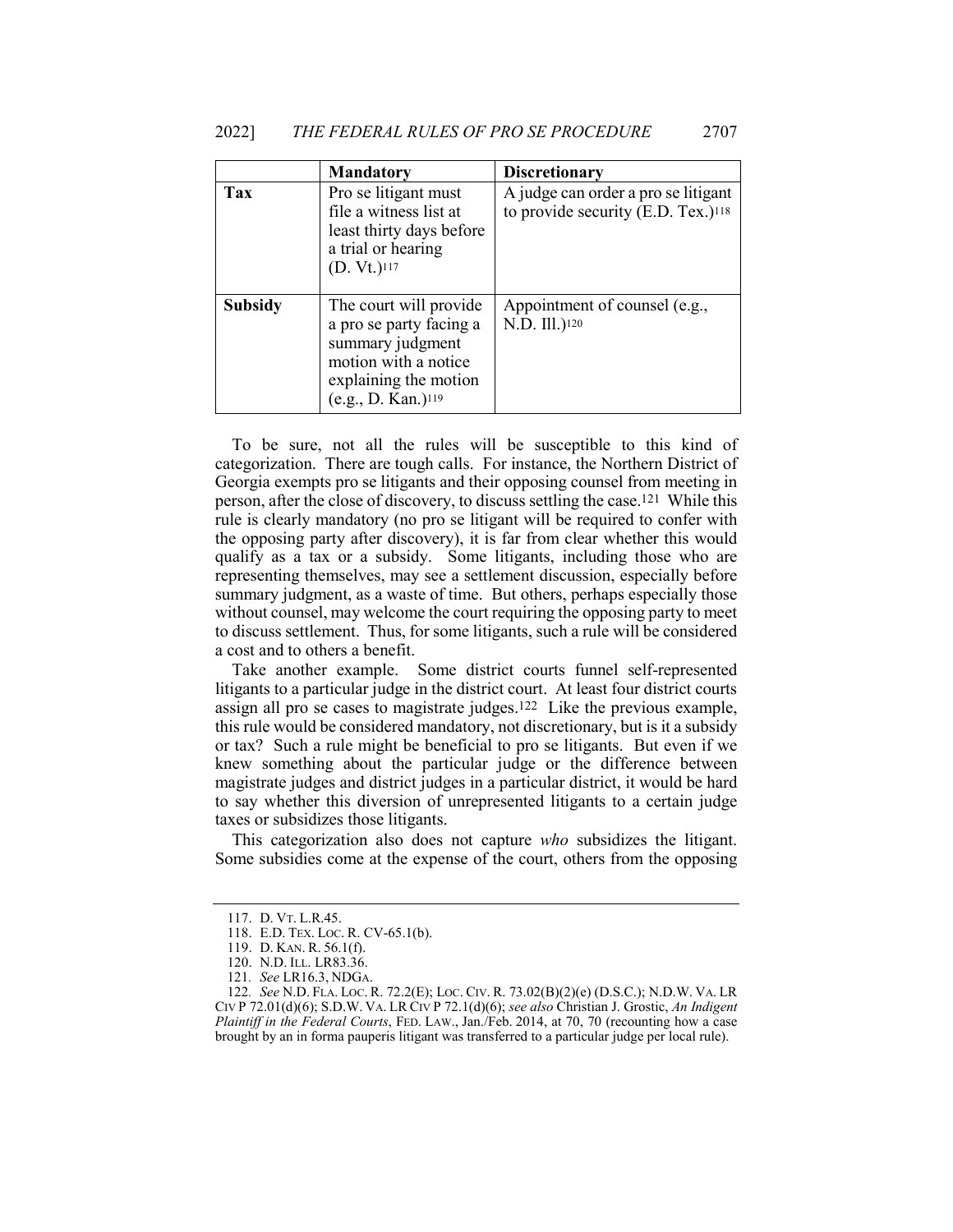party. For instance, the Eastern District of California gives pro se parties in Social Security and black lung cases "direct access to documents on file with the Clerk."123 Presumably, this local rule subsidizes a pro se litigant's access to the administrative record at the court's expense. Whereas the District of Colorado also provides a subsidy in the form of access to any unpublished case, it does so at the expense of the opposing party.124 That district requires that a party that cites any unpublished case must furnish a copy of that case to the unrepresented party.125 Part III returns to the question of who should finance these subsidies. For now, it is worth flagging that, as a matter of procedural design, one can finance the subsidy through the court itself or by taxing an adversary.

Any attempt to classify this universe of disparate rules will be imperfect.<sup>126</sup> However, by focusing on these two distinctions (mandatory/discretionary and tax/subsidy), the following section serves, at a minimum, as a guide through the thicket of pro se rules in federal district courts.

## *B. Pro Se Rules Across the District Courts*

Looking at the pro se rules in the federal district courts, some are easily categorized as either a tax or a subsidy, whereas others resist this categorization. This section follows the litigation process, beginning with filing requirements, then pretrial rules (including pleadings, discovery, and summary judgment), and finally trial rules.

## 1. Filing Requirements

The most common rules related to pro se litigants are ones that exempt them from various filing requirements. Several districts recognize that pro se parties do not typically have access to the federal court's electronic filing system (ECF).<sup>127</sup> These districts impose a variety of rules premised on this lack of access. Many districts explicitly require pro se parties to file paper documents with the Clerk of the Court.128 For the same reason, additional rules require the opposing party to provide hard copies of electronically filed documents to the pro se litigant.129 Typically, the pro se party files a paper

<sup>123.</sup> E.D. CAL. L.R. 206(c).

<sup>124</sup>*. See* D.C.COLO.LCIVR 7.1(e).

<sup>125</sup>*. See id.*

<sup>126</sup>*. See, e.g.*, Andrew Manuel Crespo, *The Hidden Law of Plea Bargaining*, 118 COLUM. L. REV. 1303, 1342 (2018) (describing disparate grand jury procedures).

<sup>127</sup>*. See infra* Appendix A. For more information about the Case Management/Electronic Case Files (CM/ECF) system, see *Electronic Filing (CM/ECF)*, U.S. CTS., https://www.uscourts.gov/court-records/electronic-filing-cmecf YR35] (last visited Apr. 2, 2022).

<sup>128</sup>*. See, e.g.*, E.D. CAL. L.R. 133(b)(2).

<sup>129</sup>*. See, e.g.*, E.D. MICH. ELEC. FILING POL'YS AND PROCS. R 9(e).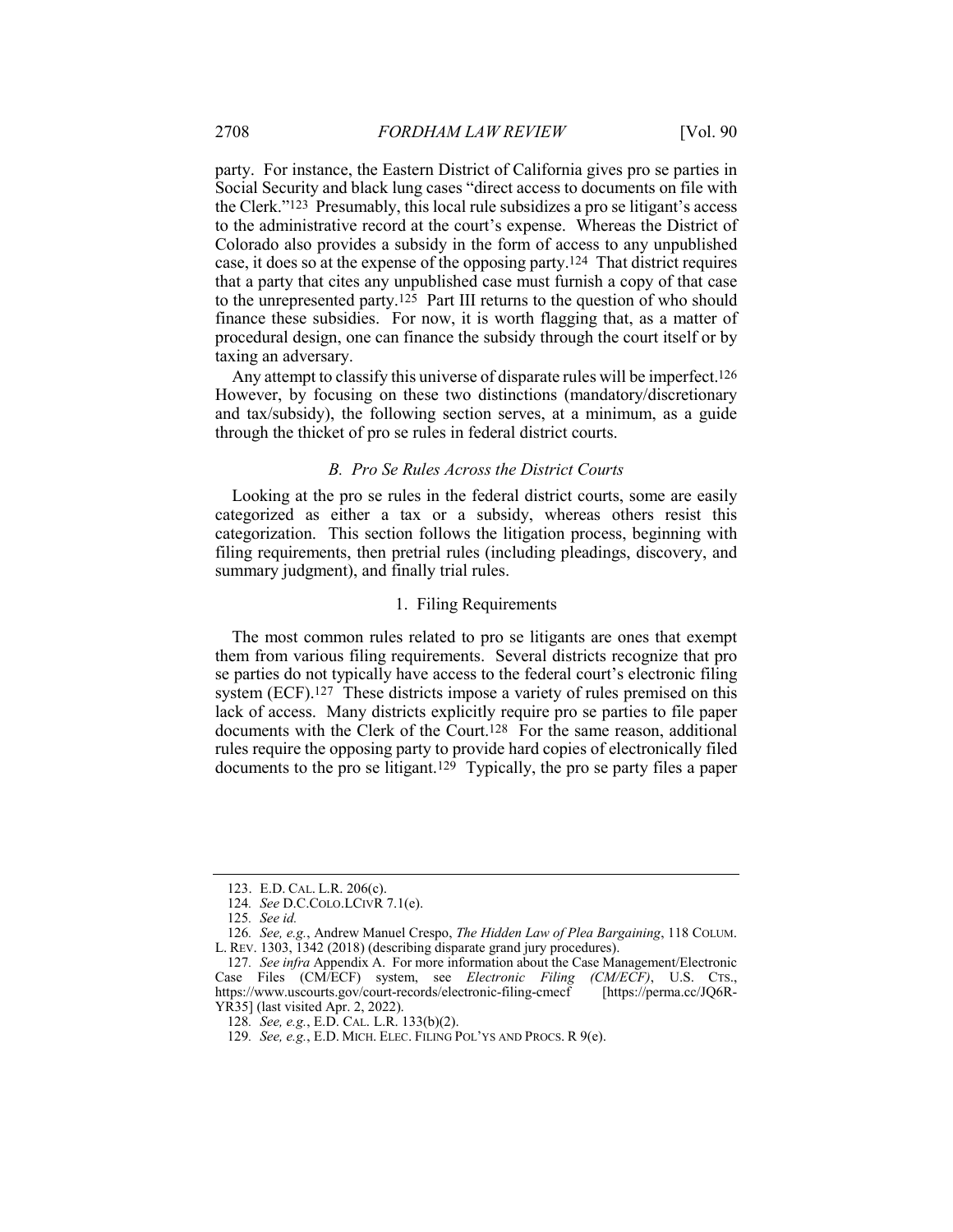document, and the clerk's office makes an electronic copy,130 with the electronic file serving as the official court record.131

Additionally, several districts permit pro se parties to seek access to e-filing, subject to certain additional requirements.132 In the Central District of California, for example, "[l]eave to file electronically must be sought by motion, which must demonstrate that the pro se litigant has access to the equipment and software necessary to prepare documents, for filing in PDF format and to connect to the Court's CM/ECF System."133 Similarly, the federal court in the District of Columbia requires the pro se party to "certify[] that he or she either has successfully completed the entire Clerk's Office on-line tutorial or has been permitted to file electronically in other federal courts."134

While the discretionary approach to e-filing might suggest that districts afford more flexibility to pro se parties, case law complicates that conclusion. Some courts are unwilling to grant the pro se party's motion for e-filing access. In one case, the Eastern District of North Carolina denied a pro se plaintiff's request to access electronic filing because he had already demonstrated an ability to file conventionally and did not adequately explain how electronic access would accommodate his mental impairment.<sup>135</sup> In another case, the Middle District of North Carolina requested that the pro se party demonstrate his ability and willingness to attend training for the electronic filing system.136 The Northern District of Ohio explicitly stated its preferred policy of "disallow[ing] *pro se* litigants access to electronic filing unless extenuating circumstances exist to justify waiving these procedures."137

The e-filing rules imply that districts hold concerns regarding a pro se litigant's lack of access to a computer, the internet, or both. Yet, the requirements of paper filing are not necessarily less burdensome and therefore may not always be considered a subsidy.138 For example, most districts require pro se parties to file documents on court-supplied forms.<sup>139</sup> In the Western District of Kentucky, a pro se party's failure to refile the petition on the appropriate form within thirty days may be grounds for

138*. See* Struve, *supra* note 44, at 305–08 (discussing e-filing challenges in the context of prison litigation).

<sup>130</sup>*. See, e.g.*, E.D. CAL. L.R. 133(a).

<sup>131</sup>*. See* C.D. ILL. CIV. LR 5.4(B)(1); *see also* Struve, *supra* note 44, at 314 (suggesting that "prisoner e-filing programs might alleviate some of the difficulties associated with incoming prisoner mail").

<sup>132</sup>*. See infra* Appendix A.

<sup>133.</sup> C.D. CAL. L.R. 5-4.1.1.

<sup>134.</sup> D.D.C. LCVR 5.4(b)(2) (noting that a "pro se party may obtain a CM/ECF user name and password . . . with leave of Court").

<sup>135</sup>*. See* Fuller v. Holt, No. 7:18-CV-59-FL, 2019 WL 1560433, at \*1 (E.D.N.C. Apr. 10, 2019).

<sup>136</sup>*. See* Bardes v. Mass. Mut. Life Ins. Co., No. 1:11CV340, 2011 WL 1790816, at \*9 (M.D.N.C. May 10, 2011).

<sup>137.</sup> Johnson v. Working Am., Inc., No. 1:12CV1505, 2012 WL 5948639, at \*5 (N.D. Ohio Nov. 1, 2012).

<sup>139</sup>*. See infra* Appendix A.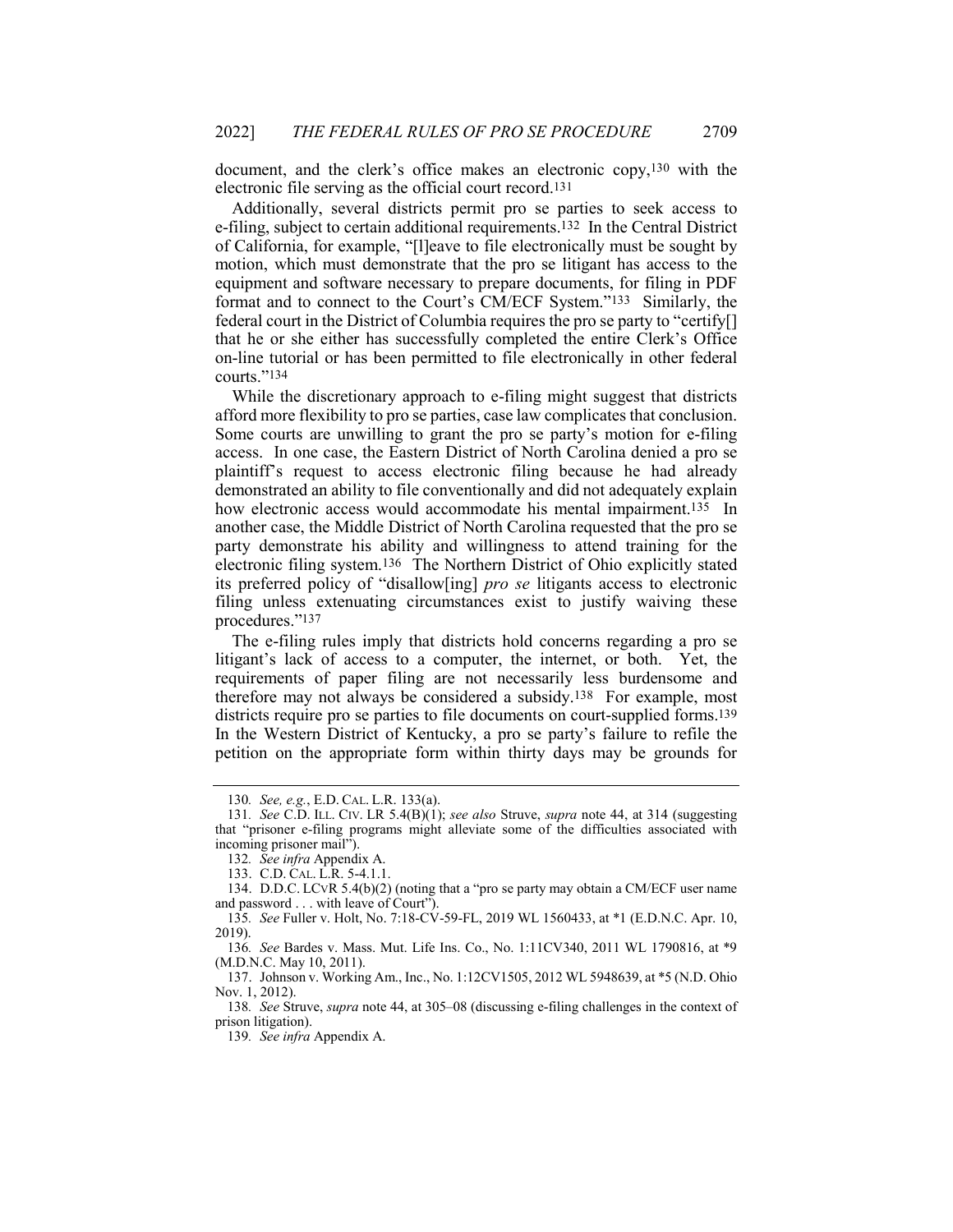dismissal.140 Furthermore, pro se parties must submit every complaint, petition, motion, or other court form in a particular format.141 A 2011 survey of sixty-one chief judges and some clerks in the district courts revealed that one of the most common problems in pro se cases was illegible pleadings.142 Even if the pro se party has access to a computer, printing adds costs, especially if a district imposes a rule requiring multiple copies of court documents. The Western District of Michigan states that "in all proceedings brought *in propria persona* or *in forma pauperis*, the petition or complaint shall not be accepted for filing unless it is accompanied by a copy or copies in number sufficient for service on the respondent(s) or the defendant(s)." $143$ 

## 2. Pretrial Motions

Outside filing, most rules governing pro se parties concern pretrial matters. These include pleading requirements, dispositive and nondispositive motions, discovery procedures, and pretrial conferences. The following subsections summarize the various kinds of rules.

*a. Initiating the Lawsuit.* Seventeen districts subsidize all pro se litigants by exempting their lawsuits from the civil cover sheet requirement.144 Additionally, many districts require a pro se party to sign the pleadings and to disclose relevant contact information.145 In some districts, failure to timely notify the court of a change in address or other contact information may result in dismissal.146 Some districts allow parties appearing pro se to show good cause for failure to comply with serving a party within the period prescribed by Federal Rule of Civil Procedure 4(m).147

*b. Pleadings.* A number of district courts afford liberal construction to an unrepresented litigant's pleadings. This mandatory subsidy of pro se litigation is perhaps the most well known to proceduralists and federal litigators. These rules derive from the fifty-year-old Supreme Court decision, *Haines v. Kerner*<sup>148</sup> In that case, the Court recognized a relaxed pleading standard for a pro se plaintiff, stating that such pleadings are held "to less

<sup>140</sup>*. See* W.D. KY. LR 5.3(b).

<sup>141</sup>*. See generally id.* at 5.3(a)–(d) (detailing paper submission requirements for pro se litigants).

<sup>142</sup>*. See* DONNA STIENSTRA ET AL., FED. JUD. CTR., ASSISTANCE TO PRO SE LITIGANTS IN U.S. DISTRICT COURTS: A REPORT ON SURVEYS OF CLERKS OF COURT AND CHIEF JUDGES 21 (2011), https://www.fjc.gov/sites/default/files/2012/ProSeUSDC.pdf [https://perma.cc/ MDB2-B3J8] (noting that 70 percent of respondents reported that pleadings or submissions were unnecessary, illegible, or could not be understood).

<sup>143.</sup> W.D. MICH. LCIVR 5.6(b).

<sup>144</sup>*. See infra* Appendix A. Some districts explicitly require pro se parties to use a civil cover sheet. *See, e.g.*, S.D. OHIO CIV. R. 3.1(a) (noting that pro se litigants may initiate a civil action in paper form with a completed civil cover sheet). Others do so implicitly: the Eastern District of Wisconsin requires all civil actions to contain a civil cover sheet when filed. *See* E.D. WIS. CIV. L.R. 3.

<sup>145.</sup> For example, the Eastern and Western Districts of Arkansas require the party to state "his/her address, zip code, and telephone number." E.D. ARK & W.D. ARK. Loc. R.  $\overline{5.5(c)(2)}$ .

<sup>146</sup>*. See, e.g.*, M.D. TENN. LR41.01(b).

<sup>147</sup>*. See, e.g.*, D. MASS. L.R. 4.1(b).

<sup>148.</sup> 404 U.S. 519 (1972) (per curiam).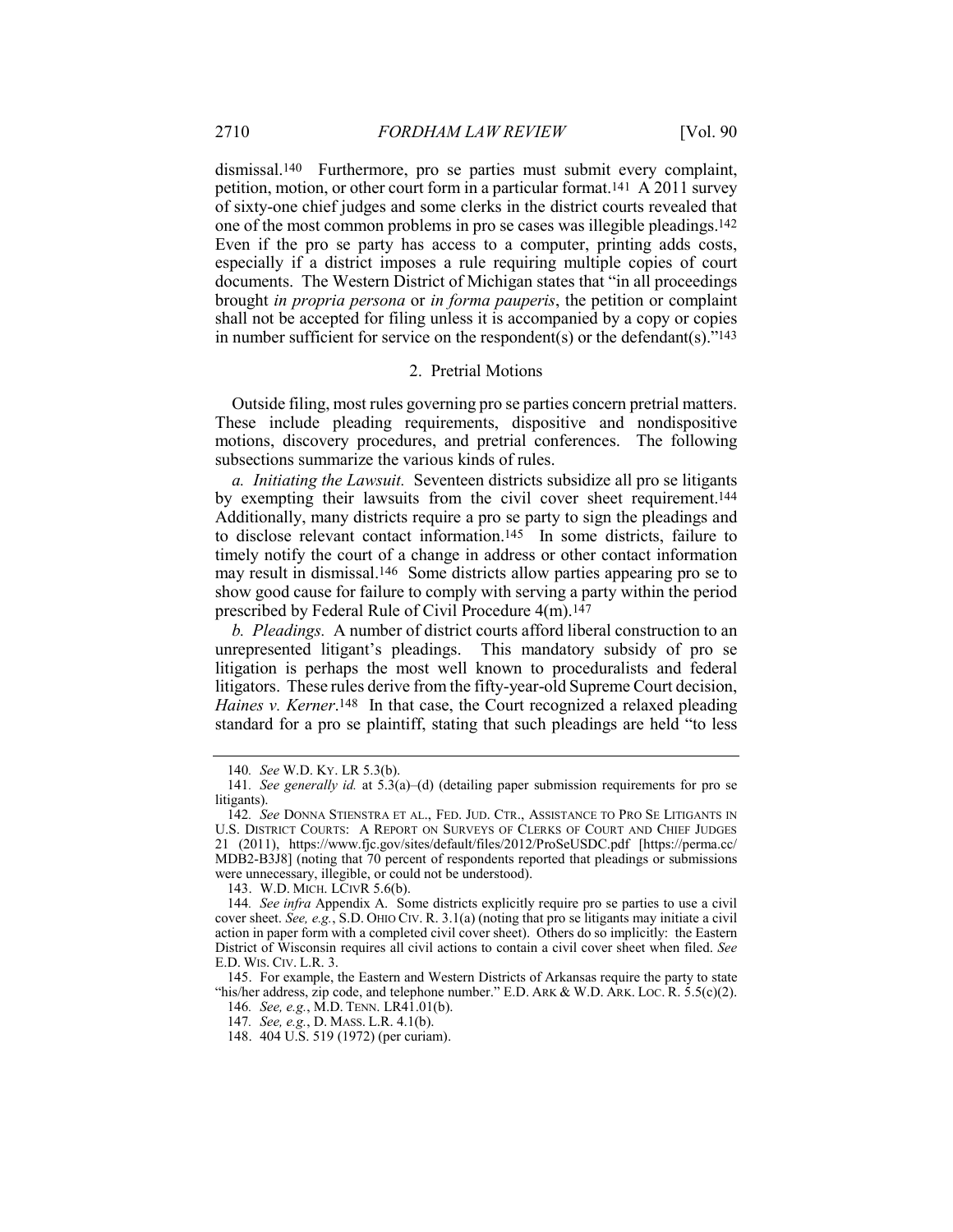stringent standards than formal pleadings drafted by lawyers."149 Yet, the Court failed to offer much guidance on how to apply that relaxed standard and therefore empowered district court judges to use their discretion. This relaxed standard sometimes appears in the local rules. The District of Nebraska gives the individual judge discretion to consider a pro se litigant's amended pleading as supplemental to—rather than superseding—the original pleading, unless stated otherwise.150 In one instance, the court treated an amended complaint as supplemental, relying on the original complaint's prayer for relief.151 Recall that the District of New Hampshire tasks magistrate judges with conducting a preliminary review of pro se pleadings.152 That would suggest it is best considered as a tax on pro se litigation, but the local rules instruct the magistrate judges to construe a pro se litigant's complaint liberally.153 In that sense, the jurisdictional hurdle might be a tax, but the liberal construction of the claims and the prayer for relief might be a subsidy.

*c. Discovery.* Given the central role discovery plays in federal litigation, it is not surprising that a dozen or so districts provide pro se rules related to discovery materials.154 These rules typically take the form of either a mandatory or discretionary subsidy, usually requiring or permitting parties to file discovery materials with the court when the case involves a pro se party.155 The Northern District of Alabama's is one example of this rule, having implemented a permissive standard.156 The Northern District of Indiana phrases this rule as mandatory, stating that "[a]ll discovery material in cases involving a pro se party must be filed."157 The District of Delaware separates its rule regarding discovery proceedings in two parts: "Service With Filing" for cases involving pro se parties and "Service Without Filing" for cases involving parties represented by counsel.158

*d. Summary Judgment and Other Motions.* A dozen or so districts have a pro se rule for summary judgment.159 Some districts have a mandatory subsidy that requires a party moving for summary judgment against an unrepresented party to attach a separate document providing additional

<sup>149</sup>*. Id.* at 520.

<sup>150</sup>*. See* NECIVR 15.1(b).

<sup>151</sup>*. See* McKinley v. Rech, No. 8:09CV371, 2010 WL 583997, at \*1 n.1 (D. Neb. Feb. 10, 2010).

<sup>152</sup>*. See* D.N.H. LR 4.3(d)(3).

<sup>153</sup>*. See* Chambers v. Eppolito, No. 11-cv-355-PB, 2011 WL 4436285, at \*1 (D.N.H. Aug. 24, 2011) (holding that "[i]n conducting a preliminary review, the magistrate judge construes pro se pleadings liberally, to avoid inappropriately stringent rules and unnecessary dismissals"); *see also* Ahmed v. Rosenblatt, 118 F.3d 886, 890 (1st Cir. 1997) ("[I]f [the pro se litigants] present sufficient facts, the court may intuit the correct cause of action, even if it was imperfectly pled.").

<sup>154</sup>*. See infra* Appendix A.

<sup>155</sup>*. See infra* Appendix A.

<sup>156</sup>*. See* N.D. ALA. LR 5.3 (carving out an exception to the rule prohibiting a party from filing discovery materials with the court in a civil case).

<sup>157.</sup> N.D. IND. L.R. 26-2(a)(2)(A).

<sup>158.</sup> D. DEL. LR 5.4(a), (b).

<sup>159</sup>*. See infra* Appendix A.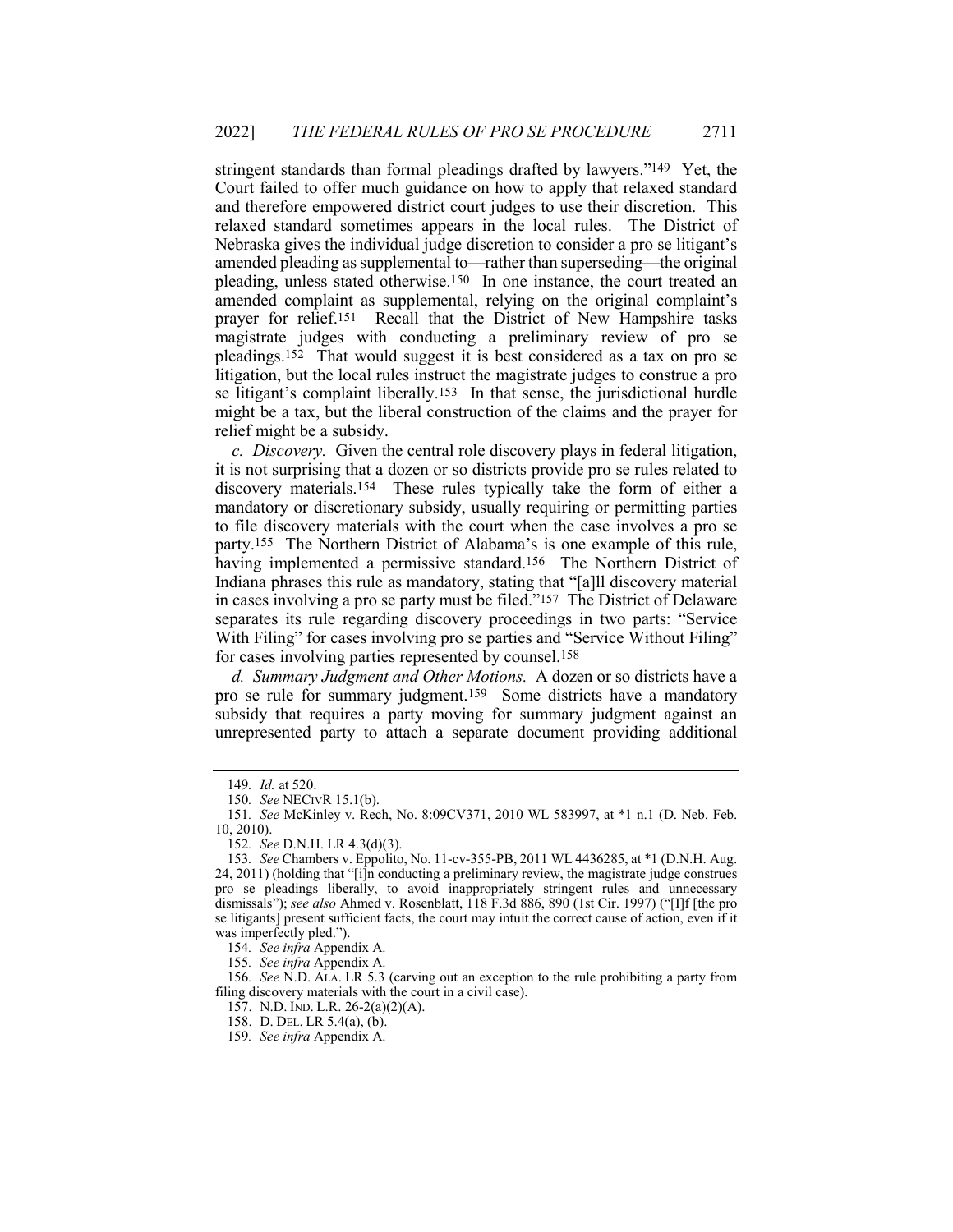information about the motion. For example, both the District of Kansas and the District of Connecticut require that a represented party file and serve an unrepresented party with such notes, along with copies of the full text of Federal Rule of Civil Procedure 56 and the local summary judgment rule.<sup>160</sup> Ten other districts impose similar rules.161 The Northern District of New York requires that the moving party advise pro se parties about the consequences of their failure to respond to a motion for summary judgment.162

Like summary judgment, some districts require parties to provide notice to an unrepresented party for other dispositive motions. For example, the District of Connecticut requires represented parties to file a separate notice document with its motion to dismiss.163 The Eastern and Southern Districts of New York, which impose a similar rule, state that such a rule "plays a valuable role in alerting *pro se* litigants to the potentially serious consequences of a motion to dismiss."164 Contrast such a rule with the District of Delaware's, which exempts civil pro se parties from a requirement that a statement be filed with all nondispositive motions.165

*e. Duty to Confer and the Pretrial Conference.* Many districts do not mention pro se parties in the context of the duty to confer, implying that unrepresented litigants must follow the same rules as represented litigants. However, several districts exempt all pro se litigants from the duty to confer.166 Others exempt only pro se parties in custody.167 For instance, the Northern District of New York states that "[a]ctions which involve an incarcerated, pro se party are not subject to the requirement that a court conference be held prior to filing a non-dispositive motion."168 Those types of rules suggest that nonincarcerated pro se parties must still confer. Moreover, several districts exempt pro se litigants from pretrial conferences.169 Conversely, some districts like the Southern District of Alabama state that the court may require pro se parties to appear for a final

<sup>160</sup>*. See* D. KAN. R. 56.1(f); D. CONN. L. CIV. R. 56(b).

<sup>161</sup>*. See* D. HAW. LR99.56.2 (for prisoner plaintiffs only); N.D. ILL. LR56.2; N.D. IND. L.R. 56-1(f); S.D. IND. L.R. 56-1(k); D. MONT. L.R. 56.2 (for prisoner plaintiffs only); E.D.N.Y. LOC. CIV. R. 56.2; N.D.N.Y. L.R. 56.2; W.D.N.Y. L.R.CIV.P. 56(b); S.D.N.Y. LOC. CIV. R. 56.2; D. VT. L.R.56.

<sup>162</sup>*. See* N.D.N.Y. L.R. 56.2.

<sup>163</sup>*. See* D. CONN. L. CIV. R. 12(a).

<sup>164.</sup> E.D.N.Y. & S.D.N.Y. LOC. CIV. R. 12.1, Committee Note. The Eastern District of Virginia requires the represented party to include a warning at the end of a dispositive or partially dispositive motion. *See* E.D. VA. LOC. CIV. R. 7(K).

<sup>165</sup>*. See* D. DEL. LR 7.1.1.

<sup>166</sup>*. See, e.g.*, E.D. OKLA. LCVR 7.1(f). *But see* D. OR. LR 7-1(a), Practice Tips 1 (suggesting that "counsel should document a good faith effort to consult with the unrepresented party").

<sup>167</sup>*. See, e.g.*, N.D. FLA. LOC. R. 7.1(B).

<sup>168.</sup> N.D.N.Y. L.R. 7.1(a)(2).

<sup>169</sup>*. See infra* Appendix A.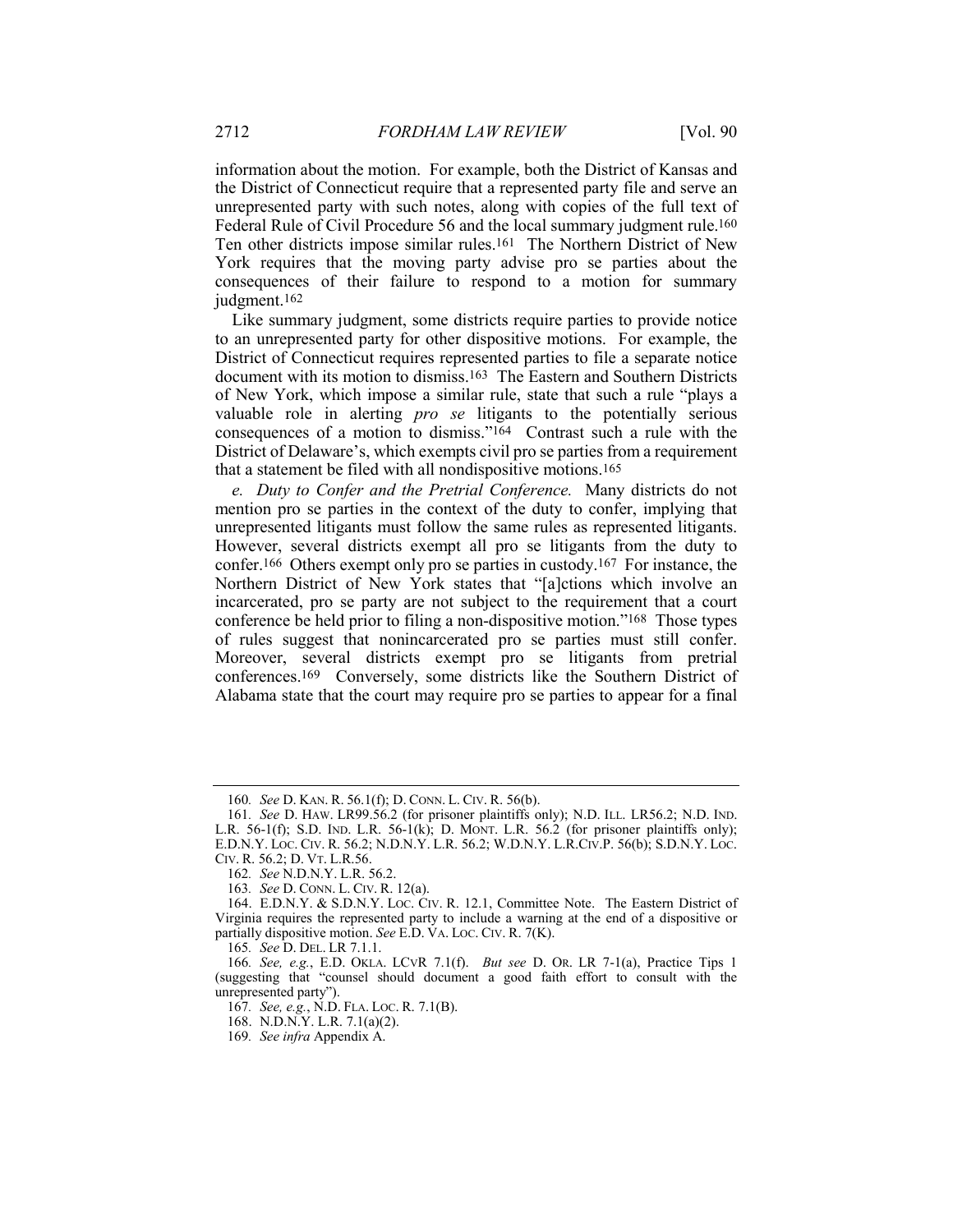pretrial conference.170 The Northern and Southern Districts of Iowa explicitly require the represented party to initiate the pretrial conference.171

*f. Alternative Dispute Resolution.* Thirteen districts exempt pro se parties from dispute resolution programs.172 For example, the Western District of Wisconsin exempts pro se plaintiffs from its alternative dispute resolution program.173 The district court for the District of Columbia's local rules suggest that pro se parties are generally ineligible for mediation.<sup>174</sup> Other districts permit pro se parties to file a motion for leave not to engage in mediation, but otherwise do not automatically exempt those parties. In the Southern District of West Virginia, for example, a judicial officer may grant a motion for exception to mediation on a showing of good cause, regardless of whether the party is represented.175 The Eastern District of Pennsylvania exempts pro se prisoners involved in civil rights actions from the requirement to consider dispute resolution.176

#### 3. Trial Rules

Across the federal system, districts provide fewer local rules and explicit exceptions for pro se parties at trial than they do at the pretrial stage. This may be because unrepresented parties, like other federal litigants, rarely make it to trial.177 Many districts require self-represented parties to follow nearly all the same trial rules and procedures as experienced trial attorneys.178 Still, some districts set forth specific rules governing pro se parties during the trial.

A common local rule related to trial in the district courts states that pro se parties may not delegate their representation to any other person. Although such rules typically state that unrepresented parties may seek outside assistance in other matters, such as in preparing court documents, these rules require that such parties personally participate in all aspects of the litigation, including the trial itself.179 This rule is typically incorporated in the rule instructing pro se parties that they must follow all local and federal rules.180

<sup>170</sup>*. See* S.D. ALA. CIVLR 16(b) (noting that such a conference may be needed to consider the subjects specified in Federal Rule of Civil Procedure 16 or other matters as determined by the judge).

<sup>171</sup>*. See* N.D. IOWA & S.D. IOWA LR 16A(b) ("[I]f the plaintiff is proceeding pro se, the lawyer for the defendant must initiate the conference.").

<sup>172</sup>*. See infra* Appendix A.

<sup>173</sup>*. See* W.D. WIS. R. 3.D.1; *see also* D. WYO. U.S.D.C.L.R. 16.3(e)(1).

<sup>174</sup>*. See* D.D.C. LCVR 84.4(c) (noting that a pro se party represented by counsel for the purpose of mediation could be eligible).

<sup>175</sup>*. See* S.D.W. VA. LR CIV P 16.6(b).

<sup>176</sup>*. See* E.D. PA. R. 53.3(1).

<sup>177</sup>*. See* Gough & Poppe, *supra* note 68, at 580–82.

<sup>178.</sup> If districts do not have pro se–specific trial rules, litigants will have to follow the trial rules laid out in the Federal Rules of Civil Procedure.

<sup>179</sup>*. See, e.g.*, DIST. IDAHO LOC. CIV. R. 83.7; E.D. VA. LOC. CIV. R. 83.1(M)(2) (requiring pro se litigants to certify in writing and under penalty of perjury that the documents filed with the court have not been prepared by (or with the aid of) an attorney).

<sup>180</sup>*. See, e.g.*, D. HAW. LR81.1(a); S.D. CAL. CIVLR 83.11(a).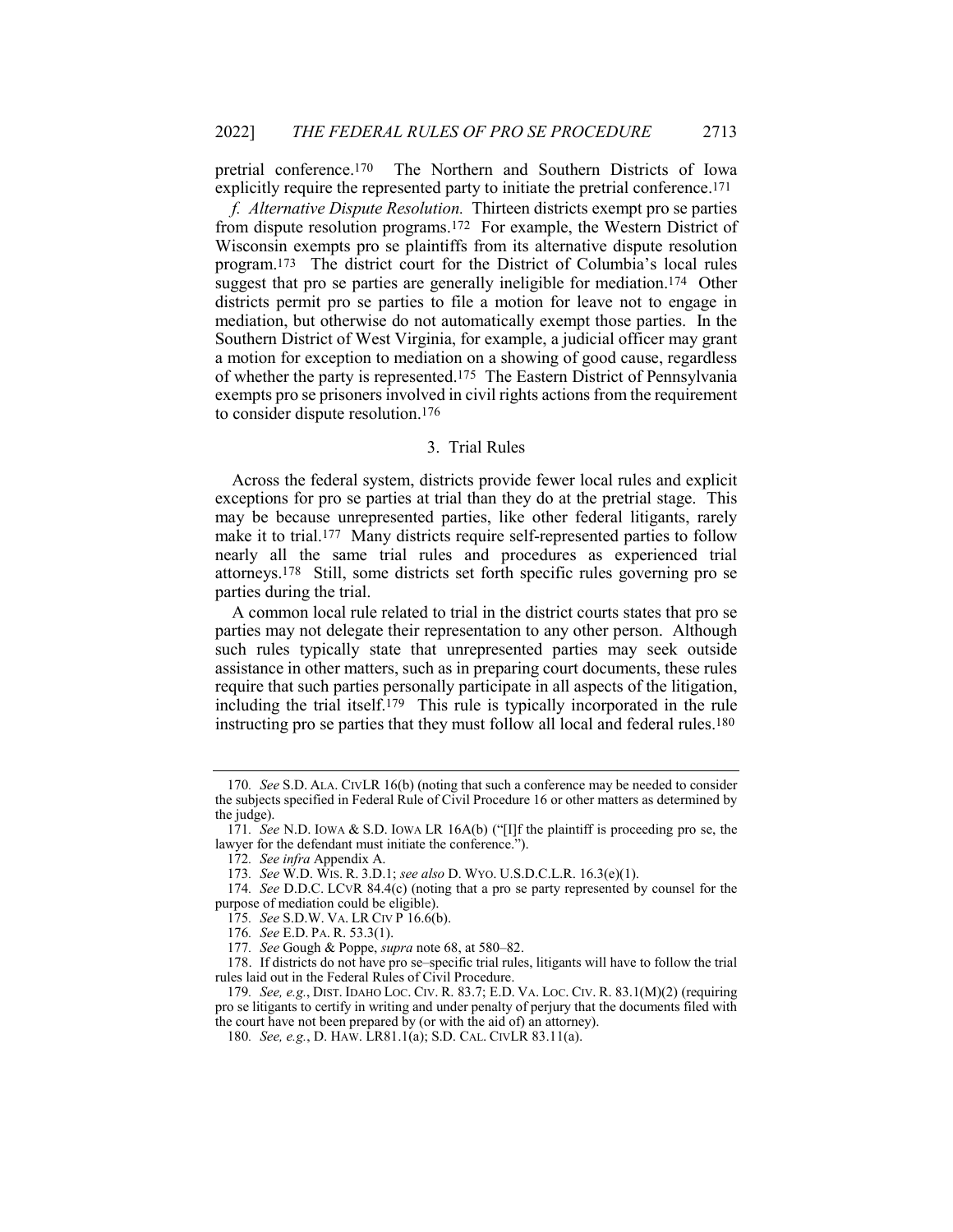Several districts set forth a rule relating to bringing forth witnesses as a pro se litigant. In the District of New Hampshire, pro se litigants proceeding in forma pauperis must file a motion for witnesses, documents, or evidence by subpoena at least twenty-one days before trial.181 Similarly, in the District of Vermont, a pro se or in forma pauperis party must file a witness list and statement at least thirty days before a trial.182 A third district, the Eastern District of Missouri, explicitly gives the court discretion to impose that twenty-one-day deadline for certain unrepresented litigants.183 Many disciplinary sanctions that apply to attorneys at trial (or pretrial) proceedings also apply to parties acting pro se.184

## *C. Subsidizing Pro Se Litigants with Legal Advice and Representation*

As demonstrated above, the ninety-four district courts that make up the backbone of the federal judiciary have all kinds of rules that pertain to pro se litigants. However, focusing solely on the local rules in each district court may miss other institutional responses to self-represented litigants. This section digs deeper into the ways in which federal district courts subsidize pro se litigants in a specific respect: by providing them access to legal advice and representation. Some district courts have created guidebooks for pro se litigants, pro se help desks and clinics, and pro bono attorney panels. This section sorts through this heap of rules and practices.<sup>185</sup>

#### 1. Pro Se Guidebooks and Handbooks

Several district courts offer guides or handbooks for self-represented litigants on their court websites. Some, like the District of Vermont's, simply summarize local rules specific to pro se litigants.186 Others, like the District of North Dakota's, include sample forms.187 Many districts have "Pro Se Packets" that explain how to file a civil complaint and include the necessary forms.188 For instance, the District of New Mexico's pro se guide provides

<sup>181</sup>*. See* D.N.H. LR 45.2(a).

<sup>182</sup>*. See* D. VT. L.R.45(a).

<sup>183</sup>*. See* E.D. MO. L.R. 2.06(C)(1) (applying, at the court's discretion, the twenty-one day deadline to self-represented litigants not proceeding in forma pauperis).

<sup>184.</sup> For example, the Eastern District of Washington allows the court to impose sanctions against pro se litigants who fail to appear or prepare for a hearing, trial, or conference. *See* E.D. WASH. LCIVR 83.3(k)(1)(B).

<sup>185.</sup> The information discussed below is current as of March 23, 2022.

<sup>186</sup>*. See* U.S. DIST. CT.: DIST. OF VT., REPRESENTING YOURSELF AS A PRO SE LITIGANT GUIDE (2015), https://www.vtd.uscourts.gov/sites/vtd/files/Pro%20Se%20Litigant%20Guide %20w-Glossary%2020151201.pdf [https://perma.cc/P6ZJ-J8WN].

<sup>187</sup>*. See* U.S. DIST. CT.: DIST. OF N.D., INFORMATION SHEET FOR PRO SE LITIGANTS, https://www.ndd.uscourts.gov/lci/pro\_se.pdf [https://perma.cc/AN2G-LDSS].

<sup>188</sup>*. See, e.g.*, U.S. DIST. CT.: E. DIST. OF CAL., PRO SE PACKAGE: A SIMPLE GUIDE TO FILING A CIVIL ACTION (2016), http://www.caed.uscourts.gov/caednew/assets/File/ Combined%20Pro%20Se%20Packet.pdf [https://perma.cc/5WHK-PXC9]; U.S. DIST. CT.: S. DIST. OF CAL., TO ANY PERSON WISHING TO FILE A COMPLAINT IN THEIR OWN BEHALF, https://www.casd.uscourts.gov/\_assets/pdf/forms/Pro%20Se%20Complaint%20Packet.pdf [https://perma.cc/69TR-SERB]*.*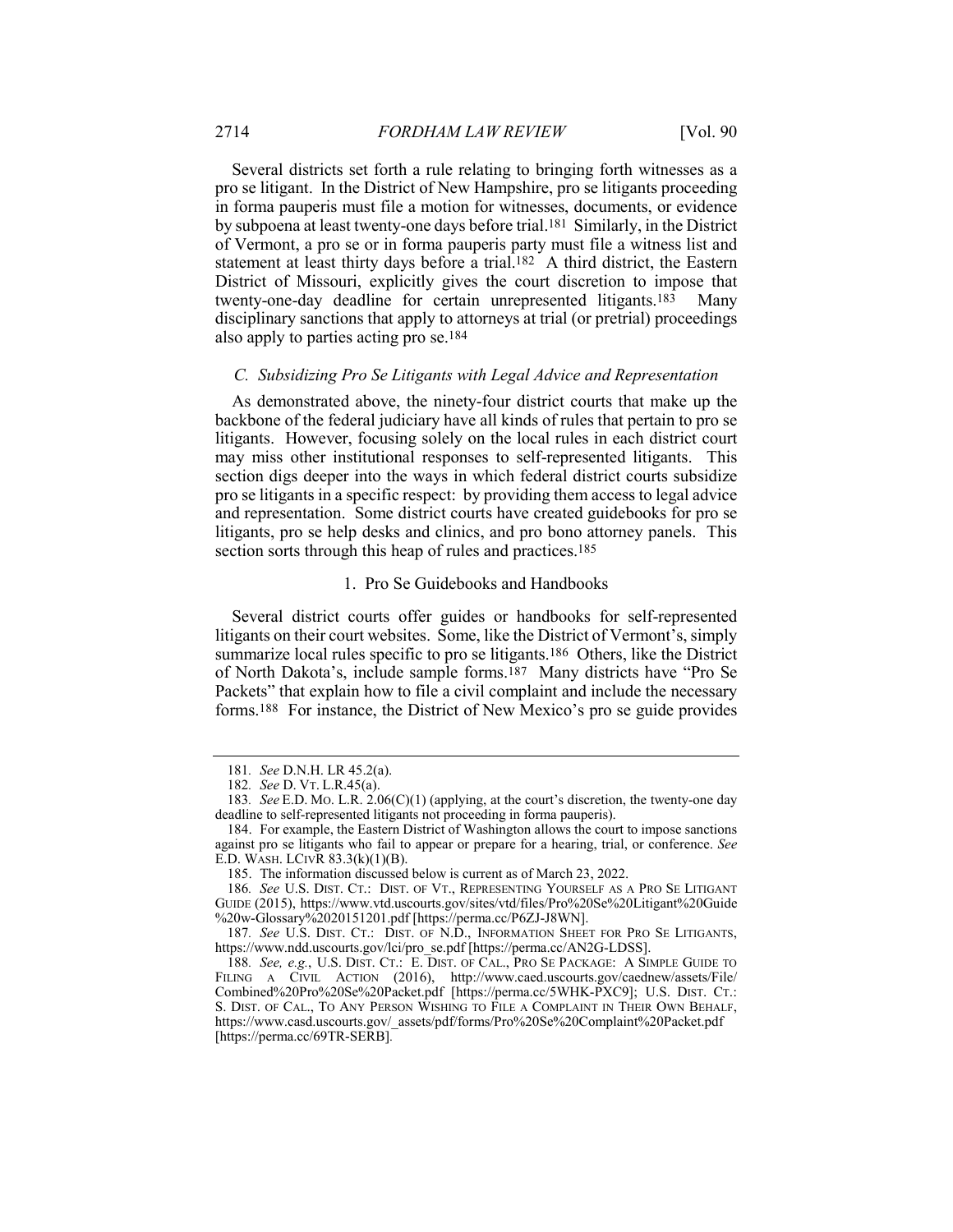not only sample forms, but also information about the law library and legal representation.189 Several district courts offer a handbook originally created by the Federal Bar Association (FBA),190 while others offer that resource as well as their own local version.<sup>191</sup> These local guides vary greatly in their level of detail. For instance, the Eastern District of Wisconsin offers a guidebook that answers pro se litigants' most common questions,192 while the Western District of Wisconsin's guide contains over 200 pages of detailed explanations regarding each stage of the litigation, including a glossary of legal terms.193 A few districts have separate handbooks for prisoner and nonprisoner pro se parties.194

191*. See, e.g.*, FED. BAR ASS'N, REPRESENTING YOURSELF IN FEDERAL DISTRICT COURT: A HANDBOOK FOR PRO SE LITIGANTS (INCLUDING NEVADA DISTRICT REVISIONS) (2020), https://www.nvd.uscourts.gov/wp-content/uploads/2020/02/1-9-2020-NV-Pro-Se-

[https://perma.cc/9HES-2X47] (last visited Apr. 2, 2022) (providing the Federal Bar Association's handbook).

192*. See* U.S. DIST. CT. FOR THE E. DIST. OF WIS., ANSWERS TO PRO SE LITIGANTS' COMMON QUESTIONS (2018), https://www.wied.uscourts.gov/sites/wied/files/documents/ Answers%20to%20Pro%20Se%20Litigants%27%20Common%20Questions%20%2803.02. 18%29.pdf [https://perma.cc/AJN7-Q3KR].

<sup>189</sup>*. See* U.S. DIST. CT.: DIST. OF N.M., GUIDE FOR PRO SE LITIGANTS (2019), https:// www.nmd.uscourts.gov/sites/nmd/files/ProSePackage.pdf [https://perma.cc/CD3C-7ALK].

<sup>190.</sup> The District of Delaware and Middle District of Louisiana are two examples. *See Representing Yourself in Federal District Court*, U.S. DIST. CT.: DIST. OF DEL., https:// www.ded.uscourts.gov/representing-yourself-federal-district-court [https://perma.cc/VS85- CJDJ] (last visited Apr. 2, 2022); U.S. DIST. CT.: MIDDLE DIST. OF LA., https://www.lamd.uscourts.gov/ [https://perma.cc/3LLT-52XH] (under dropdown header titled "Filing Without an Attorney" click on "Pro Se Litigants Handbook (FBA Publication)") (last visited Apr. 2, 2022).

Handbook.pdf [https://perma.cc/X9TL-Q545] (District of Nevada); U.S. DIST. CT.: DIST. OF NEV., FILING A COMPLAINT ON YOUR OWN BEHALF, https://www.nvd.uscourts.gov/wpcontent/uploads/2017/08/Representing-Yourself-Guide.pdf [https://perma.cc/3GUG-323Z]; U.S. DIST. CT. FOR THE MIDDLE DIST. OF N.C., PRO SE GUIDE AND FORMS (2016), https://www.ncmd.uscourts.gov/sites/ncmd/files/pro\_se.pdf [https://perma.cc/R72V-5PTE]; *Representing Yourself in Federal District Court*, U.S. DIST. CT.: MIDDLE DIST. OF N.C., https://www.ncmd.uscourts.gov/representing-yourself-federal-district-court

<sup>193</sup>*. See* U.S. DIST. CT. FOR THE W. DIST. OF WIS., GUIDE FOR LITIGANTS WITHOUT A LAWYER, https://www.wiwd.uscourts.gov/sites/default/files/Guide\_ProSe\_Litigants.pdf [https://perma.cc/4KAU-XJCU].

<sup>194</sup>*. See, e.g.*, U.S. DIST. CT. FOR THE DIST. OF D.C., PRO SE NON-PRISONER HANDBOOK (2020), https://www.dcd.uscourts.gov/sites/dcd/files/ProseNON-PRISONERManual\_ 2020.pdf [https://perma.cc/7T25-883Y]; U.S. DIST. CT. FOR THE DIST. OF D.C., PRO SE PRISONER HANDBOOK (2021), https://www.dcd.uscourts.gov/sites/dcd/files/ ProSePRISONERManual 2021.pdf [https://perma.cc/MR7W-B6C7]; U.S. DIST. CT.: W. DIST. OF KY., PRO SE HANDBOOK FOR NON-PRISONERS: A SIMPLE GUIDE TO FILING AN ACTION WITHOUT THE ASSISTANCE OF COUNSEL (2013), https://www.kywd.uscourts.gov/sites/kywd/ files/court\_docs/Pro\_Se\_Non-Prisoner\_Handbook\_0.pdf [https://perma.cc/ZFG8-8HQX]; U.S. DIST. CT.: W. DIST. OF KY., PRO SE PRISONER HANDBOOK: A SIMPLE GUIDE TO FILING AN ACTION WHILE INCARCERATED (2013), https://www.kywd.uscourts.gov/sites/kywd/files/ court docs/Pro Se Prisoner Handbook 0.pdf [https://perma.cc/3MAT-S9P9].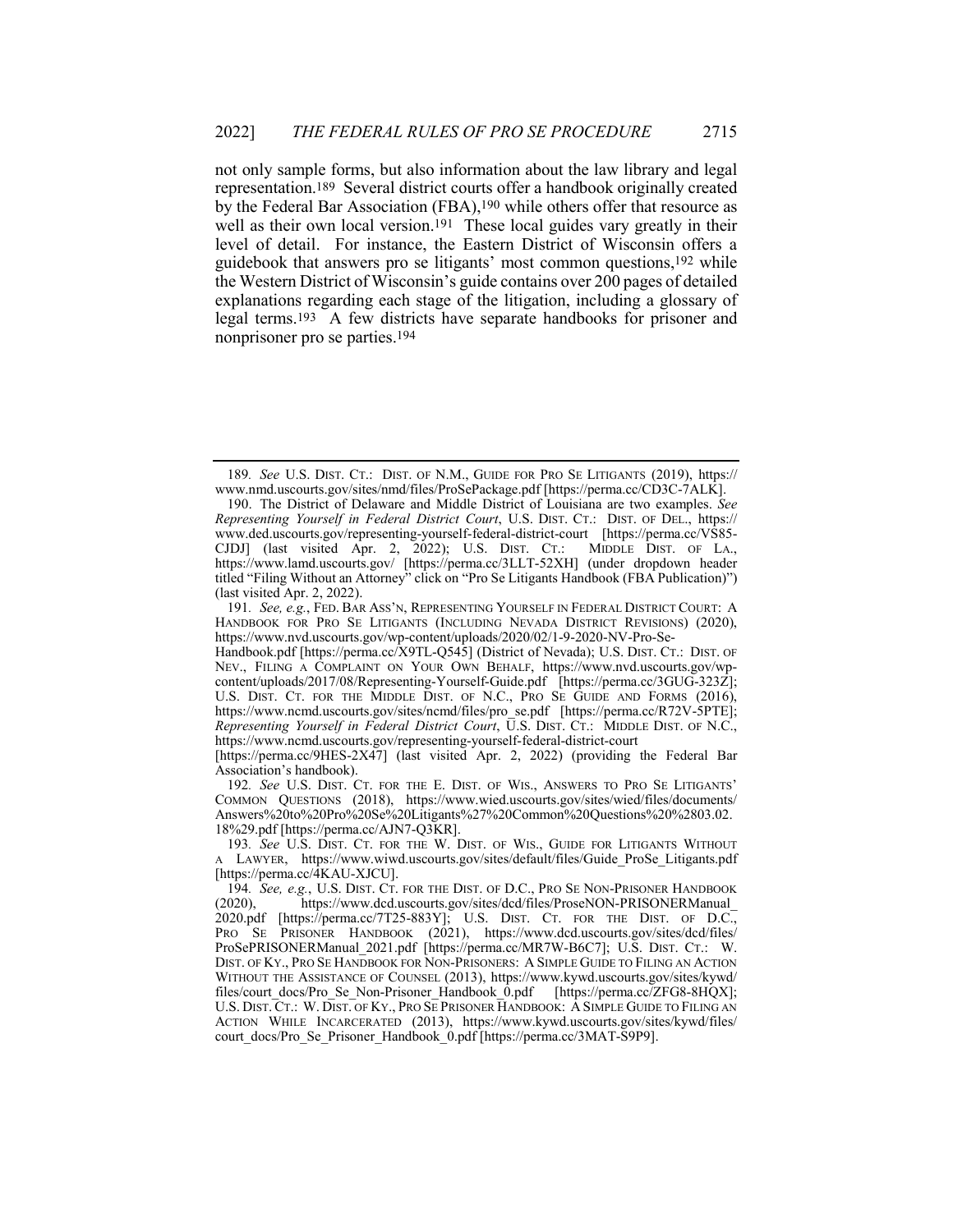## 2. Pro Se Help Desks and Related Assistance Programs

Nineteen district courts run a pro se help desk or similar assistance program.195 These programs vary but are typically operated by court staff or volunteer attorneys who assist pro se litigants in understanding federal procedure and substantive law. Most programs explicitly state that help desk attorneys are prohibited from conducting research or writing court documents, investigating the particular facts of a case, or otherwise representing the litigant. Rather, these programs are the functional equivalent to the "advice and referral" model common to legal aid organizations.196

For example, the Northern District of Illinois offers an assistance program to civil pro se litigants.197 Under the program, volunteer attorneys can provide information about federal court procedure and substantive law, explain the status of a case, help litigants prepare court documents, refer pro se parties to legal services, and maintain confidentiality.198 Conversely, the program prohibits volunteer attorneys from appearing on the litigant's behalf in court, researching or writing court documents for the litigant, investigating the facts of the party's case, communicating with the litigant's opponent or opponent's attorney, filing, serving, or mailing anything on the pro se party's behalf, assisting a currently incarcerated party, or assisting with a criminal case.199 Similarly, the Western District of New York offers a Pro Se Assistance Program on a weekly basis for noncriminal matters.200 There, too, the advice is limited to providing general information about procedures and law, though they can assist in preparing court documents.201 The Eastern District of Michigan partners with a local law school and also has a Pro Se Case Administrator from the Clerk's Office assist unrepresented litigants.202

These programs vary widely in their availability. Although most programs are year-round, other districts offer more limited assistance. In the Eastern District of California, for example, pro se litigants may attend a Pro Se Help

<sup>195.</sup> A list of the district courts, along with links to information on each court's website, is on file with the author and available on request.

<sup>196</sup>*. See* LEGAL SERVS. CORP., 2019 ANNUAL REPORT (2019), https://lsc-live.box.com/s/ boo2b9zitjdmhmh964t25ne2540flg0r [https://perma.cc/S2W5-QFLS].

<sup>197</sup>*. See Information for People Without Lawyers (Pro Se)*, U.S. DIST. CT.: N. DIST. OF ILL., https://www.ilnd.uscourts.gov/Pages.aspx?/2+UWDbtVzCDq3Lu8BusuQ== [https:// perma.cc/DR4Z-JTXA] (last visited Apr. 2, 2022).

<sup>198</sup>*. See* U.S. DIST. CT.: N. DIST. OF ILL., U.S. DISTRICT COURT HIBBLER MEMORIAL PRO SE ASSISTANCE PROGRAM, https://www.ilnd.uscourts.gov/formview.aspx?pdf=\_assets/ documents/\_forms/\_prose/DistrictCourtProSeAssistanceProgram.pdf [https://perma.cc/ 72YY-GM25].

<sup>199</sup>*. See id.*

<sup>200</sup>*. See* U.S. DIST. CT.: W. DIST. OF N.Y., PRO SE ASSISTANCE PROGRAM, https://www.nywd.uscourts.gov/sites/nywd/files/PRO%20SE%20ASSISTANCE%20Progra m%20Flyer\_update-4.17.pdf [https://perma.cc/U783-BRTG].

<sup>201</sup>*. See id.*

<sup>202</sup>*. See Representing Yourself: Court Related Assistance*, U.S. DIST. CT.: E. DIST. OF MICH., http://www.mied.uscourts.gov/index.cfm?pageFunction=proSe#courthelp [https:// perma.cc/P3QF-A8UA] (last visited Apr. 2, 2022).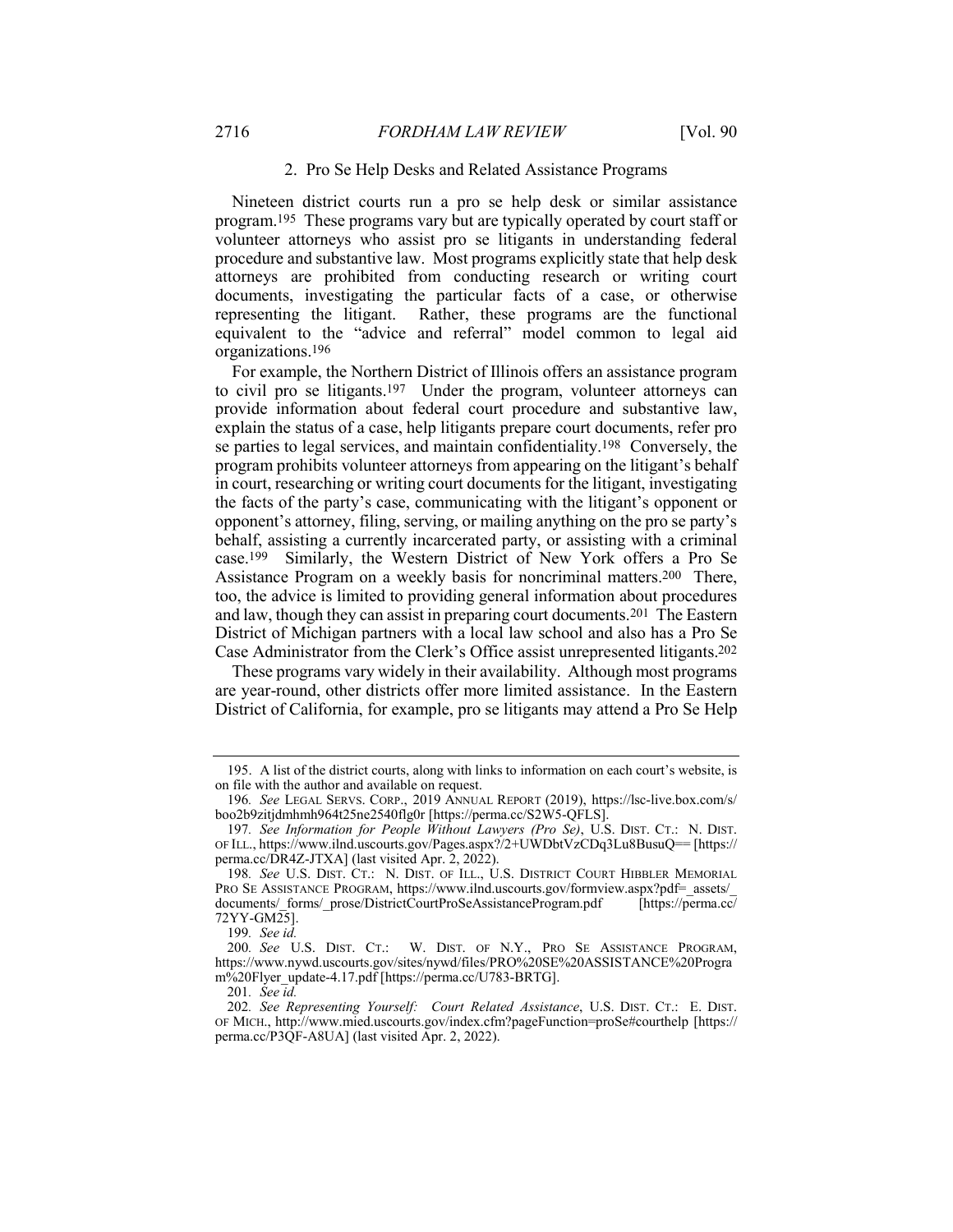Day, offered three days throughout the year.<sup>203</sup> Some districts only offer assistance programs in certain divisions or courthouses.204

Several district courts offer information and referral to an outside organization like legal aid or a law school clinic. While some districts provide program information and appointment details directly through the court's website, other districts provide links to legal aid and assistance programs that are not part of or run by the court. These include legal aid organizations and law school clinics. In the Southern District of New York, for example, the court website directs pro se litigants to seek assistance from a local legal aid provider.205

At least two district courts offer pro se litigants the assistance of attorneys solely to help negotiate a settlement with the opposing party.206 The Western District of North Carolina's program is not available for prison litigation, habeas cases, Social Security cases, bankruptcy appeals, and any case (except

<sup>203</sup>*. See Pro Se Help Days 2020*, U.S. DIST. CT.: E. DIST. OF CAL., http://www.caed.uscourts.gov/caednew/index.cfm/news/pro-se-help-days-2020/

<sup>[</sup>https://perma.cc/VC7B-62A3] (last visited Apr. 2, 2022). This page has been subsequently removed from the court's website, possibly in light of the court's COVID-19 pandemic procedures. However, it is still referenced elsewhere. *See Pro Bono Legal Services*, SACRAMENTO CNTY. BAR ASS'N, https://sacbar.org/probono [https://perma.cc/U9YR-FHSQ] (last visited Apr. 2, 2022) (discussing the Pro Se Help Day program).

<sup>204.</sup> For instance, the District of Arizona's program is limited to Tucson and Phoenix. *See Federal Court Advice Only Clinic—Phoenix*, U.S. DIST. CT.: DIST. OF ARIZ., https://www.azd.uscourts.gov/federal-court-advice-only-clinic-phoenix [https://perma.cc/ https://www.azd.uscourts.gov/federal-court-advice-only-clinic-phoenix 2J9K-AFJG] (last visited Apr. 2, 2022); *Federal Court Advice Only Clinic —Tucson*, U.S. DIST. CT.: DIST. OF ARIZ., https://www.azd.uscourts.gov/federal-court-advice-only-clinictucson [https://perma.cc/KPS8-7L78] (last visited Apr. 2, 2022); *see also Federal Pro Se Clinics*, PEOPLE WITHOUT LAWS., http://prose.cacd.uscourts.gov/federal-pro-se-clinics [https://perma.cc/3YAL-DHCR] (last visited Apr. 2, 2022) (describing the pro se clinic program in three districts of the Central District of California); *The Federal Pro Se Program at the San Jose Courthouse*, U.S. DIST. CT.: N. DIST. OF CAL., https://www.cand.uscourts.gov/ pro-se-litigants/the-federal-pro-se-program-at-the-san-jose-courthouse/ 8CYN-MUWA] (last visited Apr. 2, 2022); *The JDC Legal Help Center at the San Francisco & Oakland Courthouses*, U.S. DIST. CT.: N. DIST. OF CAL., https://www.cand.uscourts.gov/ about/court-programs/legal-help-desks/ [https://perma.cc/F8TW-CCNU] (last visited Apr. 2, 2022).

<sup>205</sup>*. See Legal Assistance Clinic*, U.S. DIST. CT.: S. DIST. OF N.Y., https://nysd.uscourts.gov/attorney/legal-assistance [https://perma.cc/HY6M-JCE6] (last visited Apr. 2, 2022). Similarly, the Eastern District of New York provides a link to the Federal Pro Se Legal Assistance Project run by the City Bar Justice Center. *See Other Resources for Self-Represented Parties*, U.S. DIST. CT.: E. DIST. OF N.Y., https://www.nyed.uscourts.gov/other-resources-self-represented-parties EU4S-MQ3C] (last visited Apr. 2, 2022); *see also The Federal Pro Se Legal Assistance Project*, CITY BAR JUST. CTR., https://www.citybarjusticecenter.org/projects/federal-pro-selegal-assistance-project/ [https://perma.cc/9LYQ-SPRR] (last visited Apr. 2, 2022). Hofstra University also provides a Pro Se Legal Assistance program located within the Long Island Courthouse. *See Pro Se Legal Assistance Program: About*, HOFSTRA UNIV. MAURICE A. DEANE SCH. OF L., https://proseprogram.law.hofstra.edu/about/ [https://perma.cc/Y8KC-DGM4] (last visited Apr. 2, 2022).

<sup>206</sup>*. See* W.D.N.C. LCVR 16.4; *see also Northern District Pro Bono Programs: Settlement Assistance Program (SAP)*, U.S. DIST. CT.: N. DIST. OF ILL., https://www.ilnd.uscourts.gov/ Pages.aspx?BQuMZcPiD1N2onwVG/J4/Q== [https://perma.cc/9MB3-3MBA] (last visited Apr. 2, 2022).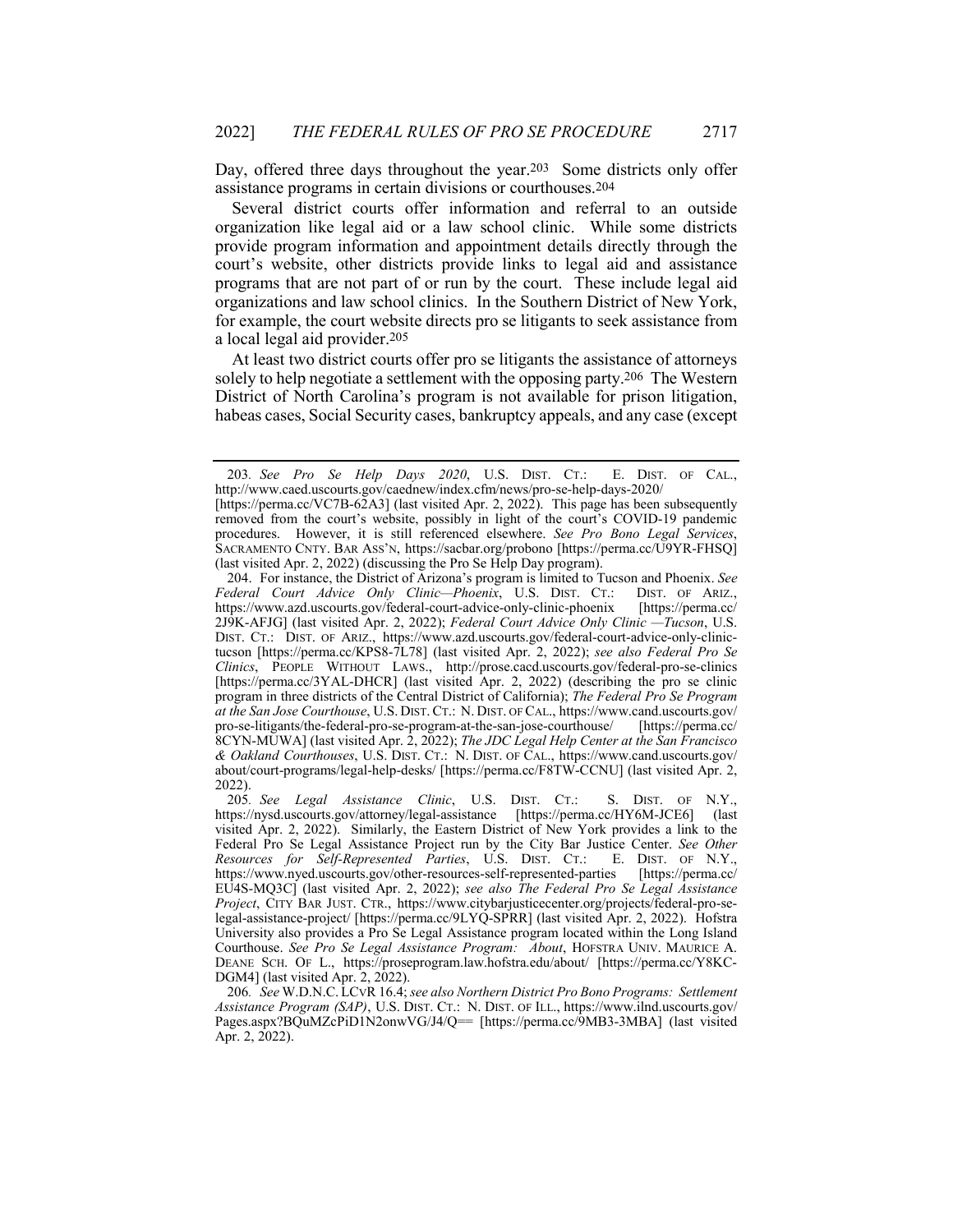employment discrimination) in which the United States is a party.207 For this particular program, an attorney only assists the pro se litigant with the settlement conference.<sup>208</sup> Within fourteen days of the appointment, the attorney, working with opposing counsel, helps the pro se litigant designate a mediator, and within sixty days, the parties attend a mediated settlement conference.209 The mediator then files a report, and the appointed attorney's limited representation is over.210 The Northern District of Illinois's program operates along similar lines, although training is required for any volunteer attorney who is not already a member of the district court's trial bar.211

#### 3. Appointment of Counsel

Arguably the most significant subsidy a district court can offer a pro se litigant is the appointment of counsel. The federal in forma pauperis statute allows a federal district court to appoint an attorney to any litigant who is unable to afford one.212 There are roughly forty district courts that have created panels of lawyers, typically members of the district's bar who will accept court appointments to represent litigants for free.213 For instance, the federal district court for the District of Columbia has, through its local rules, created a Civil Pro Bono Panel.214 The District of Colorado publishes on its website a list of cases (with links to the relevant pro se complaint) available

211*. See Northern District Pro Bono Programs: Settlement Assistance Program (SAP)*, *supra* note 206.

<sup>207</sup>*. See Pro Se Settlement Assistance Program*, U.S. DIST. CT.: W. DIST. OF N.C., https://www.ncwd.uscourts.gov/pro-se-settlement-assistance-program 2PRN-UNUZ] (last visited Apr. 2, 2022).

<sup>208</sup>*. See id.* According to the model appointment order, counsel "has no obligation to conduct discovery, to prepare or respond to any motions, participate in the trial or take any other action on behalf of the Pro Se Litigant in this lawsuit." Order for Referral to Pro Se Settlement Assistance Program (W.D.N.C.), https://www.ncwd.uscourts.gov/sites/default/ files/general/PSAP\_OrdReferPSAP.pdf [https://perma.cc/8Y5L-UABG]*.*

<sup>209</sup>*. See* Order for Referral to Pro Se Settlement Assistance Program, *supra* note 208,  $\P\P$  4–5.

<sup>210</sup>*. See id.* ¶¶ 5–6.

<sup>212</sup>*. See* 28 U.S.C. § 1915(e)(1) ("The court may request an attorney to represent any person unable to afford counsel.").

<sup>213</sup>*. See infra* Appendix B. This count includes courts that do not label their programs as "pro bono panels," but are functionally identical, just with a different label. *But see* U.S. DIST. CT., DIST. OF COLO., STANDING COMM. ON PRO SE LITIG., 2018–19 ANNUAL REPORT: CIVIL PRO BONO PANEL 7 (2019), http://www.cod.uscourts.gov/Portals/0/Documents/AttInfo/2018\_ 2019 Pro Bono Panel Annual Report.pdf [https://perma.cc/3ZZ7-TNV3] (asserting that "20 federal district courts have a court-maintained pro bono panel or attorney list available to pro se litigants"). *See also* Amended Plan for the Representation of *Pro Se* Litigants in Civil Rights Actions, General Order No. 16-20, at 3–4 (W.D. Wash. Dec. 8, 2020) [hereinafter General Order No. 16-20], https://www.wawd.uscourts.gov/sites/wawd/files/GO16- 20AmendedProBonoPlan.pdf [https://perma.cc/XP84-WTT9] (describing a screening committee); U.S. DIST. CT.: DIST. OF R.I., PLAN FOR *PRO BONO* REPRESENTATION IN CIVIL CASES (2014), https://www.rid.uscourts.gov/sites/rid/files/documents/cvprobono/ Pro%20Bono%20Plan%20Final.pdf [https://perma.cc/JJ4Z-X9SK] (limiting the number of appointments per year).

<sup>214</sup>*. See* D.D.C. LCVR 83.11 (describing the Civil Pro Bono Panel to represent pro se parties).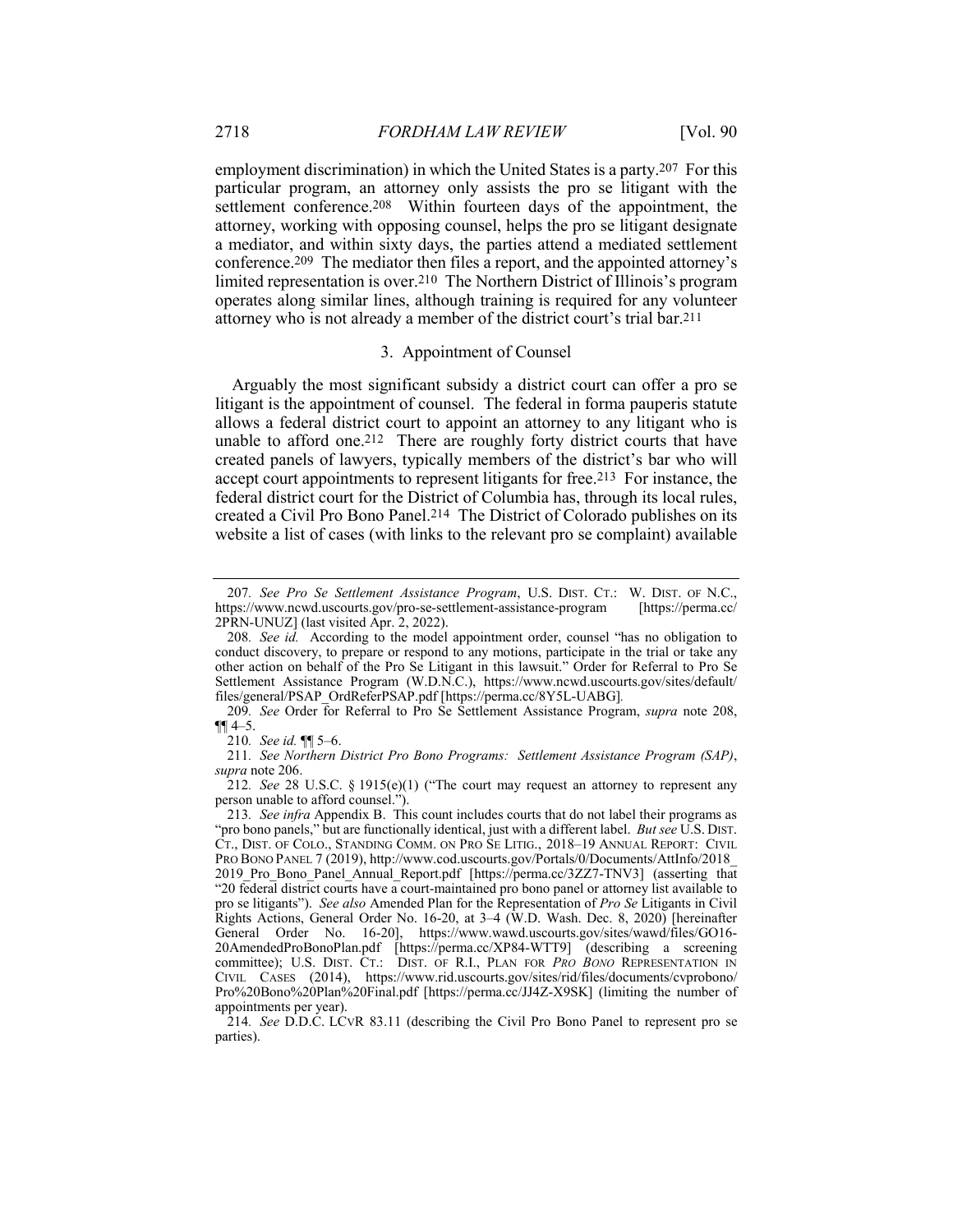to all attorneys.215 Notably, no district court has anything approaching a mandatory subsidy (i.e., automatic appointment of counsel for pro se litigants). Rather, all of these pro bono panels allow courts to deny appointment of counsel to pro se litigants,216 and some courts limit the types of cases to which the pro bono panel applies.217 Many district courts that operate pro bono panels allow appointed attorneys to apply for compensation through a court-operated fund.218

What does a typical pro bono panel look like? The Northern District of Illinois's program is one example. All members of the district court's trial bar become part of the pro bono pool, not unlike residents comprising a jury pool.219 Every year, the Clerk of the Court randomly selects trial bar members from the pool to create a pro bono panel.220 Members of that panel are then assigned to represent pro se litigants for free.221 Once a trial bar member has completed the pro bono assignment, the member will not be selected for the pro bono panel again until all other trial bar members complete pro bono assignments.222 That said, members of the trial bar may volunteer to join the pro bono panel to receive an assignment at any time.223 Some members of the trial bar, such as those who are employed full-time by the United States or by a legal aid organization, are exempt from the pro bono pool,224 and others may move for relief from an order of assignment on

217*. See, e.g.*, D. MONT. L.R. 83.6(b)(1) ("In social security disability cases, counsel will not be appointed unless the party acknowledges counsel is entitled to obtain compensation from any award of benefits.").

219*. See* N.D. ILL. LR83.35(b)(i); *cf.* D. CONN. L. CIV. R. 83.10(a)(1)–(2) (explaining that the Clerk of the Court will, with a few exceptions, place "[a]ny member of the Bar who has appeared as counsel of record in at least one civil action in this Court since January 1, 2015" in the "Assignment Wheel" for "pro bono representation to indigent persons in civil cases").

220*. See* N.D. ILL. LR83.35(b)(ii).

222*. See id.* r. 83.35(b)(iv).

223*. See id.* r. 83.35(e); *cf.* D. CONN. L. CIV. R. 83.10(b) (describing "the Assignment Wheel").

224*. See* N.D. ILL. LR83.35(d).

<sup>215</sup>*. See Civil Pro Bono Panel—Details, and Available Cases*, U.S. DIST. CT.: DIST. OF COLO., http://www.cod.uscourts.gov/AttorneyInformation/CivilProBonoPanel-Details,andAvailableCases.aspx [https://perma.cc/E3MQ-95PQ] (last visited Apr. 2, 2022); *see also* DIST. OF COLO. STANDING COMM. ON PRO SE LITIG., *supra* note 213, at 2 (recounting that "[t]he Civil Pro Bono Panel began in 2013 as a pilot project and was formalized as a local rule in 2014 as a key feature to the Court's commitment to provide judicial services to all the people of Colorado").

<sup>216</sup>*. See, e.g.*, N.D. OHIO LR 83.10 (reminding that "[a]ssignment of counsel is not a right of a pro se litigant but may be utilized in those limited cases where the judicial officer believes such an assignment is warranted").

<sup>218</sup>*. See, e.g.*, *id.* r. 83.6(e)(2) (permitting reimbursement for "reasonable expenses"); N.D. OHIO LR 83.10 (providing that "[t]he Court will reimburse assigned counsel, pursuant to the Pro Bono Civil Case Protocol, for certain expenses incurred in providing representation up to \$1,500"); W.D. TENN. LR 83.7 (allowing for reimbursement from the "*Pro Bono* Expense Fund"); *see also* Order Amending Administrative Order 93-1 to Authorize Expanded Use of the Court Improvement Fund to Finance Operation of a Plan for the Appointment of Counsel for Pro Se Indigent Parties in Civil Cases of the United States District Court for the Western District of Tennessee, Administrative Order No. 98-17 (W.D. Tenn. May 28, 1998), https://www.tnwd.uscourts.gov/pdf/adminorders/98-17.pdf [https://perma.cc/M43Z-4SK7].

<sup>221</sup>*. See id.*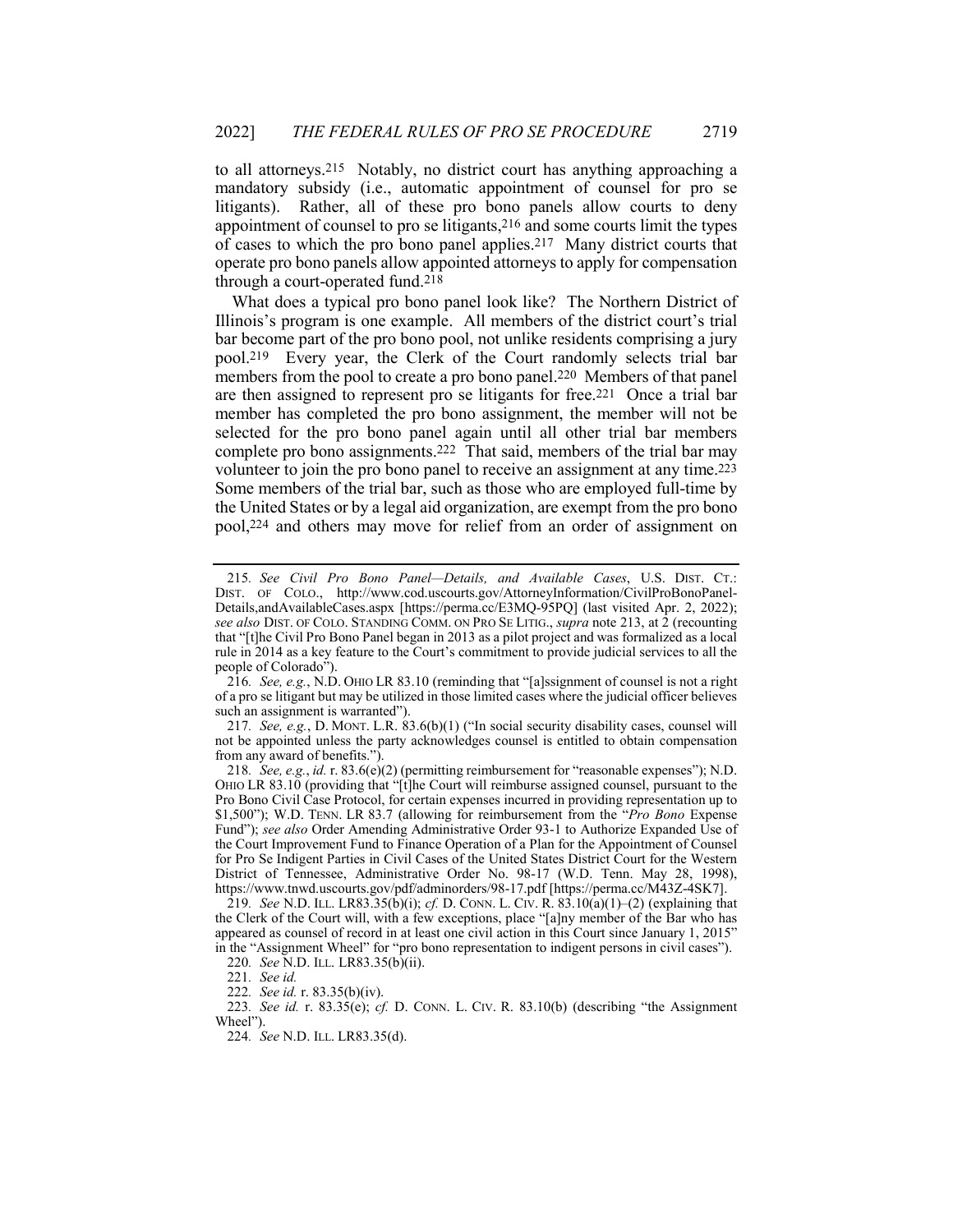limited grounds.225 Relieved attorneys return to the pro bono panel or certify to the court within one year that the attorney has provided pro bono assistance in the district court through one of the court's other pro se assistance programs.226 If an attorney fails to do the latter without good cause, the court will remove the attorney from the trial bar.<sup>227</sup>

But while some district courts require that attorneys accept the court's appointment absent an exemption for good cause, other districts rely on volunteers and allow for attorneys to refuse the court's appointment for any reason.228 The recent history of such a system in the Southern District of Indiana is instructive. The Southern District of Indiana has one of the highest—if not the highest—percentages of pro se litigants in the federal courts.229 Over the last decade, the Seventh Circuit has repeatedly criticized the Southern District of Indiana for not doing more to secure counsel for poor litigants.230 The Seventh Circuit has stated that "courts should strive to implement programs to help locate pro bono assistance for indigent litigants."231 And the Court of Appeals went out of its way to explain that the "mandatory nature" of other districts' pro bono panels are superior to strictly voluntary programs like the Southern District of Indiana's.232 The federal court in Indiana got the message, and through a new local rule, created an obligatory pro bono panel.233

## *D. A Preliminary Critique of the Local Rules and Practices*

As Part II has shown, the federal district courts have created an array of local procedures in response to pro se litigants. A tour of these rules and practices suggests a level of judicial activity that flies under the radar of procedural scholarship. We need more research into how judges, lawyers, and laypeople rely, resist, and reshape these rules, but this part represents a first cut of the federal rules of pro se procedure.

This part has attempted to capture all the court-wide rules that pro se litigants must follow in the federal courts.234 The rules arise throughout the

<sup>225</sup>*. See id.* r. 83.38(a) (enumerating five grounds upon which counsel can move for relief from order of assignment for good cause).

<sup>226</sup>*. See id.* r. 83.38(c).

<sup>227</sup>*. See id.*

<sup>228</sup>*. See, e.g.*, N.D. OHIO LR app. J ("The Court encourages members of the Federal Bar to represent parties in civil actions who cannot afford legal counsel.").

<sup>229</sup>*. See* S.D. IND. L.R. 87, Local Rules Advisory Committee Comments ("The Southern District of Indiana has an especially high volume of pro se and prisoner litigants. Over half of the district's civil case load is initiated pro se, and over half of the pro se cases are brought by prisoners. This requires the court to frequently recruit counsel to represent pro se litigants pursuant to 28 U.S.C. § 1915(e)(1).").

<sup>230</sup>*. See, e.g.*, Henderson v. Ghosh, 755 F.3d 559, 567–68 (7th Cir. 2014).

<sup>231.</sup> Perez v. Fenoglio, 792 F.3d 768, 785 (7th Cir. 2015).

<sup>232.</sup> Dewitt v. Corizon, Inc., 760 F.3d 654, 659 (7th Cir. 2014).

<sup>233</sup>*. See* S.D. IND. L.R. 87(a)(2); *see also id.* L.R. 87 cmt. ("Local Rules Advisory Committee Comments Re: 2016 New Rule 87").

<sup>234.</sup> Of course, an individual judge's standing orders (i.e., the judge's courtroom-specific practices) should be investigated as well, but to include those practices in this Article would overwhelm and clutter the ninety-four district data already presented.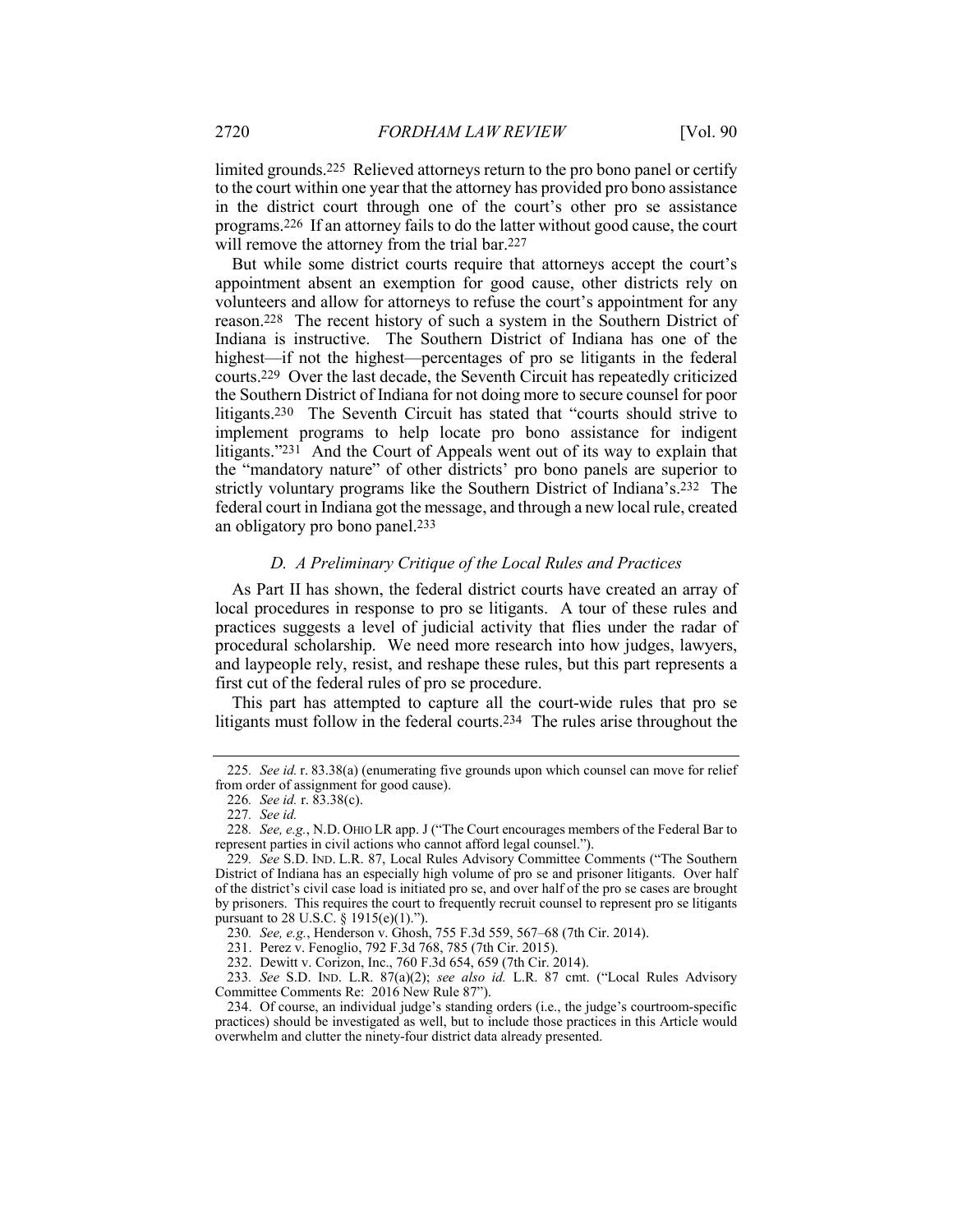litigation life cycle—from filing requirements to additional information regarding dispositive motions to settlement conferences to trial.235 Several courts have forged partnerships with legal aid organizations and law school clinics,236 and some have gone so far as to effectively build a pro bono bar.237 Before discussing in the next part how these rules could change, here are a few substantive suggestions.

Some individual rules are ripe for revision. Why should a pro se litigant need a judge's permission to enter the court's law library?238 Why should a person representing herself in a lawsuit be prohibited from filing that lawsuit electronically?239 And why should a court allow a member of that court's bar to turn down a pro bono appointment for any reason at all?240 A more systematic approach may be to scrutinize the mandatory nature of some of these local rules of pro se procedure. On the other hand, discretionary rules that leave individual judges with no guidance as to when to apply these pro se–specific rules also deserves further scrutiny.

This part examined what, in fact, are the federal rules of pro se procedure. The next and final part proceeds to think through how they should change. This Article stops short of recommending model pro se rules for federal courts. Instead, it charts the constellation of institutions that could revise these procedural rules.

## III. REVISING THE FEDERAL RULES OF PRO SE PROCEDURE

Now that we have a better understanding of the pro se–specific rules and practices in federal district courts, we can posit how those rules should change. This part explores how federal district courts could change their local rulemaking processes to better accommodate the needs of pro se litigants and which types of local rules might be worth revising. This part identifies the particular roles the district courts, the Judicial Conference, and Congress could play in improving these federal rules of pro se procedure.

#### *A. The District Courts*

Reasonable minds may differ as to the respective competence and legitimacy of these three institutions when it comes to revising the federal rules of pro se procedure,241 but arguably the first stop should be the district

<sup>235</sup>*. See supra* Part II.B.

<sup>236</sup>*. See supra* Part II.C.2.

<sup>237</sup>*. See supra* Part II.C.3.

<sup>238</sup>*. See, e.g.*, D. HAW. LR77.3 ("Pro se parties may use the court library only if they obtain an order signed by any judge of this court.").

<sup>239</sup>*. See, e.g.*, E.D. MICH. LR, Appendix ECF R7(d) ("A *pro se* party does not have permission to file civil initiating papers electronically in ECF.").

<sup>240</sup>*. See generally supra* notes 228–33 and accompanying text (discussing how the Southern District of Indiana abandoned a voluntary panel system).

<sup>241</sup>*. See, e.g.*, Robert G. Bone, *The Process of Making Process: Court Rulemaking, Democratic Legitimacy, and Procedural Efficacy*, 87 GEO. L.J. 887, 890 (1999) (articulating "a theory of procedural rulemaking that explains what the court and the legislature each have to contribute to the process").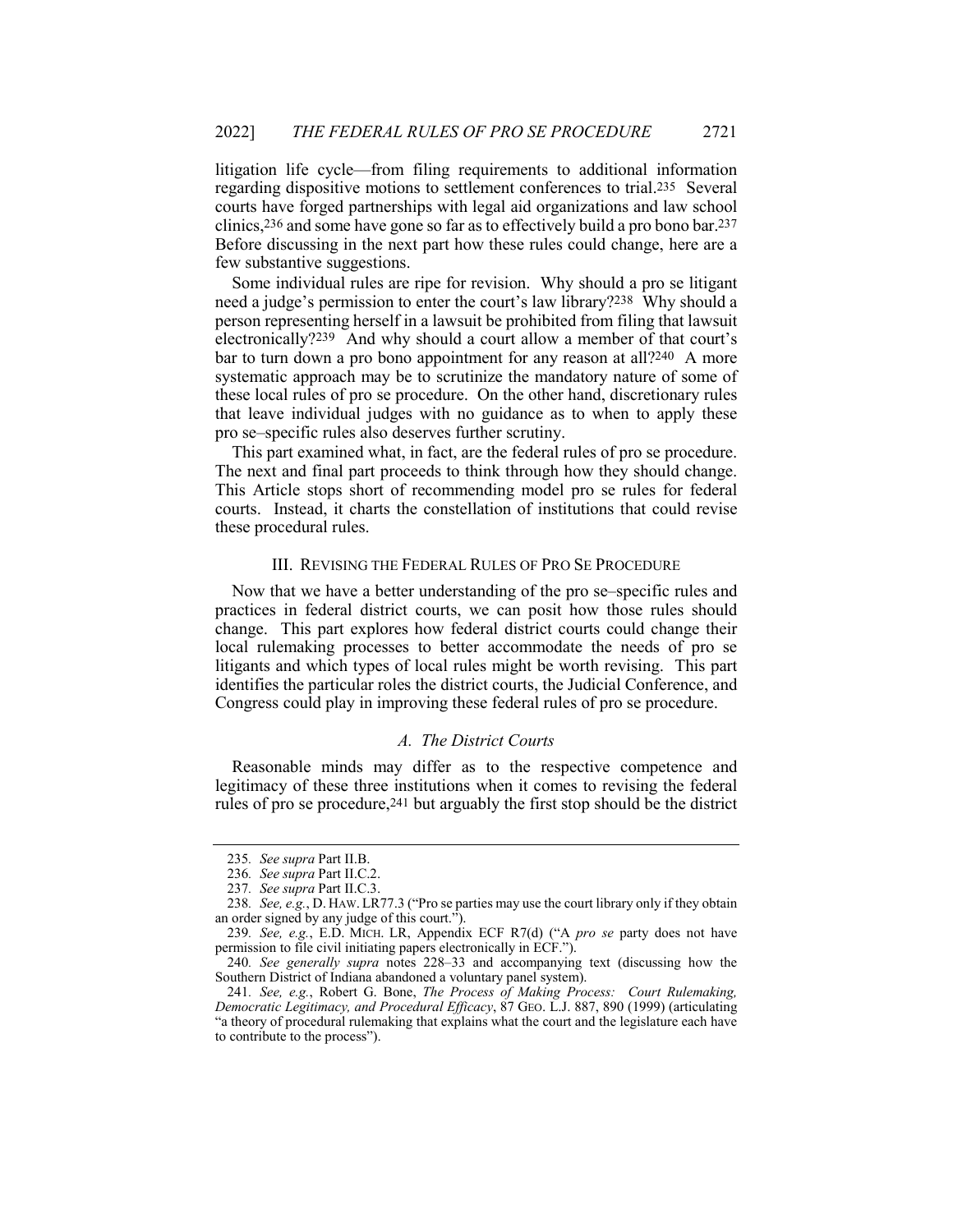courts.242 At a minimum, the proliferation of local rules regarding pro se litigants suggests that district courts are open to revising procedures for these types of cases. The question is whether there is a way to structure the process of revising these rules that accounts for the interests and needs of unrepresented parties. The next section tries to answer that question.

## 1. The Process of Revising Pro Se Rules in District Courts

As described in Part I, Federal Rule of Civil Procedure 83 empowers federal district courts to adopt and amend local rules.243 Rule 83 requires that a district court give "public notice and an opportunity for comment" before it adopts or amends a local rule.244 Notably, in the notes written to accompany this revision, the Civil Rules Committee explained that the inclusion of a notice and comment period was added "to enhance the local rulemaking process" and noted that, "[a]lthough some district courts apparently consult the local bar before promulgating rules, many do not, which has led to criticism of a process that has district judges consulting only with each other."245 The Civil Rules Committee went on to suggest that "[t]he new language subjects local rulemaking to scrutiny similar to that accompanying the Federal Rules, administrative rulemaking, and legislation" and "attempts to assure that the expert advice of practitioners and scholars is made available to the district court before local rules are promulgated."246

Considering that, in some district courts, pro se litigants make up a sizable chunk of the civil docket, district courts should consider their interests whenever revising the district's local rules. However, unlike repeat players who routinely litigate in federal court, pro se litigants are often "one-shotters."247 Consulting litigators and academics, expert though they may be, seems unlikely to regularly provide a perspective on how the district courts' rules impact unrepresented litigants whose first lawsuit in federal court may be their last. The combination of these two realities—the notice-and-comment requirement and the proportion of the pro se litigants in the civil docket—prompts the following question: how do district courts engage in local procedural rulemaking in a way that addresses the needs of pro se litigants?

Over the last few years, proceduralists have drawn attention to the unrepresentative composition and slanted output of the Judicial

<sup>242</sup>*. See* Struve, *supra* note 44, at 308 (suggesting that district courts are "the initial locus of experimentation").

<sup>243</sup>*. See supra* note 98 and accompanying text.

<sup>244.</sup> FED. R. CIV. P. 83(a)(1).

<sup>245</sup>*. Id.* advisory committee's note to 1985 amendment.

<sup>246</sup>*. Id.*

<sup>247.</sup> Marc Galanter, *Why the "Haves" Come Out Ahead: Speculations on the Limits of Legal Change*, 9 LAW & SOC'Y REV. 95, 97 (1974) (creating a typology of "one-shotter" litigants and repeat players). The exception might be incarcerated individuals who effectively become "jailhouse lawyers," some of whom can navigate the PLRA and other barriers to inmate litigation. *See* Schlanger, *supra* note 84, at 1585; *see also* Struve, *supra* note 44, at 296–300 (reviewing the PLRA's limits on inmate appeals).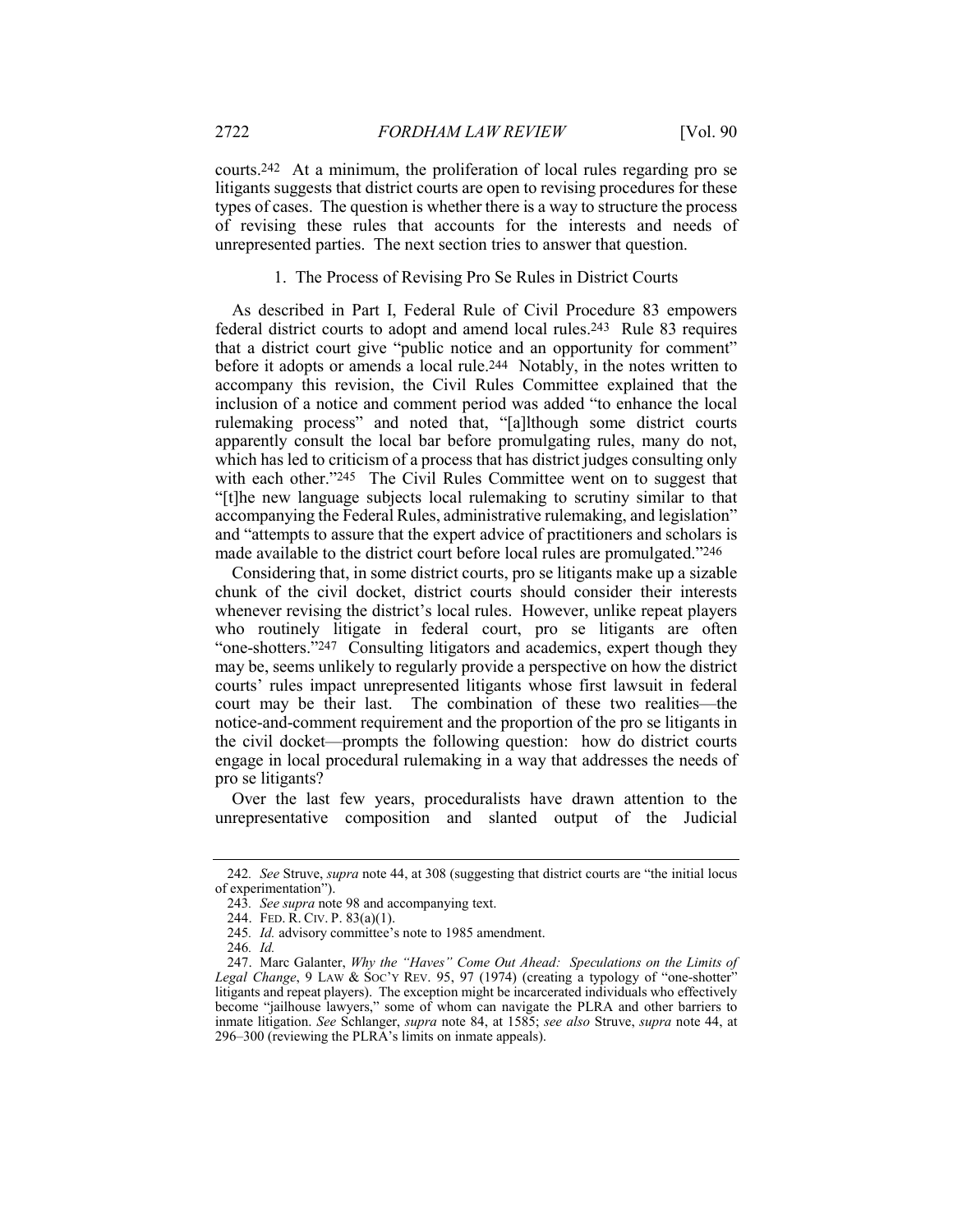Conference.248 Thanks to the work of these scholars, we know that judicial rulemaking bodies are not representative of the federal judiciary, the American bar, or the country as a whole.<sup>249</sup> We also have evidence that these bodies have made revisions to the rules that favor business interests.250 Similarly, administrative law offers a related set of concerns regarding participation in agency rulemaking.251 While public participation can improve rulemaking, social scientists have documented how business interests dominate deliberations in the American administrative state.252

However, proceduralists have paid less attention to the possibilities of procedural rulemaking at the level of individual courts. Procedural rulemaking at that level could be more representative. Organized groups and interests may have less motivation to influence a single district court than the entire federal system. Moreover, ninety-four individual courts may be more costly to influence than a single rulemaking body like the Judicial Conference or a single advisory committee like the Civil Rules Committee.

One can imagine multiple ways to promote the particular interests of pro se litigants in the local rulemaking process. The district court could solicit feedback from legal aid providers in the district. The district court could also ask unrepresented parties who litigated in the district court recently, but whose cases are closed, for feedback about their experiences. Staff in the

<sup>248</sup>*. See* STEPHEN B. BURBANK & SEAN FARHANG, RIGHTS AND RETRENCHMENT: THE COUNTERREVOLUTION AGAINST FEDERAL LITIGATION *passim* (2017); Pfander, *supra* note 26, at 2571–72 (pointing out that while "[o]ther senior scholars have made the arresting, if largely intuitive or casually empirical, claim that the Supreme Court has been captured by the Chamber of the Commerce; Burbank and Farhang provide compelling proof").

<sup>249</sup>*. See* Brooke D. Coleman, *#SoWhiteMale: Federal Civil Rulemaking*, 113 NW. U. L. REV. 407, 415 (2018) (documenting that "[o]f the 136 individuals who have served on the Committee, 116 are white men, fifteen are white women, four are black men, and one is a Latino/Hispanic man").

<sup>250</sup>*. See* Brooke D. Coleman, *One Percent Procedure*, 91 WASH. L. REV. 1005, 1017 (2016) (noting that the plaintiffs' lawyers on the Civil Rules Committee largely specialize in complex litigation); Elizabeth Thornburg, *Cognitive Bias, the "Band of Experts," and the Anti-Litigation Narrative*, 65 DEPAUL L. REV. 755, 767 (2016) (describing the committee members as "operat[ing] in the rarified world of complex litigation").

<sup>251</sup>*. See* Ernest Gellhorn, *Public Participation in Administrative Proceedings*, 81 YALE L.J. 359, 381 (1972); Mark Seidenfeld, *A Civic Republican Justification for the Bureaucratic State*, 105 HARV. L. REV. 1511, 1514 (1992). And the design choices for participation in rulemaking are far greater if one takes a comparative approach. *See generally* Susan Rose-Ackerman & Lena Riemer, *Strengthening Democracy Through Public Participation in Policymaking: The EU, Germany, and the United States*, YALE J. REG. NOTICE & COMMENT (May 6, 2019), https://www.yalejreg.com/nc/strengthening-democracy-through-publicparticipation-in-policymaking-the-eu-germany-and-the-united-states-by-susan-roseackerman-lena-riemer/ [https://perma.cc/76ZR-7N3H].

<sup>252</sup>*. See* Jason Webb Yackee & Susan Webb Yackee, *A Bias Towards Business?: Assessing Interest Group Influence on the U.S. Bureaucracy*, 68 J. POLITICS 128, 128 (2006) (concluding that "business commenters, but not nonbusiness commenters, hold important influence over the content of final rules"); *see also* RACHEL AUGUSTINE POTTER, BENDING THE RULES: PROCEDURAL POLITICKING IN THE BUREAUCRACY 185–201 (2019); Daniel E. Walters, *Capturing the Regulatory Agenda: An Empirical Study of Agency Responsiveness to Rulemaking Petitions*, 43 HARV. ENV'T L. REV. 175, 184–85 (2019); Susan Webb Yackee, *Participant Voice in the Bureaucratic Policymaking Process*, 25 J. PUB. ADMIN. RSCH. & THEORY 427, 444–46 (2015).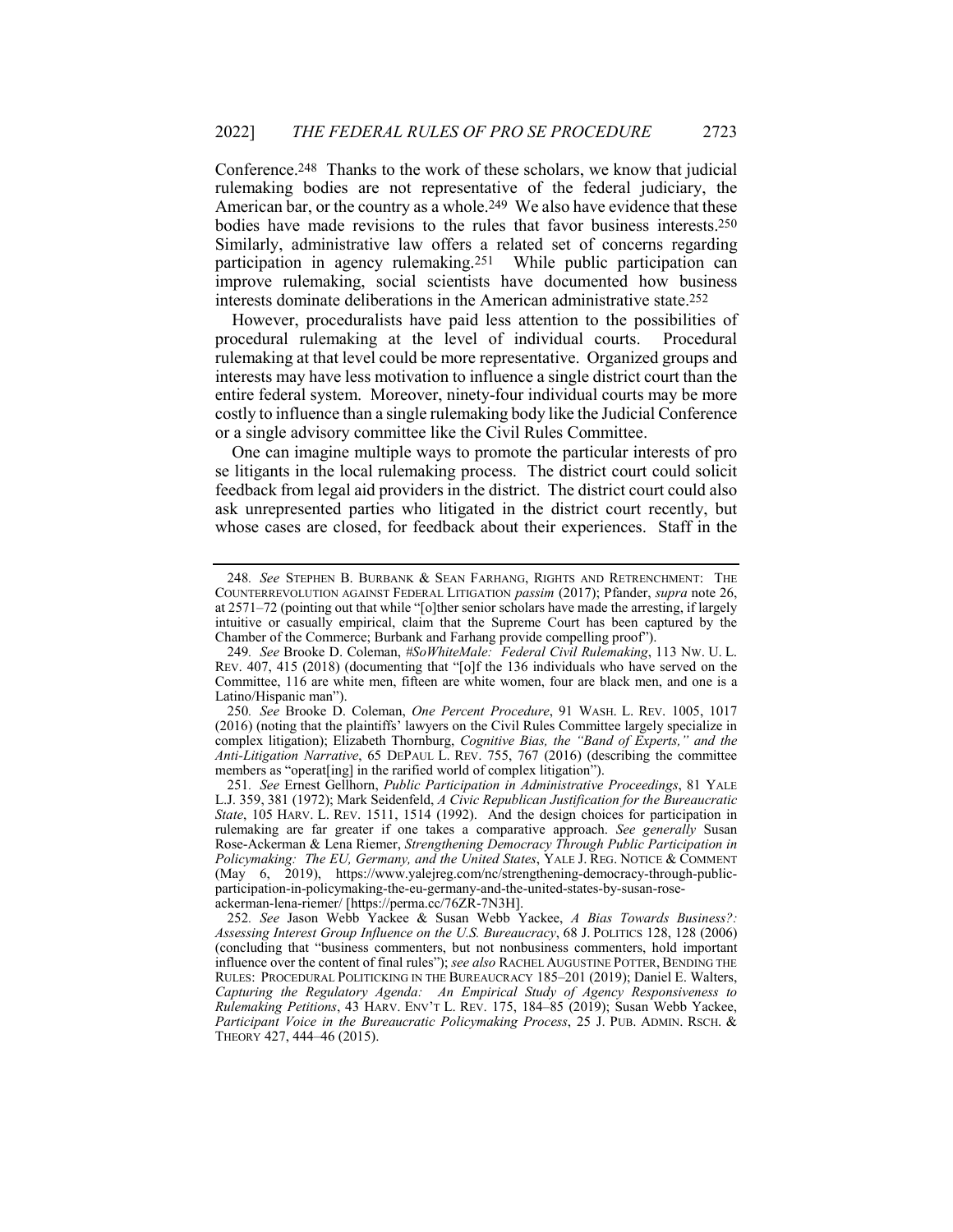clerk's office could also reach out to self-represented litigants more systematically through surveys and other means. The district court would still need to determine how best to present and discuss whatever information it gathers from that outreach. The district could also invite a legal aid attorney to serve on its local rules committee. While there is an inherent limitation to asking a lawyer to represent the interests of litigants who lack counsel, legal aid attorneys at least have experience interacting with and representing people who cannot otherwise afford an attorney. Similarly, if the individual court has a staff member who is dedicated to working with unrepresented litigants, such as a pro se clerk, that person could participate in the local rulemaking process. The challenge with asking a pro se clerk to deliberate with the judges on the local rules committee is that such an arrangement would ask court staff members to deliberate and potentially disagree with their bosses. Whether by soliciting more information from pro se litigants themselves or inviting a legal aid attorney or a court staffer to participate in the deliberations, local rule committees can do more to reflect the reality that pro se litigants, though unorganized, are major stakeholders in the work of federal district courts.

#### 2. Making Better Use of the Local Bar

In addition to incorporating the interests of pro se litigants in the local rulemaking process, district courts could enlist their local bars so that more unrepresented litigants who would benefit from representation can receive it. As documented earlier, several district courts maintain pro bono panels.253 District courts compile their panels in different ways, taking volunteers or simply listing all attorneys who have filed an appearance and whose office is located in the district.254 As discussed in Part II, recent experiences of individual district courts suggest that mandatory panels, in which attorneys can only decline appointment for good cause, are more effective than voluntary panels, in which attorneys can refuse the court's request for any reason at all.255

Some courts finance such programs with a fee levied on every member of the bar.256 Federal courts tax nonlawyers with jury service. Why not tax the local bar with pro bono service? Courts could even give lawyers the option: make yourself available to serve as appointed counsel or support other lawyers who will.

<sup>253</sup>*. See supra* Part II.C.3.

<sup>254</sup>*. See infra* Appendix B.

<sup>255</sup>*. See supra* notes 229–33 and accompanying text.

<sup>256</sup>*. See, e.g.*, Establishment of a Clinic to Assist Pro Se Litigants in the Alfred A. Arraj Courthouse, General Order 2019-4 (D. Colo. July 11, 2019), http://www.cod.uscourts.gov/ Portals/0/Documents/Orders/GO\_2019-4\_Pro\_Se\_Clinic.pdf [https://perma.cc/QB74-CY4K] (explaining that the "Pro Se Clinic was initially funded by the Court's attorney admissions fees, and thereafter, by a \$50 biennial assessment collected from attorneys").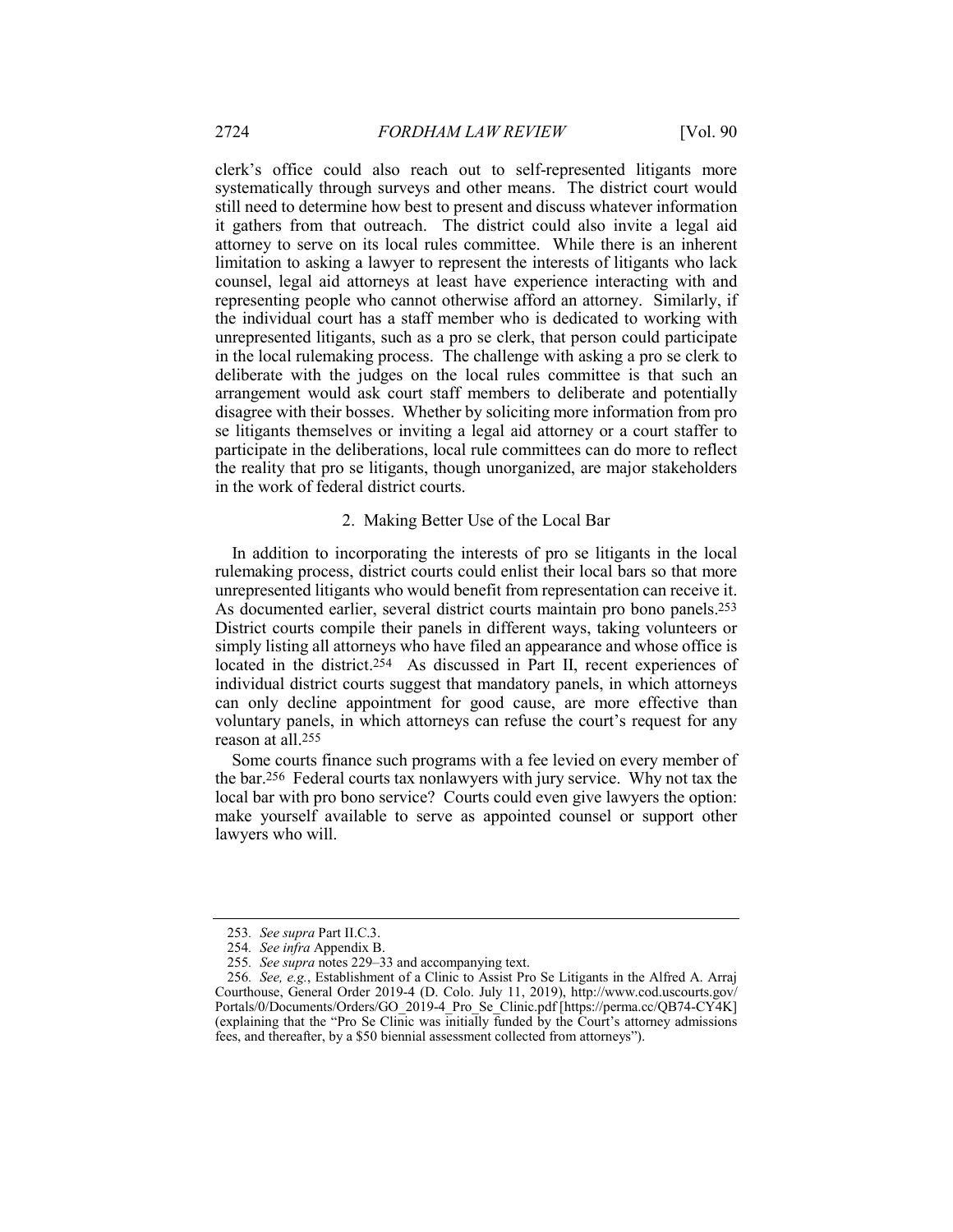#### *B. The Judicial Conference*

The structure of the federal judiciary permits nationwide rulemaking through revisions to the Federal Rules of Civil Procedure as well as guidance and training for federal judges. While the Supreme Court has the power to "prescribe 'general rules' of practice and procedure" for the lower federal courts, it is the Judicial Conference, not the Court, that is the forum for national judicial rulemaking.257

The Judicial Conference of the United States consists of the Chief Justice, the chief judges of the circuits, a district court judge from each geographic circuit, and the Chief Judge of the U.S. Court of International Trade.258 The Judicial Conference, in turn, oversees the appointed Committee on Rules of Practice and Procedure and five advisory rules committees. One of those five, the Advisory Committee on Civil Rules ("Civil Rules Committee"), proposes changes to the Federal Rules of Civil Procedure.259

Pursuing revisions to pro se procedure via the Judicial Conference has some advantages. First, the Judicial Conference can learn from several districts' experiences at once. Indeed, Rule 83 requires that district courts send these rules to the Administrative Office of the U.S. Courts (AO), which is overseen by the Judicial Conference.260 The Civil Rules Committee could ask the AO to analyze information from all the federal district courts regarding pro se litigants, including case outcomes, changes to the civil docket over time, and judges' experiences with pro se litigants.261 While an individual district court could conduct research, the Judicial Conference has more capacity to do so due to its staff in the Federal Judicial Center and the AO.262 The AO could also conduct more targeted outreach to district courts that are particularly active when it comes to pro se litigants. For instance, the AO could invite all district courts that run a pro bono panel to share their experiences and discuss best practices.

Second, the Judicial Conference has the possibility to experiment with procedural changes across district courts. In recent years, the Judicial Conference has pursued one pilot project in the federal district courts: the

<sup>257.</sup> Stephen B. Burbank & Sean Farhang, *Class Actions and the Counterrevolution Against Federal Litigation*, 165 U. PA. L. REV. 1495, 1499 (2017) (quoting Act of June 19, 1934, Pub. L. No. 73-415, 48 Stat. 1064 (codified as amended at 28 U.S.C. §§ 2072–74)).

<sup>258</sup>*. See* 28 U.S.C. § 331.

<sup>259.</sup> The Advisory Committee must provide notice and public comment, including oral hearings. *See* 28 U.S.C. § 2073(c)(1).

<sup>260</sup>*. See* FED. R. CIV. P. 83(a)(1); 28 U.S.C. § 604 (laying out responsibilities of the administrative officer of the U.S. Courts and its relationship to the Judicial Conference). Incidentally, the Judicial Conference opposed the Civil Justice Reform Act. *See* Charles Gardner Geyh, *Paradise Lost, Paradigm Found: Redefining the Judiciary's Imperiled Role in Congress*, 71 N.Y.U. L. REV. 1165, 1207–11 (1996); Mullenix, *supra* note 61, at 411–18.

<sup>261.</sup> The AO did such a survey of judges in 2011, but I can find no other similar publications in the last decade. *See generally* STIENSTRA ET AL., *supra* note 142.

<sup>262</sup>*. See generally About the FJC*, FED. JUD. CTR., https://www.fjc.gov/about [https://perma.cc/FS37-NU86] (last visited Apr. 2, 2022).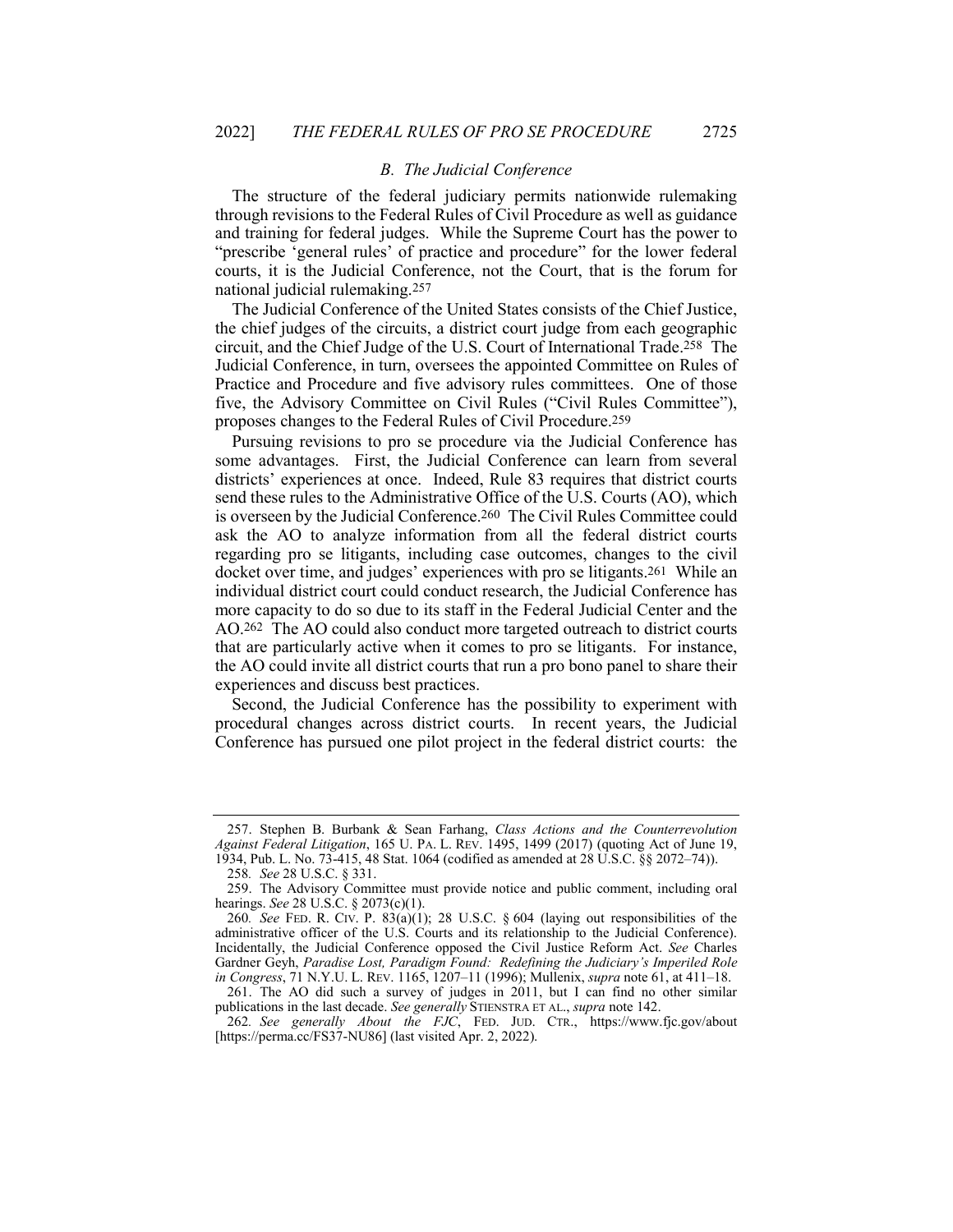Mandatory Initial Discovery Pilot Project.263 The Judicial Conference could run similar pilot projects focused on pro se litigants. For instance, some federal courts could experiment with a fully staffed help desk or a mandatory pro bono panel.264

Third, the Judicial Conference can make nationwide changes that may ameliorate the uneven efforts of the individual courts.265 As Part II showed, there is a range of judicial activity regarding pro se litigants. A few district courts have no pro se–specific local rules.266 Some have several.267 Some offer no additional services to unrepresented litigants; others have full-time court staff dedicated to assisting pro se litigants.268 Some even require all members of the local bar to participate in a pro bono panel.269 The Judicial Conference is particularly well-suited to establish a baseline for these activities, above which district courts may exceed, but below which no district may fall.

Finally, the Judicial Conference has policy levers short of rulemaking that could address pro se litigation in the federal district courts. In addition to research, whether through administrative data or pilot projects, the Judicial Conference can offer additional training and guidance to federal district court judges.270 That training and guidance can derive from best practices in other district courts in the federal system or state courts.

### *C. Congress*

Finally, there is a role for Congress, should its members wish to improve access to justice in the federal courts. Congress should focus more on investing in the justice infrastructure of the federal courts, rather than try its hand at revising procedures in the same. Of course, Congress has broad authority to structure the federal courts.271 The history of Congress's activity

- 267*. See infra* Appendix A.
- 268*. See infra* Appendix B.
- 269*. See infra* Appendix B.
- 270*. See* OFF. OF THE FED.REG., THE UNITED STATES GOVERNMENT MANUAL 79–82 (1998).

271*. See* U.S. CONST. art. III, § 1 ("The judicial power of the United States, shall be vested in one Supreme Court, and in such inferior courts as the Congress may from time to time ordain and establish."); *see also* Kline v. Burke Constr. Co., 260 U.S. 226, 234 (1922) ("Every other court created by the general government derives its jurisdiction wholly from the authority of Congress. That body may give, withhold or restrict such jurisdiction at its discretion, provided it be not extended beyond the boundaries fixed by the Constitution."); Sheldon v. Sill, 49 U.S. 441, 446–47 (1850) (stating that the Supreme Court is the only constitutionally mandated federal court). *See generally* Henry M. Hart, Jr., *The Power of Congress to Limit Jurisdiction of Federal Courts: An Exercise in Dialectic*, 66 HARV. L. REV. 1362, 1402 (1953).

<sup>263</sup>*. See Mandatory Initial Discovery Pilot Project Model Standing Order*, FED. JUD. CTR. (Nov. 15, 2021), https://www.fjc.gov/content/320224/midpp-standing-order [https://perma.cc/7955-CSXS].

<sup>264</sup>*. Cf.* Edward H. Cooper, *Simplified Rules of Federal Procedure*, 100 MICH. L. REV. 1794, 1803 (2002) (noting that the Civil Rules Committee's draft of simplified rules ignored the "proposal of the Federal Magistrate Judges' Association that a special set of rules should be adopted for pro se actions").

<sup>265</sup>*. See* 28 U.S.C. § 2073.

<sup>266</sup>*. See infra* Appendix A.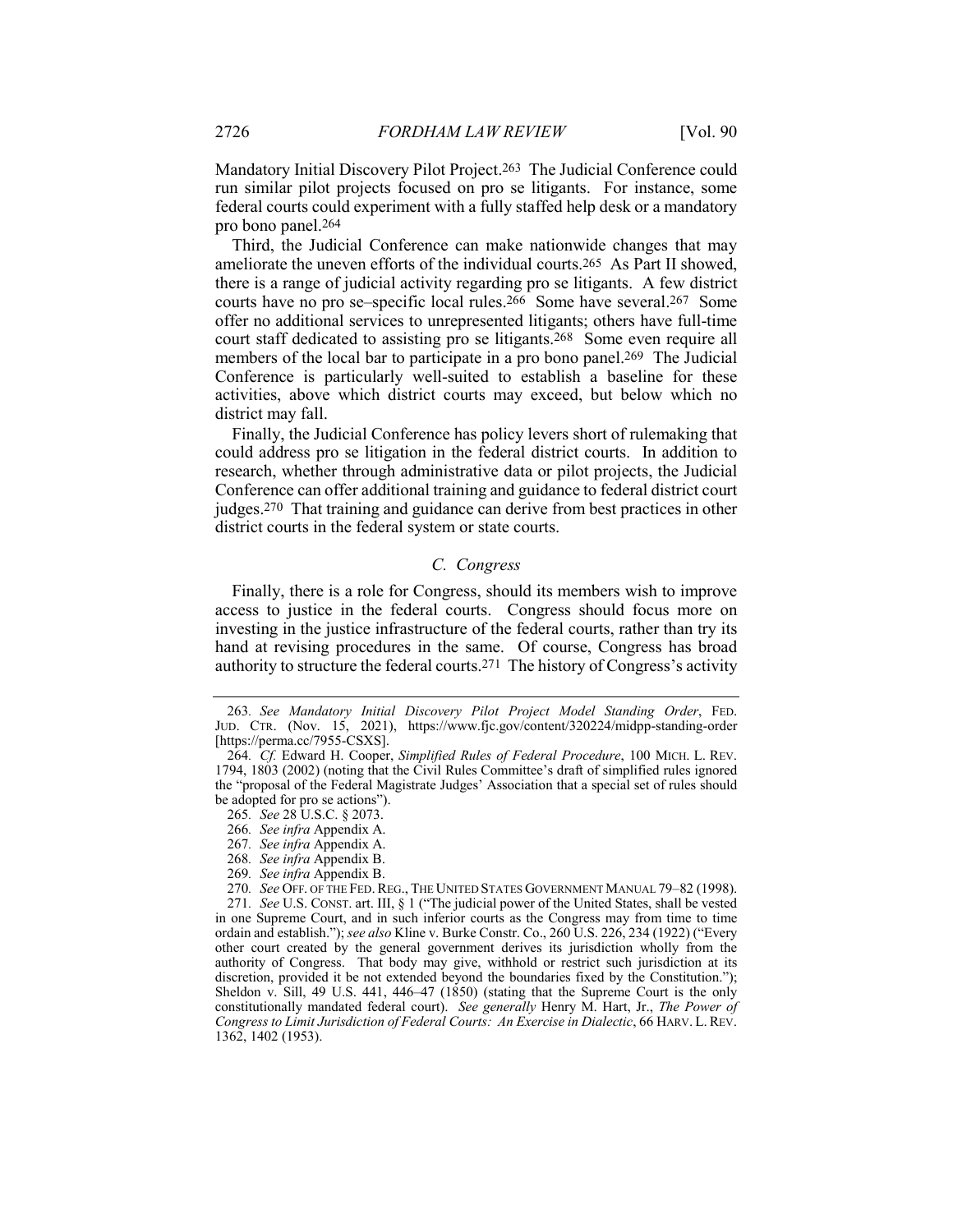in this regard evinces a particular focus on the creation of districts and judgeships as well as efforts to expand, strip, and channel the jurisdiction of the federal courts.272 But a focus on individuals who cannot afford counsel suggests that Congress could do more. After all, forty years ago, Congress eliminated the amount-in-controversy requirement for federal question cases.273 When it comes to questions of federal law, there is no controversy whose economic value is so little so as to deny the federal courts' ability to hear the case.274 Moreover, as discussed in Part I, an individual's right to file in federal court has been in place since the First Congress.275

Furthermore, the Legal Services Corporation serves as a \$465 million reminder that Congress annually appropriates federal funding to provide legal services to poor Americans.276 To be sure, Congress's record is uneven on this score: funding levels have been haphazard and on a steady decline since the 1980s.277 Worse, over the years, Congress has placed several restrictions on how these lawyers can practice law.278

Still, these facets of federal courts—no federal claim is too small, a statutory right to proceed pro se, and nationwide funding for legal services for poor Americans—suggest that Congress is a worthwhile forum to seek additional investment to improve access to justice in the federal courts. Indeed, Congress could counter the federal judiciary's procedural retrenchment with institutional investment.279 Congress could offer

<sup>272</sup>*. See, e.g.*, Richard H. Fallon, Jr., *Jurisdiction-Stripping Reconsidered*, 96 VA. L. REV. 1043, 1063–87 (2010); *see also* RUSSELL R. WHEELER & CYNTHIA HARRISON, FED.JUD. CTR., CREATING THE FEDERAL JUDICIAL SYSTEM (3d ed. 2005) (depicting the shape and growth of federal district and circuit courts since 1789).

<sup>273.</sup> When Congress created general federal question jurisdiction in the lower federal courts in 1875, it included an amount-in-controversy requirement. *See* 13D CHARLES ALAN WRIGHT & ARTHUR R. MILLER, FEDERAL PRACTICE AND PROCEDURE § 3561 (3d ed. 2021). Congress eliminated that threshold amount in 1980. *See id.* (discussing the history of the amount-in-controversy requirement for federal question jurisdiction); *see also* FED. JUD. CTR, REPORT OF THE FEDERAL COURTS STUDY COMMITTEE 40 (1990), https://www.fjc.gov/sites/ default/files/2012/RepFCSC.pdf [https://perma.cc/6A55-68P6] (describing the federal courts' "primary role of litigating federal constitutional and statutory issues"). I realize that some pro se litigants file diversity actions and consequently could be shut out of federal court if their prayer for relief does not exceed \$75,000 per 28 U.S.C. § 1332.

<sup>274</sup>*. Cf.* Judith Resnik, *Trial as Error, Jurisdiction as Injury: Transforming the Meaning of Article III*, 113 HARV. L. REV. 924, 1007 (2000) (arguing to replace the impulse to "naturaliz[e] a set of problems as intrinsically and always 'federal'" with "an understanding of 'the federal' as (almost) whatever Congress deems to be in need of national attention, be it kidnapping, alcohol consumption, bank robbery, fraud, or nondiscrimination" (footnote omitted)).

<sup>275</sup>*. See supra* note 38 and accompanying text.

<sup>276</sup>*. Congressional Appropriations*, LEGAL SERV. CORP., https://www.lsc.gov/aboutlsc/financials#congressional-appropriations [https://perma.cc/N67C-8QYF] (last visited Apr. 2, 2022).

<sup>277.</sup> I discuss Congress's role in funding legal services at length elsewhere. *See* Andrew Hammond, *Poverty Lawyering in the States*, *in* HOLES IN THE SAFETY NET: FEDERALISM AND POVERTY 215, 222–25 (Ezra Rosser ed., 2019).

<sup>278</sup>*. See id.* at 222–23; *see also* David Luban, *Taking Out the Adversary: The Assault on Progressive Public-Interest Lawyers*, 91 CALIF. L. REV. 209, 224 (2003).

<sup>279.</sup> Such a role of increased resources, but not rulemaking for Congress is in keeping with past procedural scholarship. *See* Bone, *supra* note 241, at 890 (arguing for congressional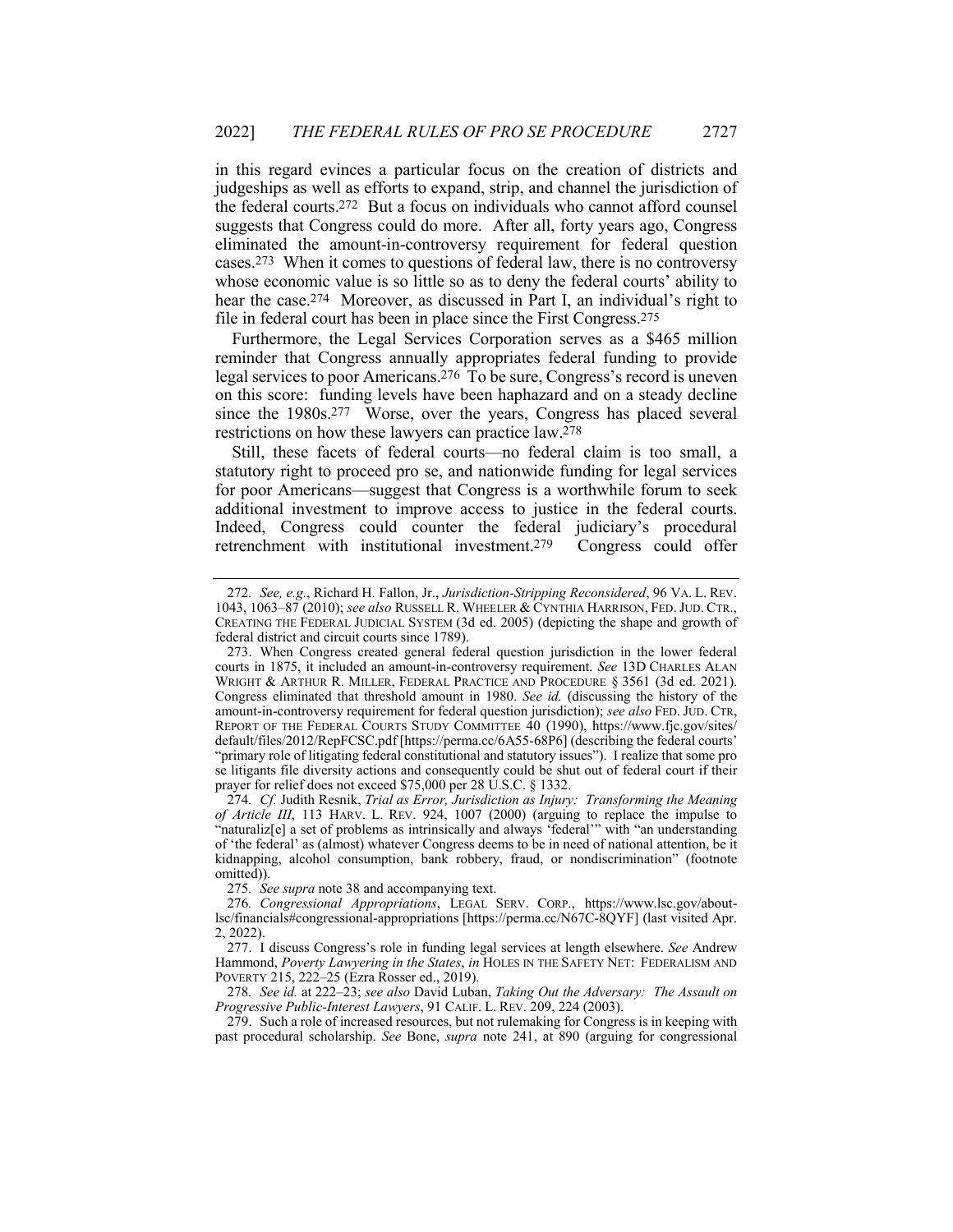additional funds to the federal judiciary so that every district court has at least one pro se clerk. Or Congress could allocate funding to finance appointment of counsel in each district.

Actions by the district courts, the Judicial Conference, and Congress could reinforce, rather than displace, one another. Individual courts can pursue district-level improvements while the Judicial Conference crafts pilot programs. Congress can allocate funding for additional court staff in a way that enhances the interests of pro se litigants in local rulemaking. But individual courts, the judiciary as a whole, and Congress should not merely muddle through. Each institution could do more to meet the needs of poor litigants in federal court.

#### **CONCLUSION**

This Article has worked to uncover the procedural rules unrepresented litigants encounter in federal court. It is a complete account in the sense that it captures all the rules pro se parties must obey in the federal district courts. But in another sense, it is far from exhaustive. We need more research to understand how judges apply some of these rules to individual litigants, especially those rules that give judges seemingly unlimited discretion. At the same time, the district courts, the Judicial Conference, and Congress all have roles to play in improving access to justice in our federal courts.

On one level, this Article is pitched to specific audiences: proceduralists in the academy, lawyers who practice in federal court, and most of all, the judges and staff who make up our federal judiciary. But on another, it is part of a broader effort to grapple with how courts operate in a society that is increasingly stratified and dishearteningly antidemocratic. Specifically, have the federal courts become fora only for those with an ability to pay? Procedure, even obscure rules in a single court, sets the terms for how people make claims on our system of justice and each other. The federal courts have a special role to play in enforcing our nation's laws. By being open to all, federal courts deter discrimination in the workplace, redress civil rights violations by state and local law enforcement, and oversee the lawful administration of disability benefits, among other vital cases. But the federal courts cannot fulfill the aspirations of a national forum for all Americans until these courts address the needs of those who walk through their courthouse doors without a lawyer.

restraint and deference to judicial rulemaking); *see also* Geyh, *supra* note 260, at 1206–23 (discussing the statutory and rulemaking dynamics between Congress and the federal judiciary). On the other hand, after twenty years of procedural retrenchment in the Supreme Court and the Judicial Conference, this scholarship (and Congress) may need a new approach.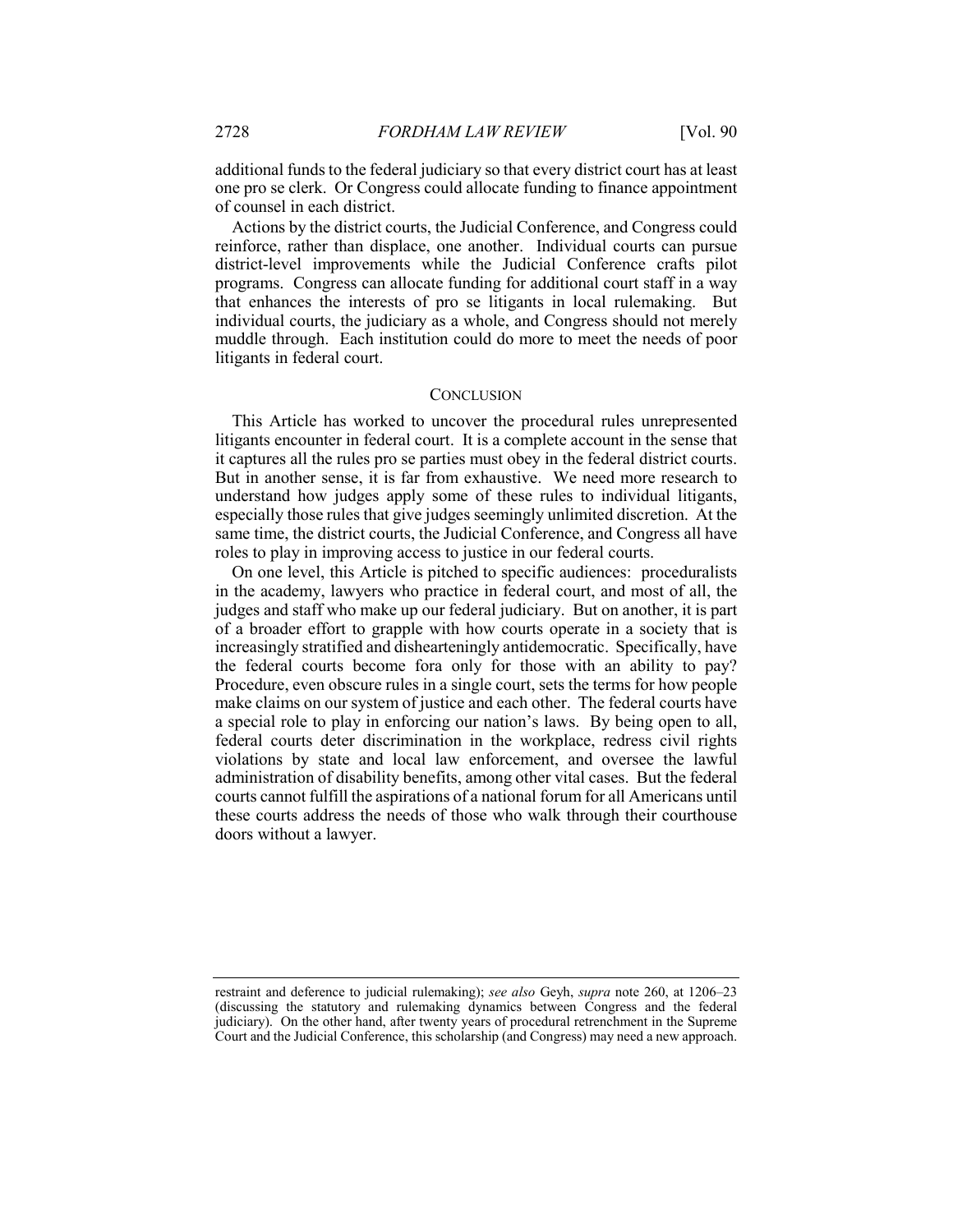### APPENDIX A: PRO SE–SPECIFIC LOCAL RULES IN THE U.S. DISTRICT **COURTS**

This appendix includes the local rules pertaining to pro se litigation in the United States district courts, characterizing each as either a mandatory or discretionary tax or subsidy.

| <b>COURT</b> | <b>LOCAL RULES</b>             | <b>BRIEF DESCRIPTION AND</b>                                                                                                                                                           |
|--------------|--------------------------------|----------------------------------------------------------------------------------------------------------------------------------------------------------------------------------------|
|              |                                | CLASSIFICATION                                                                                                                                                                         |
|              |                                |                                                                                                                                                                                        |
| M.D. Ala.    | Local Rule $9.1(a)$            | Filing requirements for pro se inmate<br>and habeas corpus filings (mandatory<br>tax)                                                                                                  |
|              | Local Rule 45.1<br>(a)–(b)     | Exempting some pro se litigants from<br>some subpoena requirements and adding<br>others (mandatory tax/subsidy)                                                                        |
|              |                                |                                                                                                                                                                                        |
| N.D. Ala.    | LR 5.3                         | Filing of discovery materials with the<br>court (mandatory tax)                                                                                                                        |
|              | LR 9.1                         | Filing requirements for pro se inmate<br>and habeas corpus filings (mandatory<br>$\iota$ ax)                                                                                           |
|              | LR $16.1(a)$                   | Scheduling order exception (mandatory<br>subsidy)                                                                                                                                      |
|              |                                |                                                                                                                                                                                        |
| S.D. Ala.    | General L.R. $5(a)(4)$         | Requirements for pro se pleadings and<br>other papers (mandatory tax)                                                                                                                  |
|              | General L.R. 83.5(b)           | Maintain current address and phone<br>number with Clerk's Office or risk<br>sanction, including dismissal (for<br>plaintiffs) or entry of judgment (for<br>defendants) (mandatory tax) |
|              | Civil L.R. 12                  | Motions to dismiss or motions for<br>judgment on the pleadings in pro se<br>litigation (mandatory subsidy)                                                                             |
|              | Civil L.R. $16(c)$             | Scheduling order exception (mandatory<br>subsidy)                                                                                                                                      |
|              |                                |                                                                                                                                                                                        |
| D. Alaska    | Local Civil Rule<br>83.1(c)(1) | Voluntary pro bono attorneys for pro se<br>litigants who are proceeding in forma<br>pauperis (discretionary subsidy)                                                                   |
|              |                                |                                                                                                                                                                                        |
| D. Ariz.     | LRCiv $3.1(b)$                 | Civil cover sheet exemption ( <i>mandatory</i><br>subsidy)                                                                                                                             |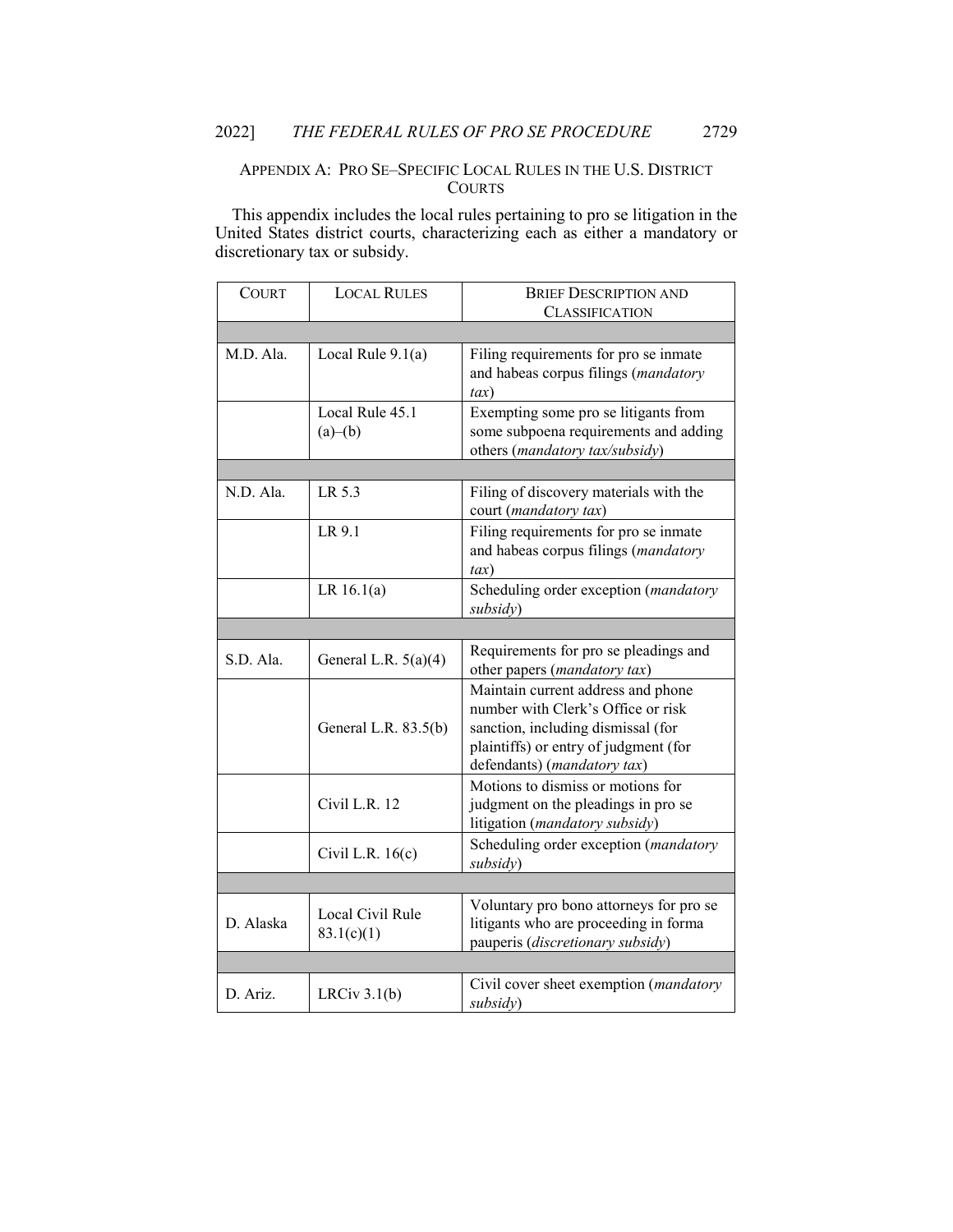| COURT                       | <b>LOCAL RULES</b>                        | <b>BRIEF DESCRIPTION AND</b><br><b>CLASSIFICATION</b>                                                        |
|-----------------------------|-------------------------------------------|--------------------------------------------------------------------------------------------------------------|
|                             | LRCiv 3.3                                 | Details of in forma pauperis declaration<br>(n/a)                                                            |
|                             | LRCiv 3.4                                 | Requirements for complaints by<br>incarcerated persons (mandatory tax)                                       |
|                             | LRCiv 7.3(b)                              | Exception for pro se prisoners for<br>requirements of motion for an extension<br>of time (mandatory subsidy) |
|                             | <b>LRCiv</b><br>16.2(b)(2)(B)(ii)         | Pro se prisoner case management<br>(mandatory tax)                                                           |
|                             | LRCiv $83.3(d)$                           | Filing requirements for name and<br>address changes of pro se prisoner<br>(mandatory tax)                    |
|                             |                                           |                                                                                                              |
| E.D. Ark.<br>& W.D.<br>Ark. | Local Rule $5.5(c)(2)$                    | Notice requirements for name and<br>address changes for pro se parties<br>(mandatory tax)                    |
|                             | Local Rule $5.5(e)$                       | Exempting pro se parties from amended<br>pleadings requirements (mandatory<br>subsidy)                       |
|                             | Local Rule $16.2(3)$                      | Scheduling order exception for pro se<br>prisoners (mandatory subsidy)                                       |
|                             |                                           |                                                                                                              |
| C.D. Cal.                   | L.R. 1-3                                  | Applicability of rules to pro se parties<br>(n/a)                                                            |
|                             | L.R. 5-2                                  | Filing in forma pauperis $(n/a)$                                                                             |
|                             | L.R. $5-3.2.2$ , $5-4.1.1$ ,<br>$5 - 4.8$ | E-filing rules (mandatory subsidy)                                                                           |
|                             | L.R. 11-1, 11-3.8                         | Document signatures and title page<br>requirements $(n/a)$                                                   |
|                             | L.R. 16-8                                 | Final pretrial conference $(n/a)$                                                                            |
|                             | L.R. 16-12                                | Scheduling order exception (mandatory<br>subsidy)                                                            |
|                             | L.R. $41-6$                               | Requirement that pro se plaintiff keep<br>court apprised of current address<br>(mandatory tax)               |
|                             | L.R. 83-2.2.1                             | Prohibition on delegating representation<br>(n/a)                                                            |
|                             | L.R. 83-2.2.2                             | Organizations not permitted to proceed<br>pro se $(n/a)$                                                     |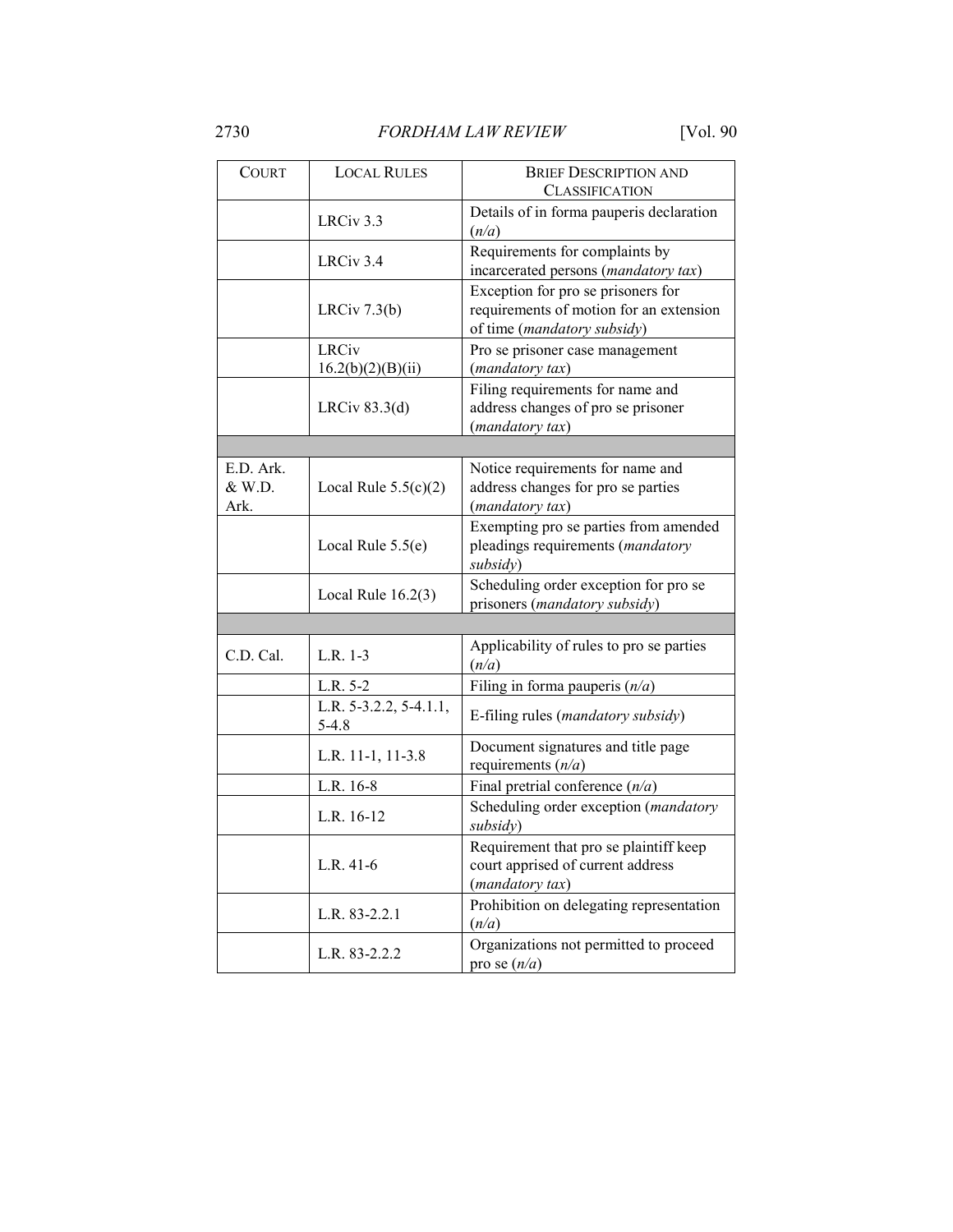| <b>LOCAL RULES</b>             | <b>BRIEF DESCRIPTION AND</b>                                                                                                                                                    |
|--------------------------------|---------------------------------------------------------------------------------------------------------------------------------------------------------------------------------|
| L.R. 83-2.2.3,<br>$83 - 2.2.4$ | <b>CLASSIFICATION</b><br>Failing to comply with local rules risks<br>sanction, including dismissal (for<br>plaintiffs) or entry of judgment (for<br>defendants) (mandatory tax) |
| L.R. 83-2.4                    | Notification requirement for change in<br>contact information (mandatory tax)                                                                                                   |
| L.R. $83-17.3(c)$              | Pro se petitioners only need to file the<br>original of a petition (mandatory<br>subsidy)                                                                                       |
|                                |                                                                                                                                                                                 |
| Rule $133(b)(2)$               | Pro se parties may not e-file unless they<br>first receive permission from the<br>assigned judge (discretionary subsidy)                                                        |
| Rule $133(i)(3)(ii)$           | Paper copies of any case, statutory, or<br>regulatory authority must be served on<br>incarcerated pro se parties (mandatory<br>subsidy)                                         |
| Rule $135(b)$ , (e)            | Requiring conventional service on pro se<br>parties (mandatory subsidy)                                                                                                         |
| Rule 138(d)                    | Pro se parties may only file paper<br>documents (mandatory subsidy)                                                                                                             |
| Rule 146                       | Pro se parties should file notice of<br>appeals conventionally (mandatory<br>subsidy)                                                                                           |
| Rule $182(f)$                  | Maintain current address and phone<br>number with clerk (mandatory tax)                                                                                                         |
| Rule 183                       | General pro se rule restating rules for<br>appearance, address changes, and<br>e-filing $(n/a)$                                                                                 |
| Rule $206(c)$                  | Pro se privacy and document access in<br>Social Security actions $(n/a)$                                                                                                        |
| Rule $271(a)(2)$               | Exemption from voluntary dispute<br>resolution program (mandatory subsidy)                                                                                                      |
|                                |                                                                                                                                                                                 |
| Civil L.R. $3-9(a)$            | General pro se rule $(n/a)$                                                                                                                                                     |
| Civil L.R. 3-10                | Proceeding in forma pauperis $(n/a)$                                                                                                                                            |
| Civil L.R. 3-11                | Failure to notify of address change and<br>sanction of dismissal (discretionary tax)                                                                                            |
| Civil L.R. $5-1(b)$            | Opposing party must serve all<br>documents for pro se parties manually<br>(mandatory subsidy)                                                                                   |
|                                |                                                                                                                                                                                 |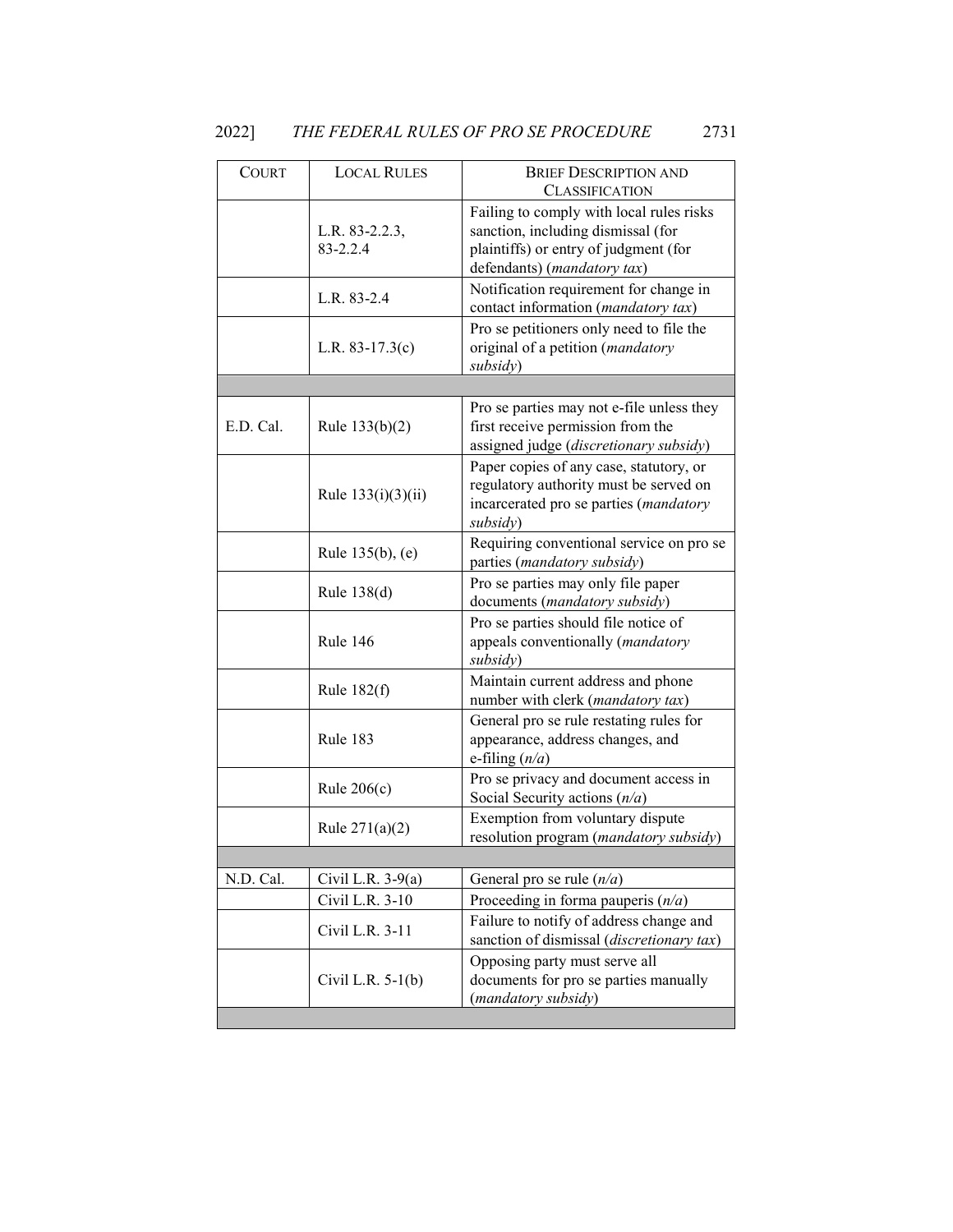| <b>COURT</b> | <b>LOCAL RULES</b>          | <b>BRIEF DESCRIPTION AND</b><br><b>CLASSIFICATION</b>                                                        |
|--------------|-----------------------------|--------------------------------------------------------------------------------------------------------------|
| S.D. Cal.    | Civil Rule 3.2              | Proceeding in forma pauperis $(n/a)$                                                                         |
|              | Civil Rule $15.1(d)$        | Exempting incarcerated pro se parties<br>from amended pleading rules<br>(mandatory subsidy)                  |
|              | Civil Rule $83.11(b)$       | Failure to notify of address change and<br>sanction of dismissal (discretionary tax)                         |
|              |                             |                                                                                                              |
| D. Colo.     | D.C.COLO.LCivR<br>5.1(b)(3) | Pro se parties may not e-file unless they<br>first receive permission (discretionary<br>subsidy)             |
|              | D.C.COLO.LCivR<br>7.1(b)(1) | No duty to confer for motions filed in a<br>case involving a pro se prisoner<br>(mandatory tax)              |
|              | D.C.COLO.LCivR<br>7.1(e)    | Unpublished authorities must be given to<br>pro se parties (mandatory subsidy)                               |
|              | D.C.COLO.LCivR<br>8.1(a)    | Proceeding in forma pauperis $(n/a)$                                                                         |
|              | D.C.COLO.LAttyR<br>2(b)(1)  | Limited representation of pro se party<br>permitted $(n/a)$                                                  |
|              | D.C.COLO.LAttyR<br>5(a)(2)  | Limited pro se assistance (mandatory<br>subsidy)                                                             |
|              | D.C.COLO.LAttyR<br>15(e)    | Pro se party eligibility for appointment<br>of pro bono counsel (discretionary<br>subsidy)                   |
|              |                             |                                                                                                              |
| D. Conn.     | Rule $83.10(c)$             | Appointment of counsel from civil pro<br>bono panel (discretionary subsidy)                                  |
|              |                             |                                                                                                              |
| D. Del.      | Rule $5.2(b)(2)$            | Certification for service on pro se party<br>(mandatory subsidy)                                             |
|              | Rule $5.4(a)$               | Discovery requests, and answers and<br>responses to them, required to be filed<br>with court (mandatory tax) |
|              | Rule 7.1.1                  | Exception from statement required to be<br>filed with nondispositive motions<br>(mandatory subsidy)          |
|              | Rule $16.2(a)$              | Scheduling conference exception for<br>incarcerated pro se parties (mandatory<br>subsidy)                    |
|              |                             |                                                                                                              |
| D.D.C.       | LCvR 5.1(c)(1)              | Name and address requirements for<br>filing of documents (mandatory tax)                                     |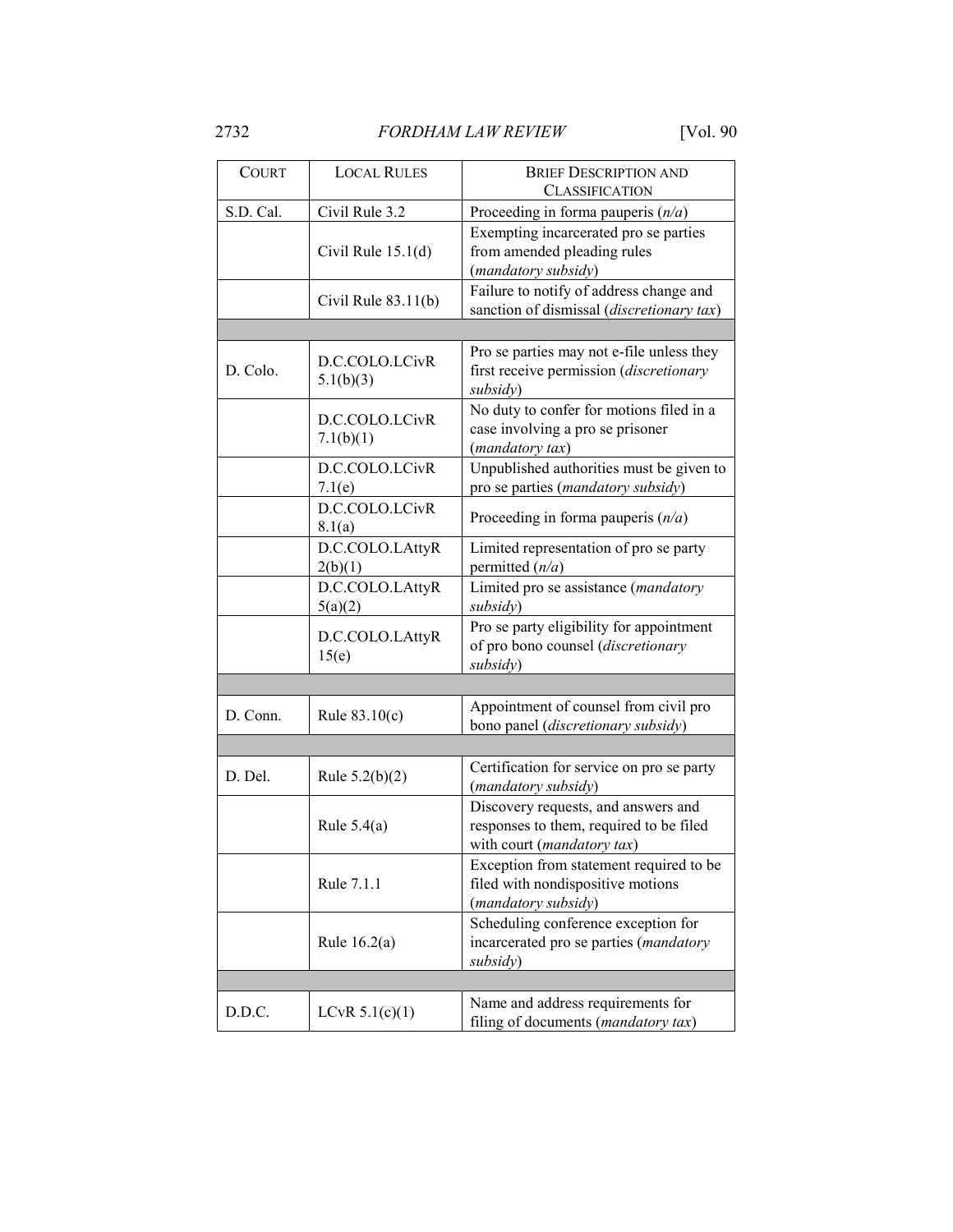| <b>COURT</b> | <b>LOCAL RULES</b>  | <b>BRIEF DESCRIPTION AND</b><br><b>CLASSIFICATION</b>                                                |
|--------------|---------------------|------------------------------------------------------------------------------------------------------|
|              | $LCvR$ 5.4          | Procedures for e-filing (mandatory<br>subsidy)                                                       |
|              | LCvR $7(m)$         | Duty to confer on nondispositive<br>motions for nonincarcerated pro se<br>parties $(n/a)$            |
|              | <b>LCvR</b> 16.3    | Duty to confer $(n/a)$                                                                               |
|              | <b>LCvR 83.11</b>   | Civil Pro Bono Panel (discretionary<br>subsidy)                                                      |
|              | LCvR $84.4(c)$      | Generally ineligible for mediation<br>(discretionary tax)                                            |
|              |                     |                                                                                                      |
| M.D. Fla.    | Rule $2.02(c)$      | Withdrawal of attorney $(n/a)$                                                                       |
|              |                     |                                                                                                      |
| N.D. Fla.    | Rule 4.1            | Serving process on behalf of a party<br>proceeding in forma pauperis<br>(mandatory subsidy)          |
|              | Rule $5.1(E)$       | Signature block requirement (mandatory<br>tax)                                                       |
|              | Rule 5.2            | Civil cover sheet exception (mandatory<br>subsidy)                                                   |
|              | Rule $5.4(A)(3)$    | E-filing exception (mandatory subsidy)                                                               |
|              | Rule $7.1(B)$       | Attorney conference required unless in<br>custody (mandatory tax)                                    |
|              | Rule $11.1(F)$      | No attorney representation for pro se<br>parties $(n/a)$                                             |
|              | Rule 72.2(E)        | Civil cases filed by nonprisoner pro se<br>litigants $(n/a)$                                         |
|              |                     |                                                                                                      |
| S.D. Fla.    | Rule $5.1(b)$       | Exempt from filing in compliance with<br>the CM/ECF administrative procedures<br>(mandatory subsidy) |
|              | Rule $5.4(b)$       | Procedure for filing under seal in civil<br>cases $(n/a)$                                            |
|              | Rule $5.4(d)(4)$    | Conventional filing requirement<br>(mandatory subsidy)                                               |
|              | Rule $7.1(d)$       | Must file emergency matters<br>conventionally (mandatory subsidy)                                    |
|              | Rule $11.1(g)$      | Must maintain current contact<br>information (mandatory tax)                                         |
|              |                     |                                                                                                      |
| M.D. Ga.     | Local Rule $5.0(A)$ | Not authorized to e-file without court<br>permission ( <i>mandatory subsidy</i> )                    |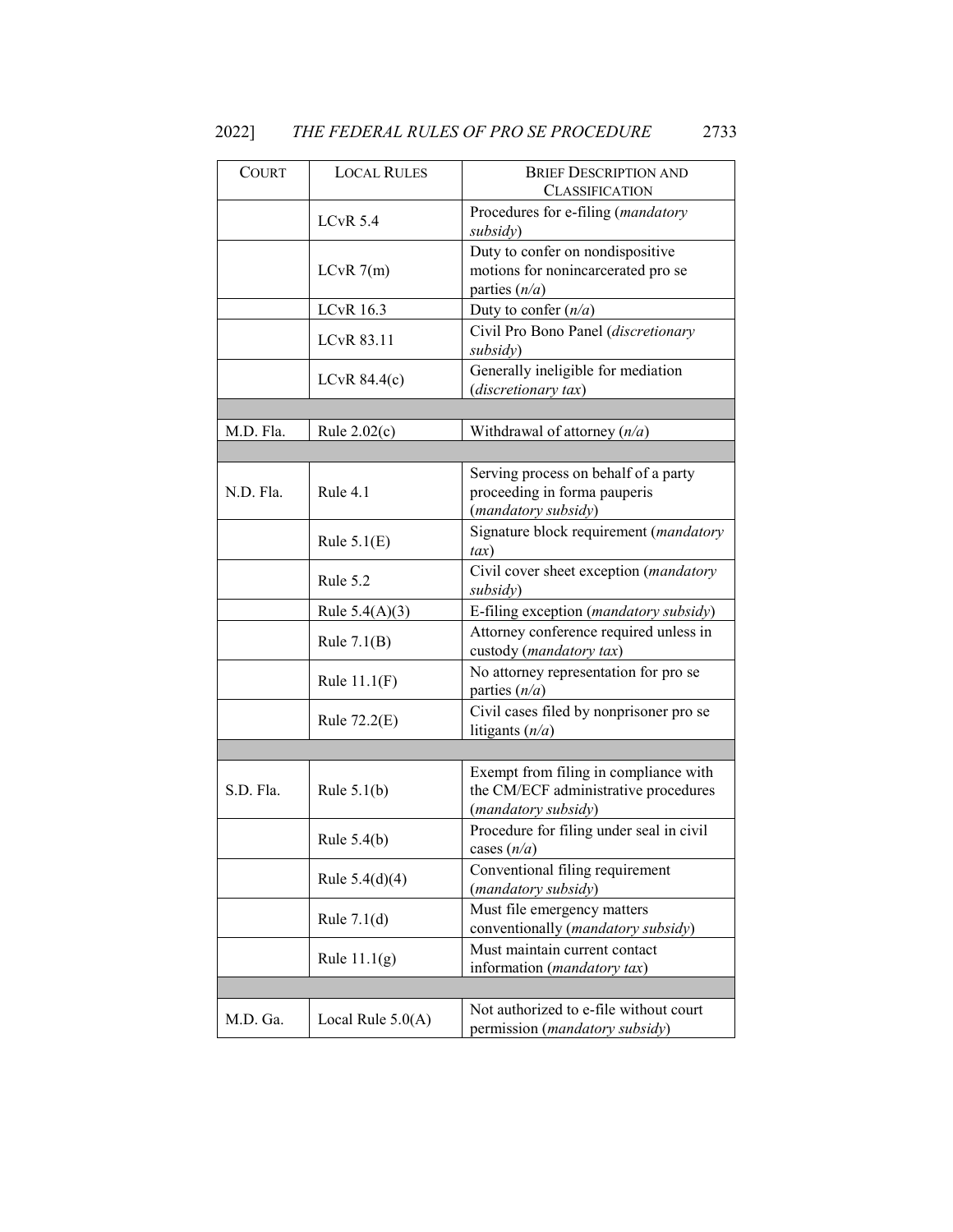| <b>COURT</b> | <b>LOCAL RULES</b>     | <b>BRIEF DESCRIPTION AND</b>                |
|--------------|------------------------|---------------------------------------------|
|              |                        | <b>CLASSIFICATION</b>                       |
|              |                        | Pro se filing in actions brought under      |
|              | Local Rule $5.4(B)(6)$ | §§ 2241, 2254, 2255 exempted from the       |
|              |                        | redaction requirement (mandatory            |
|              |                        | subsidy)                                    |
|              | Local Rule 5.5         | Hybrid representation $(n/a)$               |
|              |                        |                                             |
| N.D. Ga.     | LR 16.3                | Post-discovery conference exception         |
|              |                        | (mandatory subsidy)                         |
|              | LR 41.2(B)             | Failure to update contact information       |
|              |                        | (mandatory tax)                             |
|              | LR $79.1(B)(5)$        | E-filing of returned oversized and          |
|              |                        | nondocumentary exhibits $(n/a)$             |
|              | LR $83.1(D)(2)–(3)$    | Pro se appearance limitations and duty      |
|              |                        | to supplement $(n/a)$                       |
|              |                        |                                             |
| S.D. Ga.     | LR 11.3                | Pro se filings (mandatory subsidy)          |
|              |                        | Notice of alternative dispute resolution    |
|              | LR 16.7.1              | (ADR) and case management procedures        |
|              |                        | exception $(n/a)$                           |
|              |                        | Notice of mailing any notice, orders, and   |
|              | LR 77.4                | judgments to pro se parties in civil cases  |
|              |                        | (n/a)                                       |
|              |                        |                                             |
| D. Guam      | CVLR 12                | Notice to pro se litigants for Rule 12      |
|              |                        | motions (mandatory subsidy)                 |
|              | CVIR 56(h)             | Notice to pro se litigants for motions for  |
|              |                        | summary judgment (mandatory subsidy)        |
|              |                        |                                             |
| D. Haw.      | LR1.3                  | Pro se parties bound by local rules $(n/a)$ |
|              | LR16.1                 | Duty of diligence $(n/a)$                   |
|              |                        | Required attendance at settlement           |
|              | LR16.5(b)(2)           | conference $(n/a)$                          |
|              |                        | Use of court library permitted by judicial  |
|              | LR77.3                 | order (discretionary tax)                   |
|              |                        | Required to abide by all local, federal,    |
|              | LR81.1(a)              | and other applicable rules and statutes     |
|              |                        | (n/a)                                       |
|              | LR81.1(c)              | Pro se filing and service (mandatory        |
|              |                        | subsidy)                                    |
|              |                        | Notification of change in address or        |
|              | LR83.1(e)              | contact information (mandatory tax)         |
|              | LR83.2                 | Any individual may appear pro se $(n/a)$    |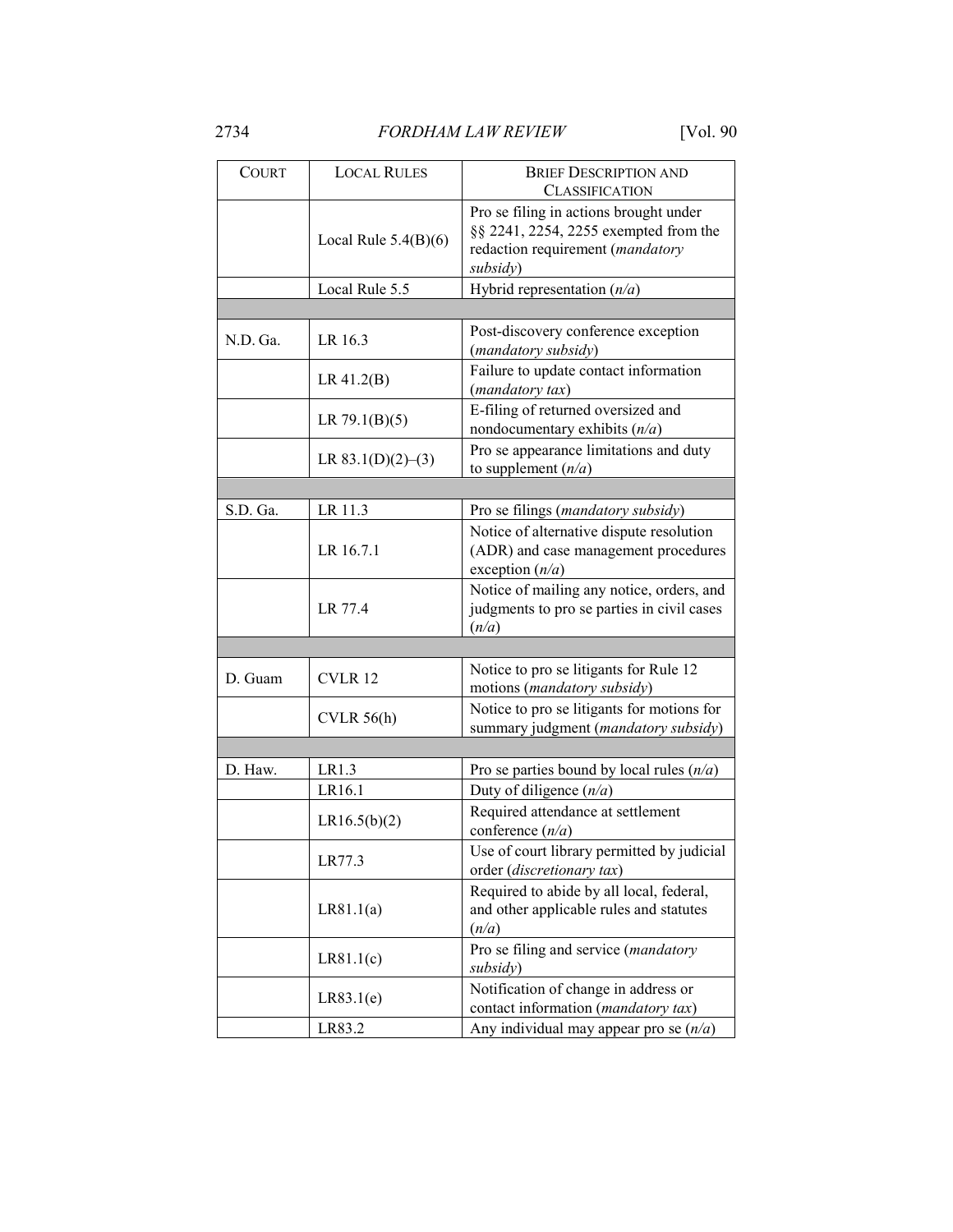| <b>COURT</b> | <b>LOCAL RULES</b>        | <b>BRIEF DESCRIPTION AND</b>                                                                                              |
|--------------|---------------------------|---------------------------------------------------------------------------------------------------------------------------|
|              |                           | <b>CLASSIFICATION</b>                                                                                                     |
|              | LR83.5(b)                 | Business entities cannot appear pro se<br>(n/a)                                                                           |
|              | LR99.12                   | Pro se prisoner cases can be dismissed<br>for not taking all necessary steps to be<br>ready for trial (discretionary tax) |
|              | LR99.16.1                 | Telecommunication for all pretrial pro se<br>prisoner proceedings (mandatory<br>subsidy)                                  |
|              | LR99.16.2                 | Scheduling conference exception in pro<br>se prisoner actions (mandatory tax)                                             |
|              | LR99.56.2                 | Summary judgment motions in pro se<br>prisoner cases (mandatory subsidy)                                                  |
|              |                           |                                                                                                                           |
| D. Idaho     | Local Rule Civ<br>9.1(b)  | Requirements for pro se habeas petitions<br>(mandatory tax)                                                               |
|              | Local Rule Civ 15.1       | Form of motion to amend by pro se<br>prisoner (mandatory tax)                                                             |
|              | Local Rule Civ 37.1       | Duty to confer (mandatory tax)                                                                                            |
|              | Local Rule Civ 40.1       | Assignment of cases $(n/a)$                                                                                               |
|              | Local Rule Civ 73.1       | Assignment of civil cases to magistrate<br>judges $(n/a)$                                                                 |
|              | Local Rule Civ 77.4       | Ex parte communications with judges<br>(n/a)                                                                              |
|              | Local Rule Civ<br>83.6(d) | Requirement to provide notice of change<br>in address (mandatory tax)                                                     |
|              | Local Rule Civ 83.7       | Prohibition against delegating<br>representation when proceeding pro se<br>(n/a)                                          |
|              |                           |                                                                                                                           |
| N.D. Ill.    | LR5.8                     | Filing under seal (mandatory subsidy)                                                                                     |
|              | LR56.2                    | Notice to pro se litigant opposing motion<br>for summary judgment (mandatory<br>subsidy)                                  |
|              | LR81.1                    | Requirements for $\S$ 1983 complaints<br>(n/a)                                                                            |
|              | LR83.36-83.39             | Appointed counsel for pro se party<br>procedures, duties, assignment relief,<br>and discharge (discretionary subsidy)     |
|              |                           |                                                                                                                           |
| C.D. Ill.    | Rule $5.1(C)$             | Pro se litigants that are not incarcerated<br>can submit email filings if compliant<br>with Rule 5.4 (discretionary tax)  |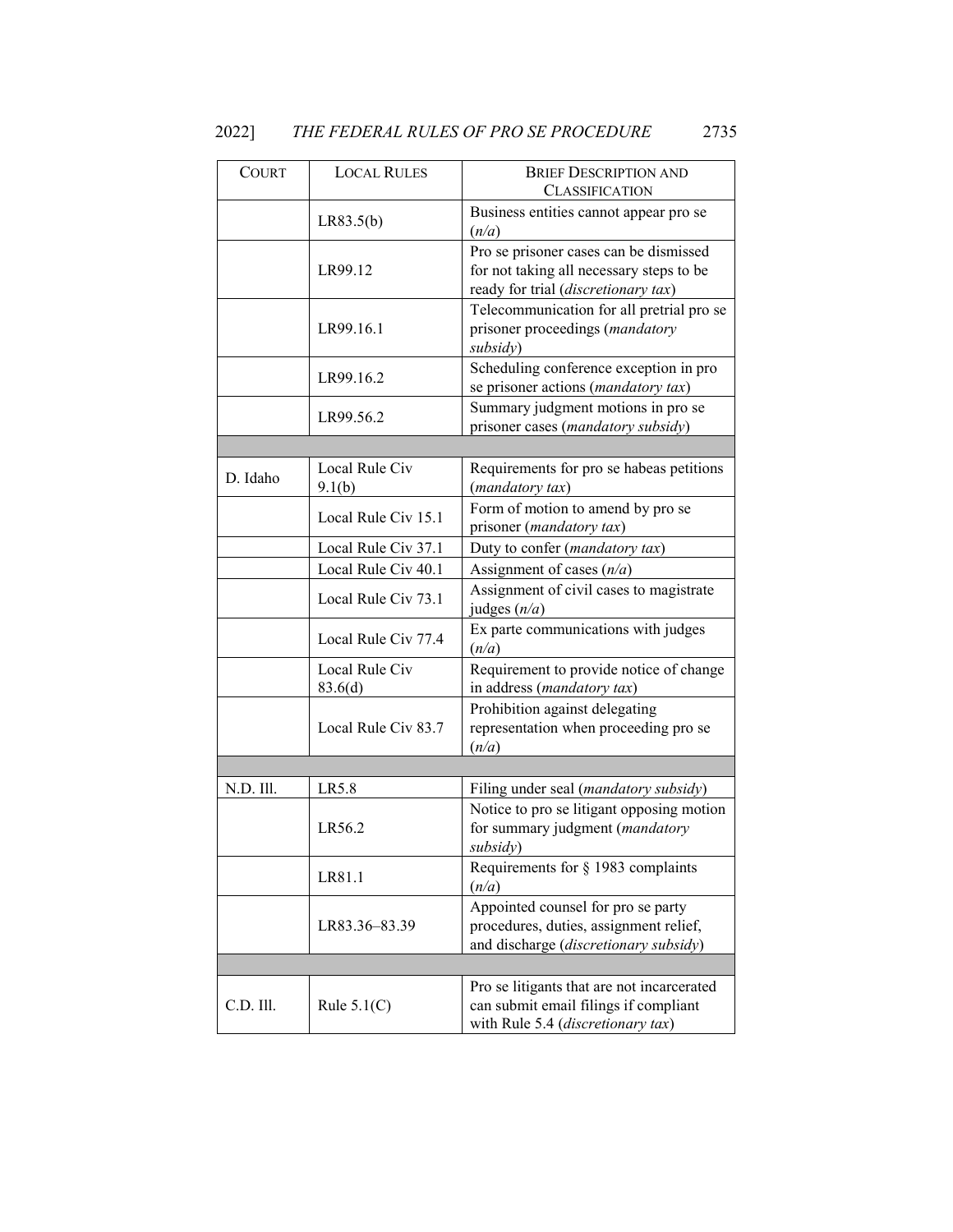| <b>COURT</b> | <b>LOCAL RULES</b>                | <b>BRIEF DESCRIPTION AND</b><br><b>CLASSIFICATION</b>                                                    |
|--------------|-----------------------------------|----------------------------------------------------------------------------------------------------------|
|              | Rule $5.4(B)$ – $(C)$             | Filing and service by pro se parties,<br>including e-filing (mandatory subsidy)                          |
|              | Rule 5.7                          | E-filing (mandatory subsidy)                                                                             |
|              | Rule $5.11(D)$                    | Redaction rules for pro se parties<br>(mandatory tax)                                                    |
|              | Rule $16.3(D)$                    | Service of process in cases proceeding in<br>forma pauperis (mandatory subsidy)                          |
|              | Rule $16.3(E)(2)$                 | Prisoner or civil detainee answer and<br>subsequent pleading (mandatory tax)                             |
|              | Rule $16.3(K)$                    | Notice of change of address (mandatory<br>$\iota$ ax)                                                    |
|              | Rule 45.1 Note on<br>Use          | Issuance of subpoenas for a pro se<br>litigant (mandatory subsidy)                                       |
|              | Rule $49.3(B)(2)$                 | Conventional filing (mandatory subsidy)                                                                  |
|              |                                   |                                                                                                          |
| S.D. Ill.    | Rule 16.2                         | Pretrial conference rules $(n/a)$                                                                        |
|              | Rule $26.1(a)$                    | Implementation of Rule 26 for<br>disclosure and discovery $(n/a)$                                        |
|              |                                   |                                                                                                          |
| N.D. Ind.    | N.D. Ind. L.R. 6-1(c)             | Automatic extension does not apply to<br>pro se parties (discretionary tax)                              |
|              | N.D. Ind. L.R. 8-1                | Pro se parties must prepare the listed<br>types of complaints on clerk-supplied<br>forms (mandatory tax) |
|              | N.D. Ind. L.R.<br>$10-1(b)$       | Responsive pleading rule does not apply<br>to pro se cases (mandatory subsidy)                           |
|              | N.D. Ind. L.R.<br>$16-1(b)$       | Courts may issue a scheduling order<br>after consulting with attorneys<br>(mandatory tax)                |
|              | N.D. Ind. L.R.<br>$26-2(a)(2)(A)$ | In cases involving pro se parties, all<br>discovery materials must be filed<br>(mandatory tax)           |
|              | N.D. Ind. L.R.<br>$37-1(b)$       | Excepting pro se cases from certification<br>requirement for discovery disputes<br>(mandatory subsidy)   |
|              | N.D. Ind. L.R.<br>$56-1(f)$       | Notice for summary judgment sought<br>against unrepresented party (mandatory<br>subsidy)                 |
|              | N.D. Ind. L.R.<br>$83-5(a)(2)(A)$ | Permitting pro se representation<br>(mandatory subsidy)                                                  |
|              | N.D. Ind. L.R. 83-7               | Pro bono requirement for attorneys<br>(discretionary subsidy)                                            |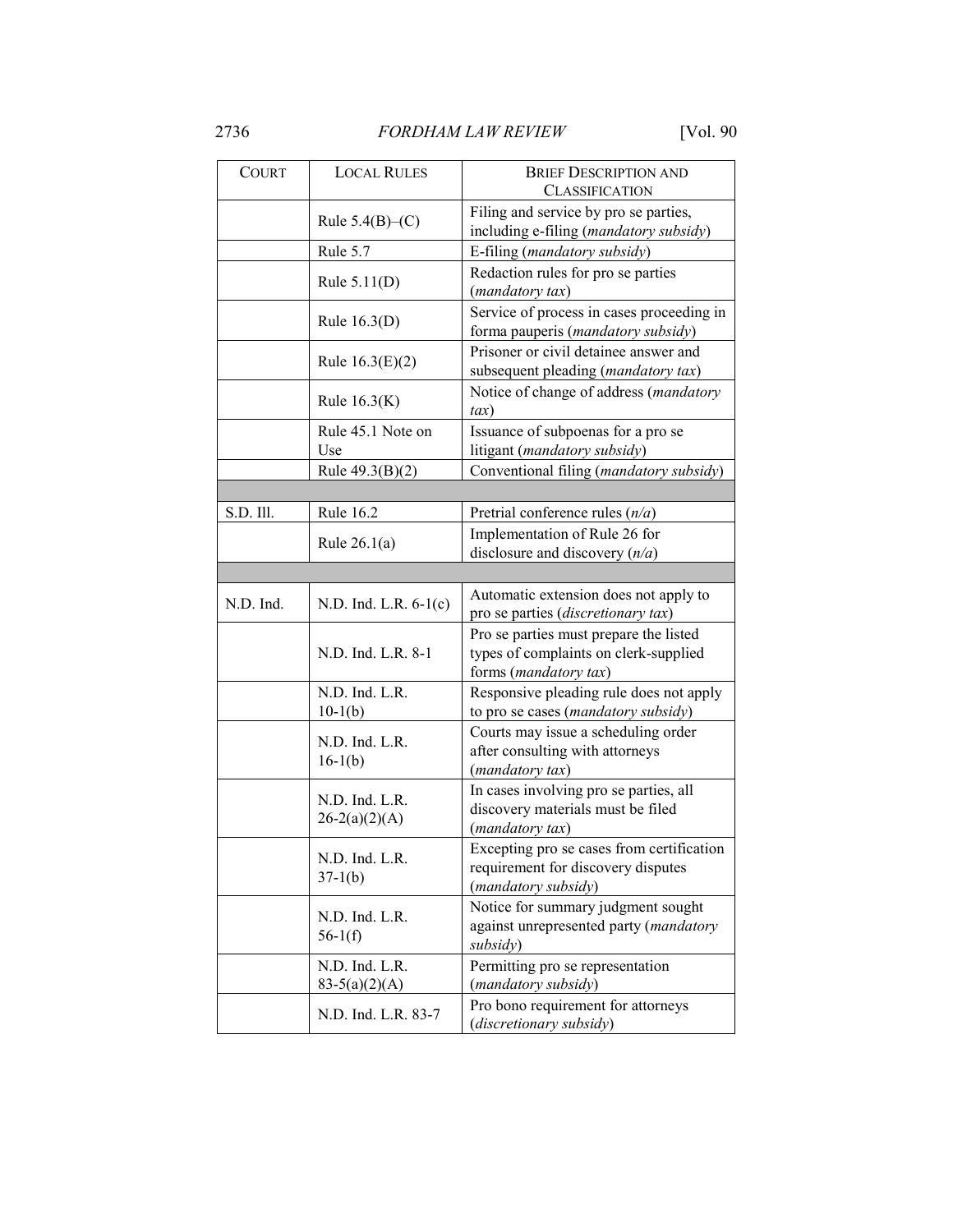| 2022] | THE FEDERAL RULES OF PRO SE PROCEDURE | 2737 |  |
|-------|---------------------------------------|------|--|

| <b>COURT</b>                  | <b>LOCAL RULES</b>            | <b>BRIEF DESCRIPTION AND</b>                                                                             |
|-------------------------------|-------------------------------|----------------------------------------------------------------------------------------------------------|
|                               |                               | <b>CLASSIFICATION</b>                                                                                    |
|                               |                               |                                                                                                          |
| S.D. Ind.                     | Local Rule $5-2(b)(1)$        | Pro se litigant documents exempt from<br>e-filing (mandatory subsidy)                                    |
|                               | Local Rule $6-1(b)$           | Automatic initial extension does not<br>apply to pro se parties (discretionary<br>$\iota$ ax)            |
|                               | Local Rule 8-1                | Pro se parties must prepare the listed<br>types of complaints on court-supplied<br>forms (mandatory tax) |
|                               | Local Rule $16-1(b)$          | Scheduling orders (discretionary tax)                                                                    |
|                               | Local Rule $37-1(c)$          | Discovery disputes involving pro se<br>parties not subject to Local Rule 37-1<br>(mandatory subsidy)     |
|                               | Local Rule $56-1(k)$          | Notice required when summary<br>judgment sought against unrepresented<br>party (mandatory subsidy)       |
|                               | Local Rule 80-2               | Redaction rules $(n/a)$                                                                                  |
|                               | Local Rule<br>$83-5(a)(2)(A)$ | Pro se representation permitted $(n/a)$                                                                  |
|                               | Local Rule 87                 | Pro bono panel for the representation of<br>indigent litigants (discretionary subsidy)                   |
|                               |                               |                                                                                                          |
| N.D. Iowa<br>$&$ S.D.<br>Iowa | LR 3(c)                       | Copies of local rules and change in<br>contact information (mandatory subsidy)                           |
|                               | LR 5A(c)                      | Exemption from e-filing (mandatory<br>subsidy)                                                           |
|                               | LR 11                         | Notice of changes in contact information<br>(mandatory tax)                                              |
|                               | LR 16A(b)                     | Final pretrial conference requirements<br>(mandatory tax)                                                |
|                               | LR $37(a)$                    | Exempted from discovery motion<br>declaration (mandatory subsidy)                                        |
|                               |                               |                                                                                                          |
| D. Kan.                       | Rule<br>CR44.1.XIII.(B)       | Pro se status will not change how court<br>considers requests $(n/a)$                                    |
|                               | Rule 5.1                      | Form of pleadings and papers, including<br>duty to update contact information<br>(mandatory tax)         |
|                               | Rule 5.4.2(d)                 | E-filing permitted (mandatory subsidy)                                                                   |
|                               | Rule $16.3(f)$                | Mediation with indigent parties<br>(mandatory subsidy)                                                   |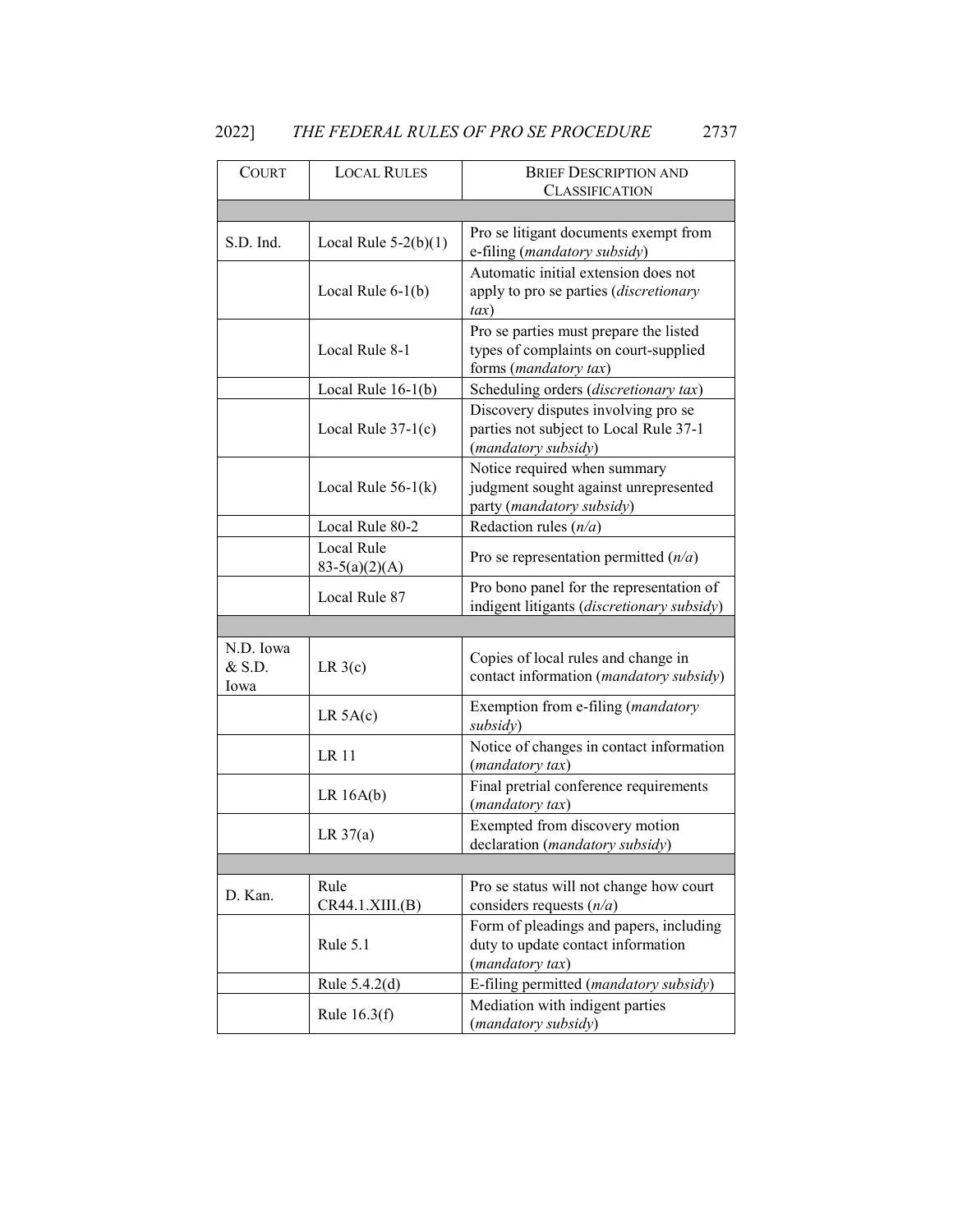| <b>COURT</b>           | <b>LOCAL RULES</b>                                              | <b>BRIEF DESCRIPTION AND</b><br><b>CLASSIFICATION</b>                                                                                                     |
|------------------------|-----------------------------------------------------------------|-----------------------------------------------------------------------------------------------------------------------------------------------------------|
|                        | Rule $56.1(f)$                                                  | Notice requirement for summary<br>judgment sought against unrepresented<br>party (mandatory subsidy)                                                      |
|                        | Rule $77.1(c)(2)–(d)$                                           | Fax and email filing (mandatory<br>subsidy)                                                                                                               |
|                        | Rule $83.5.1(c)$                                                | Pro se appearances $(n/a)$                                                                                                                                |
|                        | Rule 83.5.4(g)                                                  | Pro se parties bound by local and federal<br>rules $(n/a)$                                                                                                |
|                        |                                                                 |                                                                                                                                                           |
| E.D. Ky. &<br>W.D. Ky. | LR 5.3                                                          | Pro se parties must prepare the listed<br>types of complaints on court-supplied<br>forms and provide notification of change<br>in address (mandatory tax) |
|                        |                                                                 |                                                                                                                                                           |
| E.D. La.               | LR 10.1                                                         | Civil cover sheet exception (mandatory<br>subsidy)                                                                                                        |
|                        | LR 41.3.1                                                       | Failure to provide notification of change<br>in address may be grounds for dismissal<br>(mandatory tax)                                                   |
|                        |                                                                 |                                                                                                                                                           |
| M.D. La.               | Local Civil Rule<br>10(a)(3)                                    | Civil cover sheet exception (mandatory<br>subsidy)                                                                                                        |
|                        | Local Civil Rule<br>11(a)(5)                                    | Address change notification (mandatory<br>$\iota$ ax)                                                                                                     |
|                        |                                                                 |                                                                                                                                                           |
| W.D. La.               | LR10.1                                                          | Civil cover sheet exception (mandatory<br>subsidy)                                                                                                        |
|                        | LR11.1                                                          | Address change notification (mandatory<br>$\iota$ ax)                                                                                                     |
|                        |                                                                 |                                                                                                                                                           |
| D. Me.                 | Rule 83.13,<br>Appendix IV,<br>Administrative<br>Procedures (o) | E-filing (mandatory subsidy)                                                                                                                              |
|                        |                                                                 |                                                                                                                                                           |
| D. Mass.               | Rule $5.2(b)(2)$                                                | Service on pro se party (discretionary<br>tax)                                                                                                            |
|                        | Rule 5.4(e), $(g)(2)(B)$                                        | E-filing not required ( <i>mandatory</i><br>subsidy)                                                                                                      |
|                        | Rule $16.4(c)(4)(A)$                                            | Limited appointment of counsel as<br>requested for ADR (discretionary<br>subsidy)                                                                         |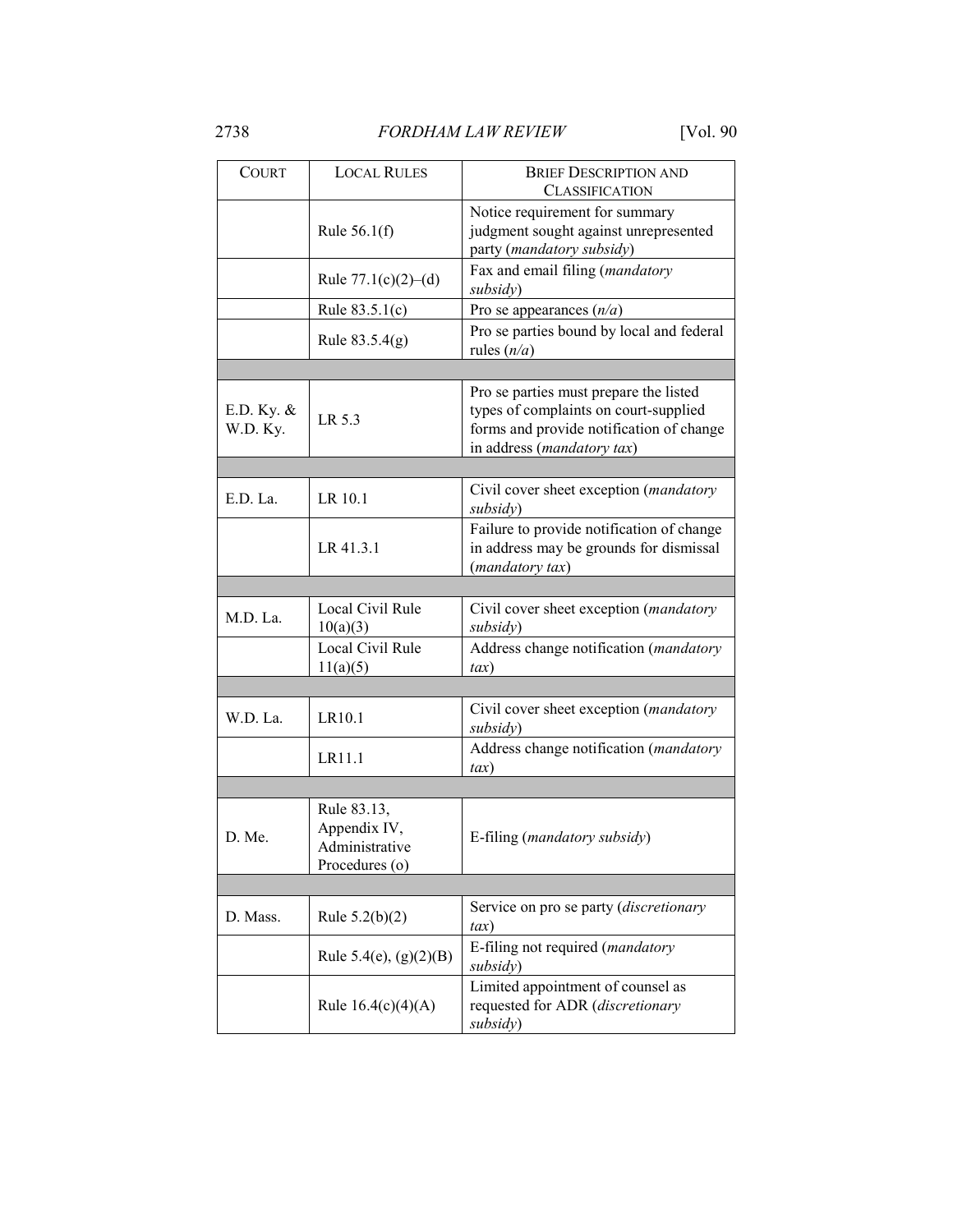| <b>COURT</b> | <b>LOCAL RULES</b>                                           | <b>BRIEF DESCRIPTION AND</b><br><b>CLASSIFICATION</b>                                           |
|--------------|--------------------------------------------------------------|-------------------------------------------------------------------------------------------------|
|              | Rule $67.4(d)$                                               | Payment of fees by pro se parties $(n/a)$                                                       |
|              | Rule $83.5.4(d)(3)$                                          | A law student may represent indigent<br>parties in civil proceedings<br>(discretionary subsidy) |
|              | Rule 83.5.5                                                  | General pro se rule $(n/a)$                                                                     |
|              |                                                              |                                                                                                 |
| E.D. Mich.   | LR 3.1(b)                                                    | Cover sheet exemption (mandatory<br>subsidy)                                                    |
|              | LR $16.1(e)(1)$                                              | Exception to pretrial scheduling<br>(mandatory tax)                                             |
|              | <b>Electronic Filing</b><br>Policies and<br>Procedures R6    | Exempted from requirement referencing<br>a court record (mandatory subsidy)                     |
|              | <b>Electronic Filing</b><br>Policies and<br>Procedures R7(d) | Not permitted to file initiating papers<br>electronically (mandatory subsidy)                   |
|              | <b>Electronic Filing</b><br>Policies and<br>Procedures R9(e) | Service on a pro se party ( <i>mandatory</i><br>subsidy)                                        |
|              |                                                              |                                                                                                 |
| W.D. Mich.   | Local Civil Rule<br>5.6(a)                                   | Actions by prisoners proceeding pro se<br>(mandatory subsidy)                                   |
|              | Local Civil Rule<br>5.7(d)(ii)(A)                            | E-filing not permitted (mandatory<br>subsidy)                                                   |
|              | Local Civil Rule<br>5.7(i)(iii)                              | Service on pro se parties (mandatory<br>subsidy)                                                |
|              | Local Civil Rule 8.2                                         | Exemption for a responsive pleading by<br>pro se party (mandatory subsidy)                      |
|              | Local Civil Rule 10.3                                        | Contact information for filing<br>(mandatory tax)                                               |
|              | Local Civil Rule 10.9                                        | Exemption from referencing the court<br>record (mandatory subsidy)                              |
|              | Local Civil Rule<br>16.2(g)                                  | Pro se parties responsible for fees $(n/a)$                                                     |
|              |                                                              |                                                                                                 |
| D. Minn.     | LR $7.1(h)(2)$                                               | Memorandum of law format for<br>unrepresented parties (mandatory tax)                           |
|              | LR $72.2(c)(2)(B)$                                           | Format of objections and responses<br>(mandatory tax)                                           |
|              |                                                              |                                                                                                 |
| E.D. Mo.     | Rule $2.01(A)(1)$                                            | Format of filings (mandatory tax)                                                               |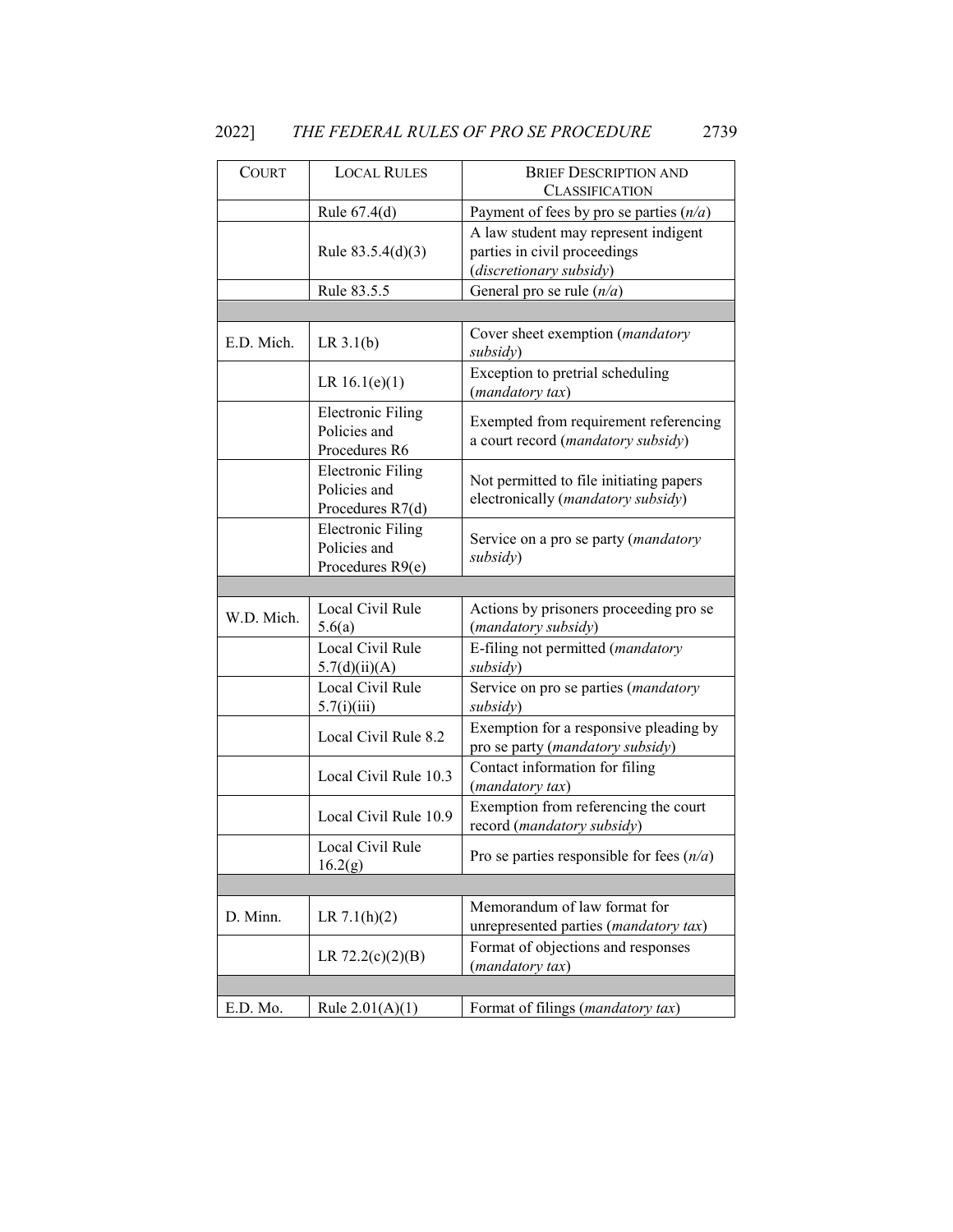| <b>COURT</b> | <b>LOCAL RULES</b>     | <b>BRIEF DESCRIPTION AND</b><br><b>CLASSIFICATION</b>                                                    |  |
|--------------|------------------------|----------------------------------------------------------------------------------------------------------|--|
|              | Rule $2.05(B)$         | Notification of change in financial status<br>(n/a)                                                      |  |
|              | Rule $2.06(B)$         | Notification of change of address<br>(mandatory tax)                                                     |  |
|              | Rule 2.10              | Exempt from e-filing (mandatory<br>subsidy)                                                              |  |
|              | Rule $6.02(D)(1)$      | Appointment of counsel process<br>(discretionary subsidy)                                                |  |
|              |                        |                                                                                                          |  |
| W.D. Mo.     | Local Rule 5.1         | E-filing (mandatory subsidy)                                                                             |  |
|              |                        |                                                                                                          |  |
| D. Mont.     | Civil Rule $1.4(c)(2)$ | E-filing not permitted (mandatory<br>subsidy)                                                            |  |
|              | Civil Rule $3.1(a)(3)$ | Civil cover sheet exception (mandatory<br>subsidy)                                                       |  |
|              | Civil Rule 5.3(a)      | Address change notification (mandatory<br>$\iota$ ax)                                                    |  |
|              | Civil Rule 7.3(b)      | Form of motion for reconsideration for<br>pro se parties (mandatory tax)                                 |  |
|              | Civil Rule 56.2        | Requirements for motion filed against a<br>self-represented prisoner (mandatory<br>subsidy)              |  |
|              | Civil Rule $83.6(a)$   | Civil pro bono panel (discretionary<br>subsidy)                                                          |  |
|              | Civil Rule 83.8        | General pro se rule $(n/a)$                                                                              |  |
|              |                        |                                                                                                          |  |
| D. Neb.      | General Rule $1.3(g)$  | Pro se parties bound by all local and<br>federal rules $(n/a)$                                           |  |
|              | General Rule 1.3(h)    | Pro se plaintiff may request appointment<br>of attorney (discretionary subsidy)                          |  |
|              | Civil Rule $5.1(b)$    | Exempt from e-filing (mandatory<br>subsidy)                                                              |  |
|              | Civil Rule $15.1(b)$   | Pro se litigants' amended pleadings may<br>be considered supplemental<br>(discretionary tax)             |  |
|              | Civil Rule 16.1(c)     | Pro se litigants exempt from Rule 26<br>disclosure and conference requirement<br>(mandatory subsidy/tax) |  |
|              |                        |                                                                                                          |  |
| D. Nev.      | <b>LR IA 3-1</b>       | Notice of change of contact information<br>(mandatory tax)                                               |  |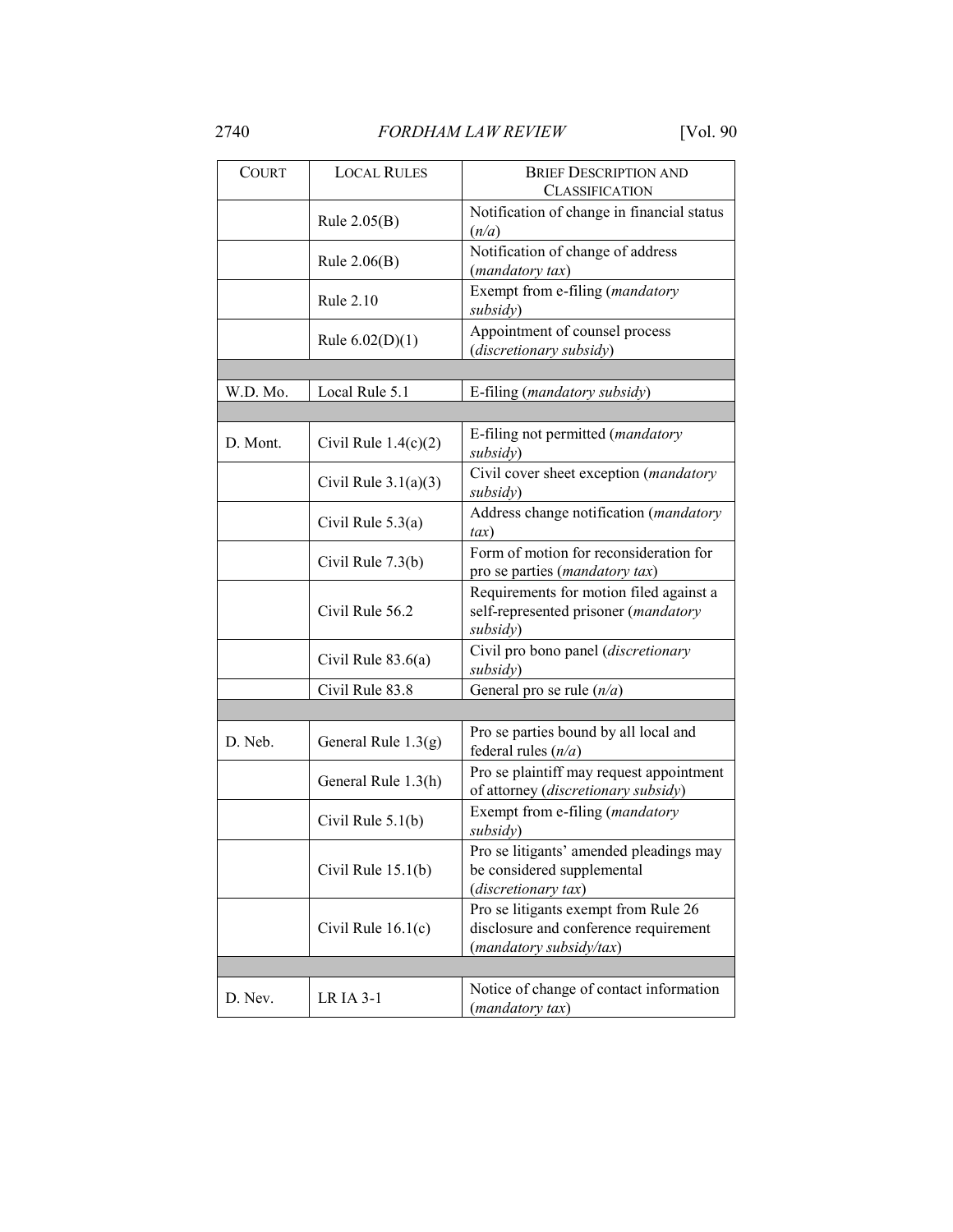| <b>COURT</b> | <b>LOCAL RULES</b>      | <b>BRIEF DESCRIPTION AND</b>                                                                                         |
|--------------|-------------------------|----------------------------------------------------------------------------------------------------------------------|
|              |                         | <b>CLASSIFICATION</b>                                                                                                |
|              | LR IA 10-2              | Format for documents filed by pro se<br>parties (mandatory tax)                                                      |
|              | LR IC $2-1(b)$          | Court's authorization for e-filing<br>(mandatory subsidy)                                                            |
|              | LR 3-1                  | Civil cover sheet exception (mandatory<br>subsidy)                                                                   |
|              | $LSR 2-1$               | Form of pro se civil rights complaints<br>(n/a)                                                                      |
|              | $LSR$ 3-3 $(e)$         | Exhibit references for petitions for writ<br>of habeas corpus (mandatory tax)                                        |
|              | $LSR$ 3-5               | Service by pro se litigants in habeas<br>corpus cases (mandatory tax)                                                |
|              |                         |                                                                                                                      |
| D.N.H.       | LR 3.1                  | Civil cover sheet exemption (mandatory<br>subsidy)                                                                   |
|              | LR 4.3                  | Filings by pro se/in forma pauperis<br>plaintiffs $(n/a)$                                                            |
|              | LR $16.2(a)(1)$         | Exemption from brief statement in final<br>pretrial statement for pro se incarcerated<br>parties (mandatory subsidy) |
|              | LR 45.2(a)              | Must file motion for attendance of<br>witness twenty-one days in advance<br>(mandatory tax)                          |
|              | LR $83.6(b)$ , (c), (e) | General pro se rule on appearances and<br>withdrawals $(n/a)$                                                        |
|              | LR 83.7(a)              | Limited attorney representation within<br>court discretion permitted (discretionary<br>subsidy)                      |
|              |                         |                                                                                                                      |
| D.N.J.       | Civ. Rule $5.2(4)$      | E-filing not permitted (discretionary tax)                                                                           |
|              | Civ. Rule $16.1(f)(2)$  | Pro se plaintiffs exempted from case<br>management conference (discretionary<br>subsidy)                             |
|              | Civ. Rule $37.1(a)(2)$  | Pro se plaintiffs do not have to have a<br>discovery dispute conference<br>(discretionary subsidy)                   |
|              |                         |                                                                                                                      |
| D.N.M.       | Rule 3.1                | Cover sheet exception (mandatory<br>subsidy)                                                                         |
|              | Rule $5.1(a)$           | E-filing exception (mandatory subsidy)                                                                               |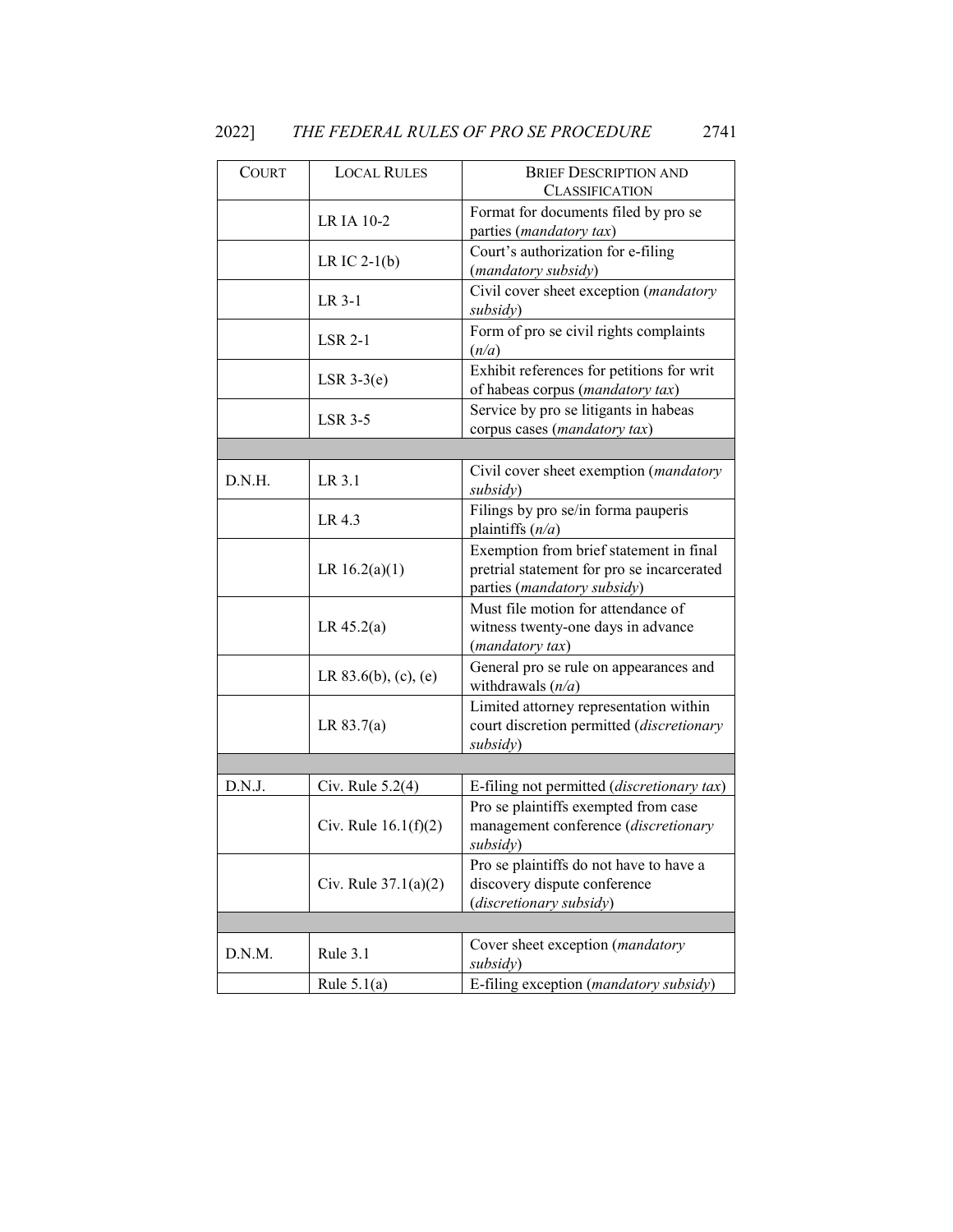| <b>COURT</b>             | <b>LOCAL RULES</b>    | <b>BRIEF DESCRIPTION AND</b><br><b>CLASSIFICATION</b>                                                                                   |
|--------------------------|-----------------------|-----------------------------------------------------------------------------------------------------------------------------------------|
|                          | Rule $7.1(a)$         | Pro se inmate movants need not<br>determine whether motion is opposed<br>(mandatory subsidy)                                            |
|                          | Rule $73.1(b)$        | How pro se applicants proceed before a<br>magistrate judge without access to e-<br>filing (mandatory tax)                               |
|                          | Rule 83.6             | Change of address notification<br>(mandatory tax)                                                                                       |
|                          |                       |                                                                                                                                         |
| $E.D.N.Y.$ &<br>S.D.N.Y. | Local Civil Rule 7.2  | Opposing counsel must provide pro se<br>litigant with copies of unpublished legal<br>authorities (mandatory subsidy)                    |
|                          | Local Civil Rule 12.1 | Notice required to pro se litigant who<br>opposes a Rule 12 motion referring to<br>matters outside the pleadings<br>(mandatory subsidy) |
|                          | Local Civil Rule 33.2 | Discovery in prisoner pro se actions<br>(n/a)                                                                                           |
|                          | Local Civil Rule 56.2 | Notice to pro se litigant who opposes<br>summary judgment (mandatory subsidy)                                                           |
|                          |                       |                                                                                                                                         |
|                          |                       |                                                                                                                                         |
| N.D.N.Y.                 | Rule 5.1.4            | Civil actions filed in forma pauperis<br>(n/a)                                                                                          |
|                          | Rule $7.1(a)(2)$      | Incarcerated pro se litigants filing<br>nondispositive motions not subject to<br>court conference requirement<br>(mandatory subsidy)    |
|                          | Rule $7.1(b)(1)$      | Must give hard copy of authorities cited<br>in memorandum to pro se litigant if they                                                    |
|                          | Rule $10.1(c)(2)$     | are unpublished (mandatory subsidy)<br>Identifying information required in filed<br>documents (mandatory tax)                           |
|                          | <b>Rule 56.2</b>      | Notice required to pro se litigant of the<br>consequences of failing to reply to<br>summary judgment motion (mandatory<br>subsidy)      |
|                          | Rule 83.2(b)          | Application for pro bono appointment of<br>attorney (discretionary subsidy)                                                             |
|                          | Rule $83.2(b)(3)$     | Court may sua sponte appoint counsel to<br>pro se litigants (discretionary subsidy)                                                     |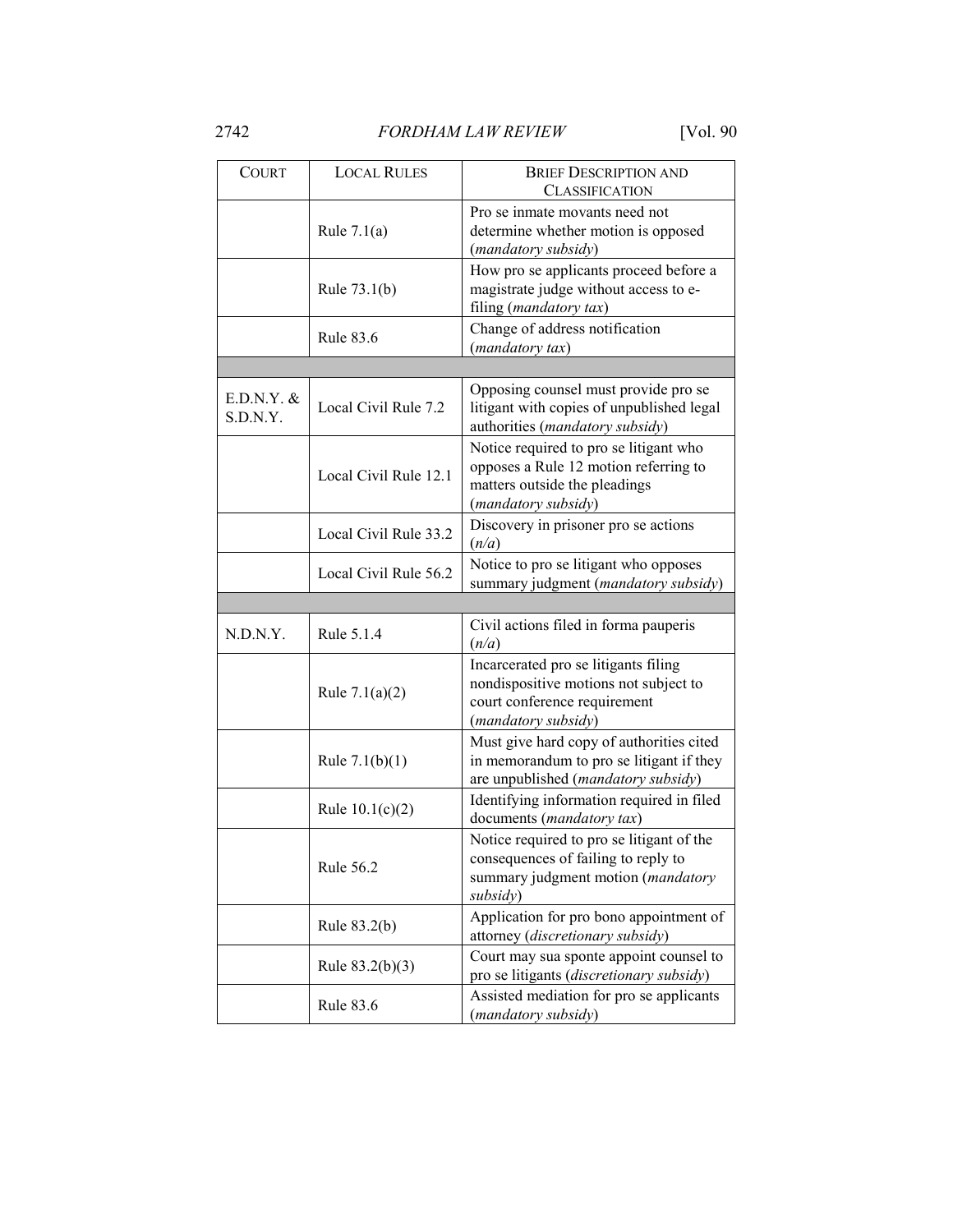| 2022] | THE FEDERAL RULES OF PRO SE PROCEDURE |  | 2743 |
|-------|---------------------------------------|--|------|
|       |                                       |  |      |

| <b>COURT</b> | <b>LOCAL RULES</b> | <b>BRIEF DESCRIPTION AND</b>                                                                                                                          |  |
|--------------|--------------------|-------------------------------------------------------------------------------------------------------------------------------------------------------|--|
|              |                    | <b>CLASSIFICATION</b>                                                                                                                                 |  |
|              |                    |                                                                                                                                                       |  |
| W.D.N.Y.     | Rule 1.3           | Pro se parties must comply with local<br>rules $(n/a)$                                                                                                |  |
|              | Rule 5.2           | Pro se actions $(n/a)$                                                                                                                                |  |
|              |                    | Randomly assigned to district court                                                                                                                   |  |
|              | Rule $5.2(e)$      | unless previously filed with the court<br>(n/a)                                                                                                       |  |
|              | Rule $7(a)(8)$     | Opposing counsel must provide pro se<br>litigants with printed copies of<br>unreported decisions (mandatory<br>subsidy)                               |  |
|              | Rule $15(b)$       | Pro se litigants exempt from using<br>specific word functions to amend<br>complaint (mandatory subsidy)                                               |  |
|              | Rule $26(f)$       | Requires incarcerated pro se litigants to<br>file discovery materials pursuant to Rule<br>$5(f)$ rather than $5(d)(1)$ ( <i>mandatory</i><br>subsidy) |  |
|              | Rule $54(g)$       | Clerk must send pro se litigant<br>Guidelines for Bills of Costs when such<br>bills are filed (mandatory subsidy)                                     |  |
|              | Rule $56(b)$       | Notice to pro se litigants regarding Rule<br>56 summary judgment motion<br>(mandatory subsidy)                                                        |  |
|              | Rule $73(b)(2)$    | Consent to a magistrate in cases<br>involving a pro se party $(n/a)$                                                                                  |  |
|              |                    |                                                                                                                                                       |  |
| E.D.N.C.     | Rule $5.1(b)$      | E-filing (mandatory subsidy)                                                                                                                          |  |
|              | Rule $5.2(b)(1)$   | Notice of self-representation from<br>nonincarcerated pro se litigants<br>(mandatory tax)                                                             |  |
|              | Rule 11.2(b)       | All pro se litigants (except prisoners)<br>must file a disclosure statement<br>(mandatory tax)                                                        |  |
|              | Rule 79.2(d)       | Sealing procedures for manual filers<br>(n/a)                                                                                                         |  |
|              | <b>Rule 83.3</b>   | Notice of change of address required<br>(mandatory subsidy)                                                                                           |  |
|              |                    |                                                                                                                                                       |  |
| M.D.N.C.     | LR $5.3(a)(1)(d)$  | E-filing exemption (mandatory subsidy)                                                                                                                |  |
|              | LR $5.4(b)(3)$     | Exemption from meet-and-confer<br>requirements (mandatory tax)                                                                                        |  |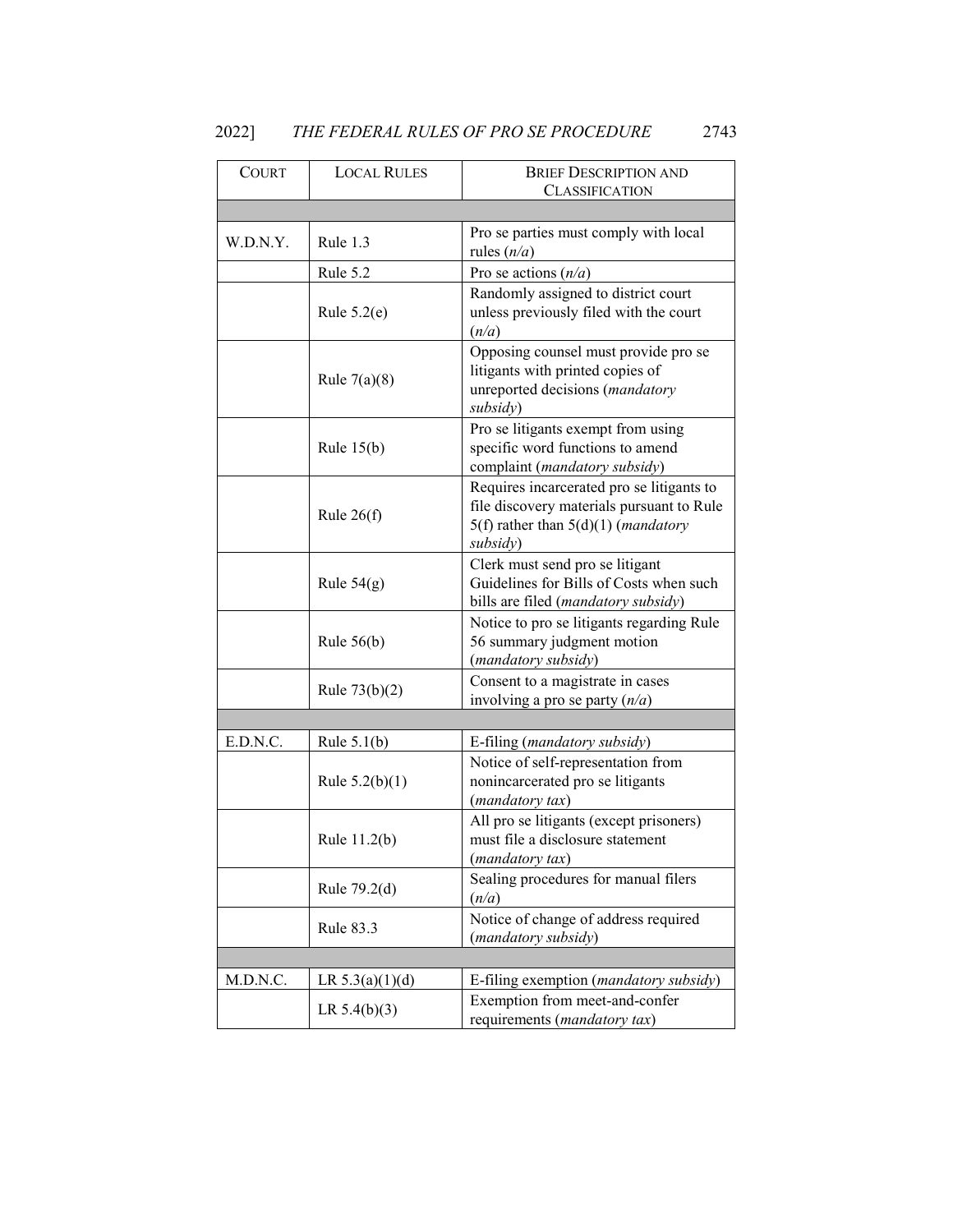| <b>COURT</b>    | <b>LOCAL RULES</b>     | <b>BRIEF DESCRIPTION AND</b><br><b>CLASSIFICATION</b>                                                                     |  |
|-----------------|------------------------|---------------------------------------------------------------------------------------------------------------------------|--|
|                 | LR 7.1(d)              | Civil rights actions by pro se prisoners<br>(mandatory tax)                                                               |  |
|                 | LR 11.1                | Pro se general rule $(n/a)$                                                                                               |  |
|                 | LR $16.1(a)(6)$        | No initial pretrial order for pro se<br>(mandatory subsidy)                                                               |  |
|                 | LR 16.4(b)             | Pro se cases excepted from automatic<br>selection for mediation during discovery<br>(mandatory tax)                       |  |
|                 | LR 83.9b(a)            | Pro se cases not included in automatic<br>selection for mediation for settlement<br>(mandatory tax)                       |  |
|                 |                        |                                                                                                                           |  |
| W.D.N.C.        | LCvR $7.1(b)$          | Exempted from requirement of<br>consultation where the nonmoving party<br>is unrepresented (mandatory tax)                |  |
|                 | <b>LCvR 16.4</b>       | Pro se settlement assistance program<br>(discretionary subsidy)                                                           |  |
|                 | $LCvR$ 47.1(a)(1)      | Pro se litigants may apply to court for<br>similar pretrial access to juror<br>information (discretionary subsidy)        |  |
|                 | LCvR $83.3(b)(1)$      | Pro se litigant must contact court to<br>secure permission to bring electronic<br>device to court (discretionary subsidy) |  |
|                 |                        |                                                                                                                           |  |
| D.N.D.          | Civil Rule $5.1(B)(4)$ | Filings by pro se litigants must have<br>original signature (mandatory tax)                                               |  |
|                 | Civil Rule $16.1(9)$   | Scheduling conference exception for pro<br>se incarcerated parties (mandatory tax)                                        |  |
|                 | Civil Rule 45.1        | Clerk may not issue blank subpoenas to<br>pro se parties unless directed by court<br>(discretionary tax)                  |  |
|                 |                        |                                                                                                                           |  |
| D.N.<br>Mar. I. | LR 5.3                 | Filing by email as a pro se litigant<br>(mandatory subsidy)                                                               |  |
|                 | LR 83.4(a)             | Pro se appearances generally $(n/a)$                                                                                      |  |
|                 | Appendix A, 2          | Pro se parties may not e-file, but can<br>register as email filers $(n/a)$                                                |  |
|                 |                        |                                                                                                                           |  |
| N.D. Ohio       | Rule $1.2(b)$          | Specifies that reference to "attorney" in<br>the rules does not mean that a pro se<br>party is not included $(n/a)$       |  |
|                 | Rule 3.15              | In forma pauperis cases $(n/a)$                                                                                           |  |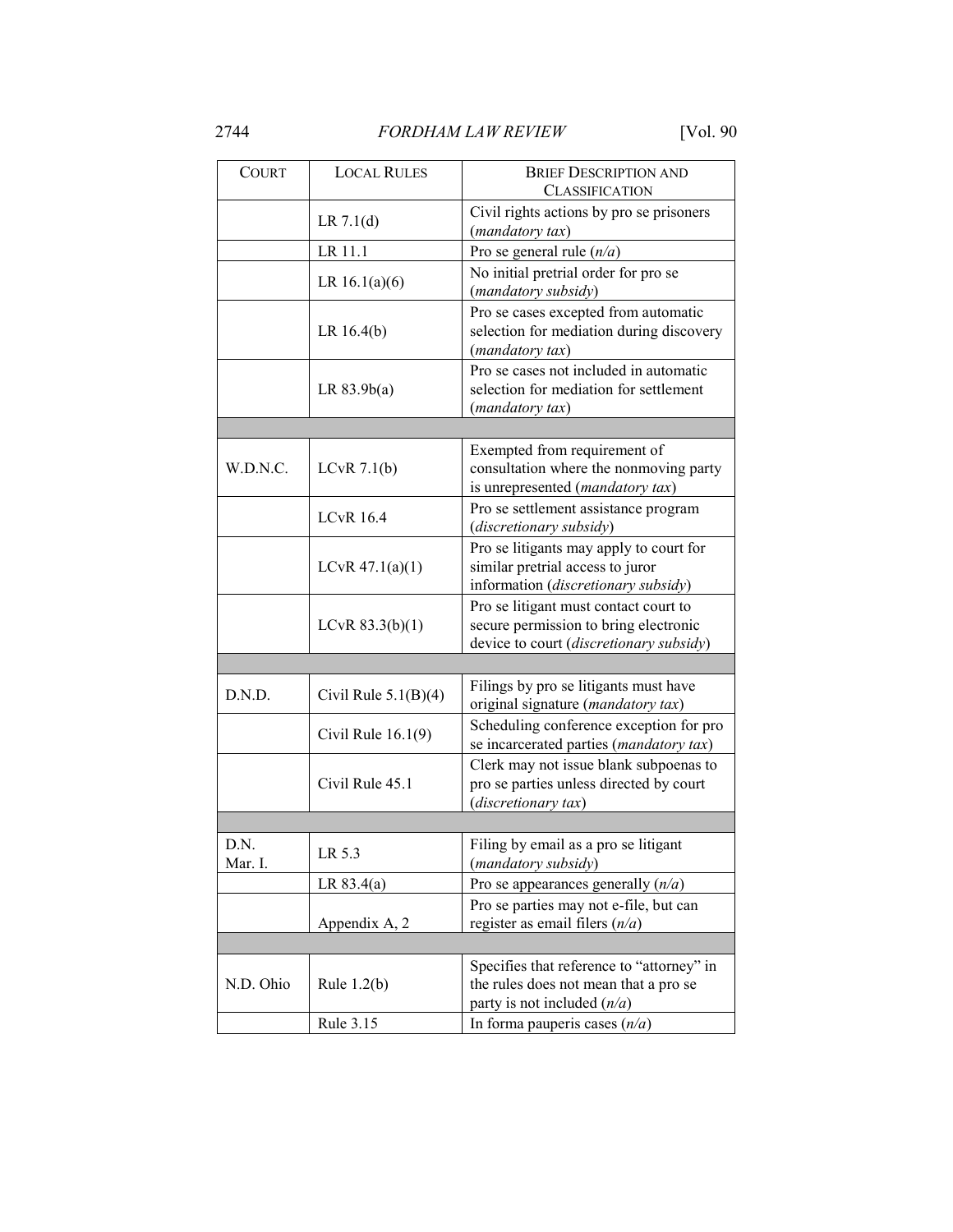| <b>COURT</b> | <b>LOCAL RULES</b> | <b>BRIEF DESCRIPTION AND</b><br><b>CLASSIFICATION</b>                                                                                            |
|--------------|--------------------|--------------------------------------------------------------------------------------------------------------------------------------------------|
|              | Rule $5.1(c)$      | May receive "read only" e-filing; at<br>judicial officer's discretion may be<br>permitted to e-file (discretionary<br>subsidy)                   |
|              | Rule $10.1(a)$     | Pro se exempt from document<br>formatting requirements (mandatory<br>subsidy)                                                                    |
|              | Rule $16.1(b)(2)$  | Case management conference exemption<br>(mandatory tax)                                                                                          |
|              | Rule $72.2(b)(2)$  | Referral to magistrate judge when pro se<br>petitions for habeas corpus $(n/a)$                                                                  |
|              | Rule 83.10         | Appointment of pro bono counsel<br>(voluntary subsidy)                                                                                           |
|              |                    |                                                                                                                                                  |
| S.D. Ohio    | 3.1(a)             | Pro se paper filings must be<br>accompanied by civil cover sheet $(n/a)$                                                                         |
|              | 5.1(c)             | E-filing not required for pro se litigants<br>(mandatory subsidy)                                                                                |
|              | 5.4(a)             | Pro se parties must file deposition<br>transcripts on paper (mandatory tax)                                                                      |
|              | 5.2.1(a)–(b)       | Filing under seal when pro se party lacks<br>access to e-filing $(n/a)$                                                                          |
|              | 16.2               | Scheduling order exception for pro se<br>litigants in custody (mandatory subsidy)                                                                |
|              |                    |                                                                                                                                                  |
| E.D. Okla.   | LCvR 3.3           | In forma pauperis motions $(n/a)$                                                                                                                |
|              | LCvR $5.6(a)$ –(b) | Notice of change in address; mandatory<br>certificate for proof of service<br>(mandatory tax)                                                    |
|              | LCvR $7.1(f)$      | Duty to confer exception (mandatory<br>subsidy)                                                                                                  |
|              | LCvR $16.1(b)$     | Required attendance at pretrial<br>conference (mandatory tax)                                                                                    |
|              | <b>LCvR 17.1</b>   | Parties who are not natural persons may<br>not appear pro se $(n/a)$                                                                             |
|              | LCvR $73.1(c)$     | Separate consent forms may be<br>submitted for magistrate judge<br>appointment if one of the parties is a pro<br>se prisoner (discretionary tax) |
|              |                    |                                                                                                                                                  |
| N.D. Okla.   | LCvR3-2            | In forma pauperis motions $(n/a)$                                                                                                                |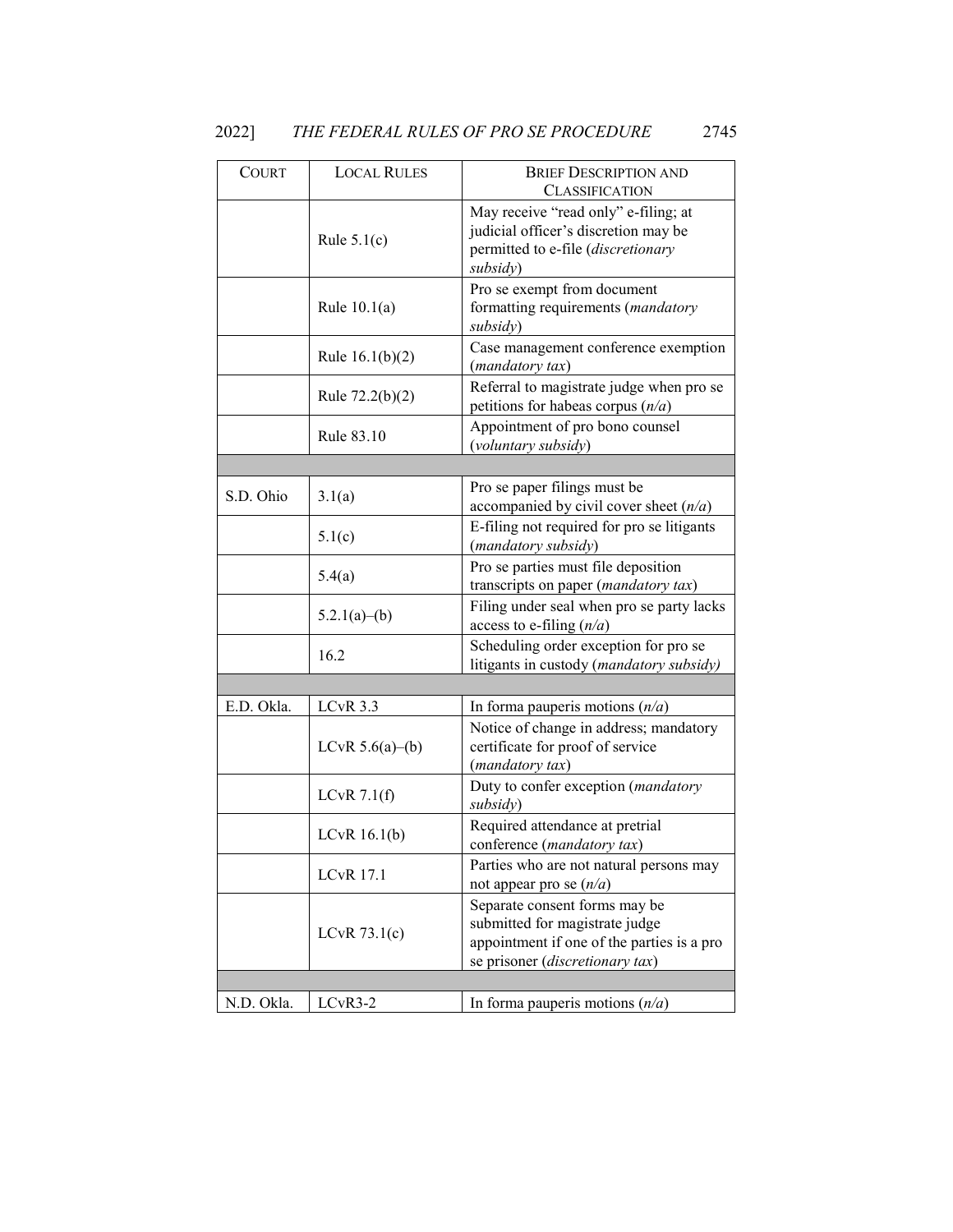| <b>COURT</b> | <b>LOCAL RULES</b>        | <b>BRIEF DESCRIPTION AND</b><br><b>CLASSIFICATION</b>                                                                                                                |  |
|--------------|---------------------------|----------------------------------------------------------------------------------------------------------------------------------------------------------------------|--|
|              | $LCvR16-1(b)(2)$          | Required attendance at pretrial<br>conference $(n/a)$                                                                                                                |  |
|              | $LCvR17-1$                | Parties who are not natural persons may<br>not appear pro se $(n/a)$                                                                                                 |  |
|              | $LCvR73-1(c)$             | Separate consent forms may be<br>submitted for magistrate judge<br>appointment if one of the parties is a pro<br>se prisoner (discretionary tax)                     |  |
|              |                           |                                                                                                                                                                      |  |
| W.D. Okla.   | LCvR3.1                   | Civil cover sheet requirement<br>(mandatory tax)                                                                                                                     |  |
|              | LCvR3.3                   | In forma pauperis applications $(n/a)$                                                                                                                               |  |
|              | LCvR5.4                   | Change of address notification<br>(mandatory tax)                                                                                                                    |  |
|              | LCvR16.1(a)(4)            | Required attendance at pretrial<br>conference (mandatory tax)                                                                                                        |  |
|              | LCvR17.1                  | Parties that are not natural persons may<br>not appear pro se $(n/a)$                                                                                                |  |
|              | LCvR73.1(c)               | Separate consent forms may be<br>submitted for magistrate judge<br>appointment if one of the parties is a pro<br>se prisoner (discretionary tax)                     |  |
|              |                           |                                                                                                                                                                      |  |
| D. Or.       | LR 4-1                    | Summons issued electronically, except<br>in cases where the filing party is pro se<br>(mandatory tax)                                                                |  |
|              | LR $5-1(a)$ , $5-2$       | E-filing (mandatory subsidy)                                                                                                                                         |  |
|              | LR $5-4(a)$               | Motion to file a document under seal<br>must be filed on paper (mandatory tax)                                                                                       |  |
|              | LR 7-1 Practice Tips<br>2 | Where one or more parties are<br>proceeding pro se, counsel should note a<br>good faith effort to consult with the<br>unrepresented party (discretionary<br>subsidy) |  |
|              |                           |                                                                                                                                                                      |  |
| E.D. Pa.     | Rule $5.1(b)$             | Notice of change in address (mandatory<br>subsidy)                                                                                                                   |  |
|              | Rule $5.1.2(16)(B)(2)$    | Excluded from e-filing (mandatory<br>subsidy)                                                                                                                        |  |
|              | Rule 16.2(9)              | Pro se prisoner civil rights actions<br>exempt from scheduling order<br>(mandatory subsidy)                                                                          |  |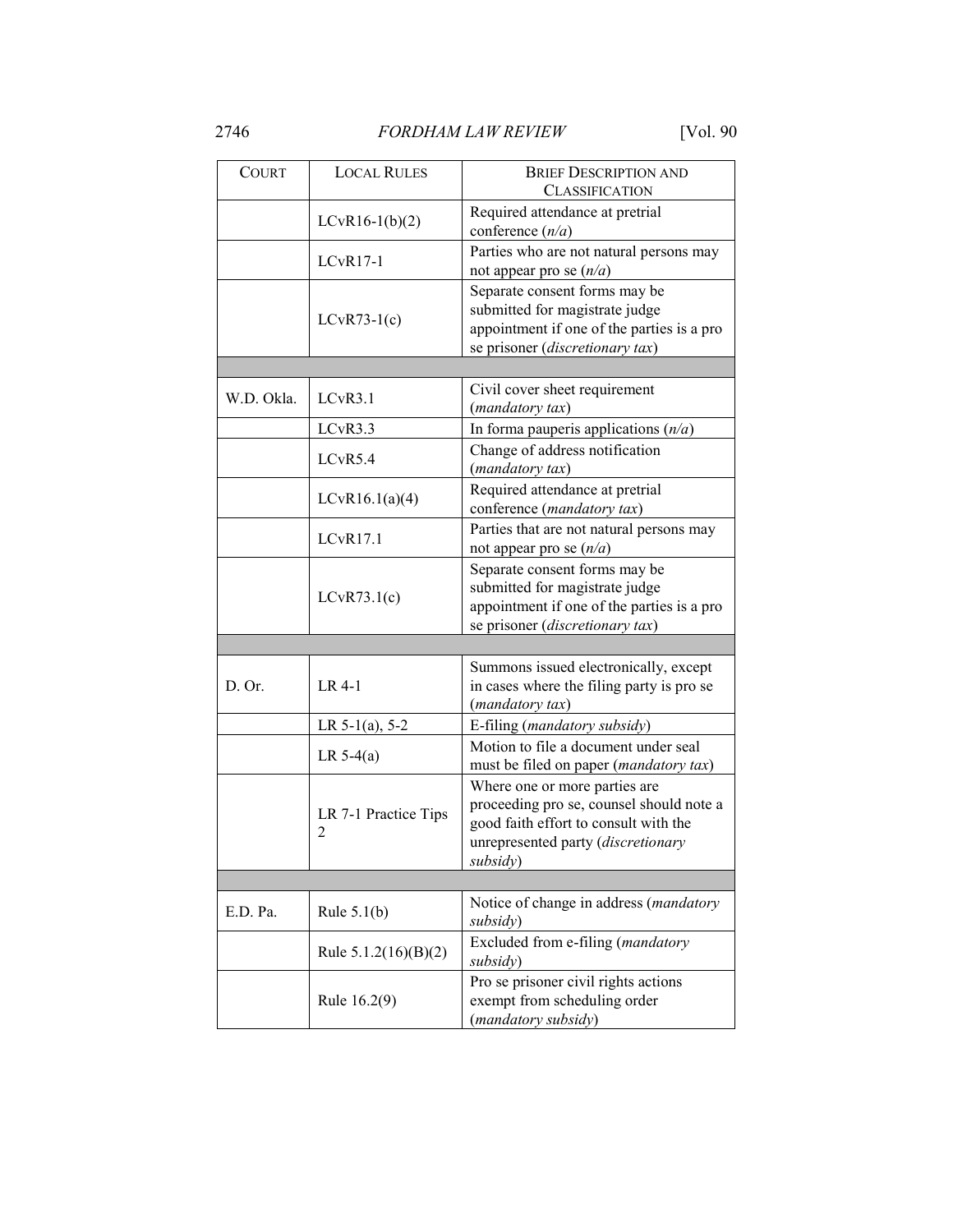# 2022] *THE FEDERAL RULES OF PRO SE PROCEDURE* 2747

| <b>COURT</b> | <b>LOCAL RULES</b> | <b>BRIEF DESCRIPTION AND</b>              |
|--------------|--------------------|-------------------------------------------|
|              |                    | <b>CLASSIFICATION</b>                     |
|              |                    | Pro se applicants exempt from             |
|              | Rule 40.1, Note 3  | assignment of related cases and other     |
|              |                    | e-filing statements (mandatory subsidy)   |
|              |                    | Pro se civil rights actions exempt from   |
|              | Rule $53.3(1)$     | ADR consideration (mandatory tax)         |
|              |                    |                                           |
|              |                    | Pro se litigants have exceptions          |
| M.D. Pa.     | LR 5.1(i)          | regarding form of documents               |
|              |                    | (mandatory subsidy)                       |
|              |                    |                                           |
|              | LR $5.4(a)$        | Duty to confer exception (discretionary   |
|              |                    | $\iota$ ax)                               |
|              | LR 5.6             | E-filing exception (mandatory subsidy)    |
|              |                    | No concurrence for motions needs to be    |
|              | LR 7.1             | sought in pro se prisoner cases           |
|              |                    | (mandatory tax)                           |
|              |                    | Pro se parties are exempted from          |
|              | LR 16.1            | requirement of holding court              |
|              |                    | conferences $(n/a)$                       |
|              |                    |                                           |
|              | LR 83.18           | Appearance of parties not represented by  |
|              |                    | counsel $(n/a)$                           |
|              | LR 83.34.1         | Application for appointment of            |
|              |                    | volunteer attorney (discretionary         |
|              |                    | subsidy)                                  |
|              |                    |                                           |
| W.D. Pa.     | $LCvR$ 5.5         | E-filing exception (mandatory subsidy)    |
|              | LCvR 10            | General rule for pro se civil rights      |
|              |                    | actions filed by incarcerated individuals |
|              |                    | (mandatory tax)                           |
|              |                    | Unrepresented parties are subject to the  |
|              | LCvR $16.1(A)(4)$  | same obligations as attorneys regarding   |
|              |                    | pretrial procedures $(n/a)$               |
|              | $LCvR$ 40(D)(3)    | Assignment of related actions $(n/a)$     |
|              |                    |                                           |
|              |                    | Indigent pro se plaintiff or petitioner   |
| D.P.R.       | Rule $3(c)(4)$     | may seek in forma pauperis status $(n/a)$ |
|              | Rule 11            |                                           |
|              |                    | Signing pleadings $(n/a)$                 |
|              | Rule 83A(h)        | General pro se rule $(n/a)$               |
|              | Rule 83L           | Pro bono program (discretionary           |
|              |                    | subsidy)                                  |
|              |                    |                                           |
| D.R.I.       | LR Cv $5(a)(5)$    | Signing pleadings $(n/a)$                 |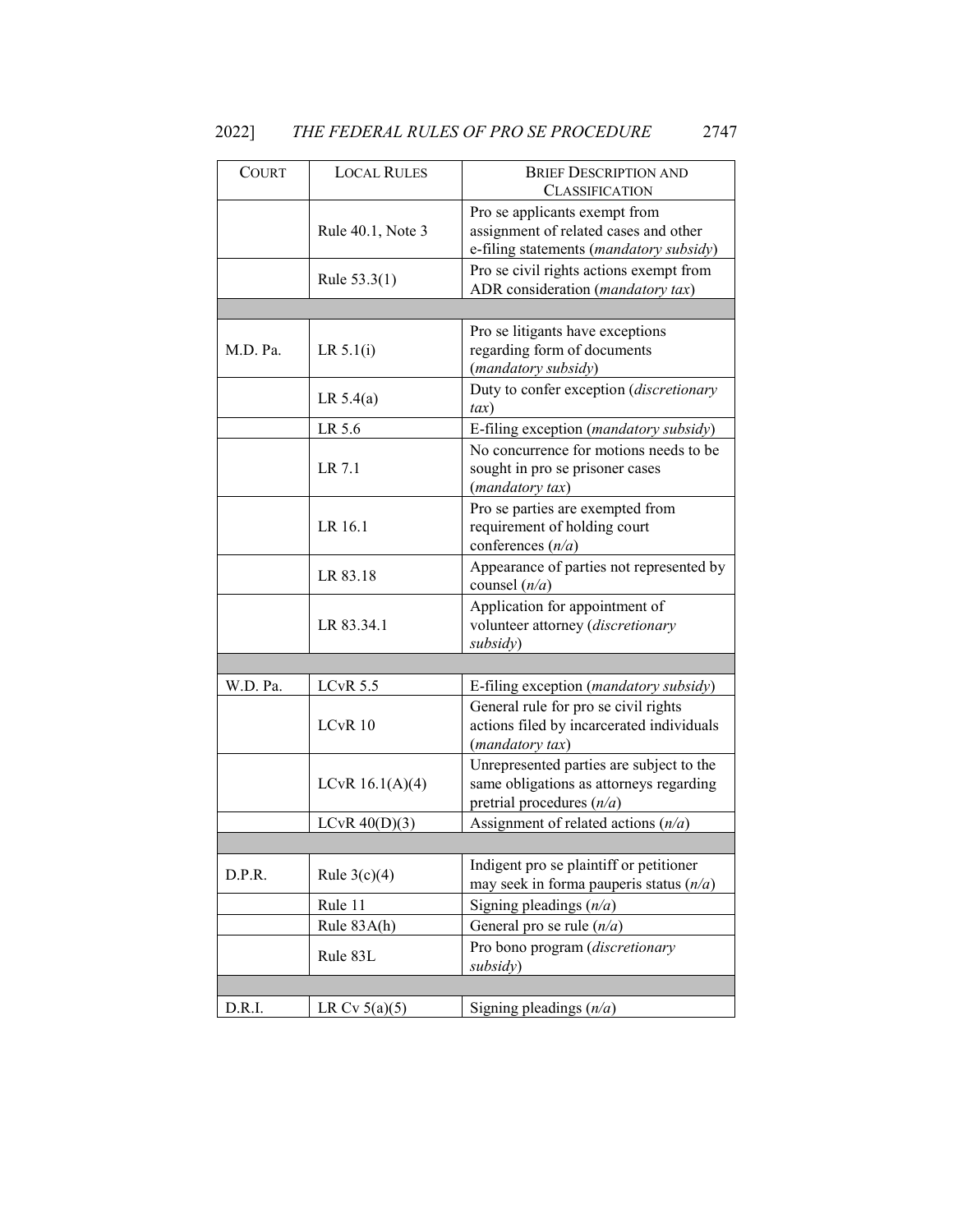| <b>COURT</b> | <b>LOCAL RULES</b>   | <b>BRIEF DESCRIPTION AND</b><br><b>CLASSIFICATION</b>                                                                    |  |
|--------------|----------------------|--------------------------------------------------------------------------------------------------------------------------|--|
|              | LR Gen $107.1(c)(1)$ | "Standby" counsel for pro se litigants<br>(discretionary subsidy)                                                        |  |
|              | LR Gen $201(b)(4)$   | Exception to requirement for<br>membership in the local bar $(n/a)$                                                      |  |
|              | LR Gen 205           | General pro se rule $(n/a)$                                                                                              |  |
|              | LR Gen $302(b)$      | Court authorization required for e-filing<br>(mandatory subsidy)                                                         |  |
|              | LR Gen $303(c)(2)$   | Conventional filing by pro se litigants<br>(mandatory subsidy)                                                           |  |
|              |                      |                                                                                                                          |  |
| D.S.C.       | 5.05                 | E-filing not permitted unless authorized<br>(mandatory subsidy)                                                          |  |
|              | 7.02                 | Counsel does not have to consult with a<br>pro se litigant before filing a motion<br>(mandatory tax)                     |  |
|              | 16.00(B)             | Pro se parties not exempt from Rule 26<br>(n/a)                                                                          |  |
|              | 26.03(D)             | Report required without Rule 26<br>conference (mandatory tax)                                                            |  |
|              | 73.02(B)(2)(e)       | All pretrial proceedings involving<br>litigation by pro se parties automatically<br>assigned to magistrate judge $(n/a)$ |  |
|              | 73.02(C)(6)          | Case assignments for pro se litigants<br>with prior cases $(n/a)$                                                        |  |
|              | 83.I.04              | Exempt from attorney representation<br>requirement $(n/a)$                                                               |  |
|              |                      |                                                                                                                          |  |
| D.S.D.       | LR $5.1(A)(2)$       | Electronic service (mandatory subsidy)                                                                                   |  |
|              | LR $5.1(B)(2)(b)$    | Traditional filing by pro se parties $(n/a)$                                                                             |  |
|              |                      |                                                                                                                          |  |
| E.D. Tenn.   | LR3.1                | Civil cover sheet exemption ( <i>mandatory</i><br>subsidy)                                                               |  |
|              | LR9.3(b)             | Pro se petitions for writs of habeas<br>corpus must be filed on court-supplied<br>forms (mandatory tax)                  |  |
|              | LR16.1(a)(3)         | Pro se prisoners bringing § 1983 actions<br>exempt from pretrial conferences<br>(mandatory tax)                          |  |
|              | LR16.3(b)            | Pro se prisoners exempt from<br>consideration of ADR (mandatory tax)                                                     |  |
|              | LR16.5(l)(2)         | The Clerk will make copies of<br>arbitration order available to all counsel                                              |  |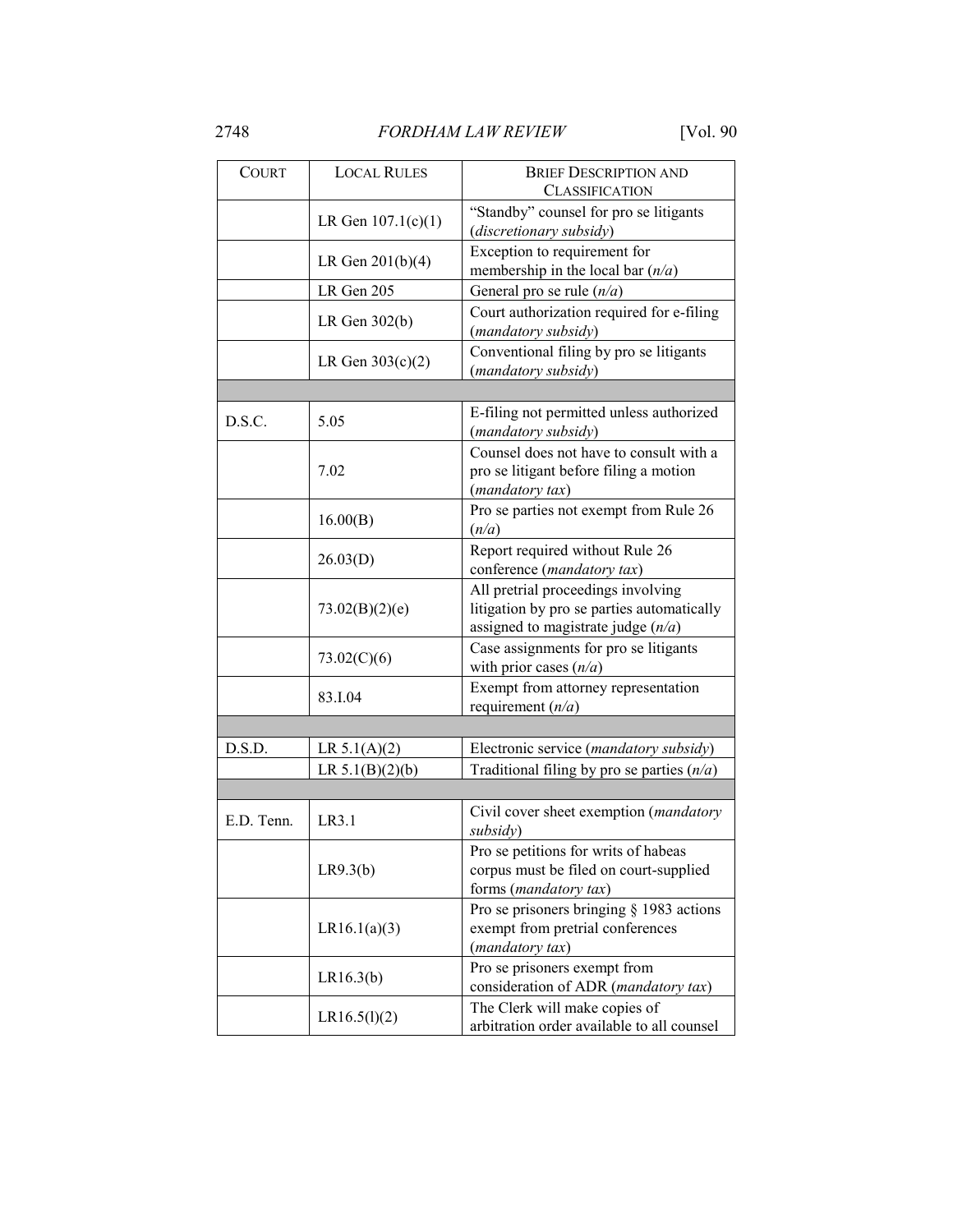| 20221 |  | THE FEDERAL RULES OF PRO SE PROCEDURE | 2749 |
|-------|--|---------------------------------------|------|
|       |  |                                       |      |

| <b>COURT</b> | <b>LOCAL RULES</b> | <b>BRIEF DESCRIPTION AND</b><br><b>CLASSIFICATION</b>                                                                                                                                |
|--------------|--------------------|--------------------------------------------------------------------------------------------------------------------------------------------------------------------------------------|
|              |                    | of record and any parties proceeding pro<br>se (mandatory subsidy)                                                                                                                   |
|              | LR83.4(c)          | Pro se procedure after appearance by<br>counsel $(n/a)$                                                                                                                              |
|              | LR83.9(i)          | Excused from e-filing (mandatory<br>subsidy)                                                                                                                                         |
|              | LR83.13            | General pro se rule $(n/a)$                                                                                                                                                          |
|              |                    |                                                                                                                                                                                      |
| M.D. Tenn.   | LR4.01(c)          | Summonses for pro se cases (mandatory<br>subsidy)                                                                                                                                    |
|              | LR16.01(c)(1)      | Case management conference exception<br>(mandatory tax)                                                                                                                              |
|              | LR26.01            | Exempt from providing copy of<br>discovery requests (mandatory subsidy)                                                                                                              |
|              | LR41.01(b)         | Dismissal for failure to keep court<br>apprised of current address<br>(discretionary tax)                                                                                            |
|              | LR45.01(a)         | Issuance of subpoenas to pro se parties<br>(mandatory tax)                                                                                                                           |
|              | LR56.01(b)         | In motion for summary judgment, pro se<br>parties are excused from providing a<br>copy of the statement to opposing<br>counsel in editable electronic format<br>(mandatory subsidy)  |
|              | LR65.01(c)         | Motion for a temporary restraining order<br>(TRO) by pro se party (mandatory<br>subsidy)                                                                                             |
|              |                    |                                                                                                                                                                                      |
| W.D. Tenn.   | LR 3.1             | Civil cover sheet exemption (mandatory<br>subsidy)                                                                                                                                   |
|              | LR 4.1             | Issuance of summonses in pro se cases<br>(mandatory subsidy)                                                                                                                         |
|              | LR 4.1(d)(2)       | Provision for waiver of service in<br>Federal Rule of Civil Procedure 4(d)<br>shall not apply in cases filed by pro se<br>plaintiffs proceeding in forma pauperis<br>(mandatory tax) |
|              | LR 5.2             | Nonelectronic filing (mandatory<br>subsidy)                                                                                                                                          |
|              | LR 7.1             | Format for paper filings (mandatory<br>subsidy)                                                                                                                                      |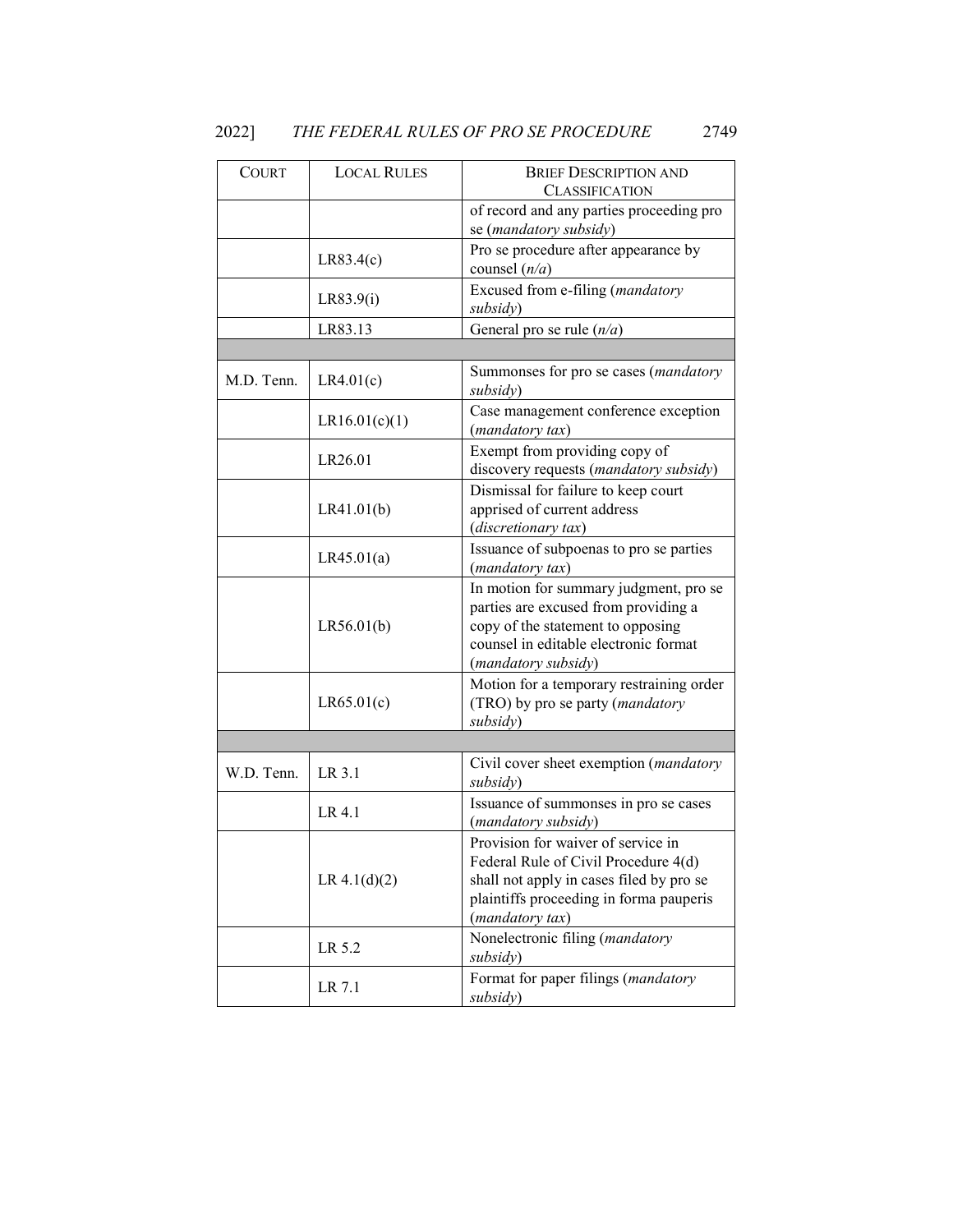2750 *FORDHAM LAW REVIEW* [Vol. 90

| <b>LOCAL RULES</b>                                  | <b>BRIEF DESCRIPTION AND</b><br><b>CLASSIFICATION</b>                                                                                                                            |
|-----------------------------------------------------|----------------------------------------------------------------------------------------------------------------------------------------------------------------------------------|
| LR $16.2(b)(2)$                                     | Pro se prisoner case management track<br>(n/a)                                                                                                                                   |
| LR 83.7                                             | Civil pro bono panel (discretionary<br>subsidy)                                                                                                                                  |
| Appendix A r. 3.3                                   | An attorney who is a member of the<br>court's bar who represents themselves as<br>pro se is not exempt from e-filing unless<br>they have been excused (discretionary<br>subsidy) |
| Appendix D.1<br>r. $5.3(d)$ –(e)                    | In forma pauperis status and pro se<br>litigants access to mediation<br>(discretionary subsidy)                                                                                  |
| Appendix D.1<br>r. $5.8(b)$                         | A party who is proceeding pro se may be<br>accompanied by one nonattorney to rely<br>on for support (discretionary tax)                                                          |
| Appendix D.2                                        | Mediation plan for pro se civil cases<br>with parties granted in forma pauperis<br>status (mandatory subsidy)                                                                    |
|                                                     |                                                                                                                                                                                  |
| Local Rule<br>$CV-5(a)(1)(B),$<br>$CV-5(a)(2)(B)$ , | Mandatory e-filing exemption and<br>service of documents (mandatory<br>subsidy)                                                                                                  |
| Local Rule CV-7(i)                                  | Meet-and-confer and the certificate of<br>conference requirements are not<br>applicable to pro se cases (mandatory<br>$\iota$ ax)                                                |
| Local Rule CV-11(d)                                 | Notification of change of address<br>(mandatory tax)                                                                                                                             |
| Local Rule CV-11(f)                                 | Sanctions for vexatious pro se litigants<br>(discretionary tax)                                                                                                                  |
| Local Rule<br>$CV-65.1(b)$                          | Security for costs and sanctions<br>(mandatory tax)                                                                                                                              |
|                                                     |                                                                                                                                                                                  |
| LR $5.1(e)$ –(f)                                    | E-filing requirement exemption<br>(mandatory subsidy)                                                                                                                            |
| LR $16.1(f)$                                        | Exempt from pretrial scheduling and<br>management (mandatory subsidy)                                                                                                            |
| LR 83.14                                            | Pro se parties must follow local and<br>federal rules $(n/a)$                                                                                                                    |
|                                                     | $CV-5(e)$                                                                                                                                                                        |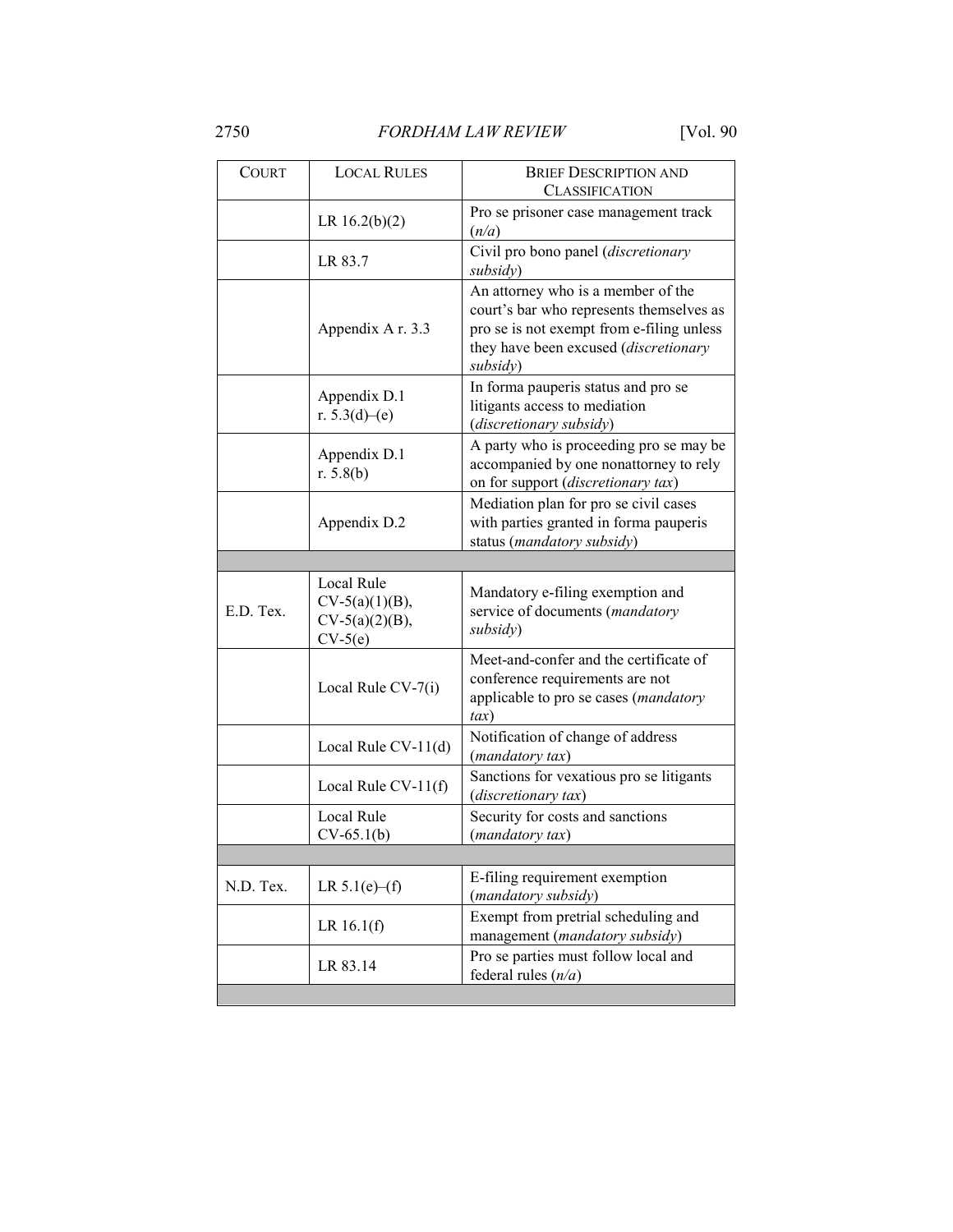# 2022] *THE FEDERAL RULES OF PRO SE PROCEDURE* 2751

| <b>COURT</b> | <b>LOCAL RULES</b>                   | <b>BRIEF DESCRIPTION AND</b><br><b>CLASSIFICATION</b>                                                                                                         |
|--------------|--------------------------------------|---------------------------------------------------------------------------------------------------------------------------------------------------------------|
| S.D. Tex.    | LR83.4                               | Notification of address change<br>(mandatory tax)                                                                                                             |
|              |                                      |                                                                                                                                                               |
| W.D. Tex.    | Rule CR-49(b)                        | Format of documents (mandatory tax)                                                                                                                           |
|              |                                      |                                                                                                                                                               |
| D. Utah      | DUCivR 5-4                           | Format for habeas corpus petitions and<br>civil rights complaints (mandatory tax)                                                                             |
|              | <b>DUCivR</b><br>$16-1(a)(1)(A)(ii)$ | Pretrial scheduling exemption<br>(mandatory subsidy)                                                                                                          |
|              | <b>DUCivR</b><br>$16-1(a)(1)(B)$     | Incarcerated pro se plaintiffs exempt<br>from Federal Rule of Civil Procedure<br>26(f) (mandatory subsidy)                                                    |
|              | DUCivR $83-1.3(c)$                   | Individuals, not corporations, may<br>proceed pro se $(n/a)$                                                                                                  |
|              | DUCivR $83-1.3(e)$                   | Notification of address change<br>(mandatory tax)                                                                                                             |
|              | <b>DUCivR 83-1.4</b>                 | Withdrawal or removal of attorney $(n/a)$                                                                                                                     |
|              |                                      |                                                                                                                                                               |
| D. Vt.       | Rule $7(a)(7)$                       | Attempt to reach agreement requirement<br>does not apply to incarcerated pro se<br>litigants (mandatory subsidy)                                              |
|              | Rule 11                              | General pro se rule $(n/a)$                                                                                                                                   |
|              | Rule 45                              | Subpoena of witnesses in in forma<br>pauperis cases or pro se cases<br>(mandatory tax)                                                                        |
|              | Rule $56(e)$                         | Notice to pro se litigants opposing<br>summary judgment (mandatory subsidy)                                                                                   |
|              | Rule $83.2(b)(4)(F)$                 | Pro se parties must submit application<br>and obtain permission from the presiding<br>judge to bring electronic devices into the<br>courtroom (mandatory tax) |
|              |                                      |                                                                                                                                                               |
| D.V.I.       | Rule $3.1(c)$                        | Civil cover sheet exemption (mandatory<br>subsidy)                                                                                                            |
|              | Rule $5.4(b)$                        | E-filing allowed with court's permission<br>(discretionary subsidy)                                                                                           |
|              |                                      |                                                                                                                                                               |
| E.D. Va.     | Local Civil Rule<br>4(C)             | Civil cover sheet exemption (mandatory<br>subsidy)                                                                                                            |
|              | Local Civil Rule<br>7(B)             | Contact information required<br>(mandatory tax)                                                                                                               |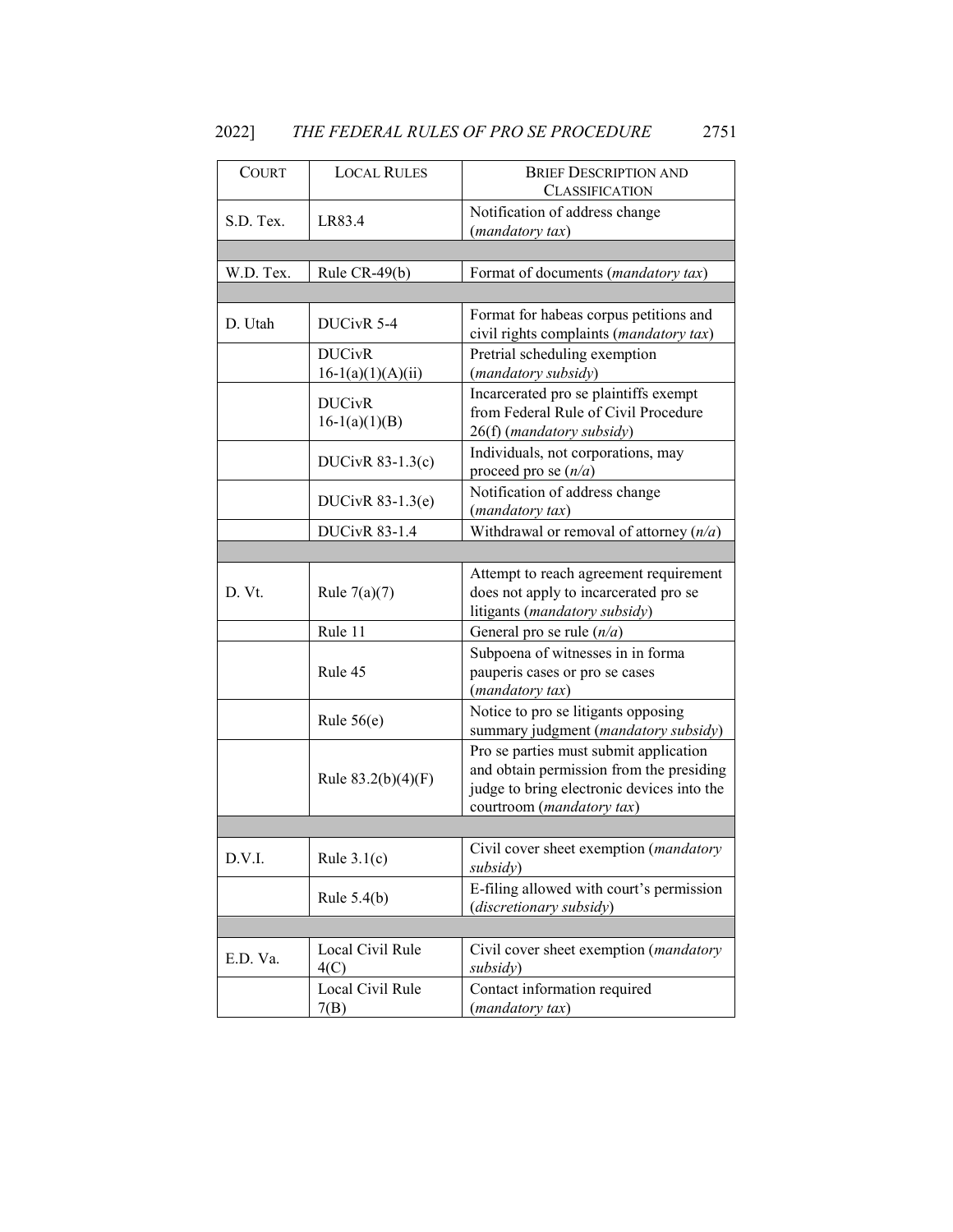| <b>COURT</b>  | <b>LOCAL RULES</b>    | <b>BRIEF DESCRIPTION AND</b>               |  |
|---------------|-----------------------|--------------------------------------------|--|
|               |                       | <b>CLASSIFICATION</b>                      |  |
|               | Local Civil Rule      | Motions against pro se parties             |  |
|               | 7(K)                  | (mandatory subsidy)                        |  |
|               | Local Civil Rule      | Pro se parties may apply for subpoenas     |  |
|               | 45(A)                 | on their own behalf (mandatory tax)        |  |
|               | Local Civil Rule      | Proof of service of subpoenas              |  |
|               | 45(C)                 | (mandatory tax)                            |  |
|               |                       | All pro se litigants shall certify in      |  |
|               | Local Civil Rule      | writing that anything filed with the court |  |
|               | 83.1(M)(2)            | had not been prepared by (or with the      |  |
|               |                       | aid of) an attorney (mandatory tax)        |  |
|               |                       | All pro se petitions for writs of habeas   |  |
|               | Local Civil Rule      | corpus must be filed on a set of           |  |
|               | 83.4(A)               | standardized forms (mandatory tax)         |  |
|               |                       |                                            |  |
|               |                       | Pro se parties are bound by the same       |  |
| W.D. Va.      | Rule $1(b)$           | rules as attorneys $(n/a)$                 |  |
|               | Rule $11(a)$          | Contact information (mandatory tax)        |  |
|               |                       | Scheduling order exception (mandatory      |  |
|               | Rule 16               | subsidy)                                   |  |
|               |                       |                                            |  |
| E.D. Wash.    | LCivR $3(b)(1)$       | E-filing ( <i>mandatory subsidy</i> )      |  |
|               | LCivR $7(c)(2)(A)$ ,  | Response and reply memorandum              |  |
|               | (d)(2)(A)             | (mandatory subsidy)                        |  |
|               | LCivR $41(b)(2)$      | Contact information (mandatory tax)        |  |
|               | LCivR $83.2(d)(2)$    | Appearances by attorney $(n/a)$            |  |
|               |                       | Sanctions for failure to appear or prepare |  |
|               | LCivR $83.3(k)(1)(B)$ | (discretionary tax)                        |  |
|               | <b>LCivR 83.6</b>     | Corporations cannot appear pro se $(n/a)$  |  |
|               |                       |                                            |  |
|               |                       |                                            |  |
| W.D.<br>Wash. | LCR $5(d)$            | May e-file (mandatory subsidy)             |  |
|               |                       | Filing under seal $(n/a)$                  |  |
|               | LCR $5(g)(9)$         | Can impose sanctions under Federal         |  |
|               |                       | Rule of Civil Procedure 11 if willful      |  |
|               | LCR $7(d)(4)$         | refusal to confer on motions in limine     |  |
|               |                       | (n/a)                                      |  |
|               | $LCR$ 41(b)(2)        | Contact information (mandatory tax)        |  |
|               |                       | Temporary restraining orders               |  |
|               | $LCR$ 65(b)           | (mandatory tax)                            |  |
|               |                       | Appointment of counsel for pro se          |  |
|               | <b>LCR 83.2</b>       | parties (discretionary subsidy)            |  |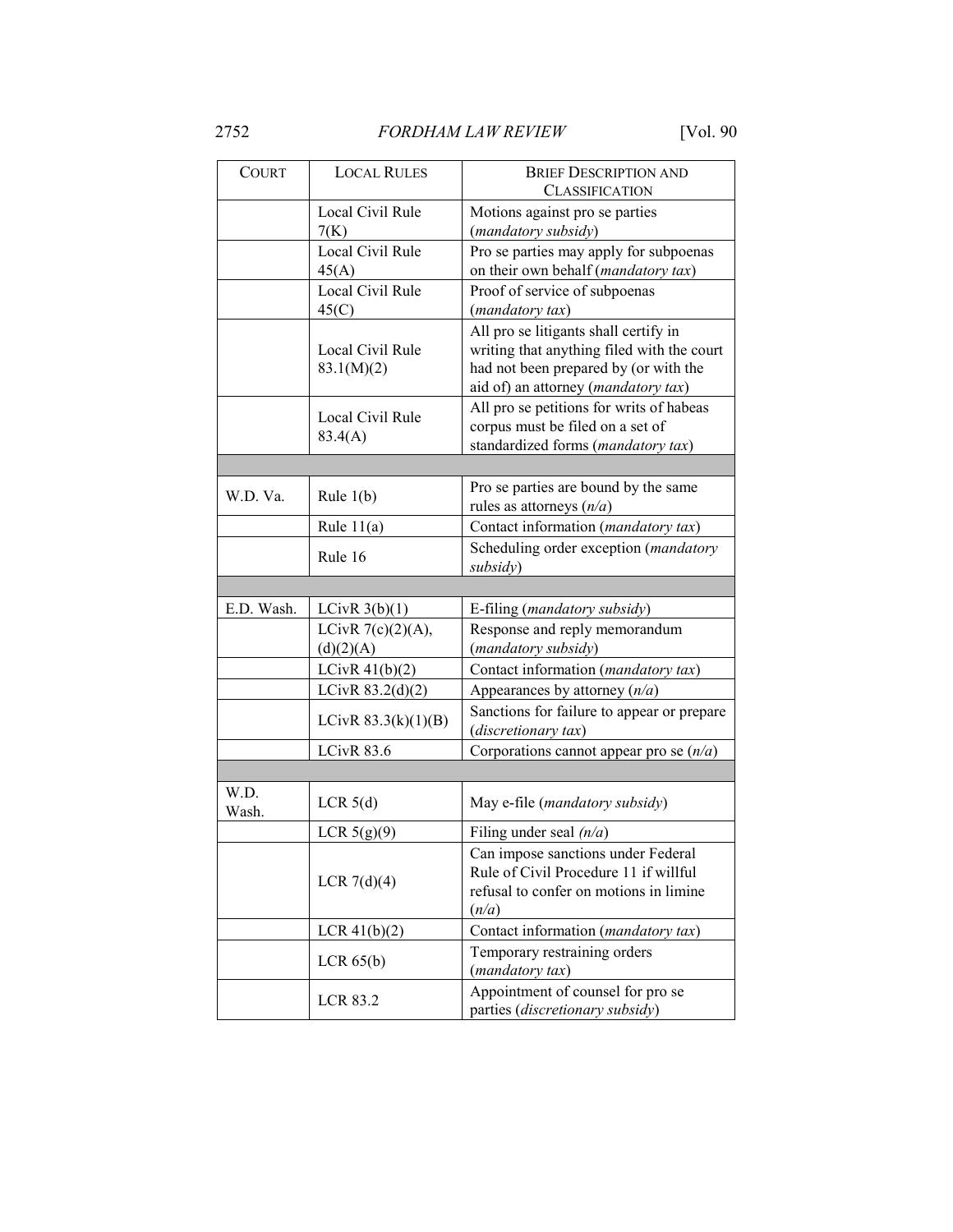# 2022] *THE FEDERAL RULES OF PRO SE PROCEDURE* 2753

| COURT      | <b>LOCAL RULES</b>      | <b>BRIEF DESCRIPTION AND</b>                                                                               |
|------------|-------------------------|------------------------------------------------------------------------------------------------------------|
|            |                         | <b>CLASSIFICATION</b>                                                                                      |
|            | LCR $104(e)$            | Pro se petitioner need only file the<br>original and there is no filing fee<br>(mandatory subsidy)         |
|            |                         |                                                                                                            |
| N.D.W. Va. | LR Civ $P 5.01(d)$      | Must serve pro se parties with paper<br>copies (mandatory subsidy)                                         |
|            | LR Civ P 72.01(d)(6)    | Actions filed by pro se litigants are<br>referred to magistrate judges $(n/a)$                             |
|            | LR Gen P 83.03          | General pro se rule $(n/a)$                                                                                |
|            | LR Gen P 84.04          | Pro se litigants are expected to comply<br>with Federal Rule of Civil Procedure<br>Rule 11 $(n/a)$         |
|            |                         |                                                                                                            |
| S.D.W. Va. | LR Civ $P$ 9.2          | Information required for filing<br>complaints (mandatory tax)                                              |
|            | LR Civ $P$ 16.6(b)      | May file a motion for leave not to<br>engage in mediation (discretionary<br>subsidy)                       |
|            | LR Civ P $72.1(d)(6)$   | Actions filed by pro se parties are<br>referred to magistrate judges $(n/a)$                               |
|            | <b>LR Civ P 83.3</b>    | Corporations cannot appear pro se $(n/a)$                                                                  |
|            | LR Civ $P$ 83.5         | Notification of address and phone<br>number change required (mandatory tax)                                |
|            |                         |                                                                                                            |
| E.D. Wis.  | General L. R. $5(a)(2)$ | Exempt from e-filing requirements<br>(mandatory subsidy)                                                   |
|            | General L. R. $5(a)(3)$ | Original copies must be filed $(n/a)$                                                                      |
|            | General L. R. $5(a)(4)$ | Contact information must be included<br>(mandatory tax)                                                    |
|            | General L. R. 83(e)     | Only natural persons may appear pro se<br>(n/a)                                                            |
|            | Civil L. R. 12          | Motions to dismiss or motions for<br>judgment on the pleadings in pro se<br>litigation (mandatory subsidy) |
|            | Civil L. R. $16(d)(2)$  | Pro se prisoner litigant exempt from<br>ADR requirement (mandatory subsidy)                                |
|            | Civil L. R. $56(a)$     | Summary judgment and pro se litigant<br>(mandatory subsidy)                                                |
|            |                         |                                                                                                            |
| W.D. Wis.  | Rule 3.D.1              | Pro se plaintiffs exempt from ADR<br>requirement (mandatory subsidy)                                       |
|            |                         |                                                                                                            |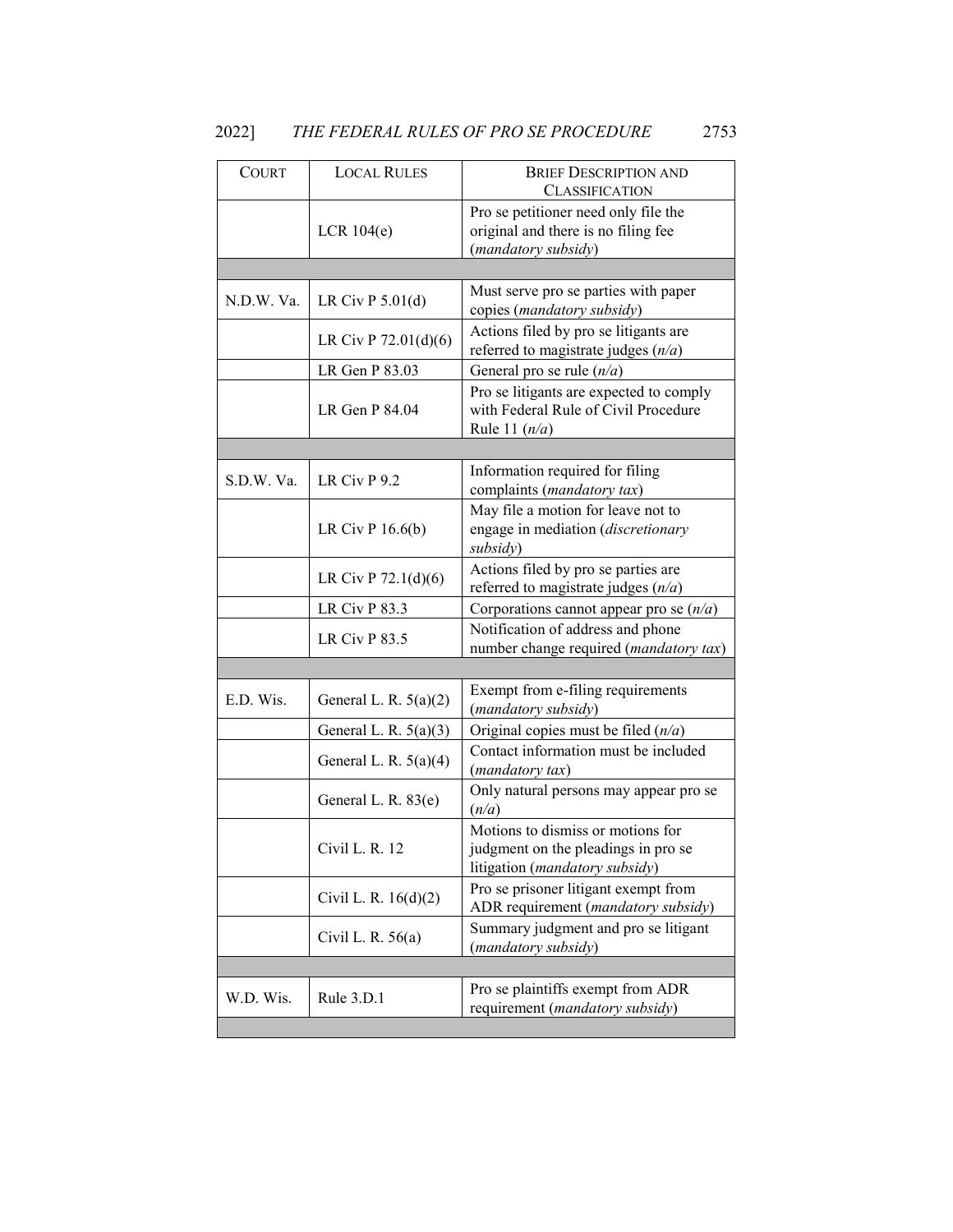| <b>COURT</b> | <b>LOCAL RULES</b>  | <b>BRIEF DESCRIPTION AND</b><br><b>CLASSIFICATION</b>      |
|--------------|---------------------|------------------------------------------------------------|
| D. Wyo.      | Rule $3.1$          | Civil cover sheet exemption ( <i>mandatory</i><br>subsidy) |
|              | Rule $7.1(b)(1)(A)$ | Duty to confer ( <i>mandatory tax</i> )                    |
|              | Rule $10.1(a)$      | Exempt from standard filing format<br>(mandatory subsidy)  |
|              | Rule $16.3(e)(1)$   | ADR exemption ( <i>mandatory tax</i> )                     |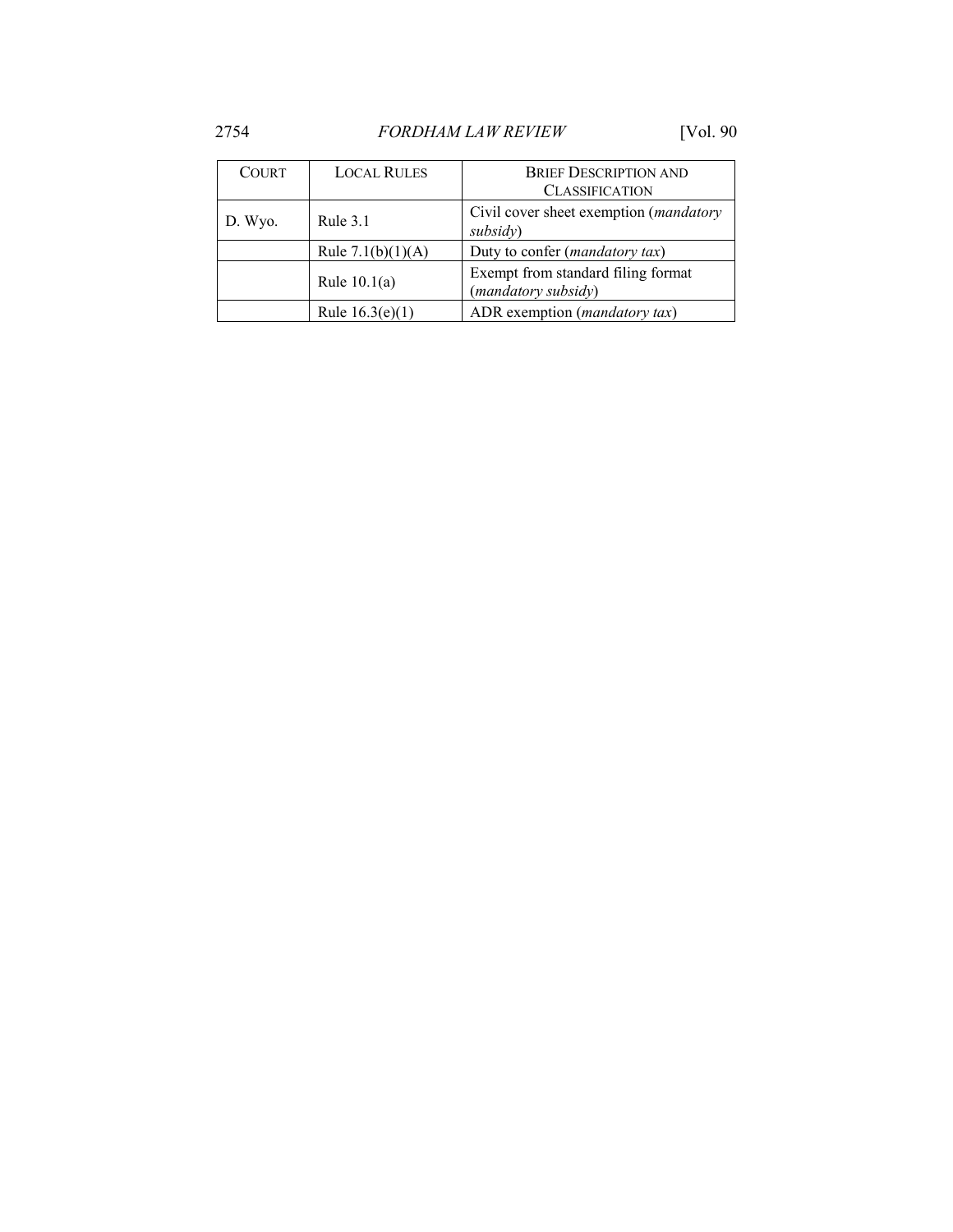#### APPENDIX B: CIVIL PRO BONO PROGRAMS IN THE U.S. DISTRICT COURTS

This appendix summarizes the current pro bono programs administered in the U.S. district courts. Citations for the information contained within each row follow the relevant district court.

| <b>COURT</b>          | COMPOSITION | <b>SELECTION</b> | <b>CASES</b>    | <b>EXPENSES</b>  |
|-----------------------|-------------|------------------|-----------------|------------------|
| N.D.                  | Volunteer   | Clerk of court   | All civil cases | May apply for    |
| Ala. $280$            | attorneys   | randomly         | except          | reimbursement    |
|                       |             | selects counsel  | bankruptcy      | of reasonable    |
|                       |             | from the Panel   |                 | expenses         |
|                       |             |                  |                 |                  |
|                       |             | Attorney has     |                 |                  |
|                       |             | two weeks to     |                 |                  |
|                       |             | notify the clerk |                 |                  |
|                       |             | that attorney is |                 |                  |
|                       |             | unwilling or     |                 |                  |
|                       |             | unable to accept |                 |                  |
|                       |             | and must state   |                 |                  |
|                       |             | the reason       |                 |                  |
| D.                    | Volunteer   | Pro Se Staff     | Civil cases     | May seek         |
| Alaska <sub>281</sub> | attorneys   | Attorney places  | selected by     | reimbursement    |
|                       |             | a generic        | the presiding   | not exceeding    |
|                       |             | description of   | judge           | \$1000 per case, |
|                       |             | the case on the  |                 | except in        |
|                       |             | court's website  |                 | exceptional      |
|                       |             | and forwards     |                 | circumstances    |
|                       |             | the request to   |                 |                  |
|                       |             | various bar      |                 |                  |
|                       |             | associations and |                 |                  |
|                       |             | legal aid        |                 |                  |
|                       |             | organizations;   |                 |                  |
|                       |             | maintains a      |                 |                  |
|                       |             | database of      |                 |                  |
|                       |             | volunteer pro    |                 |                  |
|                       |             | bono attorneys   |                 |                  |

<sup>280</sup>*. See* U.S. DIST. CT.: N. DIST. OF ALA., PLAN FOR PRO BONO COUNSEL FOR QUALIFIED UNREPRESENTED PARTIES IN CIVIL CASES (2016), https://www.alnd.uscourts.gov/sites/ alnd/files/Pro%20Bono%20Plan%20siged%20by%20Chief%20Judge%20Bowdre%20%28a dopted%20by%20court%20Nov.%2018%2C%202016%29.pdf [https://perma.cc/6YH8- B5Z5].

<sup>281</sup>*. See* The Adoption of Local Civil Rule 83.4 for the District of Alaska, Miscellaneous General Order No. 17-03 (D. Alaska July 6, 2017), https://www.akd.uscourts.gov/sites/akd/ files/general-ordes/MGO%2017-03.pdf [https://perma.cc/5XA2-UMNG]; *see also* D. ALASKA L.CIV.R. 83.4.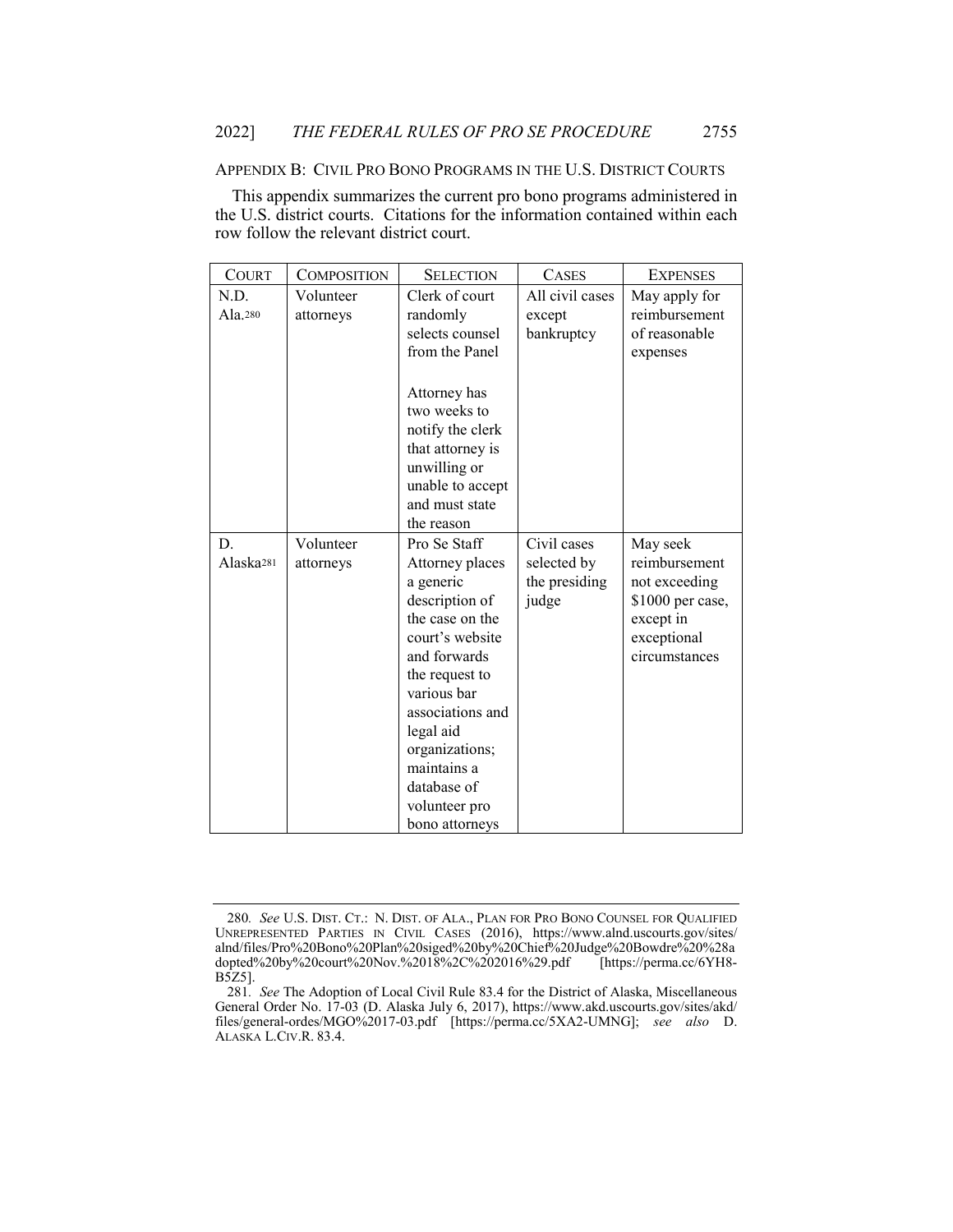| <b>COURT</b>    | <b>COMPOSITION</b>                                                                     | <b>SELECTION</b>                                                                                                                                                                                       | <b>CASES</b>                                                                                                            | <b>EXPENSES</b>                                                                                                                                             |
|-----------------|----------------------------------------------------------------------------------------|--------------------------------------------------------------------------------------------------------------------------------------------------------------------------------------------------------|-------------------------------------------------------------------------------------------------------------------------|-------------------------------------------------------------------------------------------------------------------------------------------------------------|
| C.D.<br>Cal.282 | Participating<br>private law<br>firms and<br>volunteer<br>attorneys                    | Expected to<br>accept an<br>appointment for<br>a pro se litigant<br>in a civil rights<br>case at least<br>once a year<br>No indication of<br>whether<br>attorney may<br>reject nor for<br>what reasons | Prisoner civil<br>rights cases<br>Limited<br>scope<br>representa-<br>tion for<br>nonprisoner,<br>pro se, civil<br>cases | May seek<br>reimbursement<br>no later than<br>thirty days after<br>judgment is<br>entered for<br>out-of-pocket<br>expenses of up<br>to \$10,000 per<br>case |
| E.D.<br>Cal.283 | Members of<br>the district's<br>pro bono panel                                         | Not expected to<br>accept an<br>appointment<br>more than once<br>every three<br>years<br>No indication of<br>whether<br>attorney may<br>reject and for<br>what reasons                                 | Prisoner civil<br>rights cases                                                                                          | May recover<br>out-of-pocket<br>expenses on<br>approved<br>expenditures if<br>sought within<br>thirty days<br>following the<br>entry of final<br>judgment   |
| S.D.<br>Cal.284 | Voluntary<br>process for law<br>firms and<br>attorneys;<br>serve on the<br>panel for a | Randomly<br>assigned<br>Expected to<br>accept<br>appointment                                                                                                                                           | Civil cases<br>filed by<br>indigent pro<br>se parties                                                                   | May be<br>reimbursed for<br>necessarily<br>incurred<br>out-of-pocket<br>expenses                                                                            |

<sup>282</sup>*. See Pro Bono Civil Rights Panel*, U.S. DIST. CT.: CENT. DIST. OF CAL., https://www.cacd.uscourts.gov/attorneys/pro-bono [https://perma.cc/LX3B-WUR9] (last visited Apr. 2, 2022); *Pro Bono Limited-Scope Representation Pilot Program*, U.S. DIST. CT.: CENT. DIST. OF CAL., https://www.cacd.uscourts.gov/attorneys/pro-bono/pro-bono-limitedscope-representation-pilot-program [https://perma.cc/3YUY-KLTE] (last visited Apr. 2, 2022); *Procedures for Recovering Out-of-Pocket Expenses*, U.S. DIST. CT.: CENT. DIST. OF CAL., https://www.cacd.uscourts.gov/attorneys/pro-bono/procedures-recovering-out-pocketexpenses [https://perma.cc/FJM4-CQ9Y] (last visited Apr. 2, 2022).

<sup>283</sup>*. See* Adoption of Amended Plan Governing Reimbursement of Appointed Pro Bono Counsel, General Order No. 558 (E.D. Cal. Mar. 18, 2015), https://www.caed.uscourts.gov/ caednew/assets/File/GO558.pdf [https://perma.cc/7HSL-W436]; *Pro Bono Panel*, U.S. DIST. CT.: E. DIST. OF CAL., https://www.caed.uscourts.gov/caednew/index.cfm/attorney-info/probono-panel/ [https://perma.cc/7Q2A-3BNS] (last visited Apr. 2, 2022).

<sup>284</sup>*. See* Adopting Pro Bono Plan, General Order No. 596 (S.D. Cal. Aug. 3, 2011), https://www.casd.uscourts.gov/\_assets/pdf/attorney/GO\_596.pdf [https://perma.cc/Y9HJ-AL37].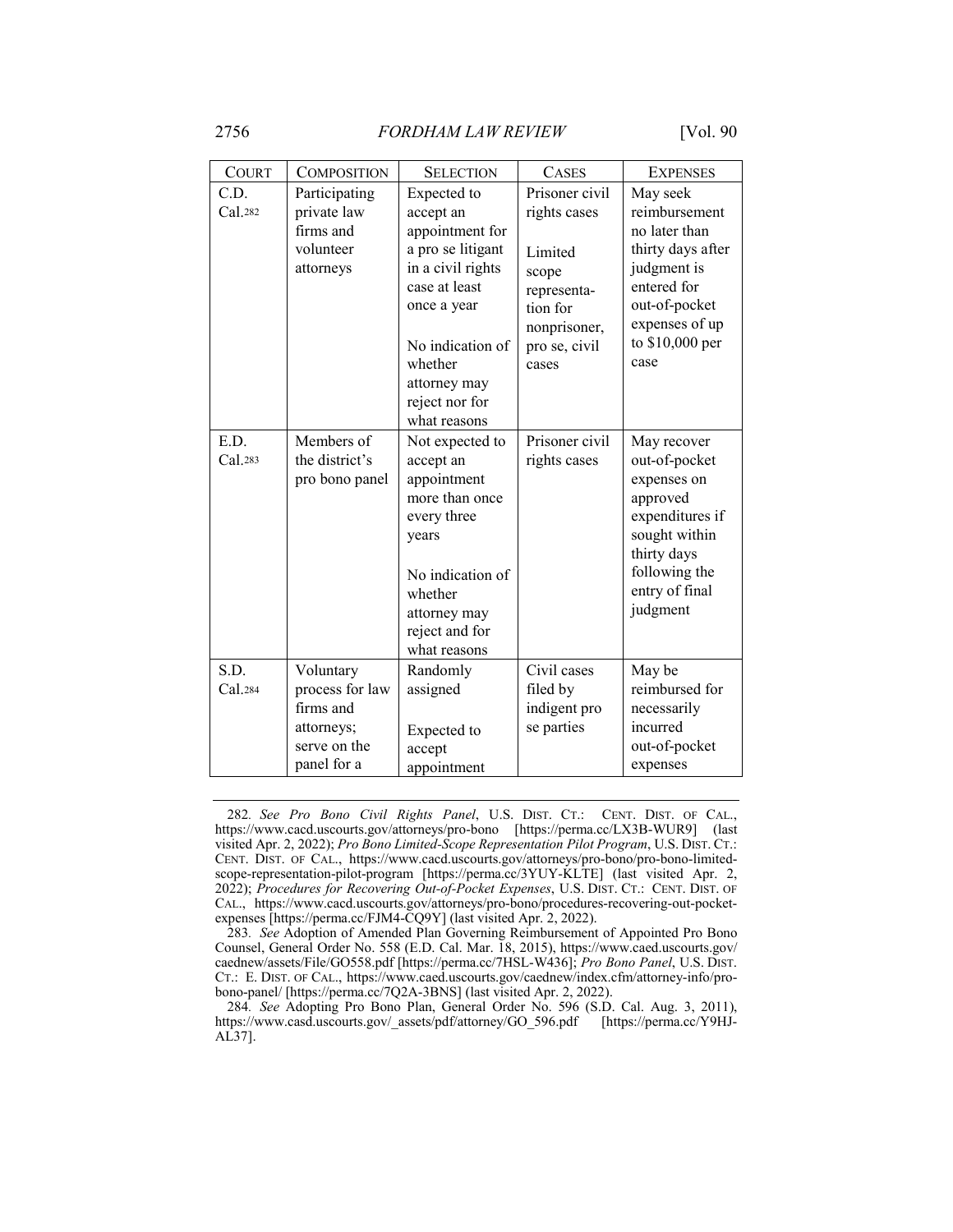| COURT          | <b>COMPOSITION</b>                                                                                                            | <b>SELECTION</b>                                                                                                                                                                                                                                                                                                                                          | <b>CASES</b>                                                                                                                                                                                                                                 | <b>EXPENSES</b>                                                                                                                                 |
|----------------|-------------------------------------------------------------------------------------------------------------------------------|-----------------------------------------------------------------------------------------------------------------------------------------------------------------------------------------------------------------------------------------------------------------------------------------------------------------------------------------------------------|----------------------------------------------------------------------------------------------------------------------------------------------------------------------------------------------------------------------------------------------|-------------------------------------------------------------------------------------------------------------------------------------------------|
|                | period of at<br>least two years                                                                                               | unless there is a<br>conflict or other<br>exceptional<br>circumstances                                                                                                                                                                                                                                                                                    | Prisoner civil<br>rights cases<br>where<br>summary<br>judgment has<br>been denied                                                                                                                                                            |                                                                                                                                                 |
| D.<br>Colo.285 | Members in<br>good standing<br>of the bar of<br>the district<br>court; also<br>open to law<br>school clinics<br>and law firms | Randomly<br>assigned; Clerk<br>is directed to<br>select an<br>attorney with<br>relevant<br>expertise<br>Panel member<br>must notify the<br>Clerk whether<br>they are<br>available for<br>appointment no<br>later than five<br>days after<br>assignment<br>May be<br>removed from<br>Panel for<br>excessive<br>number of<br>declinations of<br>appointment | Civil rights,<br>prisoners'<br>rights, social<br>security<br>appeals, and<br>other<br>categories<br>Website lists<br>cases<br>available to<br>all attorneys<br>after at least<br>four Pro<br><b>Bono Panel</b><br>attorneys<br>have declined | Reimbursement<br>limited to<br>\$5000 for<br>non-expert<br>costs and an<br>additional<br>\$7500 for<br>expert fees<br>Attorney may<br>seek fees |
| D.<br>Conn.286 | Any attorney<br>who practices<br>in the district<br>and has<br>appeared in a                                                  | Court selects at<br>random from<br>volunteer<br>wheel; if no<br>attorney on the                                                                                                                                                                                                                                                                           |                                                                                                                                                                                                                                              | May be<br>reimbursed for<br>expenses upon<br>motion to the<br>court submitted                                                                   |

<sup>285</sup>*. See* D.C.COLO.LATTYR 15; U.S. DIST. CT.: DIST. OF COLO., UNITED STATES DISTRICT COURT'S CIVIL PRO BONO PANEL PROGRAM (2014), http://www.cod.uscourts.gov/ Portals/0/Documents/AttInfo/Civil\_Pro\_Bono\_Panel\_Program.pdf [https://perma.cc/RD3L-X8AJ]; *Civil Pro Bono Panel—Details, and Available Cases*, U.S. DIST. CT.: DIST. OF COLO., http://www.cod.uscourts.gov/AttorneyInformation/CivilProBonoPanel-

Details,andAvailableCases.aspx [https://perma.cc/8LWX-4KKN] (last visited Apr. 2, 2022). 286*. See* D. CONN. L. CIV. R. 83.10(e); *see also* U.S. DIST. CT.: DIST. OF CONN., NOTICE REGARDING LOCAL RULE 83.10(K): INCURRING PRO BONO EXPENSES (2022), INCURRING PRO BONO EXPENSES (2022), https://ctd.uscourts.gov/sites/default/files/Pro-Bono-Notice-Re-Expenses-Final-1-11- 2022.pdf [https://perma.cc/L95Q-THL4].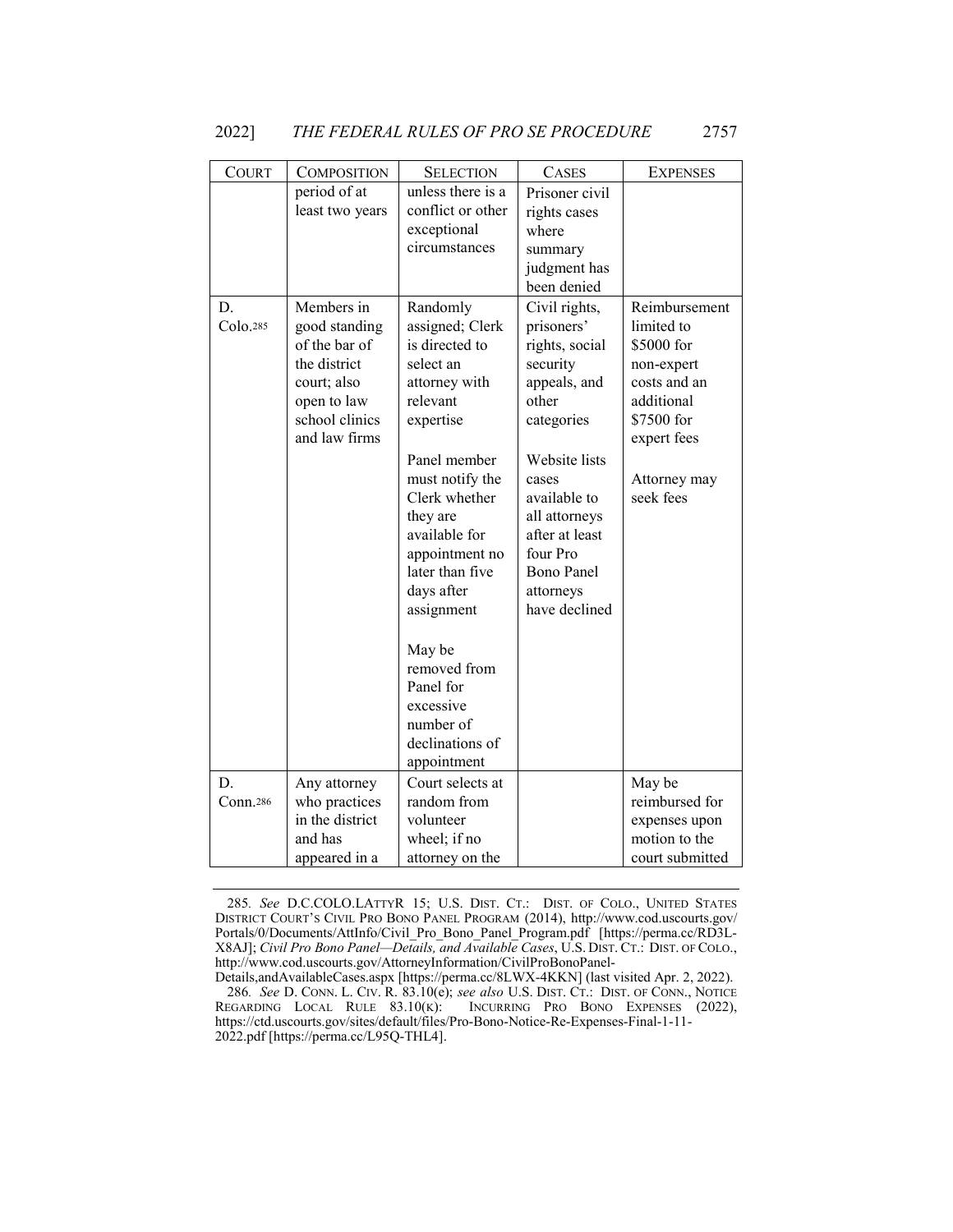| <b>COURT</b>  | <b>COMPOSITION</b>                                                                                                                                                                                                                | <b>SELECTION</b>                                                                                                                                                                                                                                                                                                                    | <b>CASES</b>                            | <b>EXPENSES</b>                                                                                                                                                                                                                                                 |
|---------------|-----------------------------------------------------------------------------------------------------------------------------------------------------------------------------------------------------------------------------------|-------------------------------------------------------------------------------------------------------------------------------------------------------------------------------------------------------------------------------------------------------------------------------------------------------------------------------------|-----------------------------------------|-----------------------------------------------------------------------------------------------------------------------------------------------------------------------------------------------------------------------------------------------------------------|
|               | civil case in<br>the last five<br>years<br>(assignment<br>wheel)<br>Members of<br>the bar who<br>contact the<br>clerk's office<br>in writing may<br>request to<br>serve as a<br>volunteer<br>panel member<br>(volunteer<br>wheel) | volunteer wheel<br>is available,<br>court selects<br>from<br>assignment<br>wheel                                                                                                                                                                                                                                                    |                                         | in advance of<br>incurring the<br>expenses<br>Expenses<br>greater than<br>\$2000 require<br>prior approval<br>by the court's<br>Budget<br>Committee                                                                                                             |
| D.<br>Del.287 | Firms,<br>organizations,<br>or attorneys<br>who notify the<br>Federal Civil<br>Panel<br>Coordinators<br>they wish to<br>join                                                                                                      | Clerk's office<br>selects firm,<br>which must<br>respond within<br>fourteen days<br>Representation<br>may only be<br>declined if there<br>is a conflict of<br>interest, the<br>firm is currently<br>representing a<br>party in two or<br>more panel<br>cases, or<br>representation<br>may cause an<br>undue hardship<br>on the firm | Indigent<br>litigants in<br>civil cases | May seek<br>reimbursement<br>for up to<br>\$10,000 per<br>case for certain<br>costs and<br>expenses<br>related to<br>representation<br>in a panel case<br>Can obtain<br>more than a<br>\$10,000<br>reimbursement<br>with majority of<br>the court's<br>approval |

<sup>287</sup>*. See* Amendments to the Federal Civil Panel that Provides Legal Assistance to Indigent Parties in Certain Civil Litigation, Standing Order (D. Del. June 27, 2016), https://www.ded.uscourts.gov/sites/ded/files/news/Revised%20Federal%20Civil%20Panel% 20Order%20dated%206-27-16.pdf [https://perma.cc/TUB2-PX8T]; Revised Standing Order for District Court Fund (D. Del. Aug. 30, 2016), https://www.ded.uscourts.gov/sites/ded/ files/news/RevisedStandingOrderforDistrictCourtFund9-1-16.pdf [https://perma.cc/7N7U-SPDE].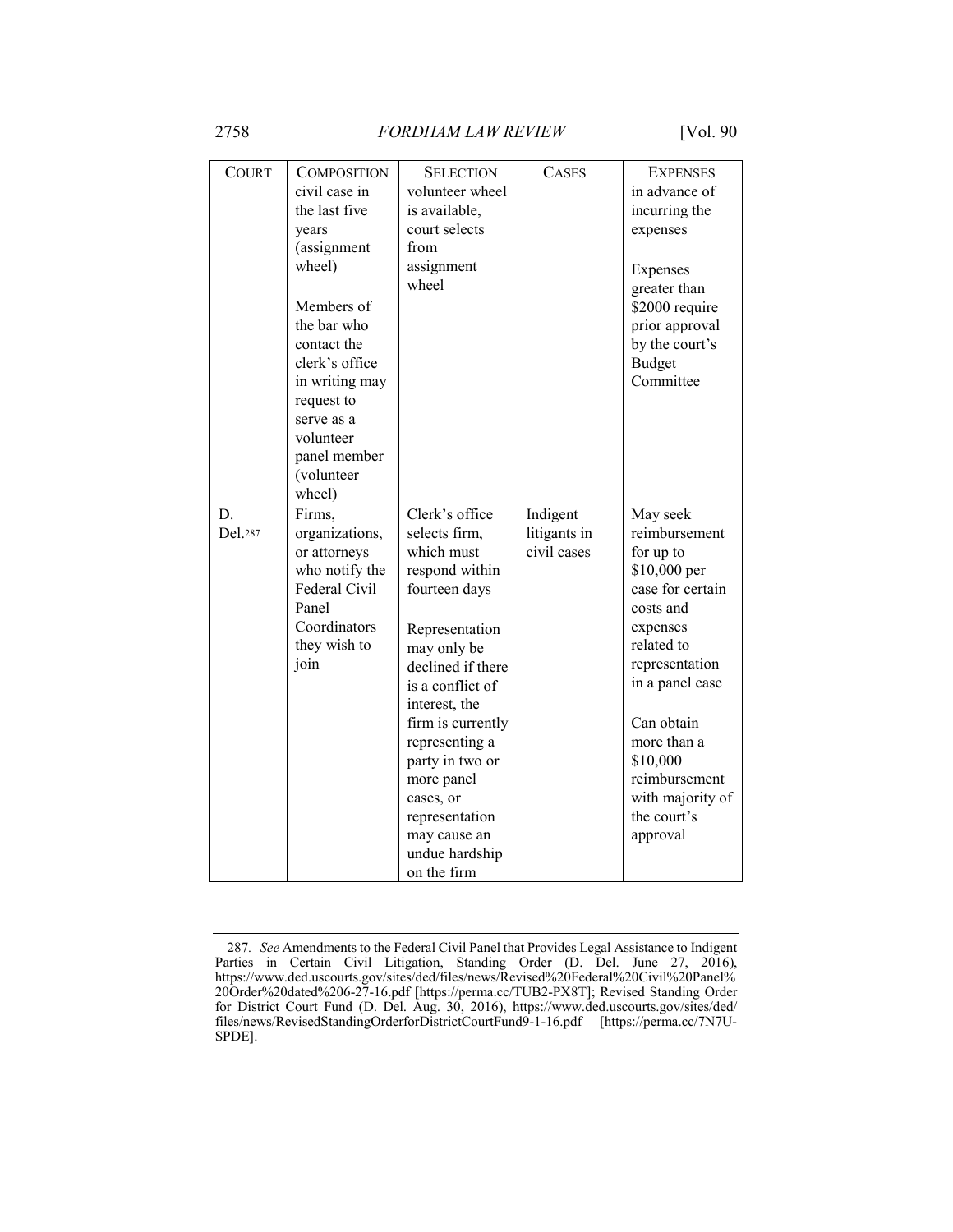| <b>COURT</b>    | <b>COMPOSITION</b>                                                                                                                          | <b>SELECTION</b>                                                                                                                                                                                                                            | <b>CASES</b>                                                                                                                                  | <b>EXPENSES</b>                                                                                                                                                                                                                                    |
|-----------------|---------------------------------------------------------------------------------------------------------------------------------------------|---------------------------------------------------------------------------------------------------------------------------------------------------------------------------------------------------------------------------------------------|-----------------------------------------------------------------------------------------------------------------------------------------------|----------------------------------------------------------------------------------------------------------------------------------------------------------------------------------------------------------------------------------------------------|
| D.D.C.288       | Members of<br>the bar who<br>practice in<br>D.C.; also<br>open to law<br>school clinics<br>and firms                                        | Clerk selects a<br>member of the<br>panel in<br>consideration of<br>the experience<br>and preferences<br>regarding<br>specific types of<br>cases<br>Selected<br>members are<br>encouraged, but<br>not required, to<br>accept<br>appointment | Limited to<br>parties that<br>have been<br>granted leave<br>to proceed in<br>forma<br>pauperis or<br>within the<br>discretion of<br>the judge | May enter into<br>an agreement<br>for recovery of<br>expenses and<br>fees with prior<br>approval of the<br>Court<br>Indigent Civil<br>Litigation Fund<br>(private<br>nonprofit) may<br>also reimburse<br>panel members<br>for expenses<br>incurred |
| M.D.<br>Fla.289 | Members of<br>the bar in good<br>standing listed<br>as willing to<br>accept<br>appointments<br>through their<br>federal bar<br>organization | Judge asks the<br>Clerk of court<br>to select an<br>attorney from<br>the list<br>No indication of<br>how attorney<br>may reject the<br>appointment<br>and for what<br>reasons                                                               | Civil cases                                                                                                                                   | May seek<br>reimbursement<br>for reasonable<br>litigation<br>expenses and<br>expenses<br>exceeding<br>\$30,000 will<br>not be<br>reimbursed<br>absent<br>exceptional<br>circumstances                                                              |
| N.D.<br>Fla.290 | All members<br>in good<br>standing of the<br>bar who apply<br>to become a<br>member of the<br>Volunteer                                     | Judge directs<br>the Clerk to<br>select an<br>attorney<br>through a strict<br>rotation                                                                                                                                                      | Pro se, in<br>forma<br>pauperis civil<br>actions                                                                                              | May receive<br>reimbursement<br>through the<br>district's Bench<br>and Bar Fund                                                                                                                                                                    |

<sup>288</sup>*. See* U.S. DIST. & BANKR. CT. FOR THE DIST. OF D.C., THE CIVIL PRO BONO PANEL, https://www.dcd.uscourts.gov/sites/dcd/files/probonopamphlet.pdf [https://perma.cc/QJF3- 8JKP].

<sup>289</sup>*. See* U.S. DIST. CT.: MIDDLE DIST. OF FLA., PLAN FOR PRO BONO REPRESENTATION BY APPOINTMENT IN CIVIL CASES, https://www.flmd.uscourts.gov/sites/flmd/files/documents/ flmd-pro-bono-plan.pdf [https://perma.cc/RU6M-E45X].

<sup>290</sup>*. See* U.S. DIST. CT.: N. DIST. OF FLA., PLAN FOR THE DESIGNATION OF ATTORNEYS TO REPRESENT PRO SE, IN FORMA PAUPERIS PARTIES IN CIVIL CASES (2014), www.flnd.uscourts.gov/sites/default/files/forms/14%20NDFL%20Final%20Pro%20Bono%2 0Volunteer%20Plan%20October%201%2C%202014.pdf [https://perma.cc/MJ2C-8P3Y].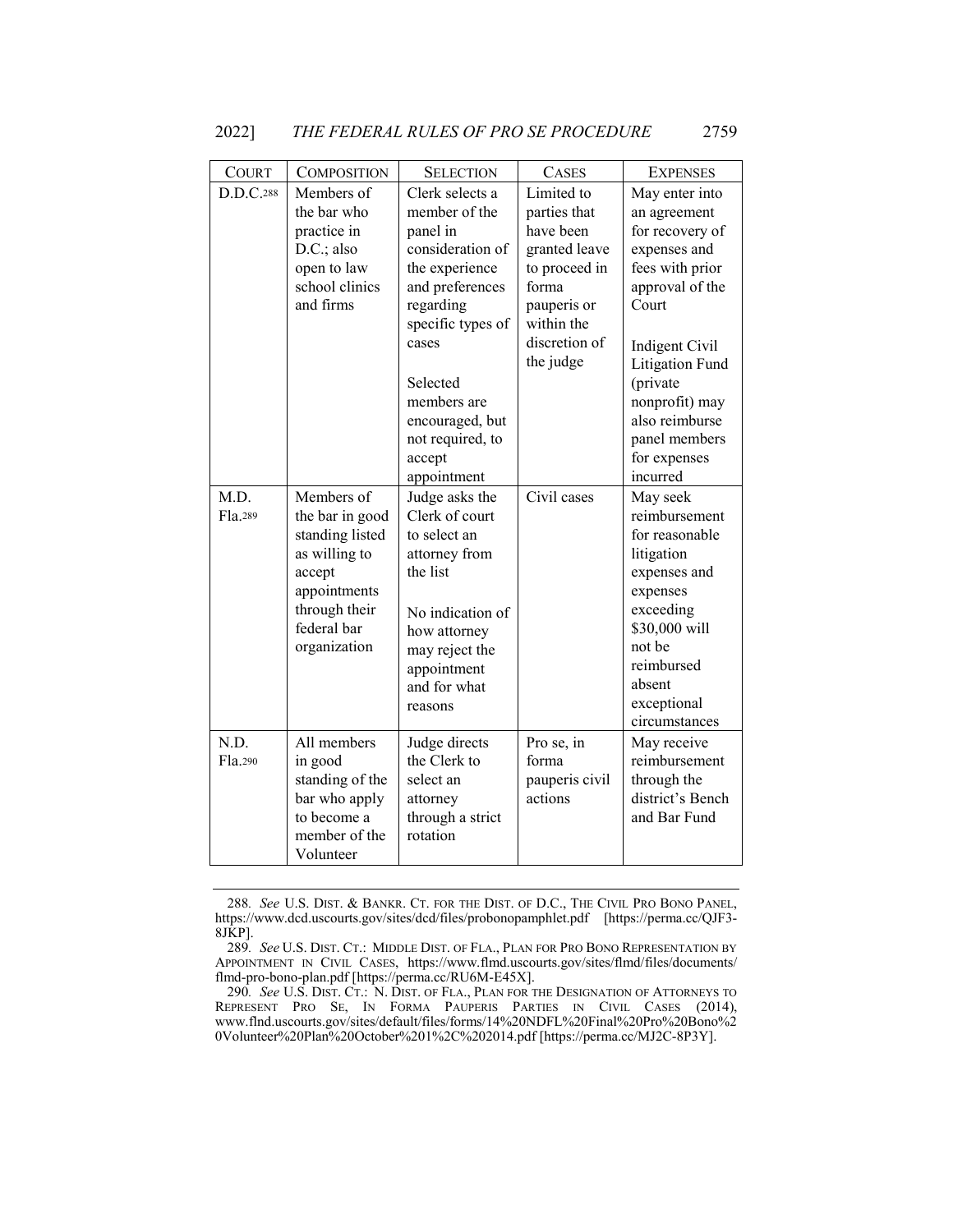| <b>COURT</b><br><b>SELECTION</b><br><b>COMPOSITION</b><br><b>CASES</b><br>Lawyers'<br>Panel member<br>Project Panel<br>has thirty days<br>to accept or<br>decline; may<br>decline for any<br>reason and need<br>not specify a<br>reason, but will<br>stay at top of<br>list if fail to<br>respond<br>S.D.<br>Registered<br>Available<br>Judges may call<br>members of<br>Fla.291<br>upon interested<br>cases listed<br>the court's pro<br>attorneys<br>on court<br>registered in<br>website<br>bono panel list<br>database, but<br>attorneys may | <b>EXPENSES</b>                                                                                                                                                           |
|--------------------------------------------------------------------------------------------------------------------------------------------------------------------------------------------------------------------------------------------------------------------------------------------------------------------------------------------------------------------------------------------------------------------------------------------------------------------------------------------------------------------------------------------------|---------------------------------------------------------------------------------------------------------------------------------------------------------------------------|
|                                                                                                                                                                                                                                                                                                                                                                                                                                                                                                                                                  |                                                                                                                                                                           |
|                                                                                                                                                                                                                                                                                                                                                                                                                                                                                                                                                  |                                                                                                                                                                           |
| decline for any<br>reason                                                                                                                                                                                                                                                                                                                                                                                                                                                                                                                        | May be<br>reimbursed for<br>amounts not<br>exceeding<br>\$7500 absent<br>exceptional<br>circumstances;<br>no guarantee of<br>reimbursement                                |
| Members in<br>Civil cases<br>D.<br>Upon a judge's<br>Haw.292<br>order, the Pro<br>involving<br>good standing<br>to practice in<br>Bono<br>indigent pro<br>the district and<br>Coordinator<br>se litigants<br>who have<br>selects an<br>agreed to pro<br>attorney,<br>bono<br>considering the<br>experience and<br>appointments<br>preference of<br>these attorneys<br>Attorney has<br>ten days to                                                                                                                                                | Authorizes<br>funding for<br>allowable<br>litigation costs<br>and expenses;<br>may seek<br>reimbursement<br>of up to \$1500<br>at the<br>conclusion of<br>the appointment |

<sup>291</sup>*. See Assistance with Litigation Expenses (Pro Bono)*, U.S. DIST. CT.: S. DIST. OF FLA., https://www.flsd.uscourts.gov/assistance-litigation-expenses-pro-bono

<sup>[</sup>https://perma.cc/E69Z-35Q4] (last visited Apr. 2, 2022); *Available Cases*, U.S. DIST. CT.: S. DIST. OF FLA., https://www.flsd.uscourts.gov/available\_cases [https://perma.cc/DG2X-Q47Y] (last visited Apr. 2, 2022); *Register for the Court's Pro Bono Panel List*, U.S. DIST. CT.: S. DIST. OF FLA., https://www.flsd.uscourts.gov/content/register-court%E2%80%99s-pro-bonopanel-list [https://perma.cc/3HGZ-35QX] (last visited Apr. 2, 2022); *Volunteer Opportunities and Pro Bono Assistance*, U.S. DIST. CT.: S. DIST. OF FLA., https://www.flsd.uscourts.gov/ volunteer-opportunities-and-pro-bono-assistance [https://perma.cc/7X7E-3KDZ] (last visited Apr. 2, 2022).

<sup>292</sup>*. See* Order Adopting Rules for Civil Pro Bono Panel for the United States District Court for the District of Hawaii (D. Haw. Aug. 15, 2016), https://www.hid.uscourts.gov/ files/order337/2016\_08\_15\_civil\_Order%20Adopting%20Rules%20FOR%20Pro%20Bono %20Panel.pdf [https://perma.cc/ $\overline{Y}$ 3GK-4V9K].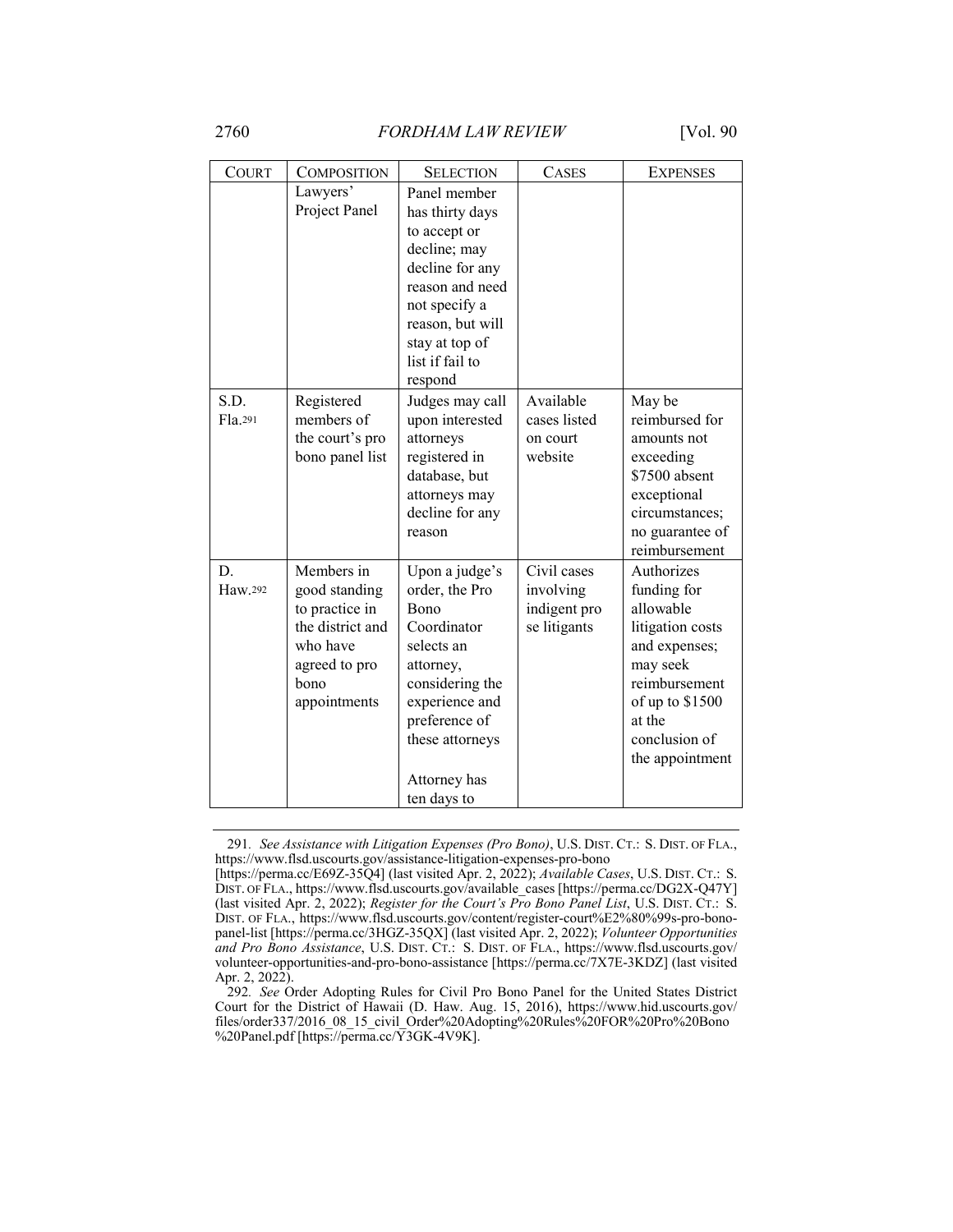| COURT                      | COMPOSITION                                                                                                  | <b>SELECTION</b>                                                                                                                                                                                                            | <b>CASES</b>                                                    | <b>EXPENSES</b>                                                                                                                                                              |
|----------------------------|--------------------------------------------------------------------------------------------------------------|-----------------------------------------------------------------------------------------------------------------------------------------------------------------------------------------------------------------------------|-----------------------------------------------------------------|------------------------------------------------------------------------------------------------------------------------------------------------------------------------------|
|                            |                                                                                                              | respond to<br>appointment<br>and can only<br>deny because of<br>conflict of<br>interest or other<br>grounds<br>consistent with<br>the applicable<br>Rules of<br>Professional<br>Conduct                                     |                                                                 |                                                                                                                                                                              |
| D.<br>Idaho <sup>293</sup> | Any member<br>of the bar that<br>applies<br>through the<br>Federal Bar<br>Association<br>Pro Bono<br>Liaison | FBA Pro Bono<br>Liaison is in<br>charge of<br>communicating<br>and extending<br>invitations to<br>accept<br>representations                                                                                                 | Litigants of<br>limited means<br>in all types of<br>civil cases | Authorized<br>funding for<br>litigation costs<br>through the<br>program<br>May seek<br>reimbursement<br>of up to \$1500<br>per case for<br>reasonable and<br>necessary costs |
| N.D.<br><b>Ill.294</b>     | All members<br>of the Trial<br>Bar                                                                           | Clerk randomly<br>selects names<br>every year to<br>create the panel;<br><b>Trial Bar</b><br>members can<br>also volunteer<br>for assignments<br>anytime<br>May only defer<br>pursuant to the<br>local rule's<br>exceptions | Civil actions                                                   | Limited funds<br>may be<br>available to<br>reimburse costs                                                                                                                   |

<sup>293</sup>*. See* Pro Bono Program, General Order No. 351 (D. Idaho Sept. 26, 2019), https:// www.id.uscourts.gov/Content\_Fetcher/index.cfml/Pro\_Bono\_Program\_3298.pdf?Content\_I D=3298 [https://perma.cc/9LR7-KBCH].

<sup>294</sup>*. See Northern District Pro Bono Programs*, U.S. DIST. CT.: N. DIST. OF ILL., https://www.ilnd.uscourts.gov/Pages.aspx?BQuMZcPiD1N2onwVG/J4/Q== [https://perma.cc/32WL-U9AQ] (last visited Apr. 2, 2022).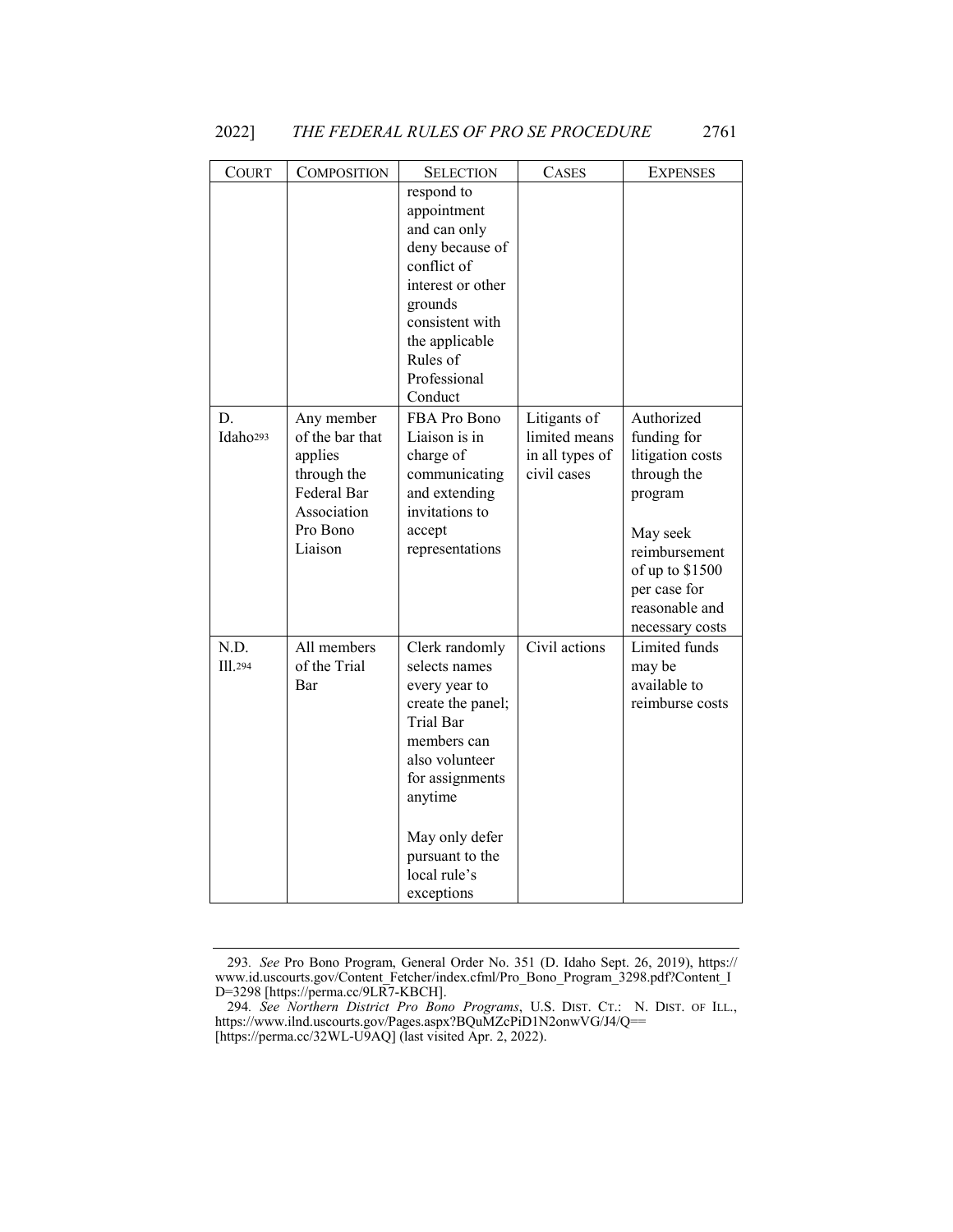| <b>COURT</b>    | <b>COMPOSITION</b>                                                                                                                                                                                                                                                 | <b>SELECTION</b>                                                                                                                                                                                                                                                                                                                                                                                           | <b>CASES</b>                                               | <b>EXPENSES</b>                                                                                                                                                                |
|-----------------|--------------------------------------------------------------------------------------------------------------------------------------------------------------------------------------------------------------------------------------------------------------------|------------------------------------------------------------------------------------------------------------------------------------------------------------------------------------------------------------------------------------------------------------------------------------------------------------------------------------------------------------------------------------------------------------|------------------------------------------------------------|--------------------------------------------------------------------------------------------------------------------------------------------------------------------------------|
| C.D.<br>II1.295 | Participating<br>attorneys                                                                                                                                                                                                                                         | Pro Bono<br>Coordinator<br>contacts<br>participating<br>lawyers not<br>currently<br>handling a case<br>Participating<br>lawyer may<br>only decline for<br>five specified<br>reasons                                                                                                                                                                                                                        | Certain civil<br>cases<br>involving<br>indigent<br>parties | Reimbursement<br>is available for<br>out-of-pocket<br>expenses of up<br>to \$1000                                                                                              |
| S.D.<br>Ind.296 | Volunteer<br>attorneys in<br>good standing<br>of the bar<br>(Voluntary<br>Panel)<br>All members<br>of the court's<br>bar who have<br>appeared in a<br>threshold<br>number of<br>civil cases<br>during the last<br>year<br>(Obligatory<br>Panel) unless<br>exempted | Recruited<br>attorneys may<br>only withdraw<br>for specified<br>reasons:<br>conflict of<br>interest; counsel<br>is not<br>competent;<br>burden of other<br>professional<br>commitments in<br>the practice of<br>law; personal<br>incompatibility;<br>believes litigant<br>is proceeding<br>for the purpose<br>of harassment;<br>substantial prior<br>assistance to the<br>court as<br>recruited<br>counsel | Civil cases<br>involving<br>indigent<br>litigants          | May seek<br>prepayment or<br>reimbursement<br>of expenses<br>Funds in excess<br>of \$1000 must<br>be approved by<br>the assigned<br>judge before the<br>expense is<br>incurred |

<sup>295</sup>*. See* U.S. DIST. CT.: CENT. DIST. OF ILL., PLAN FOR THE RECRUITMENT OF COUNSEL FOR INDIGENT PARTIES IN CERTAIN CIVIL CASES (2019), https://www.ilcd.uscourts.gov/sites/ilcd/ files/Plan%20for%20Recruitment%20of%20Counsel%202017.pdf [https://perma.cc/335V-PBXD].

<sup>296</sup>*. See* S.D. IND. L.R. 87.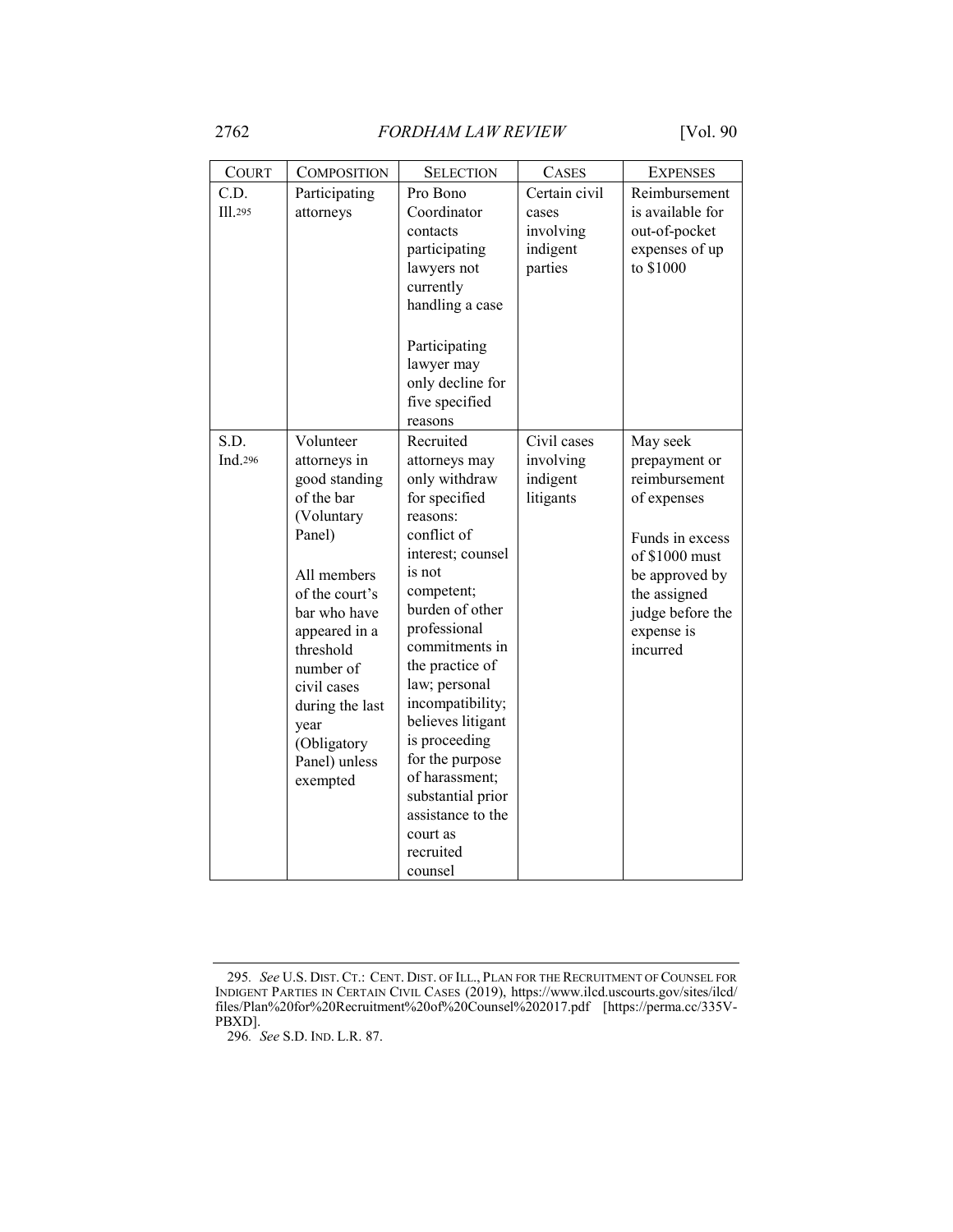| <b>COURT</b>   | <b>COMPOSITION</b>                                                                                                                                | <b>SELECTION</b>                                                                                                                                           | <b>CASES</b>                                                                                                            | <b>EXPENSES</b>                                                                |
|----------------|---------------------------------------------------------------------------------------------------------------------------------------------------|------------------------------------------------------------------------------------------------------------------------------------------------------------|-------------------------------------------------------------------------------------------------------------------------|--------------------------------------------------------------------------------|
| W.D.<br>Ky.297 | Volunteer<br>attorneys<br>admitted to<br>practice in the<br>district who<br>submit an<br>application to<br>be on the Pro<br>Bono Counsel<br>Panel | Court contacts a<br>member of the<br>panel to request<br>volunteer<br>Attorney must<br>communicate<br>acceptance or<br>denial within<br>twenty-one<br>days | Civil cases<br>involving<br>indigent<br>litigants<br>decided by<br>the court<br>based on<br>particular<br>circumstances | May seek<br>reimbursement<br>of up to \$1000<br>from the Bench<br>and Bar Fund |
| E.D.<br>La.298 | Volunteer<br>attorneys in<br>good standing<br>of the bar<br>willing to<br>serve on the<br>Civil Pro Bono<br>Counsel Panel                         | Pilot Program<br>Coordinator<br>selects lawyer<br>on the panel<br>pursuant to<br>various<br>prerequisites                                                  | Civil cases<br>involving pro<br>se litigants<br>who have<br>demonstra-<br>ted a financial<br>inability to<br>pay        | Reimbursement<br>for costs up to<br>\$2500                                     |
| M.D.<br>La.299 | Volunteer<br>attorneys<br>admitted to<br>practice in the<br>district serving<br>on the Civil<br>Pro Bono<br>Counsel Panel                         | Court sends<br>request for<br>representation<br>to all panel<br>members and<br>panel member<br>may volunteer                                               | Civil cases<br>involving pro<br>se inmates<br>who have<br>demonstra-<br>ted inability<br>to pay for<br>counsel          | Reimbursement<br>for costs up to<br>\$2500                                     |
| W.D.<br>La.300 | Volunteer<br>attorneys in<br>good standing<br>of the bar with<br>current and<br>adequate<br>malpractice                                           | Court sends<br>request for<br>representation<br>to all Civil Pro<br><b>Bono Counsel</b><br>Panel members<br>and panel                                      | Civil cases of<br>pro se<br>prisoners who<br>cannot retain<br>private<br>counsel                                        | Reimbursement<br>for costs up to<br>\$2500                                     |

<sup>297</sup>*. See* U.S. DIST. CT.: W. DIST. OF KY., PRO BONO CIVIL CASE PROTOCOL, https://www.kywd.uscourts.gov/sites/kywd/files/court\_docs/Pro%20Bono%20Protocol.pdf [https://perma.cc/6A6Z-MAQY].

<sup>298</sup>*. See* Resolution of the En Banc Court (E.D. La. Apr. 22, 2014), http://www.laed.uscourts.gov/sites/default/files/pdfs/ProBono-Civil-Panel-

Res%20Permanent%20Ntc.pdf [https://perma.cc/VH8X-82LP].

<sup>299</sup>*. See* Resolution of the En Banc Court (M.D. La. Mar. 9, 2015), https://www.lamd.uscourts.gov/sites/default/files/pdf/ProBonoResolution.pdf [https://perma.cc/Q9Y7-8ZMU].

<sup>300</sup>*. See* Resolution Forming a Civil Pro Bono Panel (W.D. La. Jan. 3, 2019), https://www.lawd.uscourts.gov/sites/lawd/files/UPLOADS/Resolution%20Forming%20a%2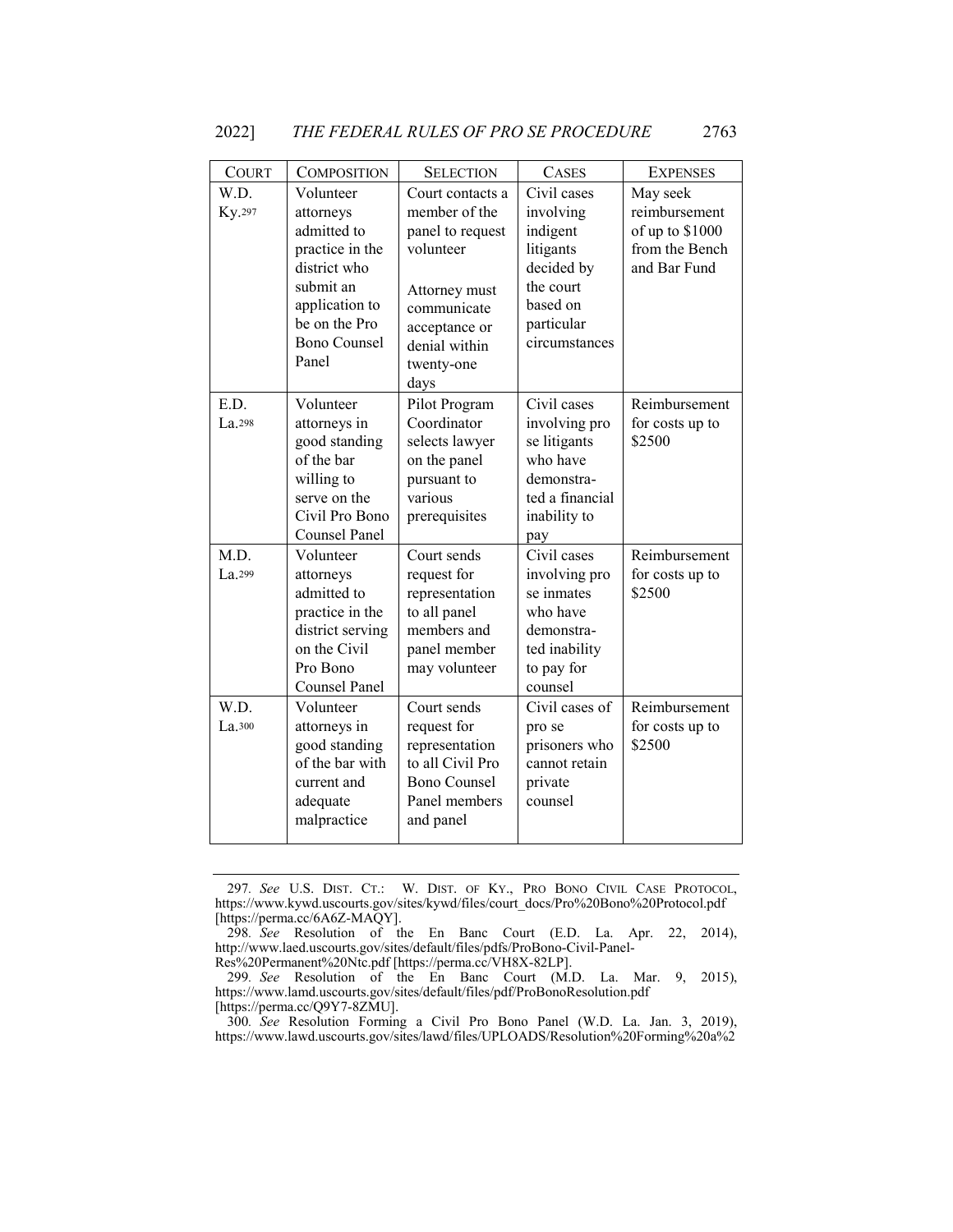## 2764 *FORDHAM LAW REVIEW* [Vol. 90

| <b>COURT</b> | <b>COMPOSITION</b> | <b>SELECTION</b>  | <b>CASES</b> | <b>EXPENSES</b>  |
|--------------|--------------------|-------------------|--------------|------------------|
|              | insurance          | member may        |              |                  |
|              | coverage           | volunteer         |              |                  |
|              |                    |                   |              |                  |
|              |                    | If none           |              |                  |
|              |                    | volunteer,        |              |                  |
|              |                    | magistrate        |              |                  |
|              |                    | judge may         |              |                  |
|              |                    | select a panel    |              |                  |
|              |                    | member;           |              |                  |
|              |                    | selected panel    |              |                  |
|              |                    | member may        |              |                  |
|              |                    | decline for       |              |                  |
|              |                    | reasonable        |              |                  |
|              |                    | cause, including  |              |                  |
|              |                    | a conflict of     |              |                  |
|              |                    | interest, a       |              |                  |
|              |                    | recent            |              |                  |
|              |                    | appointment in    |              |                  |
|              |                    | another case, or  |              |                  |
|              |                    | a prohibitive     |              |                  |
|              |                    | work schedule,    |              |                  |
|              |                    | among others      |              |                  |
| D.           | Participating      | Pro Bono          | Civil cases  | May seek         |
| Mass.301     | law firms          | Coordinator       | involving    | reimbursement    |
|              |                    | selects a firm;   | indigent     | for expenses not |
|              |                    | firm may only     | parties      | exceeding        |
|              |                    | decline           |              | \$10,000         |
|              |                    | appointment if    |              |                  |
|              |                    | conflict of       |              |                  |
|              |                    | interest, lack of |              |                  |
|              |                    | sufficient        |              |                  |
|              |                    | experience,       |              |                  |
|              |                    | personal          |              |                  |
|              |                    | incompatibility,  |              |                  |
|              |                    | party is          |              |                  |
|              |                    | proceeding to     |              |                  |
|              |                    | harass, or the    |              |                  |

0Civil%20Pro%20Bono%20Panel.pdf [https://perma.cc/3QNW-KETT]; *see also* Order (W.D. La. Dec. 15, 2021), https://www.lawd.uscourts.gov/sites/lawd/files/UPLOADS/ ResolutionFormingaCivilProBonoPanel\_2022\_2024.pdf [https://perma.cc/B8V3-BKR5].

<sup>301</sup>*. See* PLAN FOR THE APPOINTMENT OF COUNSEL FOR INDIGENT PARTIES IN CERTAIN CIVIL CASES, U.S. DIST. CT.: DIST. OF MASS. (2009), https://www.mad.uscourts.gov/attorneys/pdf/ ProBonoPlan2009.pdf [https://perma.cc/5LEG-MT9A]; U.S. DIST. CT.: DIST. OF MASS., GUIDELINES GOVERNING THE REIMBURSEMENT OF EXPENSES IN PRO BONO CASES (2015), https://www.mad.uscourts.gov/attorneys/pdf/Guidelines%20Pro%20Bono%20Reimb.pdf [https://perma.cc/MXL5-HCGJ].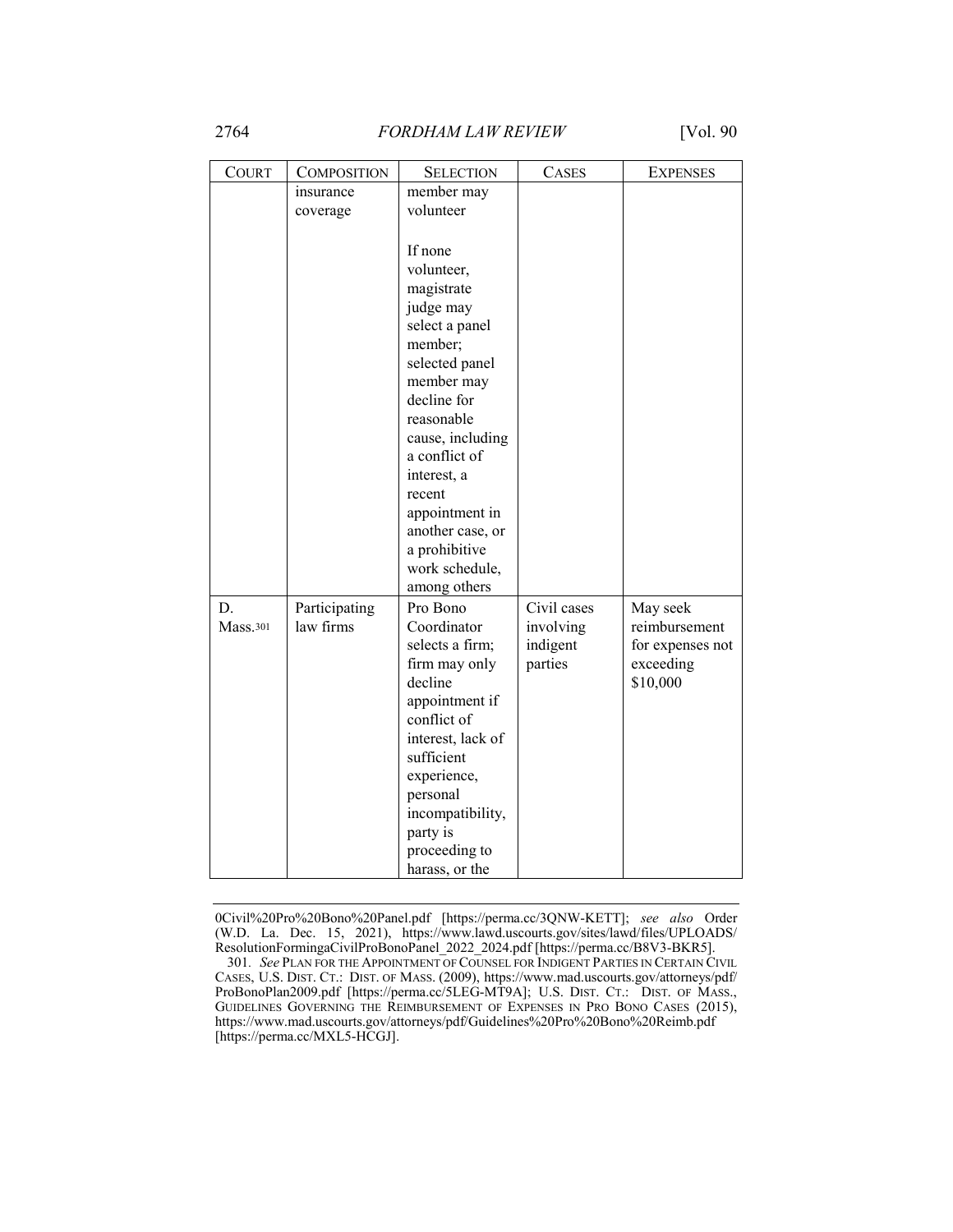| COURT            | <b>COMPOSITION</b>                       | <b>SELECTION</b>                                                                                                                                                                                             | <b>CASES</b>                                                                                                                                                                                 | <b>EXPENSES</b>                                                                                                                                                                 |
|------------------|------------------------------------------|--------------------------------------------------------------------------------------------------------------------------------------------------------------------------------------------------------------|----------------------------------------------------------------------------------------------------------------------------------------------------------------------------------------------|---------------------------------------------------------------------------------------------------------------------------------------------------------------------------------|
|                  |                                          | party's claims<br>or defenses are<br>not warranted                                                                                                                                                           |                                                                                                                                                                                              |                                                                                                                                                                                 |
| W.D.<br>Mich.302 | Participating<br>panel members           | Magistrate<br>judge appoints<br>attorney<br>suitable for the<br>case                                                                                                                                         | Civil action<br>where litigant<br>has been<br>granted leave<br>to proceed in<br>forma<br>pauperis                                                                                            | Reimbursement<br>of appropriate<br>costs from fund<br>administered by<br>the Grand<br>Rapids Bar<br>Association not<br>exceeding<br>\$5000 unless<br>good cause is<br>shown     |
| E.D.<br>Mo.303   | Member in<br>good standing<br>of the bar | Court contacts<br>panel members<br>for appointment                                                                                                                                                           | Civil cases<br>involving<br>indigent and<br>self-<br>represented<br>persons                                                                                                                  | Limited<br>compensation<br>for attorney fees<br>and reasonable<br>expenses                                                                                                      |
| D.<br>Mont.304   | Member in<br>good standing<br>of the bar | Appointed on<br>pro se party's<br>motion or the<br>court's own<br>motion<br>Appointed<br>attorney may<br>only withdraw<br>for the<br>following<br>reasons:<br>conflict of<br>interest; counsel<br>and client | Civil cases<br>except Social<br>Security<br>disability<br>cases (unless<br>party<br>acknowledges<br>counsel is<br>entitled to<br>obtain<br>compensation<br>from any<br>award of<br>benefits) | May seek<br>reimbursement<br>for reasonable<br>expenses<br>Reimburse-<br>ments over<br>\$3000 must be<br>approved by the<br>Non-<br>Appropriated<br>Funds Advisory<br>Committee |

<sup>302</sup>*. See* U.S. DIST. CT. FOR THE W. DIST. OF MICH., AMENDED PRO BONO PLAN OF THE UNITED STATES DISTRICT COURT FOR THE WESTERN DISTRICT OF MICHIGAN IN COOPERATION WITH THE WESTERN MICHIGAN CHAPTER OF THE FEDERAL BAR ASSOCIATION: GUIDELINES (2006), https://www.miwd.uscourts.gov/sites/miwd/files/Pro%20Bono%20Guidelines.pdf [https://perma.cc/PEN5-G8R5].

<sup>303</sup>*. See Pro Bono Service Opportunities*, U.S. DIST. CT.: E. DIST. OF MO., https://www.moed.uscourts.gov/pro-bono-service-opportunities TVFZ] (last visited Apr. 2, 2022).

<sup>304</sup>*. See* D. MONT. L.R. 83.6; *see also Civil Pro Bono Panel*, U.S. DIST. CT.: DIST. OF MONT., https://www.mtd.uscourts.gov/civil-pro-bono-panel [https://perma.cc/E3PB-VBK6] (last visited Apr. 2, 2022).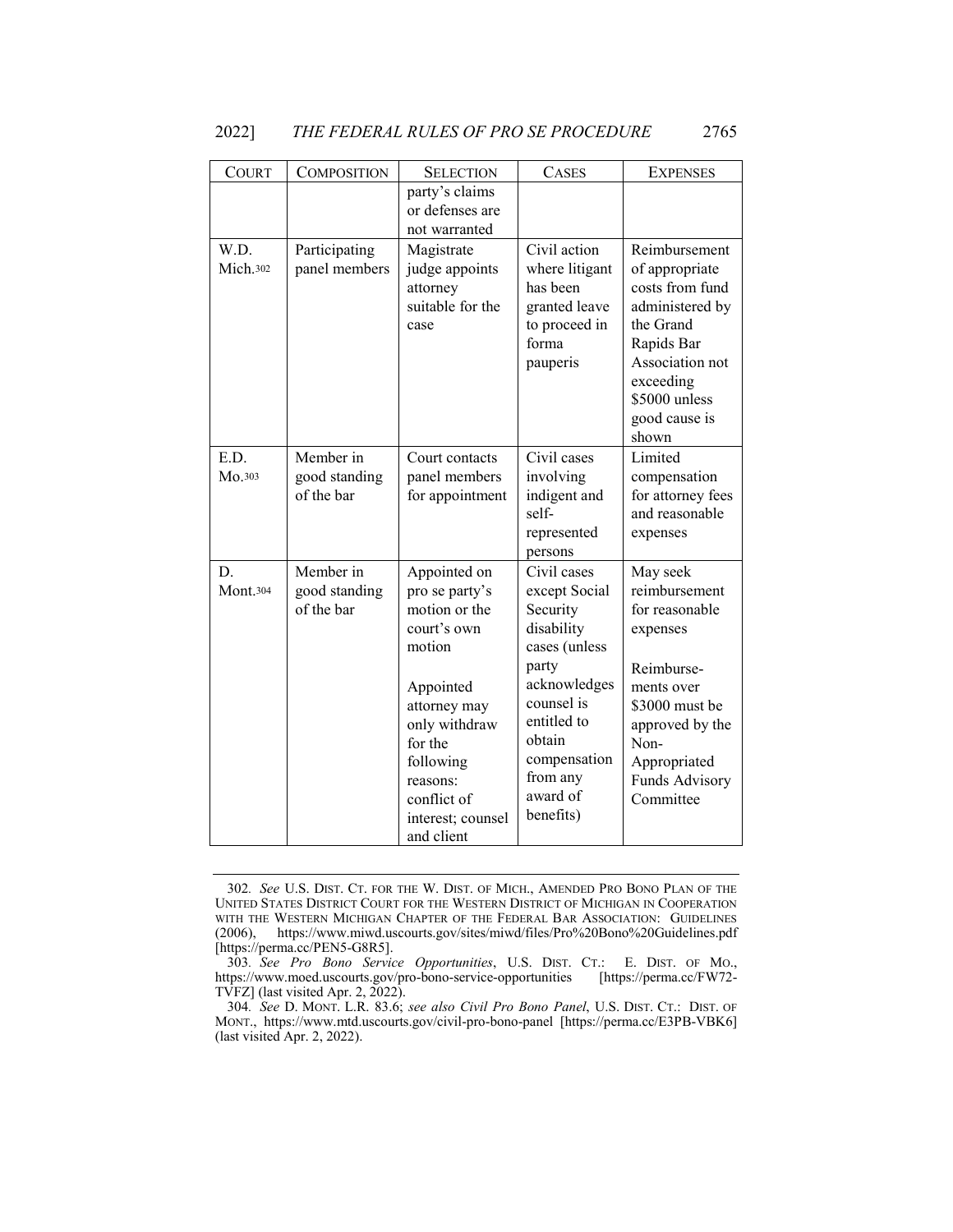| <b>COURT</b> | <b>COMPOSITION</b>              | <b>SELECTION</b>                                                                                                   | <b>CASES</b>                   | <b>EXPENSES</b>                    |
|--------------|---------------------------------|--------------------------------------------------------------------------------------------------------------------|--------------------------------|------------------------------------|
|              |                                 | substantially<br>disagree;<br>serious personal<br>incompatibility;<br>compelling<br>reason justifies<br>withdrawal |                                |                                    |
| D.           | Volunteer                       | Legal Aid                                                                                                          | Civil cases                    | May seek                           |
| Nev.305      | lawyers                         | Center of                                                                                                          | selected by                    | reimbursement                      |
|              |                                 | Southern                                                                                                           | judges based                   | from the Court                     |
|              |                                 | Nevada or                                                                                                          | on a number                    | Fund for                           |
|              |                                 | Washoe Legal                                                                                                       | of factors                     | reasonable,                        |
|              |                                 | Services locate                                                                                                    |                                | eligible                           |
|              |                                 | counsel willing<br>to take                                                                                         |                                | expenses                           |
|              |                                 | representation                                                                                                     |                                |                                    |
| D.N.M.       | Volunteer                       | Clerk appoints                                                                                                     | Civil cases                    | Payment of                         |
| 306          | attorneys                       | attorneys on a                                                                                                     |                                | litigation cases                   |
|              |                                 | rotational basis                                                                                                   |                                | of up to \$2500                    |
|              |                                 | from the panel                                                                                                     |                                | available on a                     |
|              |                                 |                                                                                                                    |                                | per case basis                     |
|              |                                 | Attorney may                                                                                                       |                                |                                    |
|              |                                 | decline                                                                                                            |                                | Additional                         |
|              |                                 | appointment for                                                                                                    |                                | funds must be                      |
|              |                                 | good cause                                                                                                         |                                | requested from                     |
|              |                                 | shown                                                                                                              |                                | the court                          |
| E.D.N.Y.     | Volunteer                       | Clerk selects                                                                                                      | Civil cases                    | Appointed                          |
| 307          | attorneys;                      | attorney from                                                                                                      | who lack the                   | attorney bears                     |
|              | those with                      | the panel on a<br>random basis                                                                                     | resources to<br>retain counsel | cost of litigation<br>but may seek |
|              | prior civil trial<br>experience |                                                                                                                    | by other                       | reimbursement                      |
|              | preferred                       | Attorney may                                                                                                       | means                          | of expenses of                     |
|              |                                 | decline                                                                                                            |                                | up to \$200 from                   |
|              |                                 | appointment on                                                                                                     |                                |                                    |

<sup>305</sup>*. See* Pro Bono Program, Amended General Order 2019-07 (D. Nev. Oct. 25, 2019), https://www.nvd.uscourts.gov/wp-content/uploads/2019/12/2019-11-18-Amended-GO-2019-7-re-Pro-Bono.pdf [https://perma.cc/LVJ6-MMAF]; *see also Pro Bono*, U.S. DIST. CT.:

DIST. OF NEV., https://www.nvd.uscourts.gov/self-help/pro-bono-self-help/ [https://perma.cc/ X8VG-BMUB] (last visited Apr. 2, 2022).

<sup>306</sup>*. See* Civil Pro Bono Plan of the United States District Court for the District of New Mexico, Misc. Order No. 95-189 (D.N.M. Oct. 18, 1995), https://www.nmd.uscourts.gov/ sites/nmd/files/general-ordes/Civil%20Pro%20Bono%20Plan.pdf [https://perma.cc/LTT8- SDKZ].

<sup>307</sup>*. See* U.S. DIST. CT.: E. DIST. OF N.Y., RULES GOVERNING PROCEDURES FOR APPOINTMENT OF ATTORNEYS IN PRO SE CIVIL ACTIONS, https://img.nyed.uscourts.gov/files/ local\_rules/probonoplan.pdf [https://perma.cc/BCZ3-YKJ3].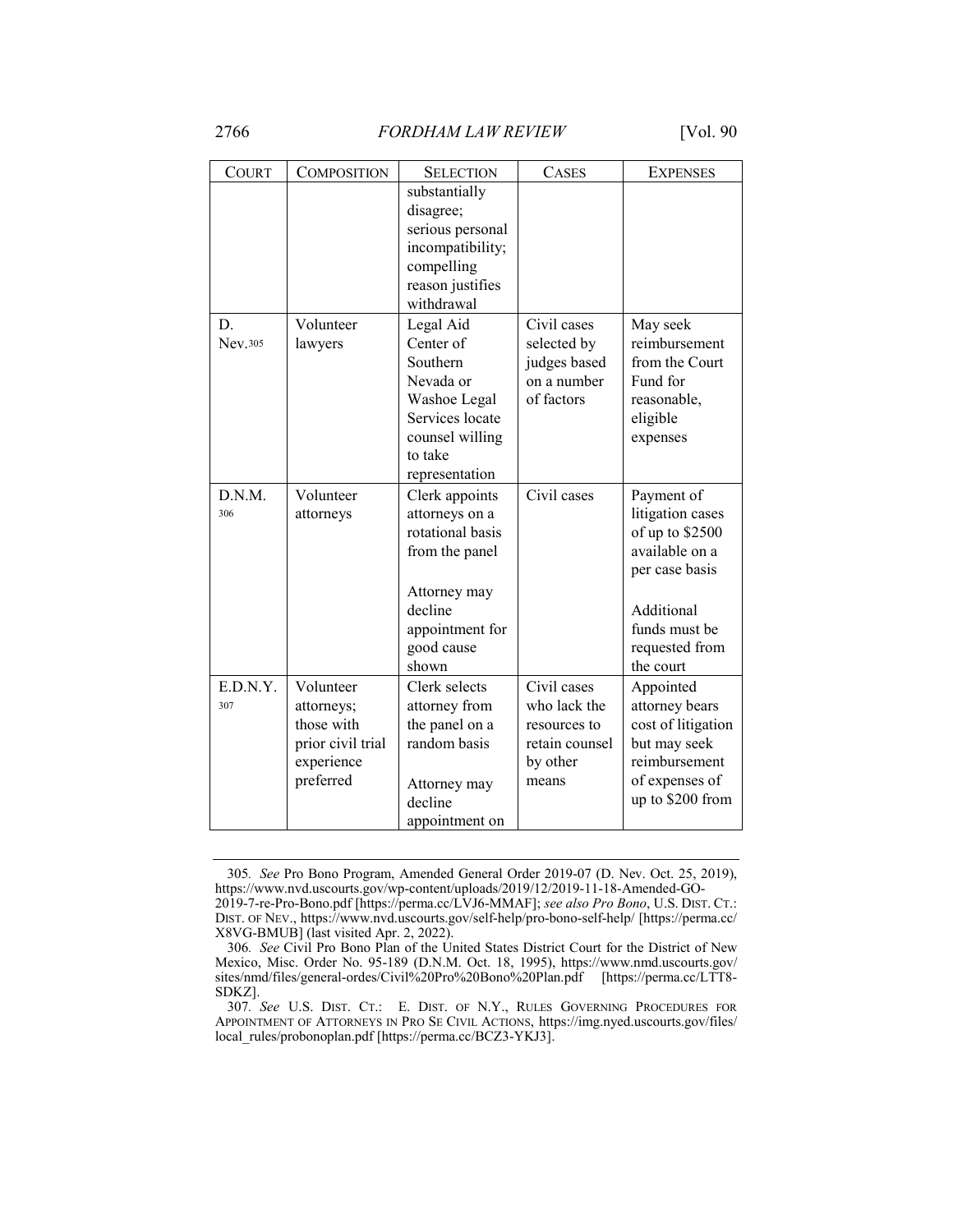| COURT           | <b>COMPOSITION</b>                                                                                                                                                                        | <b>SELECTION</b>                                                                                                                                                                                                                                                                                            | <b>CASES</b>                            | <b>EXPENSES</b>                                                                                                                                |
|-----------------|-------------------------------------------------------------------------------------------------------------------------------------------------------------------------------------------|-------------------------------------------------------------------------------------------------------------------------------------------------------------------------------------------------------------------------------------------------------------------------------------------------------------|-----------------------------------------|------------------------------------------------------------------------------------------------------------------------------------------------|
|                 |                                                                                                                                                                                           | specified                                                                                                                                                                                                                                                                                                   |                                         | district's Civil                                                                                                                               |
|                 |                                                                                                                                                                                           | grounds                                                                                                                                                                                                                                                                                                     |                                         | <b>Litigation Fund</b>                                                                                                                         |
| N.D.N.Y.<br>308 | All attorneys<br>admitted to<br>practice in the<br>district except<br>attorneys<br>employed by<br>the<br>government                                                                       | Clerk appoints<br>counsel<br>Counsel may<br>only withdraw<br>for the<br>following<br>reasons:<br>conflict of<br>interest;<br>attorney does<br>not feel<br>confident to<br>represent in the<br>particular type<br>of action;<br>personal<br>incompatibility;<br>party is<br>proceeding for<br>the purpose of | Cases<br>involving pro<br>se litigants  | May seek<br>reimbursement<br>for expenses not<br>exceeding<br>\$2000<br>Expenses<br>greater than<br>\$500 require<br>court's prior<br>approval |
| W.D.N.Y.<br>309 | Volunteer<br>attorneys<br>(volunteer<br>panel)<br>All attorneys<br>who have<br>entered an<br>appearance<br>within the last<br>two years of<br>the<br>appointment<br>(assignment<br>wheel) | harassment<br>Court randomly<br>selects from the<br>Volunteer<br>Panel; if the<br>Volunteer Panel<br>is exhausted,<br>court will<br>randomly select<br>from the<br>Assignment<br>Wheel<br>Appointed<br>attorney may<br>decline                                                                              | Pro se<br>litigants who<br>are indigent | Reimbursement<br>will be<br>permitted to the<br>extent possible<br>in light of<br>available<br>resources                                       |

<sup>308</sup>*. See* N.D.N.Y. L.R. 83.2; *see also Pro Bono*, U.S. DIST. CT.: N. DIST. OF N.Y., https://www.nynd.uscourts.gov/pro-bono [https://perma.cc/T3XY-MWX9] (last visited Apr. 2, 2022).

<sup>309</sup>*. See* W.D.N.Y. L.R.CIV.P. 83.8; *see also Pro Bono Program*, U.S. DIST. CT.: W. DIST. OF N.Y., https://www.nywd.uscourts.gov/pro-bono-program [https://perma.cc/2PXK-5474] (last visited Apr. 2, 2022).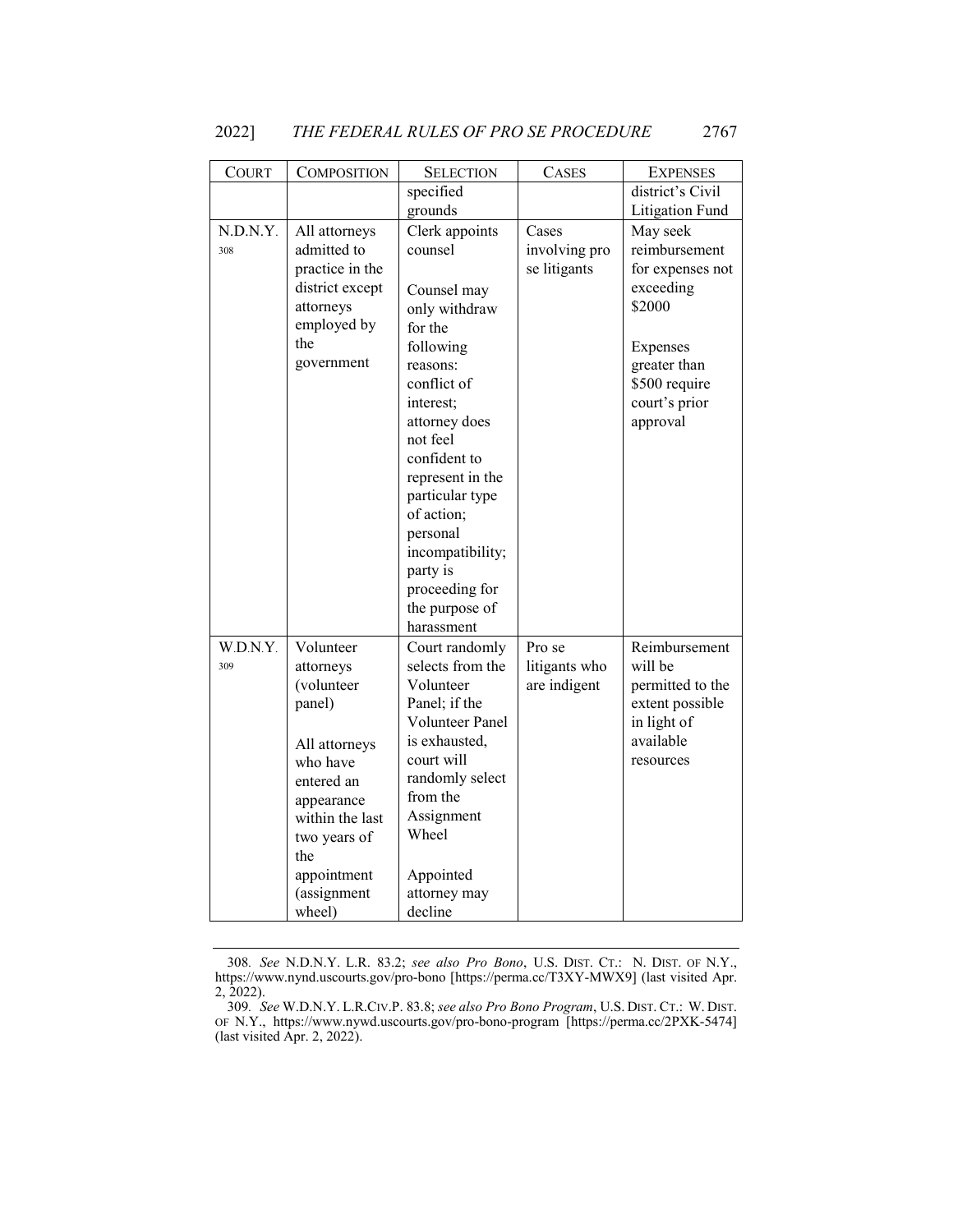2768 *FORDHAM LAW REVIEW* [Vol. 90

| <b>COURT</b> | <b>COMPOSITION</b>                                                                                                                                          | <b>SELECTION</b>                                                                                                                                                                                                                                   | <b>CASES</b>  | <b>EXPENSES</b>                |
|--------------|-------------------------------------------------------------------------------------------------------------------------------------------------------------|----------------------------------------------------------------------------------------------------------------------------------------------------------------------------------------------------------------------------------------------------|---------------|--------------------------------|
|              | Experienced<br>federal<br>practitioners<br>may be<br>appointed as<br>co-counsel to<br>assist less<br>experienced<br>attorneys<br>(senior pro<br>bono panel) | appointment<br>within fourteen<br>days of the<br>notice letter, but<br>automatic relief<br>may be granted,<br>upon request,<br>for a number of<br>reasons<br>including<br>conflict of<br>interest and<br>exemption from<br>the Assignment<br>Wheel |               |                                |
| E.D.N.C.     | Volunteer                                                                                                                                                   | Applying does                                                                                                                                                                                                                                      | Pro se civil  |                                |
| 310          | attorneys                                                                                                                                                   | not obligate an                                                                                                                                                                                                                                    | cases         |                                |
|              |                                                                                                                                                             | attorney to<br>assignment                                                                                                                                                                                                                          |               |                                |
| M.D.N.C.     | Volunteer                                                                                                                                                   | Clerk selects                                                                                                                                                                                                                                      | Pro se civil  | May seek                       |
| 311          | attorneys                                                                                                                                                   | eligible names                                                                                                                                                                                                                                     | cases         | reimbursement                  |
|              |                                                                                                                                                             | at random from                                                                                                                                                                                                                                     |               | for certain                    |
|              |                                                                                                                                                             | panel list                                                                                                                                                                                                                                         |               | expenses                       |
|              |                                                                                                                                                             |                                                                                                                                                                                                                                                    |               | subject to the                 |
|              |                                                                                                                                                             | Attorney may                                                                                                                                                                                                                                       |               | guidelines in                  |
|              |                                                                                                                                                             | decline                                                                                                                                                                                                                                            |               | Appendix A of<br>the Bench and |
|              |                                                                                                                                                             | appointment for<br>any reason                                                                                                                                                                                                                      |               | Bar Fund Plan                  |
| N.D.         | Volunteer                                                                                                                                                   | Judicial officers                                                                                                                                                                                                                                  | Civil actions | May seek                       |
| Ohio312      | attorneys                                                                                                                                                   | forward the                                                                                                                                                                                                                                        | involving     | reimbursement                  |
|              |                                                                                                                                                             | docket to the                                                                                                                                                                                                                                      | parties who   | for certain                    |
|              |                                                                                                                                                             | Pro Bono Legal                                                                                                                                                                                                                                     | cannot afford | expenses of up                 |
|              |                                                                                                                                                             | Services                                                                                                                                                                                                                                           | legal counsel | to \$1500                      |
|              |                                                                                                                                                             | Program of the                                                                                                                                                                                                                                     |               |                                |
|              |                                                                                                                                                             | local bar, which                                                                                                                                                                                                                                   |               |                                |

<sup>310</sup>*. See Eastern District Pro Bono Panel*, U.S. DIST. CT.: E. DIST. OF N.C., http://www.nced.uscourts.gov/attorney/probonopanel.aspx [https://perma.cc/Z4SX-MFQJ] (last visited Apr. 2, 2022).

<sup>311</sup>*. See* Pilot Program for Pro Bono Representation in Pro Se Civil Cases, Standing Order Number 6 (M.D.N.C. Oct. 8, 2014), https://www.ncmd.uscourts.gov/sites/ncmd/files/ orders.pdf [https://perma.cc/CV7X-36EV]; *see also Pro Bono Representation Program*, U.S. DIST. CT.: MIDDLE DIST. OF N.C., https://www.ncmd.uscourts.gov/pro-bono-representationprogram [https://perma.cc/EEM4-WW6C] (last visited Apr. 2, 2022).

<sup>312</sup>*. See* Adoption of Revised Pro Bono Civil Case Protocol Amended, General Order No. 2007-02 (N.D. Ohio Oct. 23, 2018), https://www.ohnd.uscourts.gov/sites/ohnd/files/ ProBonoPlan.pdf [https://perma.cc/R794-D4HP].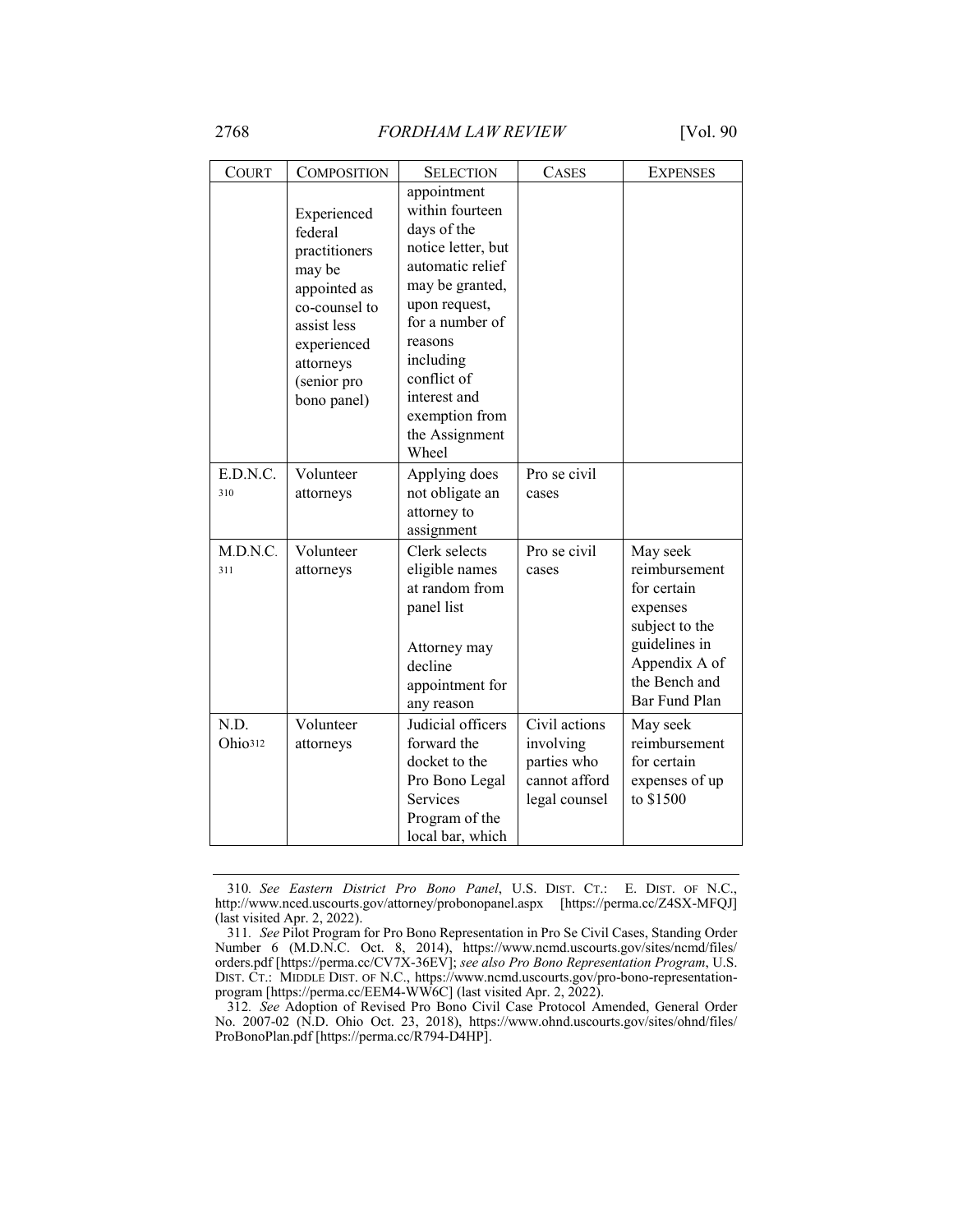| <b>COURT</b>   | <b>COMPOSITION</b>                                                                   | <b>SELECTION</b>                                                                                                                                                                                                                                                                    | <b>CASES</b>                                                                                          | <b>EXPENSES</b>                                                                                                                                 |
|----------------|--------------------------------------------------------------------------------------|-------------------------------------------------------------------------------------------------------------------------------------------------------------------------------------------------------------------------------------------------------------------------------------|-------------------------------------------------------------------------------------------------------|-------------------------------------------------------------------------------------------------------------------------------------------------|
|                |                                                                                      | recommends a<br>lawyer to be<br>assigned to the<br>case                                                                                                                                                                                                                             |                                                                                                       | Expenses over<br>\$1500 can be<br>obtained<br>through written<br>explanation<br>approved by the<br>Chief Judge                                  |
| D. Or.313      | Volunteer<br>attorneys and<br>law firms that<br>enroll in the<br>Pro Bono<br>Program | Attorneys may<br>be appointed for<br>a specific<br>purpose or for<br>the entire case<br>Attorney may<br>seek removal<br>within fourteen<br>days of<br>appointment<br>order if conflict<br>of interest exists<br>or for a specific<br>reason other<br>than a conflict<br>of interest | Civil cases<br>involving pro<br>se parties<br>who<br>demonstrate<br>financial need                    | May seek<br>reimbursement<br>of out-of-pocket<br>expenses up to<br>\$10,000                                                                     |
| E.D.<br>Pa.314 | Volunteer<br>attorneys                                                               | Cases listed on<br>extranet are<br>available for<br>selection by<br>panel members;<br>attorneys are<br>free to decline                                                                                                                                                              | Three panels:<br>(1) Prisoner<br>Civil Rights<br>Panel; $(2)$<br>Employment<br>Panel; $(3)$<br>Social | May apply for<br>reimbursement<br>of costs up to<br>\$2500 per case<br>from the Public<br>Interest Civil<br><b>Litigation Fund</b><br>under the |

<sup>313</sup>*. See* U.S. DIST. CT.: DIST. OF OR., PRO BONO PROGRAM PROCEDURES (2020), https://ord.uscourts.gov/index.php/component/rsfiles/download-file/files?path=civil\_ forms%252Fpro\_bono%252FPublic%2BProgram%2BProcedures.pdf [https://perma.cc/2VFF-CV8G].

<sup>314</sup>*. See* U.S. DIST. CT. FOR THE E. DIST. OF PA., ATTORNEY PANEL FOR PRO SE PLAINTIFFS IN EMPLOYMENT CASES PROGRAM DESCRIPTION (2015), https://www.paed.uscourts.gov/ documents/probono2/empnldes.pdf [https://perma.cc/6YYL-RJB5]; U.S. DIST. CT. FOR THE E. DIST. OF PA., ATTORNEY PANEL FOR PRO SE PLAINTIFFS IN SOCIAL SECURITY CASES PROGRAM DESCRIPTION (2018), https://www.paed.uscourts.gov/documents/probonoss2/sspnldes.pdf [https://perma.cc/V2CR-S544]; U.S. DIST. CT. FOR THE E. DIST. OF PA., PRISONER CIVIL RIGHTS PANEL PROGRAM DESCRIPTION (2012), https://www.paed.uscourts.gov/documents/ probono2/cvpnldes.pdf [https://perma.cc/N9VX-3R8A]; *see also* U.S. DIST. CT: E. DIST. OF PA., VOLUNTEER ATTORNEY PANELS OF THE UNITED STATES DISTRICT COURT FOR THE EASTERN DISTRICT OF PENNSYLVANIA (2019), http://www.paed.uscourts.gov/documents/misc/Flyer\_ 09.19.pdf [https://perma.cc/D6KG-4HCB].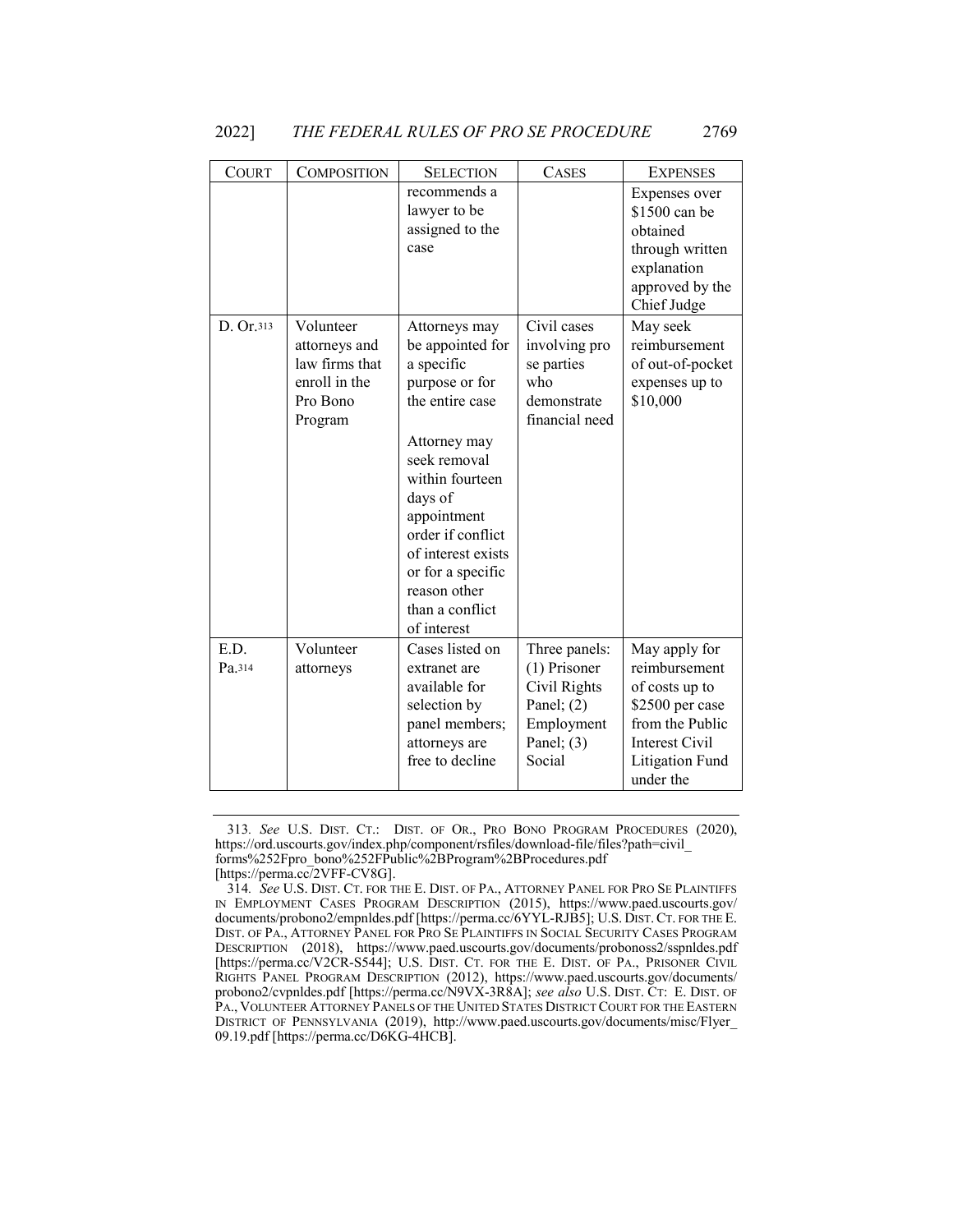| <b>COURT</b>   | <b>COMPOSITION</b>                                                                                                                                                             | <b>SELECTION</b>                                                                                                                                                                                                                                  | <b>CASES</b>                                       | <b>EXPENSES</b>                                                                                                                                                                            |
|----------------|--------------------------------------------------------------------------------------------------------------------------------------------------------------------------------|---------------------------------------------------------------------------------------------------------------------------------------------------------------------------------------------------------------------------------------------------|----------------------------------------------------|--------------------------------------------------------------------------------------------------------------------------------------------------------------------------------------------|
|                |                                                                                                                                                                                | In Prisoner<br>Civil Rights<br>cases.<br>representation<br>may be declined<br>only where<br>counsel<br>reasonably<br>believes that the<br>case would not<br>withstand a<br>motion to<br>dismiss or<br>where there is a<br>conflict of<br>interest | Security<br>Panel                                  | Prisoner Civil<br><b>Rights Panel</b>                                                                                                                                                      |
| M.D.<br>Pa.315 | Volunteer<br>attorneys<br>New attorneys<br>are allowed a<br>two-year grace<br>period                                                                                           | Pro bono chair<br>of the local<br>chapter of the<br>Federal Bar<br>Association<br>selects attorney,<br>who is free to<br>decline                                                                                                                  | Cases<br>involving pro<br>se indigent<br>litigants | May seek<br>reimbursement<br>for costs<br>necessarily<br>incurred not<br>exceeding<br>\$1500                                                                                               |
| D.P.R.316      | Members of<br>the trial bar<br>who have<br>volunteered<br>for<br>appointment or<br>who have been<br>selected at<br>random to the<br>panel, subject<br>to certain<br>exemptions | Clerk selects<br>the first<br>available panel<br>member<br>indicating their<br>expertise or<br>preference<br>May be relieved<br>of an order of<br>appointment<br>only for good<br>cause (such as a                                                | Civil cases<br>involving<br>indigent<br>persons    | Party bears the<br>cost to the<br>extent<br>reasonably<br>feasible, but the<br>appointed<br>counsel may<br>seek<br>reimbursement<br>of attorney's<br>fees where<br>permitted by<br>statute |

<sup>315</sup>*. See Pro Bono Attorney Program*, U.S. DIST. CT.: MIDDLE DIST. OF PA., https://www.pamd.uscourts.gov/pro-bono-attorney-program-0 [https://perma.cc/6YTM-3TFX] (last visited Apr. 2, 2022).

<sup>316</sup>*. See* D.P.R.R. 83L; *see also* U.S. DIST.CT. FOR THE DIST. OF P.R., PRO BONO PROGRAM: INSTRUCTIONS TO PRO SE LITIGANTS, https://www.prd.uscourts.gov/sites/default/files/ documents/17/Pro\_Bono\_Instructions\_eng.pdf [https://perma.cc/X2XZ-J5GT] (last visited Apr. 2, 2022).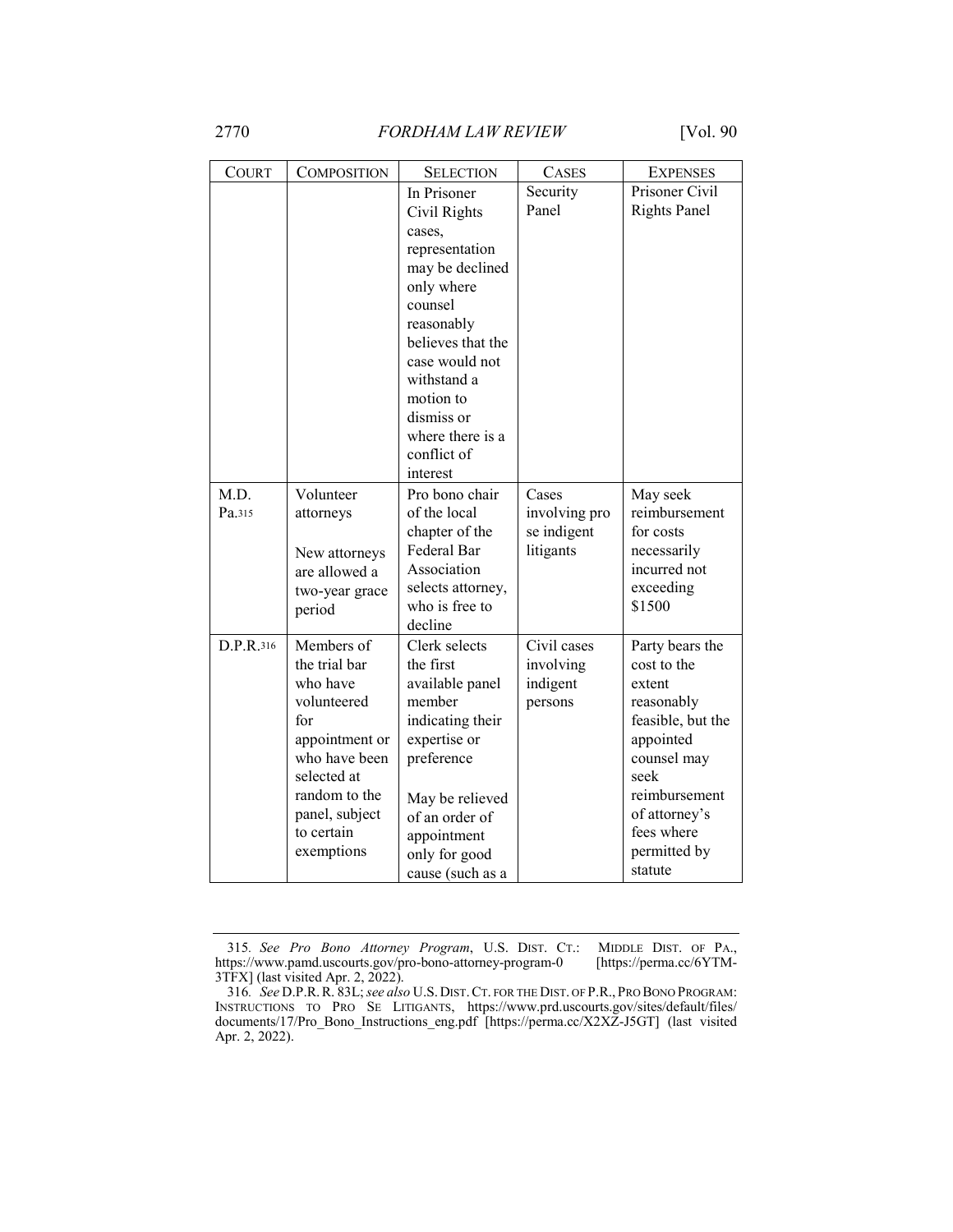| <b>COURT</b>     | <b>COMPOSITION</b>                                                                                                                                                                                                                                     | <b>SELECTION</b>                                                                                                                                                                                         | <b>CASES</b>                                                                                                                               | <b>EXPENSES</b>                                                                                                                                                  |
|------------------|--------------------------------------------------------------------------------------------------------------------------------------------------------------------------------------------------------------------------------------------------------|----------------------------------------------------------------------------------------------------------------------------------------------------------------------------------------------------------|--------------------------------------------------------------------------------------------------------------------------------------------|------------------------------------------------------------------------------------------------------------------------------------------------------------------|
|                  |                                                                                                                                                                                                                                                        | conflict of<br>interest)                                                                                                                                                                                 |                                                                                                                                            |                                                                                                                                                                  |
| D.R.I.317        | Volunteer<br>attorneys in<br>good standing<br>of the bar who<br>maintain<br>professional<br>liability<br>insurance<br>Attorneys with<br>less than five<br>years of civil<br>litigation will<br>work under<br>supervision of<br>a mentoring<br>attorney | Clerk selects<br>from panel list<br>Attorney may<br>accept or<br>decline<br>appointment;<br>expected to<br>decline only if<br>there is a<br>conflict, issues<br>with workload,<br>or ethical<br>concerns | Civil cases<br>involving pro<br>se parties<br>granted in<br>forma<br>pauperis<br>status or<br>entities of<br>limited<br>financial<br>means | May seek<br>reimbursement<br>of expenses not<br>exceeding<br>\$1500, and not<br>exceeding<br>\$2500 in<br>exceptional<br>cases                                   |
| D.S.C.318        | Volunteer<br>attorneys                                                                                                                                                                                                                                 | Presiding judge<br>consults<br>selected<br>volunteer<br>attorney before<br>making<br>appointment                                                                                                         | Cases<br>involving pro<br>se litigants<br>where<br>summary<br>judgment has<br>been denied                                                  | May seek<br>reimbursement<br>for necessary<br>and reasonable<br>expenses not<br>exceeding<br>\$3000                                                              |
| W.D.<br>Tenn.319 | Volunteer<br>attorneys who<br>are members<br>in good<br>standing of the<br>bar                                                                                                                                                                         | Clerk randomly<br>selects panel<br>member from<br>list<br>Attorney may<br>decline<br>appointment,<br>and must<br>specify the<br>reason                                                                   | Civil cases<br>involving pro<br>se indigent<br>parties                                                                                     | May seek<br>reimbursement<br>from the Pro<br><b>Bono Expense</b><br>Fund not<br>exceeding<br>\$3000 per case,<br>with an<br>additional<br>\$2000<br>permitted if |

<sup>317</sup>*. See* U.S. DIST. CT.: DIST. OF R.I.,*supra* note 213.

<sup>318</sup>*. See Volunteer Pro Bono Opportunities*, U.S. DIST. CT.: DIST. OF S.C., http://www.scd.uscourts.gov/Attorney/ProBono.asp [https://perma.cc/VYE9-DB5D] (last visited Apr. 2, 2022).

<sup>319</sup>*. See* U.S. DIST. CT.: W. DIST. OF TENN., THE PLAN FOR APPOINTMENT OF COUNSEL FOR PRO SE INDIGENT PARTIES IN CIVIL CASES OF THE UNITED STATES DISTRICT COURT FOR THE WESTERN DISTRICT OF TENNESSEE (2016), https://www.tnwd.uscourts.gov/pdf/content/ CivilProBonoPlan.pdf [https://perma.cc/C8AR-PK8L].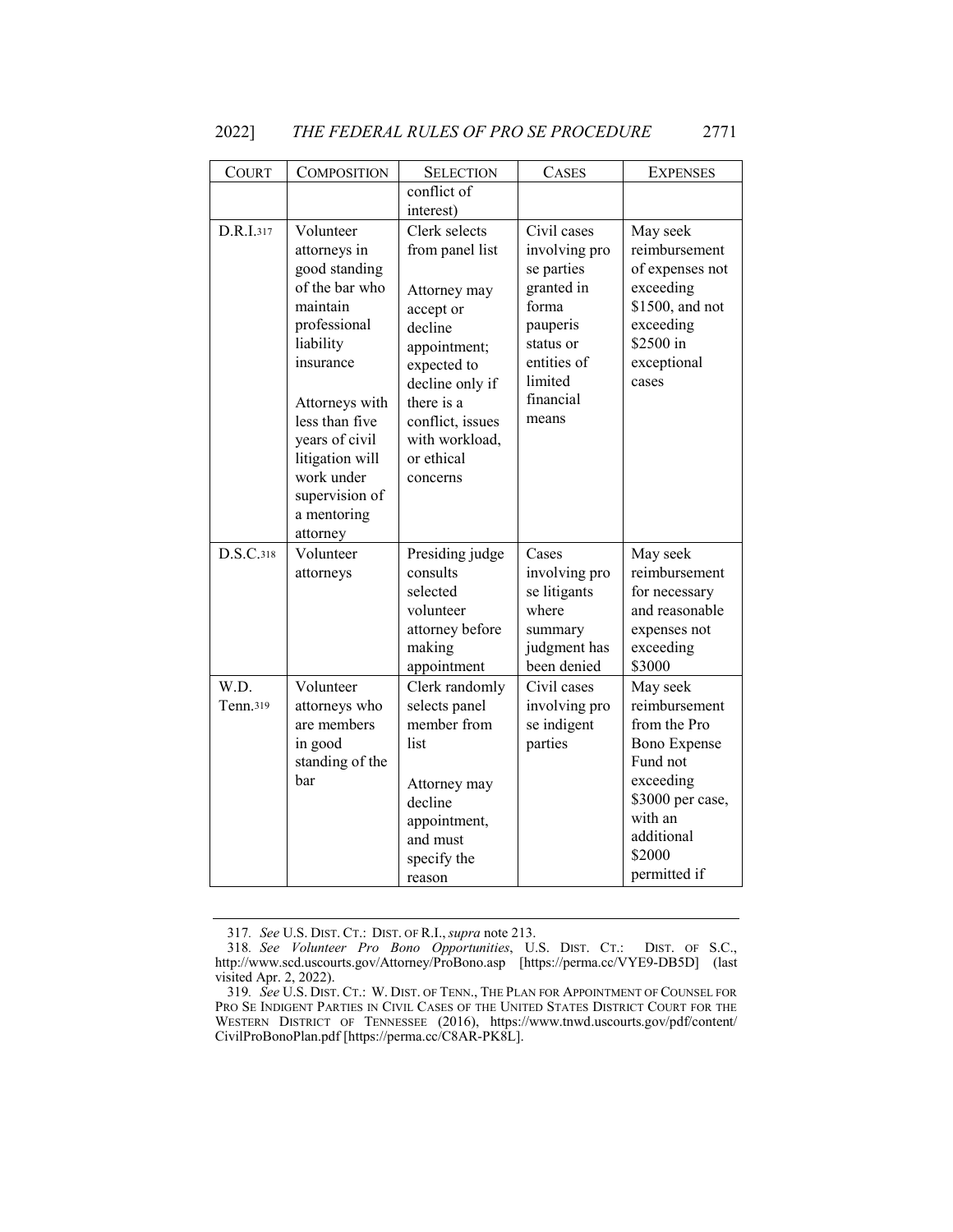| <b>COURT</b>                                                  | <b>COMPOSITION</b>                                                                                                                                                                                                             | <b>SELECTION</b>                                                                                                                                                                                                      | <b>CASES</b>                                             | <b>EXPENSES</b>                                                                                                                               |
|---------------------------------------------------------------|--------------------------------------------------------------------------------------------------------------------------------------------------------------------------------------------------------------------------------|-----------------------------------------------------------------------------------------------------------------------------------------------------------------------------------------------------------------------|----------------------------------------------------------|-----------------------------------------------------------------------------------------------------------------------------------------------|
|                                                               |                                                                                                                                                                                                                                | Judge has<br>discretion to<br>select a<br>nonpanel<br>attorney                                                                                                                                                        |                                                          | authorized by<br>the presiding<br>judge<br>Reimbursement<br>s up to \$5000<br>are allowed if<br>authorized by<br>the court sitting<br>en banc |
| N.D.<br>Tex.320<br>(limited<br>to the<br>Dallas<br>Division)  | Volunteer<br>attorneys<br>(specifies that<br>no federal<br>litigation<br>experience is<br>necessary)                                                                                                                           | Magistrate<br>judge selects<br>panel attorney<br>May decline to<br>accept the<br>appointment for<br>a variety of<br>enumerated<br>reasons                                                                             | Civil cases<br>involving<br>indigent pro<br>se litigants | May seek<br>reimbursement<br>for expenses not<br>exceeding<br>\$3500                                                                          |
| W.D.<br>Tex.321<br>(limited<br>to San<br>Antonio<br>Division) | All attorneys<br>in private to<br>practice<br>admitted in the<br>San Antonio<br>Division are<br>placed on one<br>of three panels<br>$(A^+, A, or B)$<br>panels), which<br>determines<br>their<br>appointment in<br>civil cases | The court<br>appoints an<br>attorney from<br>the A+ panel; if<br>no attorney is<br>available or<br>appropriate, the<br>court may<br>appoint an<br>attorney from<br>the A panel, and<br>similarly if no<br>attorney is | Civil cases<br>involving<br>indigent<br>parties          | May seek<br>reimbursement<br>for attorney's<br>fees up to<br>\$5000 and<br>expenses up to<br>\$5000                                           |

<sup>320</sup>*. See Pro Bono Civil Panel Information*, U.S. DIST. CT.: N. DIST. OF TEX., https://www.txnd.uscourts.gov/pro-bono-civil-panel-information [https://perma.cc/CQ7N-LPQ8] (last visited Apr. 2, 2022); *Pro Bono FAQs*, U.S. DIST. CT.: N. DIST. OF TEX., https://www.txnd.uscourts.gov/faq/pro-bono-faq [https://perma.cc/JTZ3-NN84] (last visited Apr. 2, 2022); *Pro Bono Plan for Reimbursement*, U.S. DIST. CT.: N. DIST. OF TEX., https://www.txnd.uscourts.gov/pro-bono-plan-reimbursement [https://perma.cc/UB5E-VELT] (last visited Apr. 2, 2022).

CivilProBonoPanelOrder032421.pdf [https://perma.cc/CBS5-8FC9].

<sup>321</sup>*. See* Appointment of Counsel to Represent Indigent Parties in Civil Cases, Standing Order Establishing A+, A, and B Panels for Civil Appointments in the San Antonio Division and Supplementing Amended Plan for Reimbursement of Counsel (W.D. Tex. Mar. 24, 2021), https://www.txwd.uscourts.gov/wp-content/uploads/2021/03/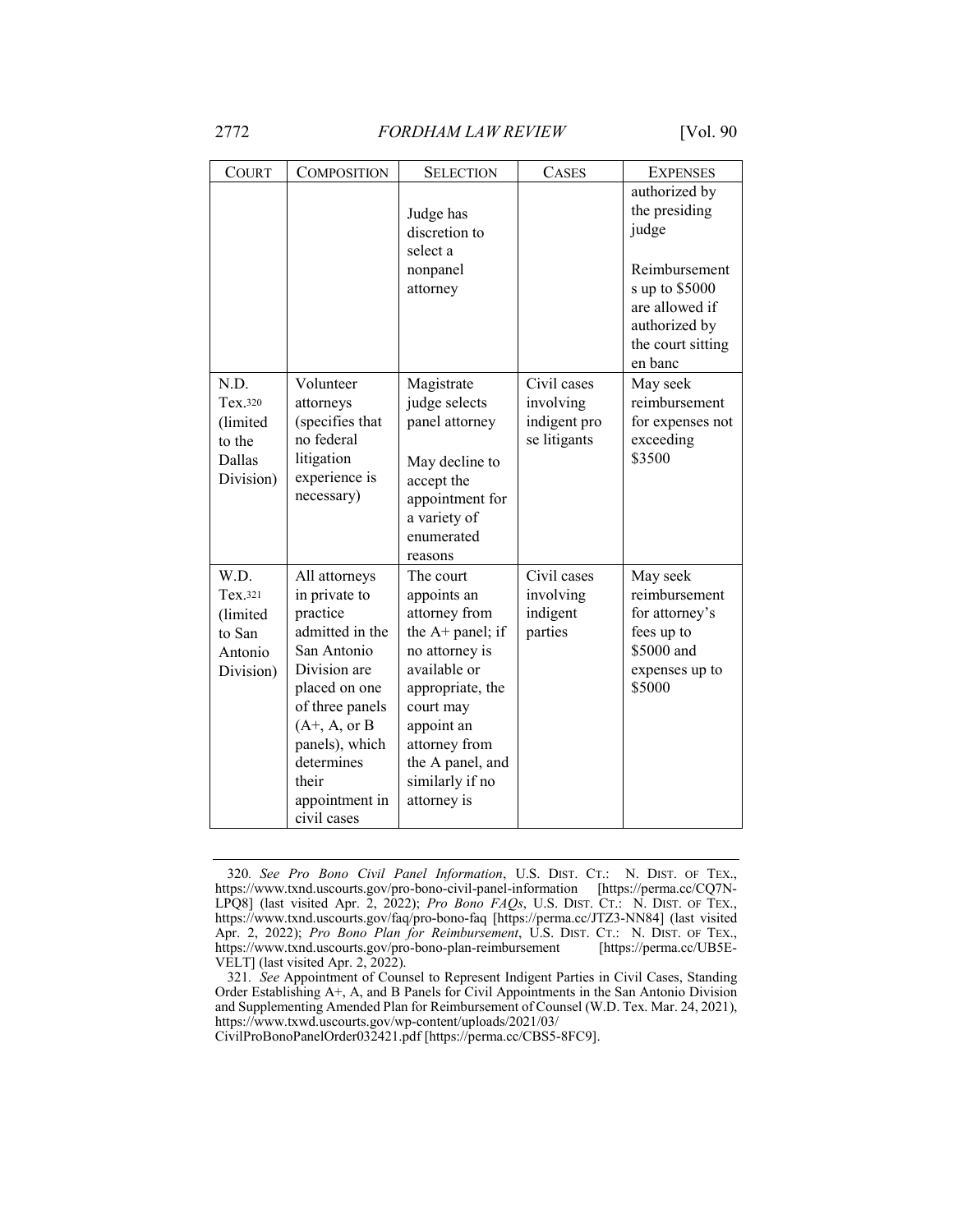| COURT  | COMPOSITION | <b>SELECTION</b>                | CASES        | <b>EXPENSES</b>              |
|--------|-------------|---------------------------------|--------------|------------------------------|
|        |             | available, from                 |              |                              |
|        |             | the B panel                     |              |                              |
|        |             |                                 |              |                              |
|        |             | The court can                   |              |                              |
|        |             | also assign                     |              |                              |
|        |             | counsel                         |              |                              |
|        |             | regardless of                   |              |                              |
|        |             | panel placement                 |              |                              |
|        |             | in certain cases                |              |                              |
|        |             | May withdraw                    |              |                              |
|        |             | for good cause                  |              |                              |
|        |             | or if appointed                 |              |                              |
|        |             | to another case                 |              |                              |
|        |             | currently or                    |              |                              |
|        |             | within a                        |              |                              |
|        |             | specified time                  |              |                              |
|        |             | frame                           |              |                              |
| W.D.   | Volunteer   | Pro Bono                        | Civil cases  | May seek                     |
| Va.322 | attorneys   | Coordinator                     | involving    | reimbursement                |
|        |             | appoints                        | indigent pro | for expenses not             |
|        |             | attorney not<br>currently       | se parties   | exceeding<br>\$2500 per case |
|        |             | handling a case                 |              |                              |
|        |             | in a rotating                   |              |                              |
|        |             | order                           |              |                              |
|        |             |                                 |              |                              |
|        |             | Appointment                     |              |                              |
|        |             | may only be                     |              |                              |
|        |             | declined                        |              |                              |
|        |             | because of                      |              |                              |
|        |             | conflict of                     |              |                              |
|        |             | interest; lack of               |              |                              |
|        |             | experience;                     |              |                              |
|        |             | personal                        |              |                              |
|        |             | incompatibility;                |              |                              |
|        |             | party is                        |              |                              |
|        |             | proceeding to<br>harass; claims |              |                              |
|        |             | or defenses                     |              |                              |
|        |             |                                 |              |                              |

<sup>322</sup>*. See* U.S. DIST. CT.: W. DIST. OF VA., PLAN FOR APPOINTMENT OF COUNSEL FOR INDIGENT PARTIES IN CIVIL CASES (2018), http://www.vawd.uscourts.gov/media/31964396/ plan-for-appointment-counsel-indigent-parties-civil-cases.pdf [https://perma.cc/7UNR-66ZB].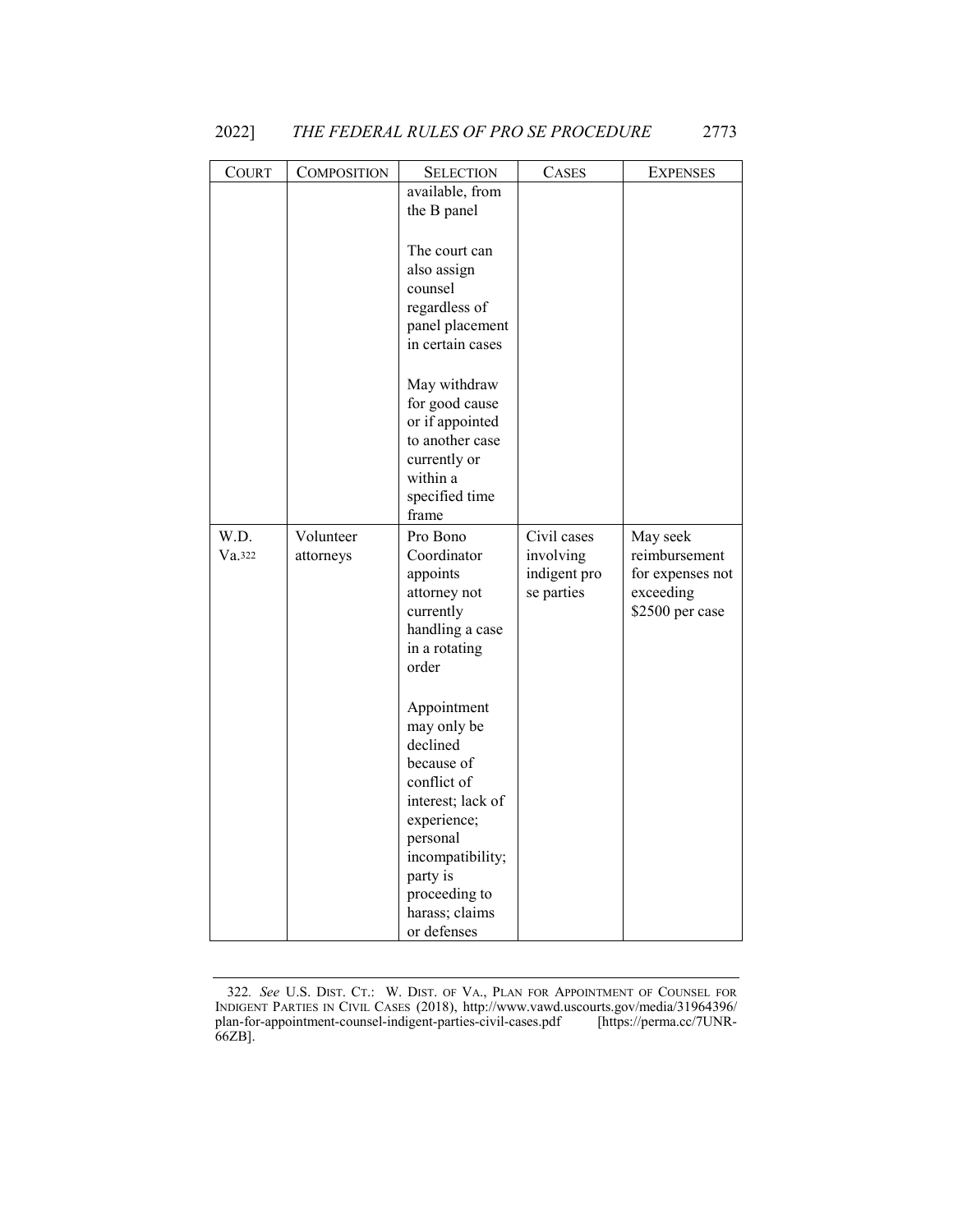| <b>COMPOSITION</b>                                                           | <b>SELECTION</b>                                                                                                       | <b>CASES</b>                                           | <b>EXPENSES</b>                                                                                                                                  |
|------------------------------------------------------------------------------|------------------------------------------------------------------------------------------------------------------------|--------------------------------------------------------|--------------------------------------------------------------------------------------------------------------------------------------------------|
|                                                                              | cannot be<br>supported in<br>good faith                                                                                |                                                        |                                                                                                                                                  |
| Volunteer<br>attorneys                                                       | Bar association<br>selects attorney<br>from the panel<br>May decline if<br>conflict of<br>interest                     | Civil cases<br>involving<br>indigent pro<br>se parties | May seek<br>reimbursement<br>for expenses not<br>exceeding<br>\$2500                                                                             |
| Volunteer<br>attorneys who<br>are admitted to<br>practice in the<br>district | Clerk selects<br>attorney from<br>the panel<br>The attorney<br>must confirm<br>no conflict of<br>interest              | Civil rights<br>cases<br>involving pro<br>se litigants | May seek<br>reimbursement<br>for up to \$4500<br>in pretrial<br>expenses and an<br>additional<br>amount of up to<br>\$4500 for trial<br>expenses |
| Volunteer<br>attorneys                                                       | No ongoing<br>panel<br>commitment;<br>the court will<br>email attorneys<br>who recently<br>appeared in the<br>district | Civil cases<br>involving a<br>pro se litigant          | May seek<br>reimbursement<br>up to \$5000                                                                                                        |
|                                                                              |                                                                                                                        |                                                        |                                                                                                                                                  |

<sup>323</sup>*. See* Plan of the U.S. District Court for the Eastern District of Washington for the Representation of Indigent Pro Se Litigants in Civil Cases, General Order No. 16-114-1 (E.D. Wash. May 31, 2016), https://www.waed.uscourts.gov/sites/default/files/general-ordes/16- 114-1\_0.pdf [https://perma.cc/UQR4-AT6P].

<sup>324</sup>*. See* General Order No. 16-20, *supra* note 213.

<sup>325</sup>*. See* U.S. DIST. CT. FOR THE E. DIST. OF WIS., REGULATIONS GOVERNING THE PREPAYMENT AND REIMBURSEMENT OF EXPENSES IN PRO BONO CASES FROM THE DISTRICT COURT PRO BONO FUND, https://www.wied.uscourts.gov/sites/wied/files/documents/ Pro%20Bono%20Fund%20-%20Regulations-2-17.pdf [https://perma.cc/M3TZ-CDK5]; *Pro Bono Program*, U.S. DIST. CT.: E. DIST. OF WIS., https://www.wied.uscourts.gov/pro-bonoprogram [https://perma.cc/ZBX8-35R5] (last visited Apr. 2, 2022); *Recruiting Pro Bono Attorneys*, U.S. DIST. CT.: E. DIST. OF WIS., https://www.wied.uscourts.gov/recruiting-probono-attorneys [https://perma.cc/4MFV-E5FT] (last visited Apr. 2, 2022).